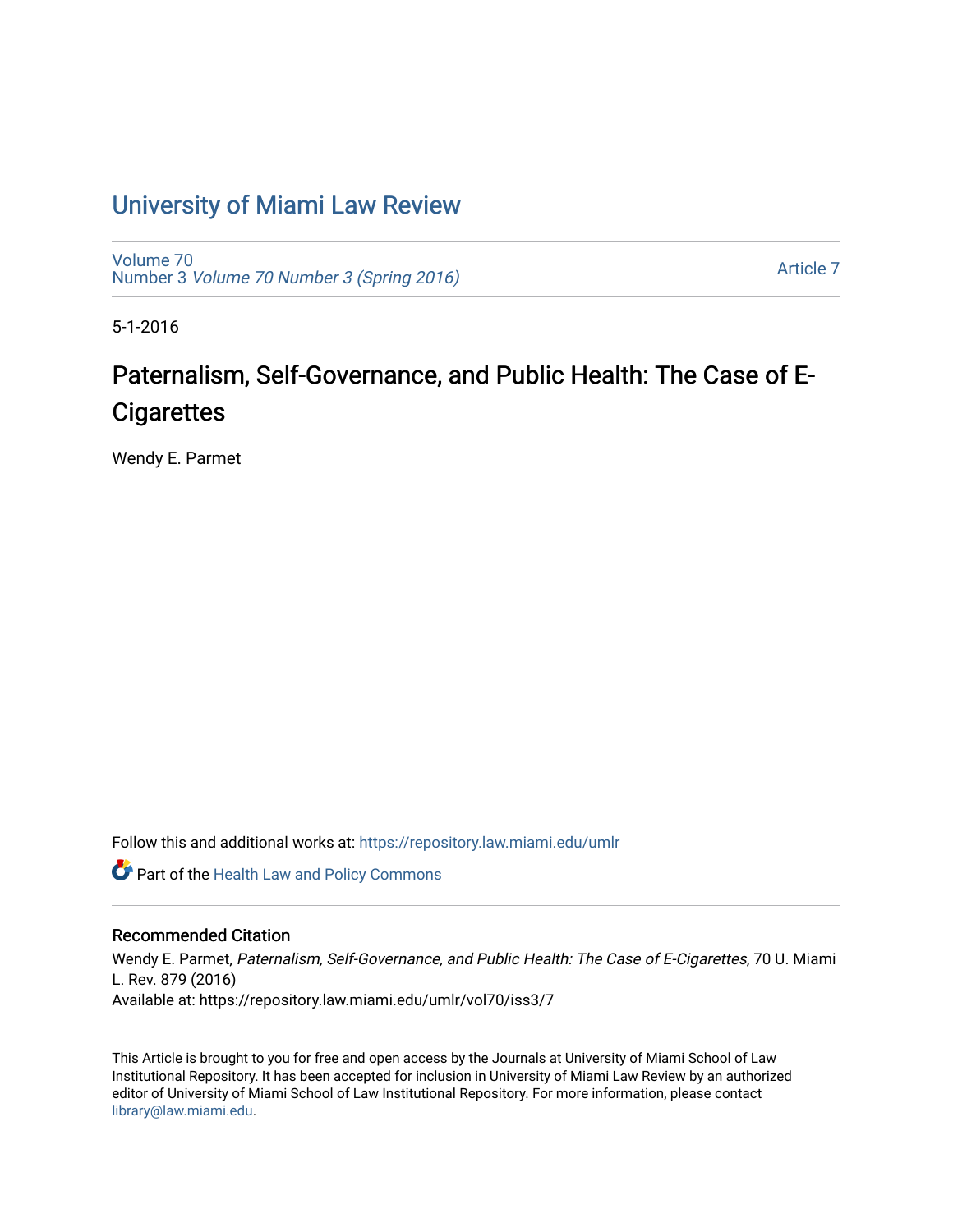## **Paternalism, Self-Governance, and Public Health: The Case of E-Cigarettes**

#### WENDY E. PARMET

*This article develops a normative framework for assessing public health laws, using the regulation of e-cigarettes as a case study. Although e-cigarettes are likely far less dangerous to individual users than traditional cigarettes, it remains uncertain whether their proliferation will lead to a reduction of smoking-related disease and deaths or to increased morbidity and mortality. This scientific uncertainty, presents regulators with difficult challenges in determining whether and how to regulate e-cigarettes. This article presents a normative framework for analyzing such questions by offering three justifications for public health laws: impaired agency, harm to others, and self-governance. Each justification responds to the common charge that public health laws are impermissibly paternalistic. The selfgovernance rationale, which is the most robust, and most reflective of public health's own population perspective, has been the least theorized. This article develops that theory, examining the basis for the justification as well as its limitations. The article then applies its normative framework to the regulation of e-cigarettes, focusing on the FDA's so-called deeming regulations, which at the time the article was written were pending but have since been promulgated in a sub-*

 Matthews University Distinguished Professor of Law and Professor of Public Policy and Urban Affairs, Northeastern University. Many thanks to Dean Jeremy Paul and Jason Smith for their comments on an earlier draft of this article; Julie Lipkin for outstanding editorial assistance, Peter Jacobson, Lindsay Wiley and Scott Burris for sharing their insights on the paternalism critique; Gabriel Labbe, Celina Rogers and Christina Sunnerberg for their outstanding research assistance; and Keith Wise for terrific administrative support. All errors are my own.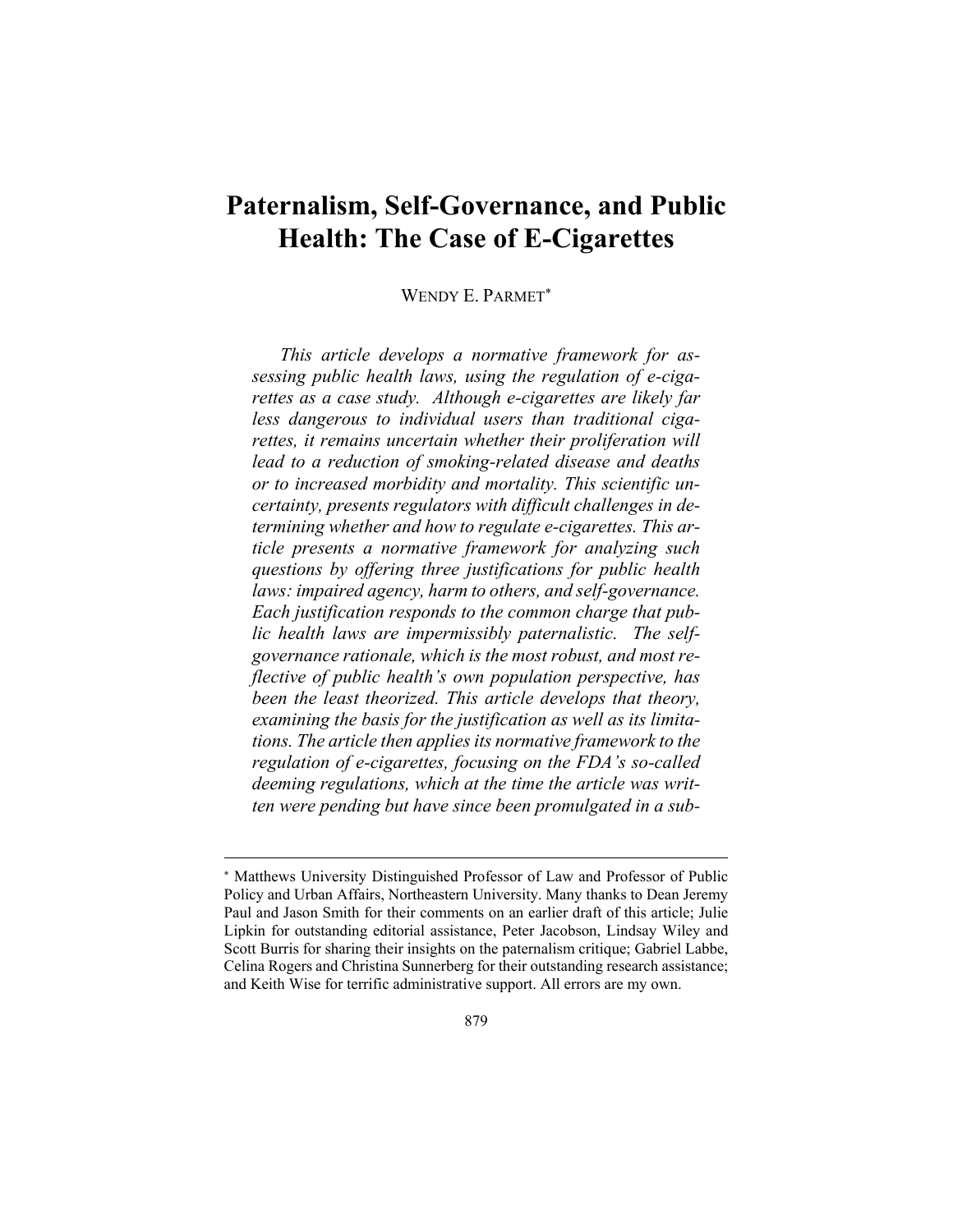*stantially similar form. The article supports the FDA's ultimate decision to ban the sales of e-cigarettes to minors and to require the disclosure of warning labels based upon the impaired agency rationale. However, the scientific uncertainty renders the harm rationale inadequate. As a result, the regulations' pre-market review requirement must rely on the self-governance rationale for its normative justification. Given the lack of clear legislative guidance and political engagement, the article concludes that the pre-market review provisions are normatively problematic: if public health advocates want to claim the mantle of self-governance, they must take it seriously.* 

|                                                         | 881 |
|---------------------------------------------------------|-----|
|                                                         |     |
|                                                         |     |
|                                                         |     |
| B. The Harm Principle: A Population Perspective901      |     |
| C.                                                      |     |
|                                                         |     |
|                                                         |     |
| $\mathsf{A}$                                            |     |
| The Health Risks and Benefits of E-Cigarettes 927<br>В. |     |
| $C_{\cdot}$                                             |     |
|                                                         |     |
|                                                         |     |
|                                                         |     |
|                                                         |     |
| C.                                                      |     |
|                                                         |     |
|                                                         |     |
|                                                         |     |
|                                                         |     |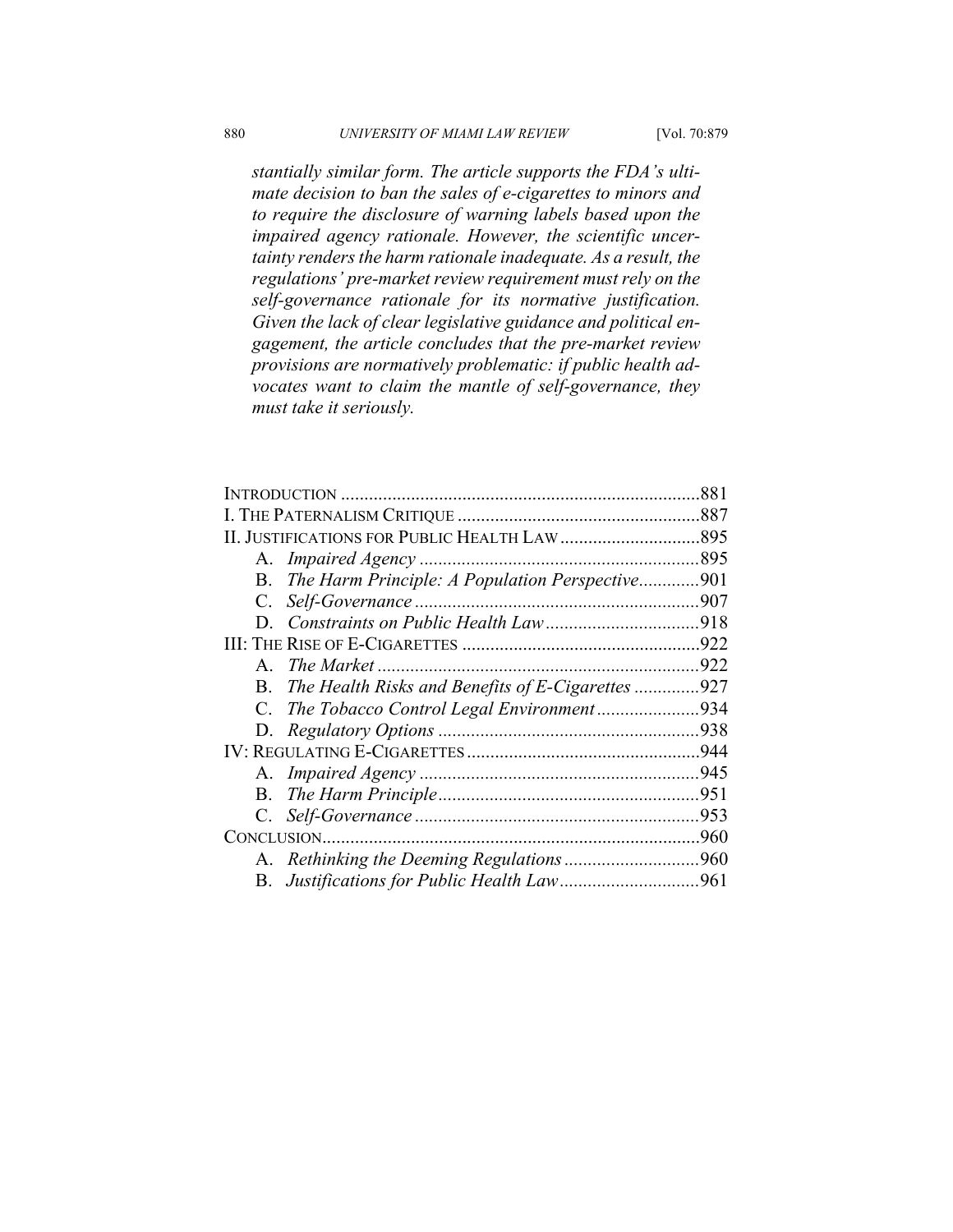#### **INTRODUCTION**

After decades of dramatic declines in the rate of cigarette smok $ing$ ,<sup>1</sup> we face a crossroad in the battle against tobacco-related disease. The increasing popularity of e-cigarettes offers either a novel tool for further reductions in cigarette use or a dangerous lure that may lead a new generation to smoke. The uncertainty as to which role e-cigarettes will play presents public health regulators with a difficult dilemma: whether and how to apply the panoply of tobacco control laws that has been used to reduce cigarette smoking to ecigarettes. This dilemma implicates not only legal and scientific questions, but also normative ones concerning the government's role in protecting public health, especially in the face of scientific uncertainty. This article tackles these issues and, in so doing, presents a framework for analyzing the justifiability of public health laws.

E-cigarettes are the most popular form of electronic nicotine delivery systems ("ENDS").<sup>2</sup> They deliver nicotine through the inhalation of a heated vapor rather than combustion. Supporters argue that they offer a safer alternative to smoking and the opportunity for a new regulatory strategy, one based on harm reduction.<sup>3</sup> Critics, in

 $\frac{1}{1}$  *Trends in Current Cigarette Smoking Among High School Students and Adults, United States, 1965–2011*, CTRS. FOR DISEASE CONTROL & PREVENTION (Nov. 21, 2014), http://www.cdc.gov/tobacco/data\_statistics/tables/trends/cig\_ smoking/ [hereinafter *Trends in Current Cigarette Smoking*]. In 2013, only 17.8% were current smokers. *Current Cigarette Smoking Among U.S. Adults Aged 18 Years and Older*, CTRS. FOR DISEASE CONTROL & PREVENTION (Sept. 1, 2015), http://www.cdc.gov/tobacco/campaign/tips/resources/data/cigarette-smoking-inunited-states.html#all\_adults. Rates of smoking among high school students have declined from a high of 36.4% in 1997, to only 9.2% in 2014. *Compare Trends in Current Cigarette Smoking*, *supra*, *with* René A. Arrazola et al., *Tobacco Use Among Middle and High School Students – United States, 2011–2014*, 64 MORBIDITY & MORTALITY WKLY. REP. 381, 382 (Apr. 17, 2015), http://www.cdc.gov/mmwr/preview/mmwrhtml/mm6414a3.htm [hereinafter *Tobacco Use*]. 2

*See infra* text accompanying notes 201–206.

<sup>&</sup>lt;sup>3</sup> The possibility of using a harm-reduction approach to smoking has long been discussed by health experts. *See* Jack E. Henningfield, *The Tobacco Endgame: It's All About Behavior*, 68 PREVENTIVE MED. 11, 13 (2014); E. G. Martin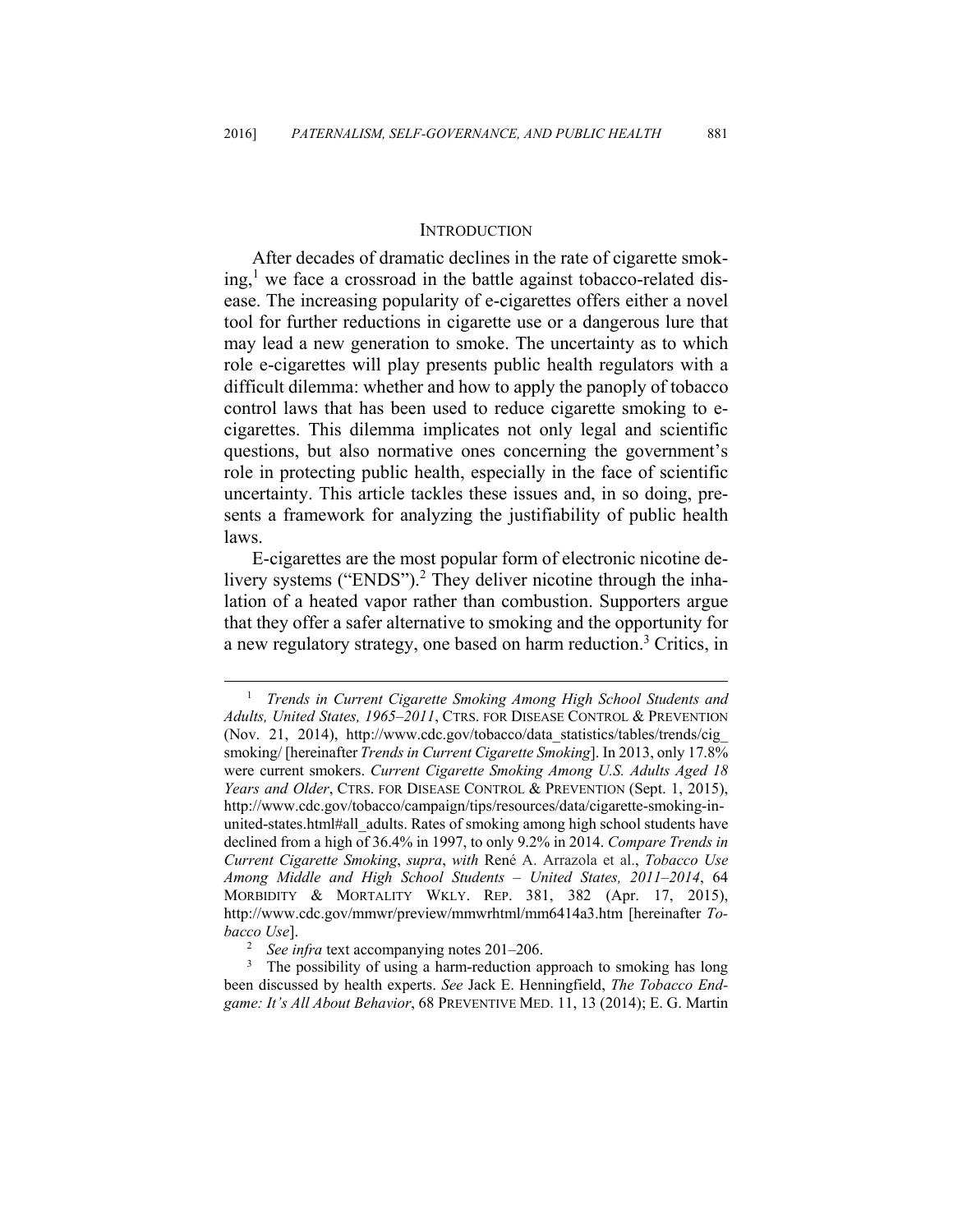contrast, point to potential health risks. They also worry that e-cigarettes will renormalize smoking and reverse declines in smoking rates.<sup>4</sup> Critics thus fear that rather than serving to reduce harm, ecigarettes will prove to be a gateway drug that introduces people to nicotine and revives the social norms of the Mad Men era.5

For regulators, the difficulty of the question of how to respond to e-cigarettes is heightened by uncertainty about their long-term health effects. Critically, the evidence whether e-cigarettes will increase or decrease rates of cigarette smoking remains unsettled.<sup>6</sup> In effect, we don't yet know whether the proliferation of e-cigarettes will lead to more or less smoking, or more or less disease. Nor do we know whether regulations curtailing access to e-cigarettes will safeguard or harm public health.

The uncertain science raises difficult challenges for regulators. Should they follow the precautionary principle and regulate e-cigarettes as if they were harmful until and unless they are proved safe?<sup>7</sup> Or should regulators wait to see what the science reveals? If they act too soon, they risk delaying the development of a new approach to reducing tobacco-related harm and sparking a backlash against public health laws that are viewed as inappropriately paternalistic. Yet if regulators fail to act quickly, they may face a large entrenched

et al., *Tobacco Harm Reduction: What do the Experts Think?*, 13 TOBACCO CONTROL 123, 124 (2004); Kathleen Stratton et al., *Clearing the Smoke: The Science Base for Tobacco Harm Reduction—Executive Summary*, 10 TOBACCO CONTROL 189, 189–90 (2001); David Sweanor et al., *Tobacco Harm Reduction: How Rational Public Policy Could Transform a Pandemic*, 18 INT'L J. DRUG POL'Y 70, 70 (2007).

*See, e.g.*, David A. Kessler & Matthew L. Myers, Op-Ed., *It's Time to Regulate E-Cigarettes,* N.Y. TIMES (Apr. 23, 2015), http://www.nytimes.com/2015/  $04/23$ /opinion/its-time-to-regulate-e-cigarettes.html?  $r=0$ . One study found that even older smokers believe that advertising for e-cigarettes may renormalize smoking; *see* Janine K. Cataldo et al., *E-cigarette Marketing and Older Smokers: Road to Renormalization, 39 AM. J. HEALTH BEHAV. 361, 368 (2015).* 

AMC's Mad Men is a series about an advertising agency, set in the 1960s.

<sup>6</sup> For a review of the evidence, see discussion *infra* Section III.B.<br><sup>7</sup> The precautionary principle, long recognized in environmental

The precautionary principle, long recognized in environmental law, calls for regulations to protect the health or environment from new risks in the absence of scientific certainty. *See* Daniela Saitta, Giancarlo Antonio Ferro & Riccardo Polosa, *Achieving Appropriate Regulations for Electronic Cigarettes*, 5 THERAPEUTIC ADVANCES CHRONIC DISEASE 50, 52 (2014).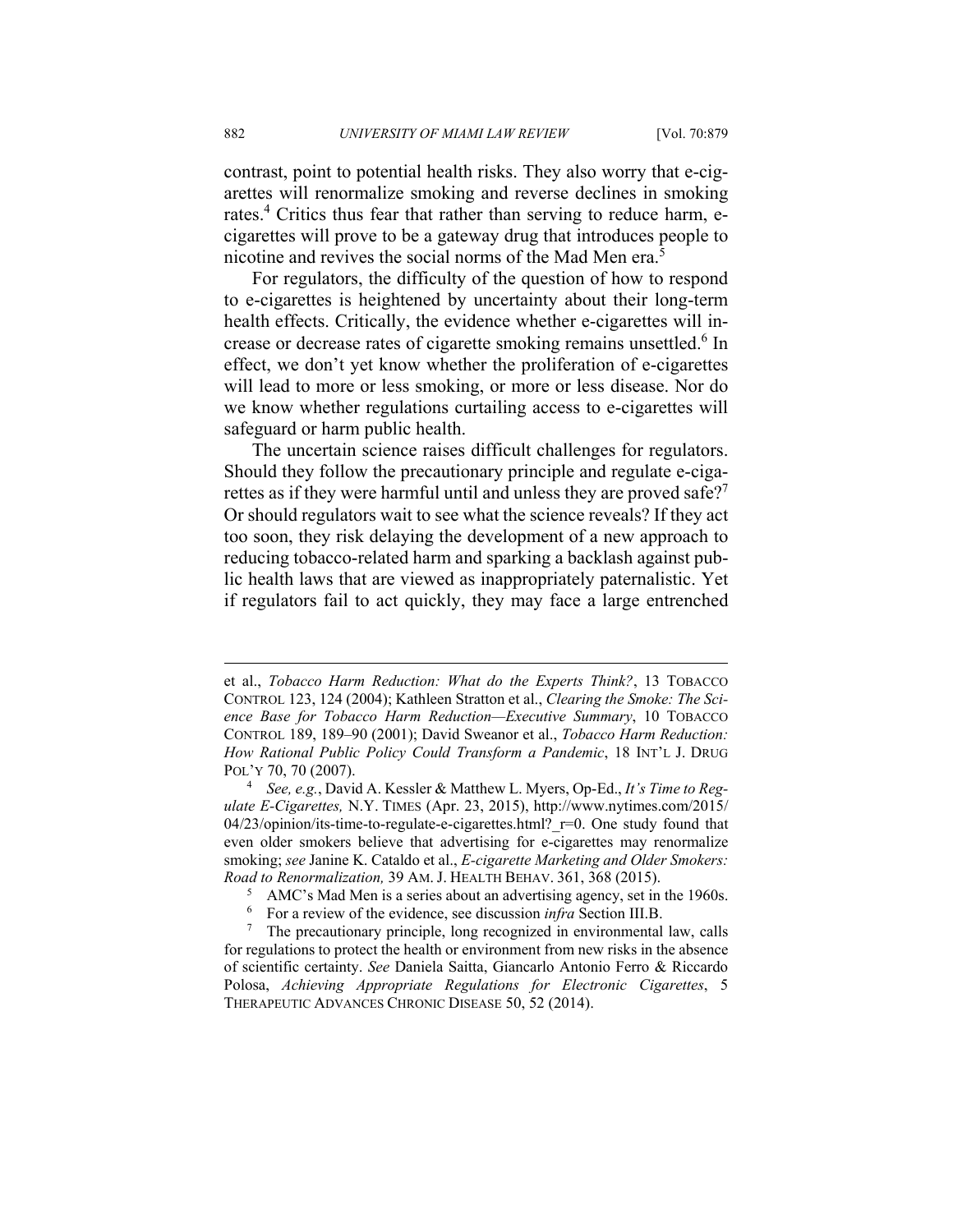market for a highly addictive product. By the time the science is in, it may well be too late to prevent harm.

In the midst of these uncertainties, states and localities have pondered whether to apply their existing tobacco control regulations, such as laws banning indoor smoking, to e-cigarettes.<sup>8</sup> Likewise, the Food and Drug Administration ("FDA") has been forced to consider whether it should subject e-cigarettes to the regulatory regime established by the Family Smoking Prevention and Tobacco Control Act ("TCA").<sup>9</sup> In April 2014, the FDA issued a Notice of Proposed Rulemaking ("NPRM") proposing to do just that.<sup>10</sup> Over 80,000 comments were submitted in response to the NPRM.<sup>11</sup> As of April 2016, it remains unclear what the FDA will do, or whether Congress will intervene, as the House Appropriations Committee proposed doing in  $2015$ <sup>12</sup>

This paper seeks to guide these regulatory decisions by offering a framework for determining the normative justifiability of public health regulations. The framework engages with and responds to

 While this paper was in press, the FDA published the regulations deeming tobacco products to be subject to the Federal Food, Drug, and Cosmetic Act, as Amended by the Family Smoking Prevention and Tobacco Control Act: Restrictions on the Sale and Distribution of Tobacco Products and Required Warning Statements for Tobacco Products, 81 Fed. Reg. 28973 (May 10, 2016) (to be codifid in 21 CFR pts. 1100, 1140, 1143). The final version of the regulations are in most respects substantially similar to those in the NPRM, however, there are some differences of note. *See, e.g., infra* note 322.<br><sup>11</sup> Deeming Tobacco Products to be Subject to the Food, Drug, and Cosmetic

*Act as Amended by the Family Smoking Prevention and Tobacco Control Act; Regulations on the Sale and Distribution of Tobacco Products and Required Warning Statements for Tobacco Products*, REGULATIONS.GOV, http://www.regulations.gov/#!docketDetail;D=FDA-2014-N-0189 (last visited Mar. 9, 2015). 12 H.R. REP. NO. 114-205, at 74–75 (2015). For a discussion, see *infra* text

accompanying notes 324–328*.*

 <sup>8</sup> <sup>8</sup> Regulators in other nations have been quicker to act than those in the U.S. *See* Henningfield, *supra* note 3, at 14.

<sup>&</sup>lt;sup>9</sup> Family Smoking Prevention and Tobacco Control Act, Pub. L. No. 111-31, 123 Stat. 1776 (2009).  $10^{10}$  Deeming Tobacco Products to be Subject to the Federal Food, Drug, and

Cosmetic Act, as Amended by the Family Smoking Prevention and Tobacco Control Act; Regulations on the Sale and Distribution of Tobacco Products and Required Warning Statements for Tobacco Products, 79 Fed. Reg. 23142 (proposed Apr. 25, 2014) (to be codified at 21 CFR pts. 1100, 1140, 1143).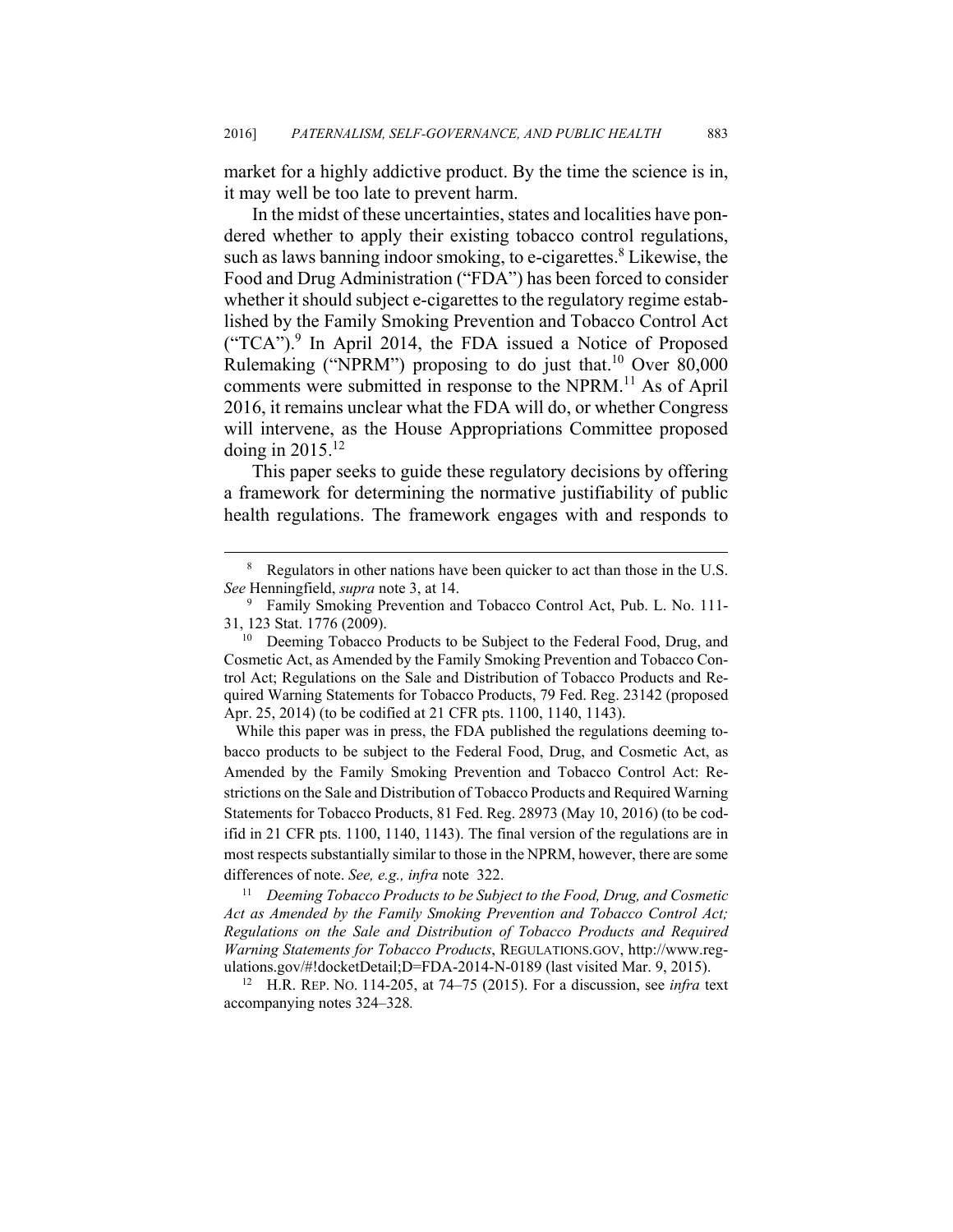what I call the "paternalism critique."<sup>13</sup> Part of a broader anti-regulatory backlash currently ascendant in the United States, the critique condemns public health laws relating to noncommunicable diseases (NCDs) as illegitimate infringements on individual autonomy.14 This critique has made its way into judicial decisions reviewing tobacco control regulations. For example, in striking down on First Amendment grounds FDA regulations requiring graphic warning labels on cigarettes, the Court of Appeals for the District of Columbia questioned whether "the government can assert a substantial interest in discouraging consumers from purchasing a lawful product, even one that has been conclusively linked to adverse health consequences."15 Underlying the court's comment, and the broader critique of public health interventions, is the common supposition that public health laws aimed at NCDs are the paternalistic<sup>16</sup> overreachings of the "nanny state."17

In response, public health legal theorists have offered several notable normative justifications for laws addressing NCDs. Three broad categories of justifications are especially prominent in the literature. One expounds upon the well-established claim that paternalistic laws are justified when an individual's agency is impaired

 <sup>13</sup> *See* discussion *infra* Part I*.*

<sup>14</sup> *See id.*; Wendy E. Parmet & Peter D. Jacobson, *The Courts and Public Health: Caught in a Pincer Movement*, 104 AM.J. PUB. HEALTH 392, 395 (2014). This critique is not new. Public health has been on the defensive since the Reagan era. *See* Scott Burris, *The Invisibility of Public Health: Population-Level Measures in a Politics of Market Individualism,* 87 AM. J. PUB. HEALTH 1607,

<sup>1607 (1997). 15</sup> R.J. Reynolds Tobacco Co. v. FDA, 696 F.3d 1205, 1218 n.13 (D.C. Cir. 2012), *overruled in part by* Am. Meat Inst. v. USDA, 760 F.3d 18, 22–23 (D.C. Cir. 2014). 16 The claim that laws aimed at NCDs are paternalistic is widespread. *See,* 

*e.g.*, David Adam Friedman, *Public Health Regulation and the Limits of Paternalism*, 46 CONN. L. REV. 1687, 1690–91 (2014); Yofi Tirosh, *Three Comments on Paternalism in Public Health*, 46 CONN. L. REV. 1795, 1797 (2014). However, upon closer analysis, many public health laws that are regarded as paternalistic may be found not to be so. *See* Wendy E. Parmet, *Beyond Paternalism: Rethinking the Limits of Public Health Law*, 46 CONN. L. REV. 1771, 1783 (2014). For a further discussion of the paternalism critique and responses to it, see *infra* Part I– Section III.C. 17 Lindsay F. Wiley, Wendy E. Parmet & Peter D. Jacobson, *Adventures in* 

*Nannydom: Reclaiming Collective Action for the Public's Health,* 43 J.L. MED. & ETHICS 73, 73 (2015).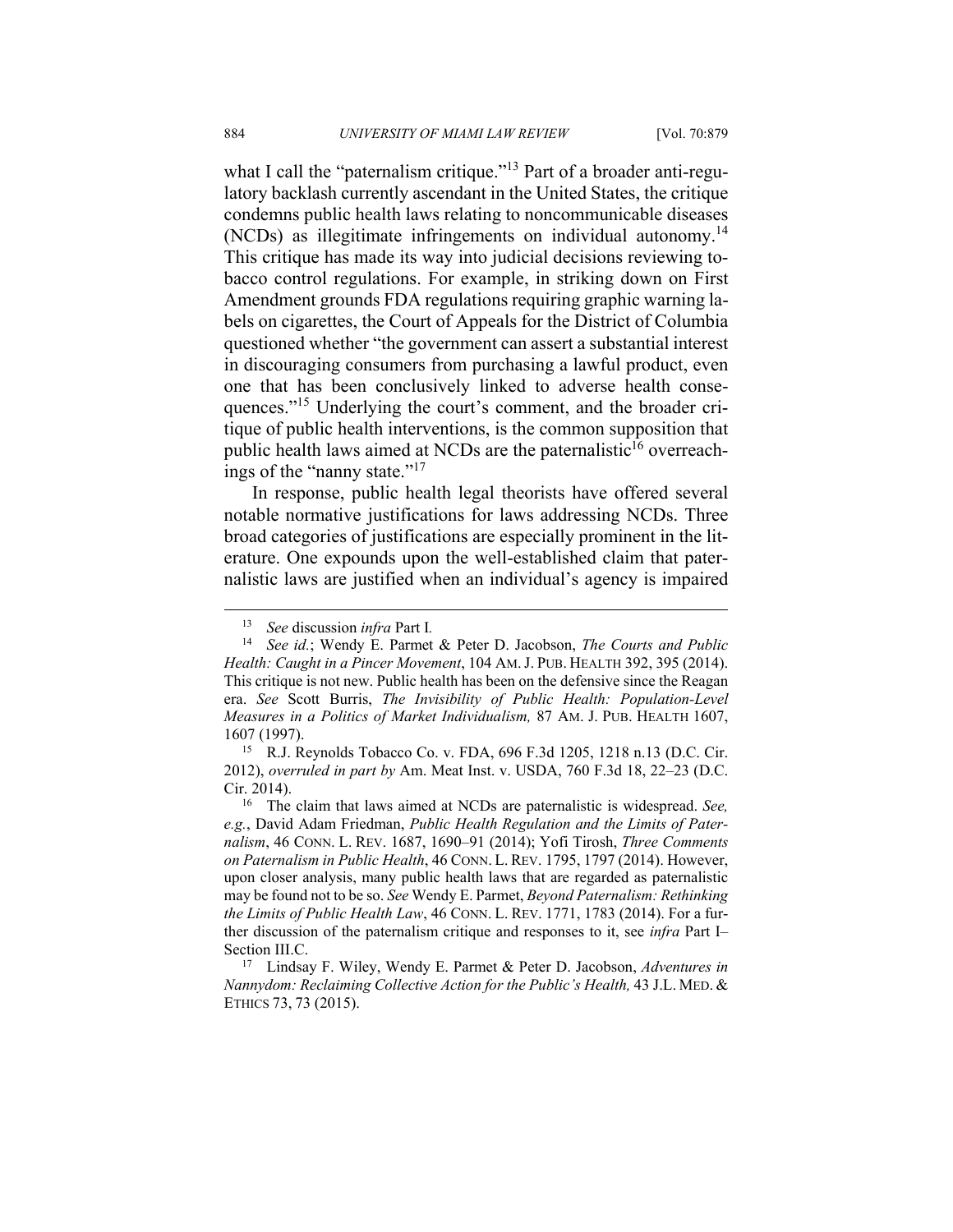either because of youth, mental impairment, or informational or cognitive deficiencies.18 Laws that try to protect minors from tobacco use easily satisfy these criteria, but so do, some argue, regulations requiring the disclosure of product information or, more controversially, regulations that seek to "nudge" people to the choices they would make if they were fully rational actors.<sup>19</sup>

A second justification relies on a capacious interpretation of the harm principle that exposes the not-always-obvious externalities of public health threats. Utilizing public health's population perspective,<sup>20</sup> which emphasizes the role that population-level social and environmental factors play in determining health risks, this response points to the myriad social factors, including law, that affect rates of NCDs.21 From this perspective, NCDs are quite similar to communicable diseases in that they too are caused by factors outside of the individual's control and therefore warrant state intervention.<sup>22</sup>

A third set of responses is predicated on the insight that public health laws advance liberty by helping to secure health.<sup>23</sup> Moreover, public health laws can be viewed as manifestations of a population's positive liberty of self-governance.<sup>24</sup> In other words, public health

 <sup>18</sup> *See infra* Section II.A.

<sup>19</sup> Cass R. Sunstein, *The Storrs Lectures: Behavioral Economics and Paternalism*, 122 YALE L.J. 1826, 1854–55, 1887–88 (2013). 20 *See* WENDY E. PARMET, POPULATIONS, PUBLIC HEALTH AND THE LAW, ch.

<sup>1</sup> (2009);*see also* Micah L. Berman, *Defining the Field of Public Health Law*, 15 DEPAUL J. HEALTH CARE L. 45, 47–48, 79–87 (2013). 21 *See, e.g.*, Lawrence O. Gostin, *Bloomberg's Health Legacy: Urban Inno-*

*vator or Meddling Nanny?* 43 HASTINGS CTR. REP. 19, 19 (2013); Zita Lazzarini & David Gregorio, *Personal Health in the Public Domain: Reconciling Individual Rights with Collective Responsibilities*, 46 CONN. L. REV. 1839, 1845–46 (2014).<br><sup>22</sup> For further discussion, see *infra* Section II.B.<br><sup>23</sup> For this reason, Sridhar Venkatapuram argues that health is a meta-capa-

bility. *See* SRIDHAR VENKATAPURAM, HEALTH JUSTICE: AN ARGUMENT FROM THE CAPABILITIES APPROACH 20 (2011); *see also* Peter D. Jacobson, *Changing the Culture of Health: One Public Health Misstep at a Time*, 51 SOC. 221, 222 (2014). 24 Lindsay F. Wiley, Micah L. Berman & Doug Blanke, *Who's Your Nanny?* 

*Choice, Paternalism and Public Health in the Age of Personal Responsibility*, 41 J.L. MED. & ETHICS 88, 90–91 (2013).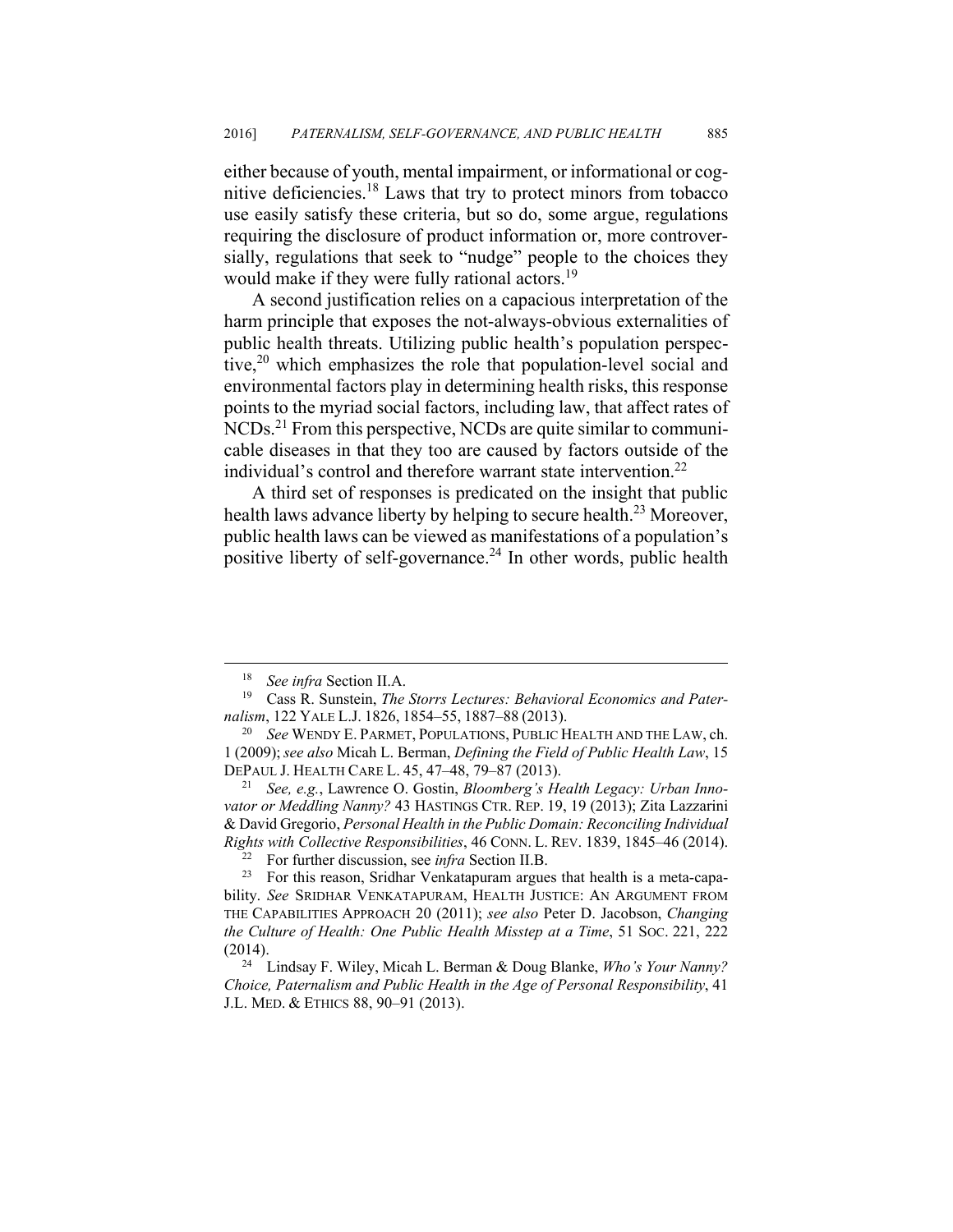laws are the legal tools that populations utilize to "assure the conditions for people to be healthy.<sup>"25</sup> Seen from this light, public health laws can enhance liberty as much as restrain it.

What do these justifications suggest about the regulation of ecigarettes? This paper engages this question, concluding that certain regulations, such as those prohibiting e-cigarette sales to minors or requiring disclosure of ingredients, easily surmount any paternalism critique, while the case for restrictions on adult access to e-cigarettes has not yet been made. More broadly, the approach offered here uses the case of e-cigarettes to examine both the anti-paternalism critique of public health law and the justifications proffered by public health legal theorists. In so doing, the article assesses the strength and viability of the three justifications in an especially difficult case, one in which the science is not yet settled and the public health community is fractured, and offers a framework steeped within public health laws' own population perspective for analyzing the legitimacy of public health laws.

I begin in Part I by reviewing the anti-paternalism critique of public health laws.<sup>26</sup> Although the critique is often applied to laws that, upon closer inspection, are not paternalistic, it serves as a powerful rhetorical device that helps to delegitimize public health laws. It warrants a response.

Part II offers three distinct responses.<sup>27</sup> These responses justify public health laws relating to NCDs when 1) individual decisionmaking is impaired due to immaturity, incapacity, lack of information, or cognitive deficiencies; 2) the activities regulated can harm third parties; or 3) the regulation is a manifestation of a population's self-governance relating to its collective health. Taken together, these justifications provide a powerful rejoinder to the paternalism critique and a framework for assessing the legitimacy of specific public health regulations. The framework offers broader support for public health regulations than many of public health critics

<sup>&</sup>lt;sup>25</sup> COMM. FOR THE STUDY OF THE FUTURE OF PUB. HEALTH, INST. OF MED., THE FUTURE OF PUBLIC HEALTH 19 (NAT'L ACAD. PRESS 1988). For a defense of paternalism, *see generally* SARAH CONLY, AGAINST AUTONOMY: JUSTIFYING COERCIVE PATERNALISM (2013) ("The answer I embrace is that we need external guidance—constraints on our actions through regulation, law, and institutional design."). 26 *See infra* Part I. 27 *See infra* Part II.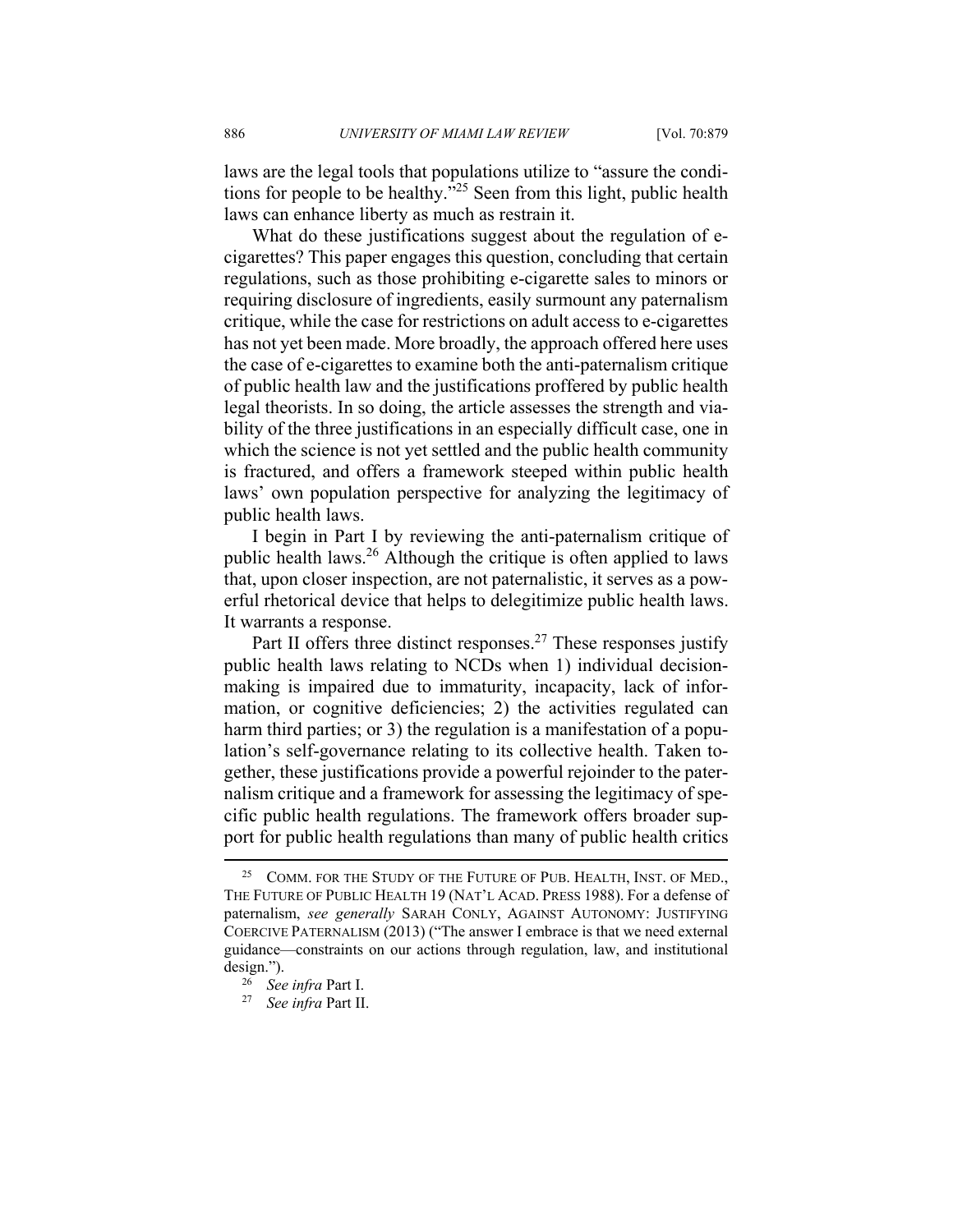would endorse, but also imposes more restraints on public health laws than many public health advocates would like.

In Part III, I turn to the case of e-cigarettes. I begin by discussing the development of the e-cigarette market and then review what is and is not known about e-cigarettes' health effects.<sup>28</sup> Part III concludes by laying out the legal context in which current regulatory decisions are made and the questions pending before the FDA under the TCA.<sup>29</sup>

In Part IV, I apply the framework to several specific proposed ecigarette regulations.<sup>30</sup> The analysis concludes that the impaired agency rationale strongly supports laws regulating minors' access to e-cigarettes, as well as laws requiring warning labels and ingredient listings. However, given the scientific uncertainty, only self-governance can justify regulations seeking to limit adults' access and use of e-cigarettes. But if such laws must rest on self-governance, selfgovernance must occur. This has already happened in the hundreds of cities and several states in which democratically elected bodies have chosen to regulate e-cigarette use. The proposed FDA regulations, however, are more problematic because there has not yet been a fulsome national dialog about e-cigarettes.<sup>31</sup> In the absence of such signs of self-governance or congressional action, and in the midst of scientific uncertainty about the population health effects, the proposed regulations stand on a weak normative foundation.

#### I: THE PATERNALISM CRITIQUE

The questions surrounding the regulation of e-cigarettes have arisen amid broader debates about the legitimacy of public health laws aimed at NCDs.<sup>32</sup> Briefly, during the nineteenth century, public

<sup>28</sup> *See infra* Sections III.A–B. 29 *See infra* Sections III.C–D. 30 *See infra* Part IV*.* 

<sup>31</sup> *See infra* text accompanying notes 375–385.

<sup>&</sup>lt;sup>32</sup> For reasons explained *infra*, the assumption that laws aimed at NCDs are paternalistic is problematic. *See infra* text accompanying notes 59–65. Public health laws have also been subject to a wide range of other critiques, including their impact on marginal populations. *See* Lindsay F. Wiley, *Health Law as Social Justice*, 24 CORNELL J. L. & PUB. POL'Y 47, 74–75 (2014) (arguing that the use of law to change behaviors often has a "disproportionate impact on socially disadvantaged groups"); Yofi Tirosh, *supra* note 16, at 1801–05.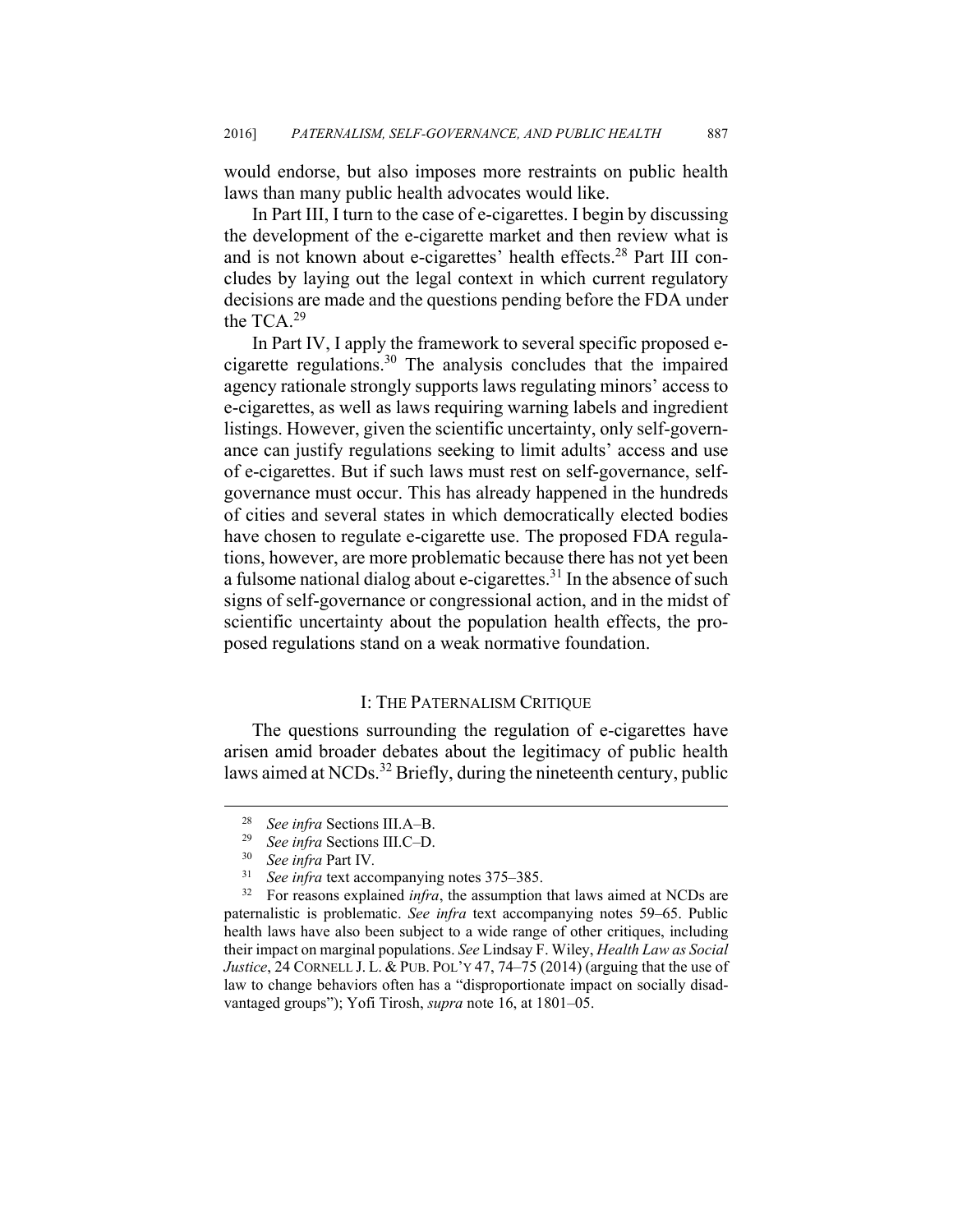health focused largely on communicable diseases such as smallpox, tuberculosis, and cholera. $33$  In response to these threats, health officials wielded various legal tools, including such coercive measures as isolation, quarantine,  $34$  and mandatory vaccination,  $35$  as well as less coercive measures, such as supplying clean water and establishing food safety standards.<sup>36</sup> By the mid-twentieth century, however, chronic diseases, including cancer and coronary artery disease, had replaced infectious diseases as the most significant cause of mortality in developed nations.<sup>37</sup> These diseases (and even infectious diseases such as HIV) were widely attributed to individual behavioral choices,38 leading many public health advocates to support laws that seek to alter the individual behaviors associated with chronic disease.39

In this context a heated debate arose regarding the scope and legitimacy of public health laws aimed at NCDs.<sup>40</sup> In a series of articles, Richard Epstein sought to distinguish what he termed "the old public health" of the nineteenth century, in which, he claimed, public health laws were confined to the control of communicable diseases and public nuisances from contemporary efforts to address

*trine*, 14 HOFSTRA L. REV. 53, 58 (1985).<br><sup>35</sup> Jacobson v. Massachusetts, 197 U.S. 11 (1905).

- 
- <sup>36</sup> *See* Parmet, *supra* note 33, at 489.

37 Abdel R. Omran, *The Epidemiologic Transition: A Theory of the Epidemiology of Population Change*, 83 MILBANK Q. 731, 736–41 (2005). 38 J. Michael McGinnis & William H. Foege, *Actual Causes of Death in the* 

*United States*, 270 J. AM. MED. ASS'N 2207, 2207 (1993).<br><sup>39</sup> As discussed further below, these health problems may also be understood

through a broader, ecological lens that focuses more on social and environmental factors, than individual decisions. *See infra* text accompanying notes 116–23. 40 An early focus of the debate was motorcycle helmet laws. *See* Ronald

Bayer, *The Continuing Tensions Between Individual Rights and Public Health: Talking Point on Public Health Versus Civil Liberties*, 8 EMBO REP. 1099, 1101– 02 (2007) (explaining that "the failure to make a strong case for paternalistic restrictions with regard to motorcycle helmets" ultimately led to an increase in cyclist fatalities).

 <sup>33</sup> Wendy E. Parmet, *From Slaughter-House to Lochner: The Rise and Fall of the Constitutionalization of Public Health*, 40 AM. J. LEGAL HIST. 476, 489 (1996). Many laws directed at communicable diseases in the nineteenth century sought to alter the environment. *Id.* at 497–98. Conversely, laws often focused on individuals as if they were contagious even when they were not. *See* Jew Ho v. Williamson, 103 F. 10, 25–27 (N.D. Cal. 1900).<br><sup>34</sup> Wendy E. Parmet, *AIDS and Quarantine: The Revival of an Archaic Doc-*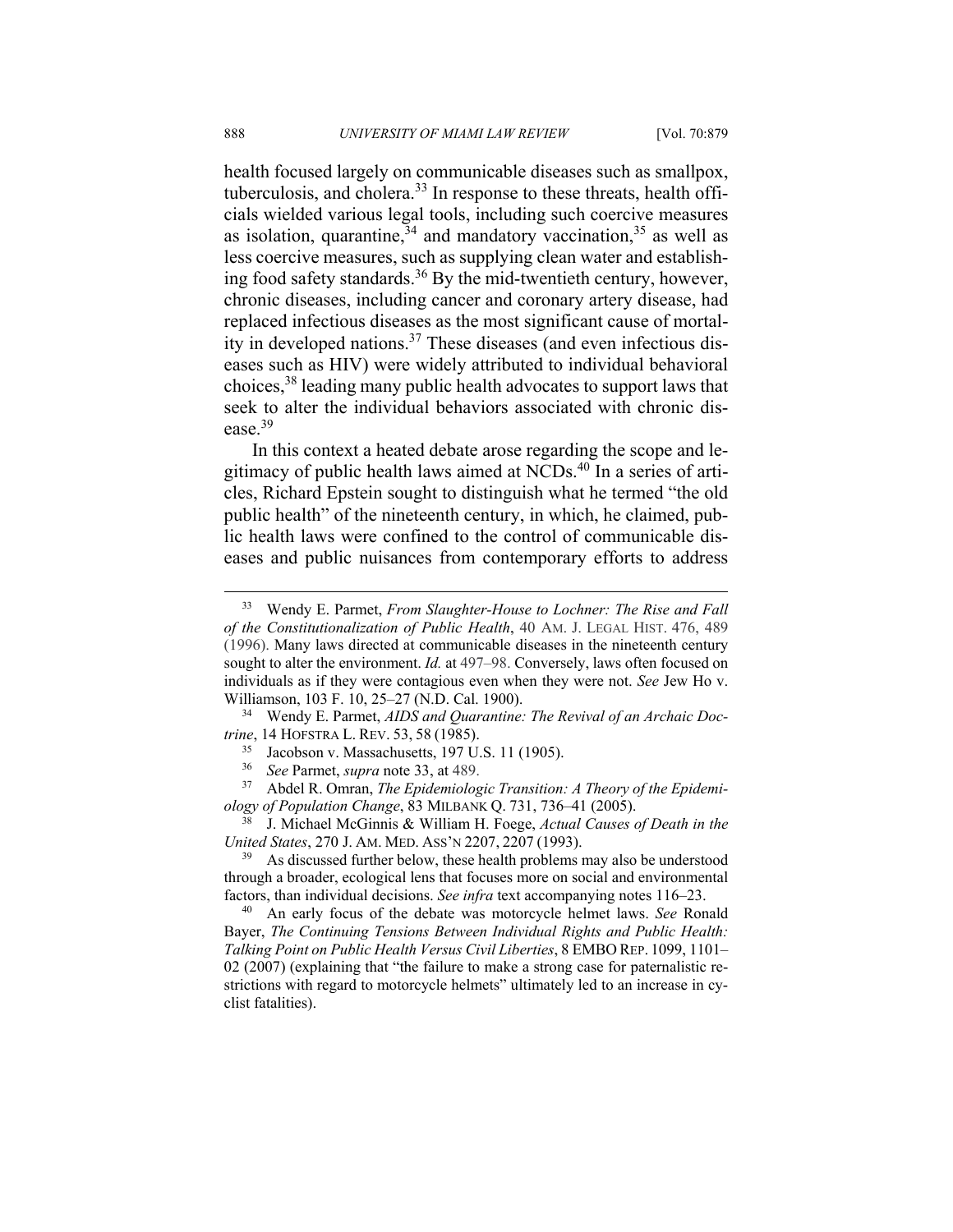NCDs.41 The more traditional understanding, Epstein argued, is superior to the "capacious view" that utilizes law to affect the health of "ordinary individuals."42 To Epstein, "[t]he correct theory of public health tracks the economic conception of public goods, namely those nonexcludable goods that cannot be given to one unless they are also given to another."43

In a related vein, Mark Hall insisted on the importance of differentiating between "public health *analysis* and public health *authority*, or, if you will, between public health *diagnosis* and public health *treatment*."<sup>44</sup> For Hall, precisely because public health powers are so robust, public health laws must be cabined to cases in which there are significant collective action problems, meaning that individuals acting in their own self-interest, even if fully informed and rational, will not effectively address the problem because they do not internalize some of the major costs or benefits of action or non-action, or for other reasons a centralized response is much more *cost-*effective.<sup>45</sup>

Similarly, Mark Rothstein argued that *public health* itself, not just *public health laws*, should be construed narrowly: "[B]ecause public health has been the justification for some overreaching or

 <sup>41</sup> Richard A. Epstein, *In Defense of the Old Public Health: The Legal Framework for the Regulation of Public Health*, 69 BROOK. L. REV. 1421, 1427 (2004). Scholars have questioned Epstein's characterization of the old public health. *See, e.g.*, William J. Novak, *Private Wealth and Public Health: A Critique of Richard Epstein's Defense of the "Old" Public Health*, 46 PERSPS. BIOL. & MED. S176 (2003) (arguing that Epstein's reading of the "earlier constitutional history of the police power" is flawed). 42 Epstein, *supra* note 41, at 1425. 43 *Id.* at 1425–26; *see also* Jonny Anomaly, *Public Health and Public Goods,* 

<sup>4</sup> PUB. HEALTH ETHICS 251, 252–55 (2011). Angus Dawson and Marcel Verweij do not agree that public health is limited to public goods, but concede that public health interventions are most justified "where action contributes to the creation or maintenance of a public good." Angus Dawson & Marcel Verweij, *Introduction: Ethics, Prevention, and Public Health*, *in* ETHICS, PREVENTION, AND PUBLIC HEALTH 5 (Angus Dawson & Marcel Verweij eds., 2007). 44 Mark A. Hall, *The Scope and Limits of Public Health Law*, 46 PERSP.BIOL.

<sup>&</sup>amp; MED. S199, S202 (2003) (emphasis in original) ("The central point of this essay is that public health law is much more limited than public health science."); *see also* Mark A. Rothstein, *Rethinking the Meaning of Public Health*, 30 J.L. MED. & ETHICS 144, 147 (2002) (arguing for a narrower definition of public health). 45 Hall, *supra* note 44, at S204 (emphasis in original).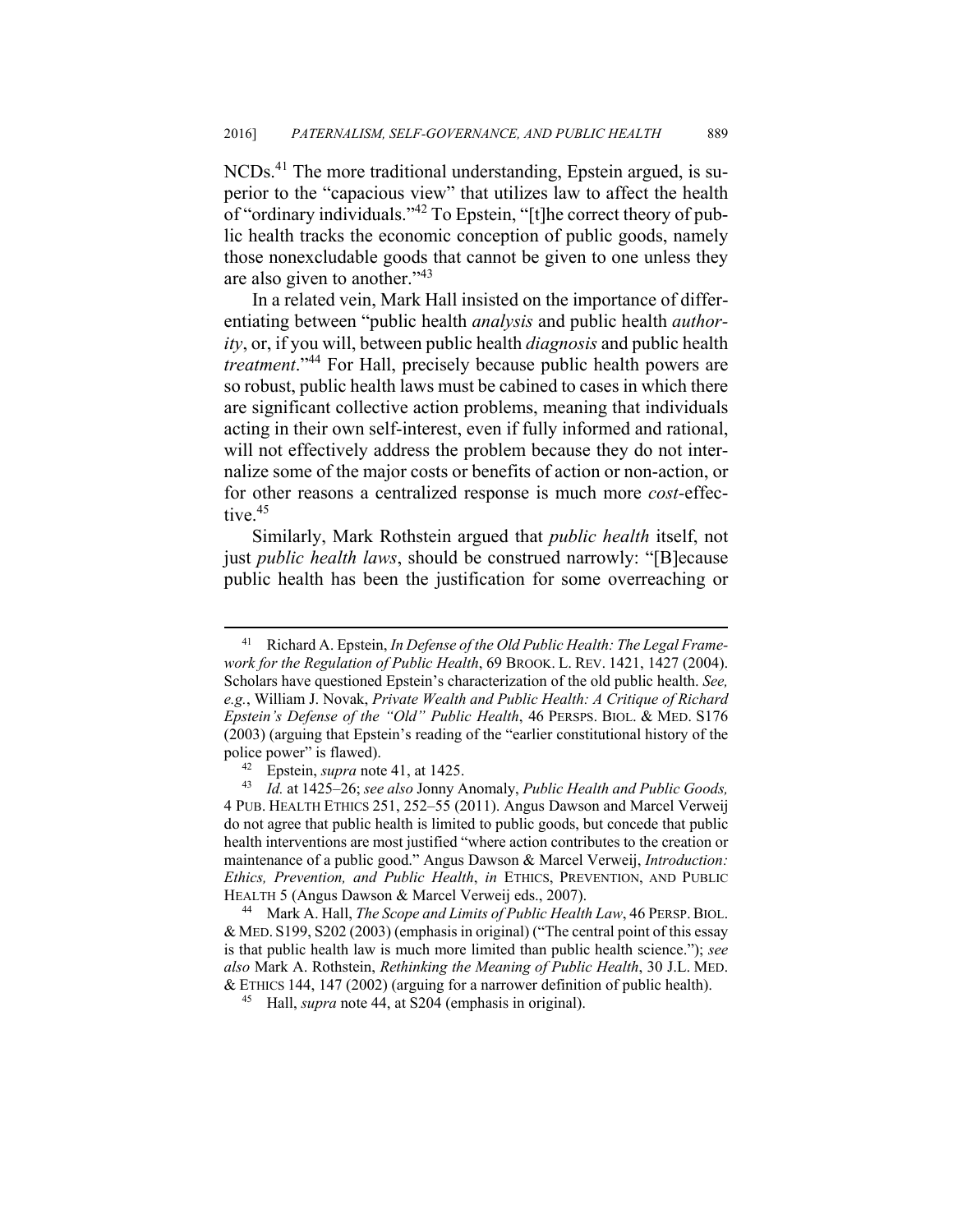even reprehensible prior government activities, ranging from eugenics to unethical research on human subjects, a narrow definition of public health will help steer public health officials away from activities that are inappropriate for the government.<sup>346</sup>

Although many public health laws in the twentieth century targeted NCDs, both the scholarly and popular critique of public health laws in this century have largely focused on laws addressing obesity and, to a lesser extent, smoking. To critics, the obesity epidemic is largely the result of individual choices, such as whether to exercise or to eat fast food.47 At least when made by competent adults, critics contend, those individual choices should be respected.48 Laws seeking to prohibit or even alter individual choices do not address public harms, rather they are paternalistic attempts by the state to interfere in an individual's choice for the individual's own good.<sup>49</sup>

This critique of public health laws, which I shall call "the paternalism critique," is widespread in both popular discourse<sup>50</sup> and the scholarly literature.<sup>51</sup> For example, Peter Schwartz has lamented:

> A precondition of freedom is the recognition of the individual's capacity to make decisions for himself. If man were viewed as congenitally incapable of making rational choices, there would be no basis for the very concept of rights. Yet that is increasingly how our government views us. It is adopting the role

<sup>&</sup>lt;sup>46</sup> Rothstein, *supra* note 44, at 147.<br><sup>47</sup> Richard A. Epstein, *What (Not) to do About Obesity: A Moderate Aristotelian Answer*, 93 GEO. L.J. 1361, 1363 (2005). 48 *Id.* 

<sup>&</sup>lt;sup>49</sup> Richard Epstein contends that "[t]he correct theory of public health tracks the economic conception of public goods, namely those nonexcludable goods that cannot be given to one unless they are also given to another." Epstein, *supra* note 41, at 1425–26. 50 Karen Harned, *The Michael Bloomberg Nanny State in New York: A Cau-*

*tionary Tale*, FORBES (May 10, 2013, 8:00 AM), http://www.forbes.com/sites/realspin/2013/05/10/the-michael-bloomberg-nanny-state-in-new-york-a-cautionary-tale/. 51 Friedman, *supra* note 16, at 1693.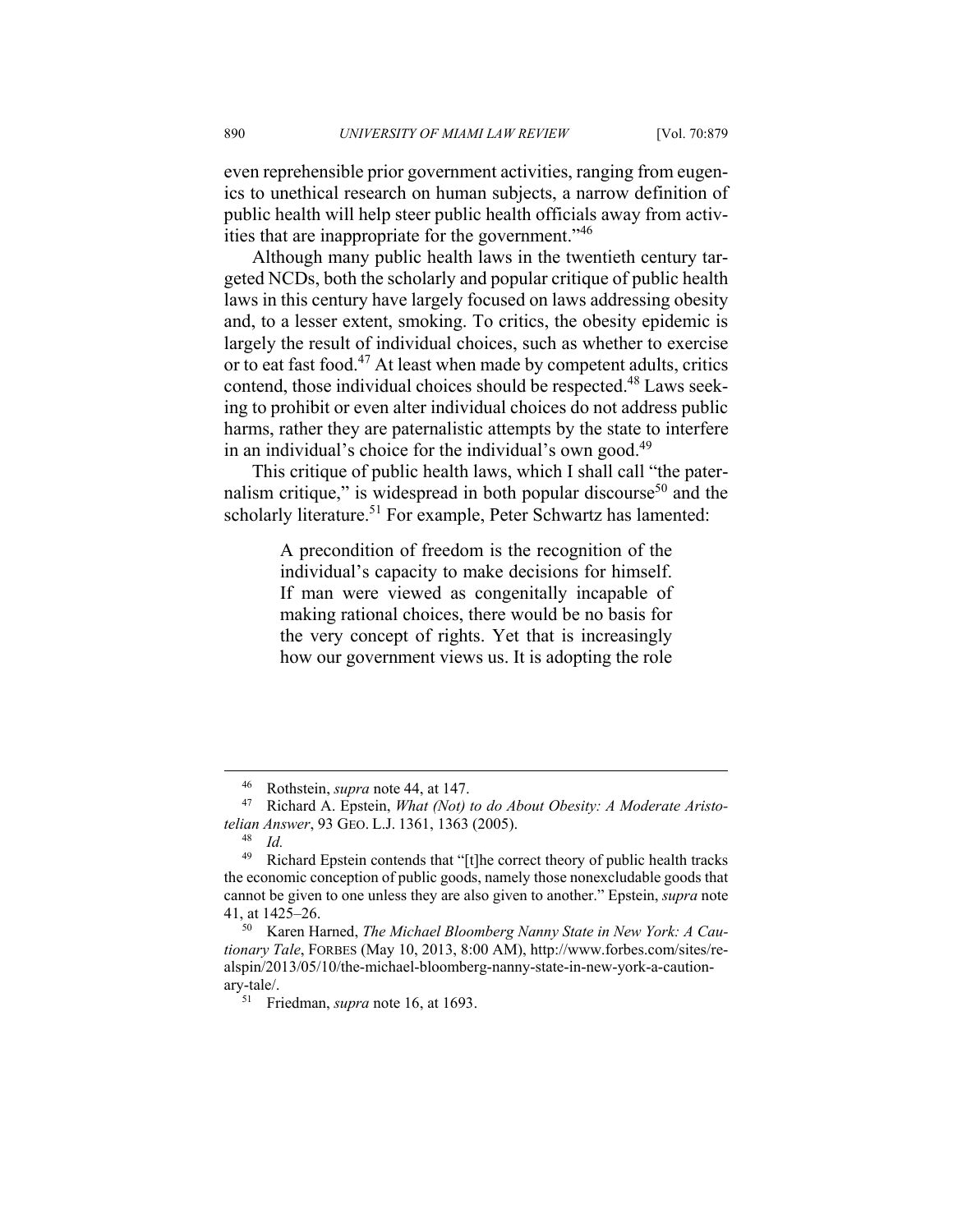of a paternalistic nanny, zealously protecting the citizen against his own actions. In the process, our freedom is disappearing.52

Similarly, Jacob Sullum castigated the Centers for Disease Control and Prevention ("CDC") for failing to appreciate the distinction between smoking and tuberculosis ("TB"): "That distinction matters to people who reject paternalism as a justification for government action. We believe the use of force can be justified to protect the public from TB carriers but not to protect smokers from their own choices."53

The critique has even made its way, albeit subtly, into judicial decisions. For example, in overturning New York City's ban on the sale of large portions of sugary soda, the New York Court of Appeals opined that the regulation's impact on individual autonomy was a factor to be considered in determining whether the regulation constituted policymaking that should be left to the legislature.<sup>54</sup>

In lambasting public health laws as paternalistic, both courts and critics have generally assumed, often with little or no explanation, that paternalism is inherently bad,<sup>55</sup> or, in the least, that "[t]he burden of proof is on the shoulders of whoever advocates legal coercion."56 By conjuring the image of the nanny who tells the child

 <sup>52</sup> Peter Schwartz, *The Threat of the Paternalistic State*, CAPITALISM MAG. (Aug. 6, 2002), http://capitalismmagazine.com/2002/08/the-threat-of-the-paternalistic-state/. 53 Jacob Sullum, *Ebola, Smoking, and Mission Creep at the CDC: Control-*

*ling Contagious Diseases is Just One of Many Items on the Agency's To-Do List*, REASON, Jan. 2015, at 12.<br><sup>54</sup> N.Y. Statewide Coal. of Hispanic Chambers of Commerce v. N.Y.C. Dep't

of Health & Mental Hygiene, 16 N.E.3d 538, 547–48 (N.Y. 2014). Notably, the court did not conclude that the state could not regulate in such a manner, only that the Board of Health could not.<br><sup>55</sup> The classic critique of paternalism is from John Stuart Mill, who distin-

guished between self- and other- regarding behaviors, and argued that the government was, with important exceptions, justified in limiting only the latter. *See* JOHN STUART MILL, *On Liberty*, *in* JOHN STUART MILL: A SELECTION OF HIS WORKS 1, 97 (John M. Robson ed., Macmillan Publ'g Co.1985) (1966). For a lengthy defense of paternalism, *see* CONLY, *supra* note 25, at 23–25. 56 Thaddeus Mason Pope, *Counting the Dragon's Teeth and Claws: The Def-*

*inition of Hard Paternalism*, 20 GA. ST. U. L. REV. 659, 664 (2004) (quoting Joel Feinberg).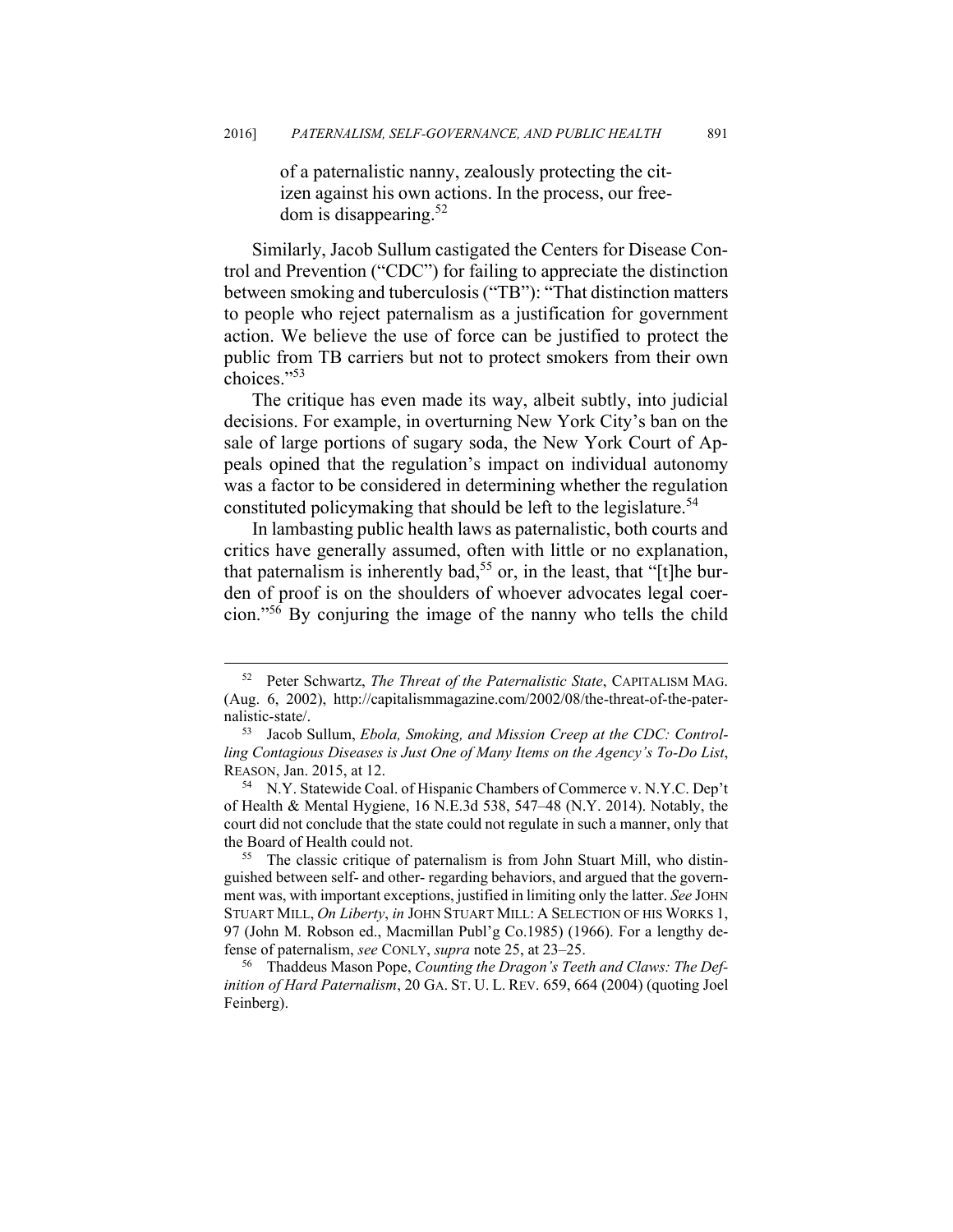what to  $do<sub>57</sub>$ , the paternalism critique acts as a trope. Laws labeled as paternalistic are seen as presumptuous and disrespectful.<sup>58</sup> Often little more needs to be said. As Jeremy A. Blumenthal explained, "'paternalism' itself is often a term of opprobrium, used to disparage or reject policies without necessarily addressing their merits or demerits."<sup>59</sup>

Critics of public health frequently apply the label to public health laws without considering whether the laws in question are actually paternalistic. Under common definitions, laws are paternalistic only if they restrict the autonomy of an individual for that individual's own good.60 Thaddeus Mason Pope states that "[p]aternalism is the restriction of a subject's self-regarding conduct primarily for the good of that same subject."61 So understood, many laws derided as paternalistic may not be. For example, a regulation requiring e-cigarette manufacturers to disclose their ingredients to the FDA does not limit the autonomy of those who inhale; it simply

 <sup>57</sup> Former New York City Mayor Michael Bloomberg was frequently chided as "Nanny Bloomberg" for his attempts to use municipal powers to improve pub-

lic health. *See* Friedman, *supra* note 16, at 1689; Gostin, *supra* note 21, at 19. 58 *See* Christian Coons & Michael Weber, *Introduction: Paternalism – Issues and Trends*, *in* PATERNALISM: THEORY AND PRACTICE 1, 12 (Christian Coons & Michael Weber eds., 2013) ("Paternalism objectionably treats its targets like children."). 59 Jeremy A. Blumenthal, *A Psychological Defense of Paternalism*, *in*

PATERNALISM: THEORY AND PRACTICE, 197, 197 (Christian Coons & Michael Weber eds., 2013). Despite such use of the term, Blumenthal notes that there is significant public support for many paternalistic laws. *See id.* at 213.<br><sup>60</sup> *See, e.g.*, Gerald Dworkin, *Paternalism*, 56 THE MONIST 64, 65 (1972) (de-

fining paternalism as "the interference with a person's liberty of action justified by reasons referring exclusively to the welfare, good, happiness, needs, interests or values of the person being coerced"). 61 Pope, *supra* note 56, at 660. More recently Thaddeus Mason Pope has aptly

noted, "contemporary legal and philosophical literature on paternalism employs a different vocabulary than the literature of the preceding three decades." Thaddeus Mason Pope, *Limiting Liberty to Prevent Obesity: Justifiability of Strong Hard Paternalism in Public Health Regulation*, 46 CONN. L. REV. 1859, 1869 (2014).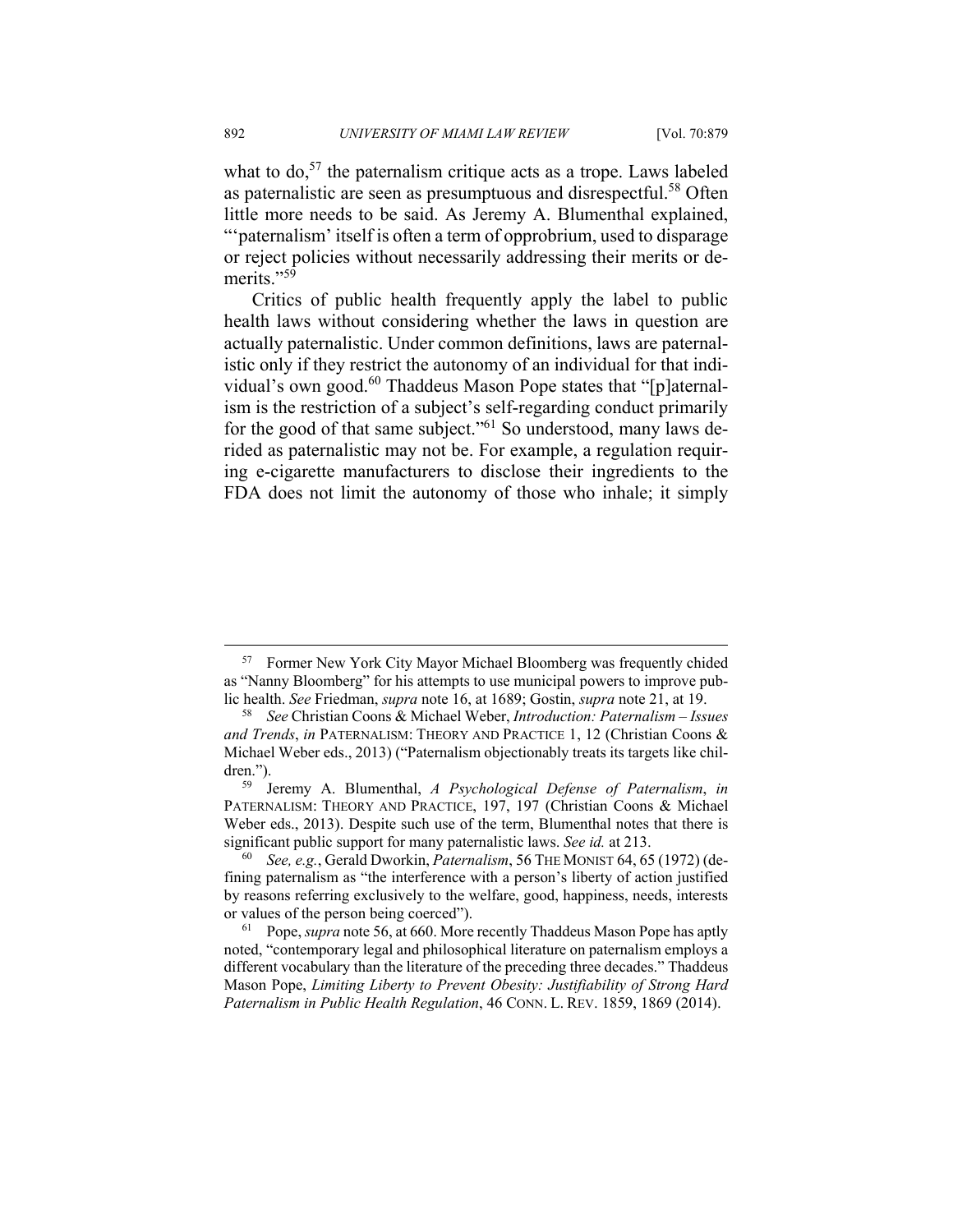burdens manufacturers.<sup>62</sup> Because these laws regulate other-regarding behavior, they would not be viewed as paternalistic under traditional definitions.<sup>63</sup>

Other definitions of paternalism, however, are broader and may encompass actions taken for a subject's own good even if they do not necessarily limit that individual's own autonomy. Seana Shiffrin proposes that paternalism exists whenever X acts in a way that limits Y's sphere of agency for Y's good.<sup>64</sup> Under this approach, a law may be paternalistic even if it does not regulate the actions of the individual whom the law seeks to benefit. Such a definition, however, risks labeling almost all laws paternalistic. For example, a law that prevents X from poisoning Y could be viewed as limiting Y's agency—the option to drink the poison—for Y's own good.<sup>65</sup>

Regardless of whether a particular public health law is paternalistic, $66$  or even if it restricts the liberty of those it wishes to help, the

Weber eds., 2013).<br><sup>65</sup> For a further discussion, see Parmet, *supra* note 16, at 1778.<br><sup>66</sup> Another problem with labeling a law as paternalistic or not is that the determination depends on the reasons for the law. As Douglas Husak notes, "[b]ut

 $62$  Wendy Mariner makes a similar point, arguing that what she calls the "economic definition of paternalism ignores the target of regulation and instead views government regulation from the perspective of the individual, rather than the entity being regulated." Wendy Mariner, *Paternalism, Public Health, and Behavioral Economics: A Problematic Combination*, 46 CONN. L. REV. 1817, 1823 (2014). 63 Jamie Kelly notes that "[b]ecause both utilitarianism and paternalism share

a focus on individual welfare, it can be difficult to distinguish utilitarian and paternalistic positions in political theory." Jamie Kelly, *Libertarian Paternalism, Utilitarianism, and Justice, in* PATERNALISM: THEORY AND PRACTICE 216, 228 (Christian Coons & Michael Weber eds., 2013). Nevertheless, if the goal of regulating the tobacco company or soda seller is to improve overall health, rather than the good of the individual consumer, the measures should not be considered paternalistic even if we accept that laws can be paternalistic without limiting liberty. 64 *See, e.g.*, Seana Valentine Shiffrin, *Paternalism, Unconscionability Doc-*

*trine, and Accommodation*, 29 PHIL. & PUB. AFF. 205, 218–19 (2000) (arguing that paternalism exists when X acts in a way that limits Y's sphere of agency for the good of Y). Likewise, Thaddeus Mason Pope suggests that such laws can be thought of as forms of indirect paternalism, arguing that paternalism refers not to a class of actions, but to a class of reasons. *See* Pope, *supra* note 56, at 687, 694. For a discussion as to why laws that do not limit a subject's liberty should not be viewed as paternalistic, *see* Gerald Dworkin, *Defining Paternalism, in* PATERNALISM: THEORY AND PRACTICE 25, 31–38 (Christian Coons & Michael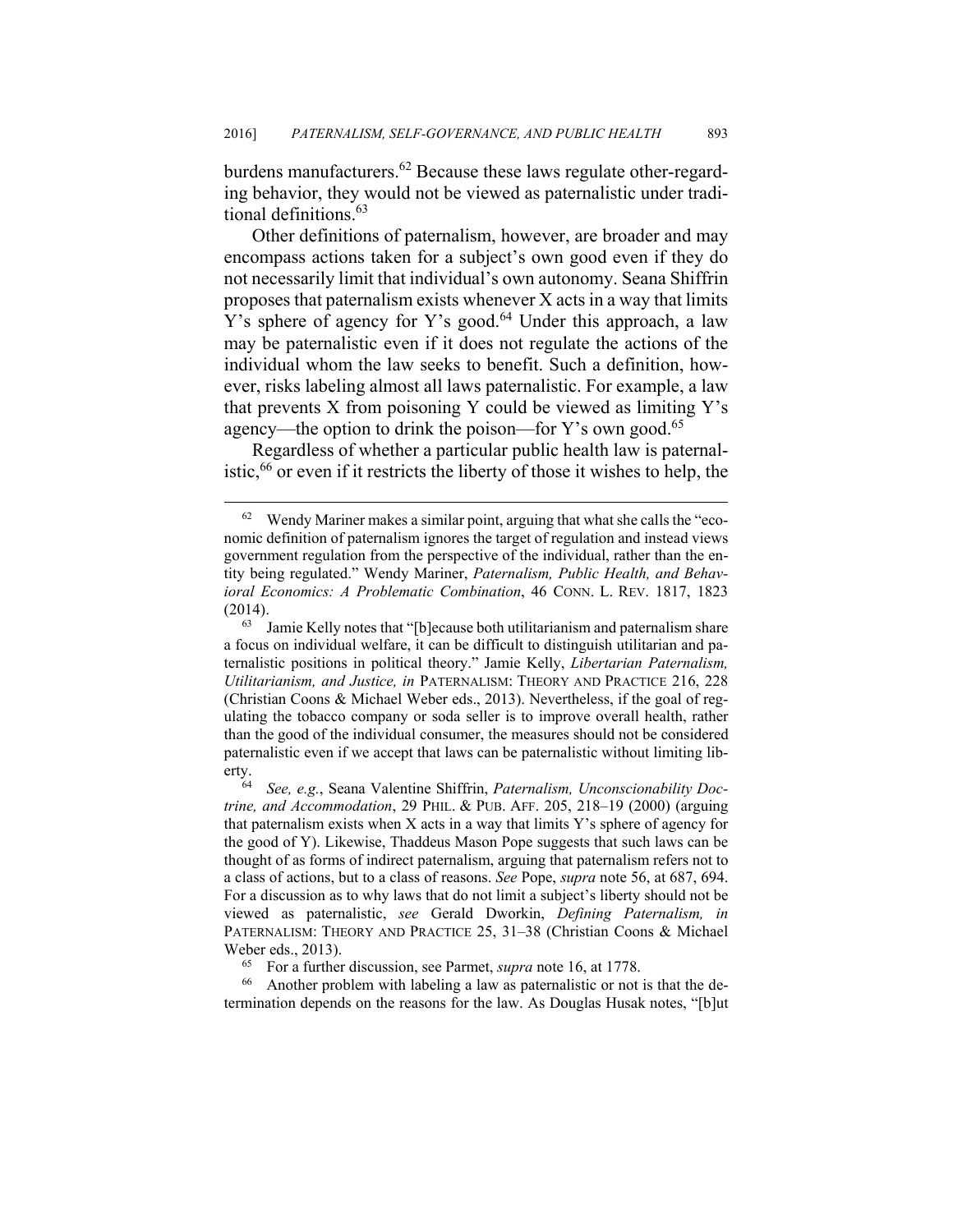very act of labeling a law paternalistic delegitimizes it.<sup>67</sup> The label also obscures the fact that not all restrictions on autonomy are equivalent. Without question, many public health laws, such as quarantines or vaccine mandates, impose significant restrictions on wellestablished liberties.<sup>68</sup> Such laws may be justifiable, but they warrant careful consideration regardless of whether the behavior they restrain is other-regarding or self-regarding.<sup>69</sup> Conversely, other public health laws impose relatively trivial restraints on liberty. These laws may be less problematic regardless of whether they aim to protect the individual restrained or someone that individual would harm.<sup>70</sup> As Peter Jacobson explains, "[n]ot every potential limitation on individual choice rises to the level of an intrusion that compromises individual freedom. For example, banning trans-fats may indeed limit individual choice in using an unhealthy substance, though the intrusion seems more inconvenient than a serious deprivation of liberty."<sup>71</sup>

The paternalism critique, however, points away from a consideration of the nature and extent of the liberty limited, and to the question whether the government is acting like the nanny, insisting on how people should act for their own good. Thus minor inconveniences—having to buy large portions of soda in two servings instead

<sup>(</sup>especially in a democracy) an attempt to identify the rationale for a *law* is notoriously problematic . . . ." Douglas Husak, *Penal Paternalism*, *in* PATERNALISM: THEORY AND PRACTICE 39, 41 (Christian Coons & Michael Weber eds., 2013) (emphasis in original). 67 Christian Coons and Michael Weber note, "Normative debates about pa-

ternalism—or at least 'hard' paternalism—don't usually concern *whether* it is problematic but rather *how* problematic it is." Coons & Weber, *supra* note 58, at 2 (emphasis in original); *see also* Mariner *supra* note 62, at 1824. 68 Wendy E. Parmet, *Quarantine Redux: Bioterrorism, AIDS and the Curtail-*

*ment of Individual Liberty in the Name of Public Health*, 13 HEALTH MATRIX 85, 95 (2003).<br><sup>69</sup> When the liberty restrained rises to the level of a fundamental right, such

laws may trigger strict scrutiny, or at least due process protections, even if they target other-regarding behavior. *See, e.g.*, R.J. Reynolds Tobacco Co. v. FDA, 696 F.3d 1205, 1222 (D.C. Cir. 2012) (striking down an FDA regulation requiring graphic warning labels on cigarettes as violating First Amendment protections for commercial speech), *overruled in part by* Am. Meat Inst. v. USDA, 760 F.3d 18, 22–23 (D.C. Cir. 2014). 70 Jacobson, *supra* note 23, at 222–23. 71 *Id.*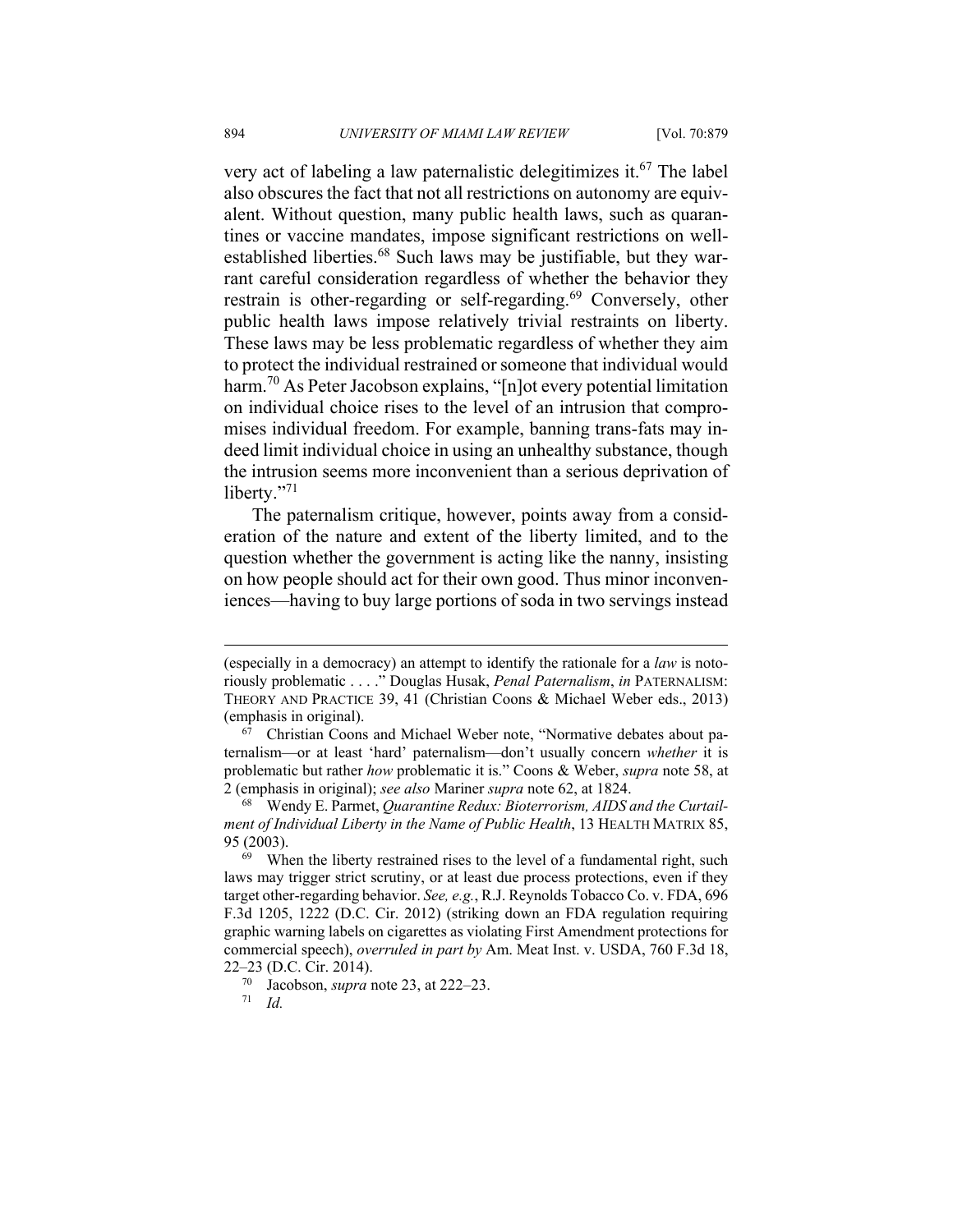of one—are treated as normatively equivalent to significant restrictions of fundamental rights. As a result, the paternalism trope reflects and reinforces a libertarian perspective that takes atomistic individuals living in a state of total liberty as its starting point. From that perspective, *any* public health regulation, whether or not it satisfies a technical definition of paternalism, and no matter how onerous, demands justification.<sup>72</sup> Part II presents the justifications scholars have offered in response.<sup>73</sup>

#### II. JUSTIFICATIONS FOR PUBLIC HEALTH LAW

In recent years, scholars have developed a rich and wide-ranging literature in response to the paternalism critique.<sup>74</sup> This literature suggests three broad justifications that, taken together, provide a framework for ascertaining the normative foundations for public health laws. Briefly, if any one of the three justifications applies to a particular public health law, the paternalism critique has been answered with respect to that law. This does not mean the law is wise, efficacious, or lawful. Other criteria remain relevant to those determinations. The framework simply determines whether the paternalism critique is applicable, and hence whether the infringement of liberty is prima facie legitimate or illegitimate according to the paternalism critique.

#### A. *Impaired Agency*

The defenses of public health laws that highlight informational deficiencies and the impairment of individual decision-making have probably been the most influential. Put most simply, the paternalism critique asserts that *competent adults* should be able to make their own decisions on matters affecting their own health. Paternalism,

 <sup>72</sup> *See id.* at 221 (discussing the libertarian premises behind the paternalism critique).<br><sup>73</sup> The discussion focuses on the justifications that are preeminent in the pub-

lic health law literature, not in ethics and academic philosophy, in which there is a rich literature on the justifications, or lack thereof, for paternalism. *See* GERALD DWORKIN, THE THEORY AND PRACTICE OF AUTONOMY 121–129 (1988); JOEL FEINBERG, THE MORAL LIMITS OF THE CRIMINAL LAW: VOLUME 2: OFFENSE TO OTHERS 23–24 (1988); Joel Feinberg, *Autonomy, Sovereignty, and Privacy: Moral Ideals in the Constitution*? 58 NOTRE DAME L. REV. 445, 490–91 (1983).<br><sup>74</sup> The discussion below is by no means comprehensive.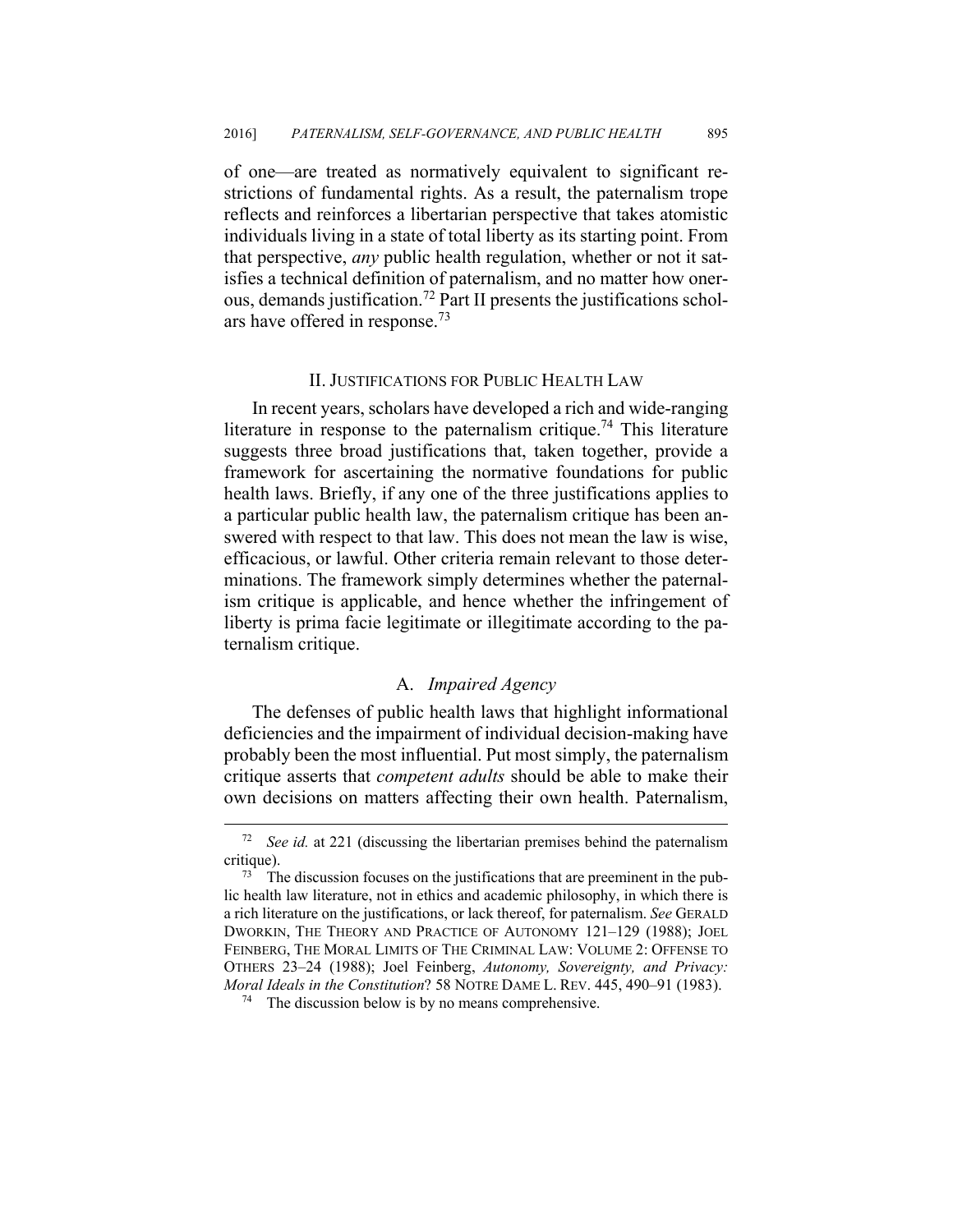however, is generally deemed appropriate for children, or others who are not legally competent. John Stuart Mill, for example, qualified his condemnation of state interference of self-regarding behavior with the caveat: "We are not speaking of children, or of young persons below the age which the law may fix as that of manhood or womanhood."<sup>75</sup> Such views have won the day; it is now widely accepted that states may use their *parens patriae* power to protect minors, whose agency is assumed to be immature.<sup>76</sup> Indeed, to the extent that state laws seeking to protect children's health are condemned, it is usually because they infringe upon the rights of the parent, rather than those of the child.<sup>77</sup> Accordingly, many public health laws explicitly related to minors, such as prohibitions on selling them cigarettes or alcohol, arouse little controversy, perhaps because such laws are viewed as abetting the preferences of most parents.78 Moreover, many public health laws that may have a broader impact, such as limits on cigarette advertising, are often defended successfully as necessary for the health of children.<sup>79</sup>

Adults can also suffer from impaired agency. Mill wrote that "insane persons are everywhere regarded as proper objects of the

 <sup>75</sup> MILL, *supra* note 55, at 14. Mill added an additional troubling exception: "[W]e may leave out of consideration those backward states of society in which the race itself may be considered as in its nonage." *Id.*

<sup>76</sup> *See* Michael S. Merry, *Paternalism, Obesity, and Tolerable Levels of Risk*, 20 DEMOCRACY & EDUC., no. 1, 2012, at 2. 77 *See* Kristin Voigt, *Childhood Obesity and Restrictions of Parental Liberty:* 

*A Response to "Paternalism, Obesity, and Tolerable Levels of Risk*,*"* 20 DEMOCRACY & EDUC., no. 1, 2012, at 1–2.<br><sup>78</sup> This suggests that we are more willing to accept infringements on our lib-

erty when we believe they support our ability to realize our choices. *See infra* text accompanying note 147. With respect to public health laws aimed at minors, vaccination laws are probably the most contested. Amanda F. Dempsey et al., *Alternative Vaccination Schedule Preferences Among Parents of Young Children*, 128 PEDIATRICS 848, 849, 852–54 (2011). The objections, however, are usually not grounded in the paternalism critique. *See id.* Rather, many opponents believe that vaccinations are dangerous. *Id.* (more than 1 out of 10 parents use an alternative vaccination schedule in part due to concerns about vaccine safety); Gary L. Freed et al., *Parental Vaccine Safety Concerns in 2009*, 125 PEDIATRICS 654, 657

<sup>(2010).&</sup>lt;br><sup>79</sup> This was one justification offered by the FDA in its defense of the graphic warning regulations struck down in *R.J. Reynolds Tobacco Co. v. FDA*, 696 F.3d 1205, 1209 (D.C. Cir. 2012), *overruled in part by Am. Meat Inst. v. USDA*, 760 F.3d 18, 22–23 (D.C. Cir. 2014).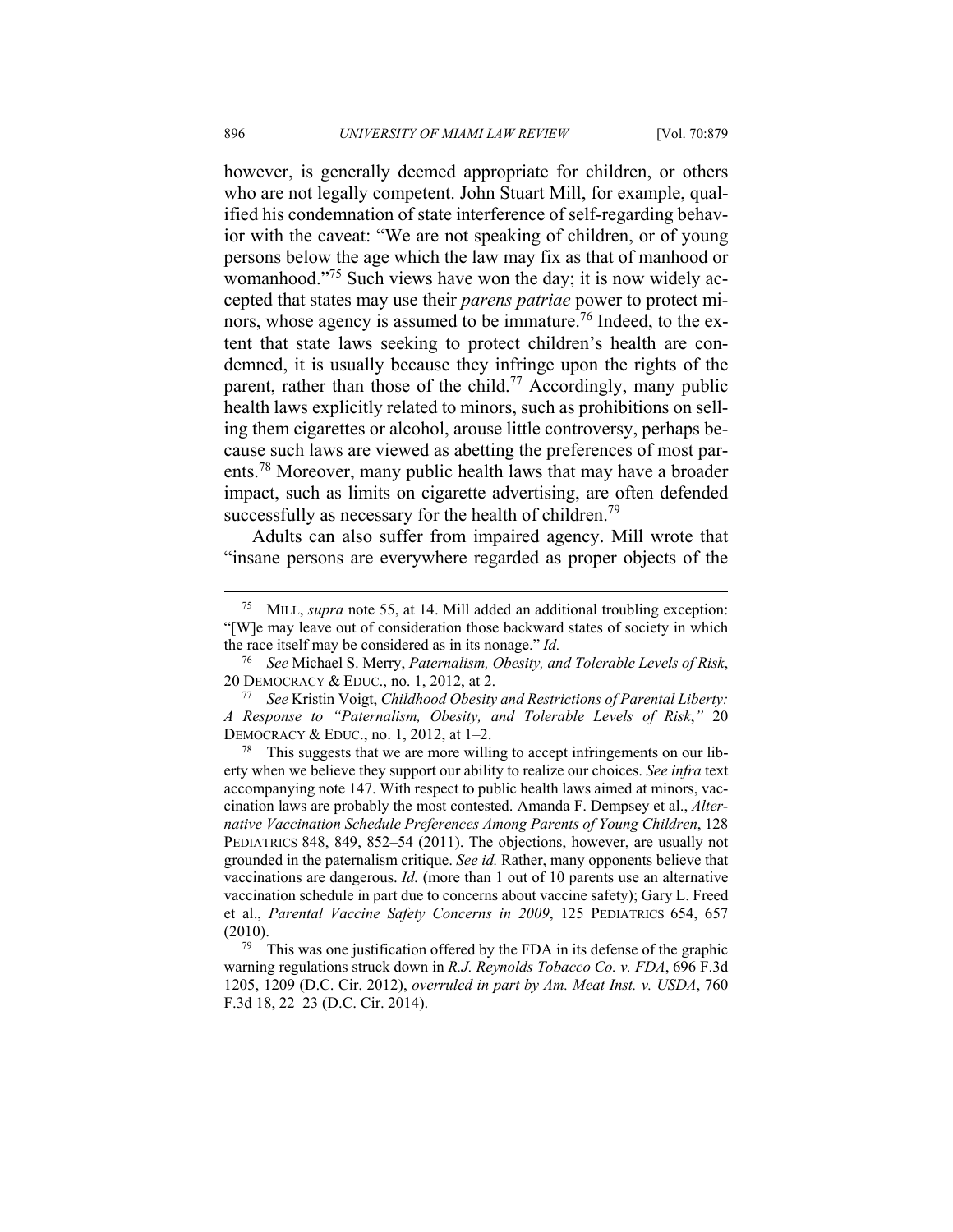care of the state,"80 a view that has faced powerful challenges by advocates for individuals with mental disabilities.<sup>81</sup> More relevant here, addiction can impair an individual's ability to act in accordance with her preferences, a point used repeatedly to defend the regulation of addictive substances, including cigarettes. $82$ 

The impaired agency rationale, however, can be extended beyond the relatively limited cases of immaturity, mental impairment, or addiction. For example, the decision-making of otherwise competent adults may be impaired if they lack sufficient information about or understanding of the health risk at issue, either due to informational asymmetries or lack of expertise. To rectify these deficiencies, governments often mandate the disclosure of health-related information, such as the risks of a medical procedure $83$  or the calories in a food product. Such laws, which are seldom controversial, can be viewed as exercises of so-called "soft paternalism," which seek to enhance "autonomy by ensuring that the subject's choices reflect her true preferences."84

 <sup>80</sup> JOHN STUART MILL, PRINCIPLES OF POLITICAL ECONOMY WITH SOME OF THE THEIR APPLICATIONS TO SOCIAL PHILOSOPHY 614 (1948).<br><sup>81</sup> Indeed, the disability rights movement has contested what it claims as in-

appropriate and discriminatory paternalism against people with disabilities. *See*, *e.g*., JACQUELINE VAUGHN SWITZER, DISABLED RIGHTS: AMERICAN DISABILITY POLICY AND THE FIGHT FOR EQUALITY 153 (2003); Sarah D. Watson, *A Study in Legislative Strategy: The Passage of the ADA,* in IMPLEMENTING THE AMERICANS WITH DISABILITIES ACT: RIGHTS AND RESPONSIBILITIES OF ALL AMERICANS 27 (Lawrence O. Gostin & Henry A. Beyer eds., 1993). 82 *See* Friedman *supra* note 16, at 1703. Congressional testimony by tobacco

executives denying the addictiveness of nicotine, and evidence that tobacco companies manipulated nicotine contents to enhance addiction, have been credited with turning public opinion in favor of increased tobacco regulation. *See* ALLAN M. BRANDT, THE CIGARETTE CENTURY: THE RISE, FALL, AND DEADLY PERSISTENCE OF THE PRODUCT THAT DEFINED AMERICA 211 (2007).<br><sup>83</sup> The argument that disclosure is necessary for the exercise of autonomy has

been clearly stated in court decisions affirming the patient's right to informed consent. *See, e.g.*, Cruzan v. Dir., Missouri Dep't Mental Health, 497 U.S. 261, 269 (1990); Canterbury v. Spence, 464 F.2d 772, 780–81 (D.C. Cir. 1972). 84 Pope, *supra* note 56, at 671–72. For reasons discussed above, under narrow

definitions, such laws are not paternalistic. *See* Stephen A. McGuinness, *Time to Cut the Fat: The Case for Government Anti-Obesity Legislation*, 25 J.L. & HEALTH 41, 54 (2012). There is reason, however, for skepticism as to the impact of factual, text-based disclosures. *See* Friedman, *supra* note 16, at 1701–03, 1729– 34.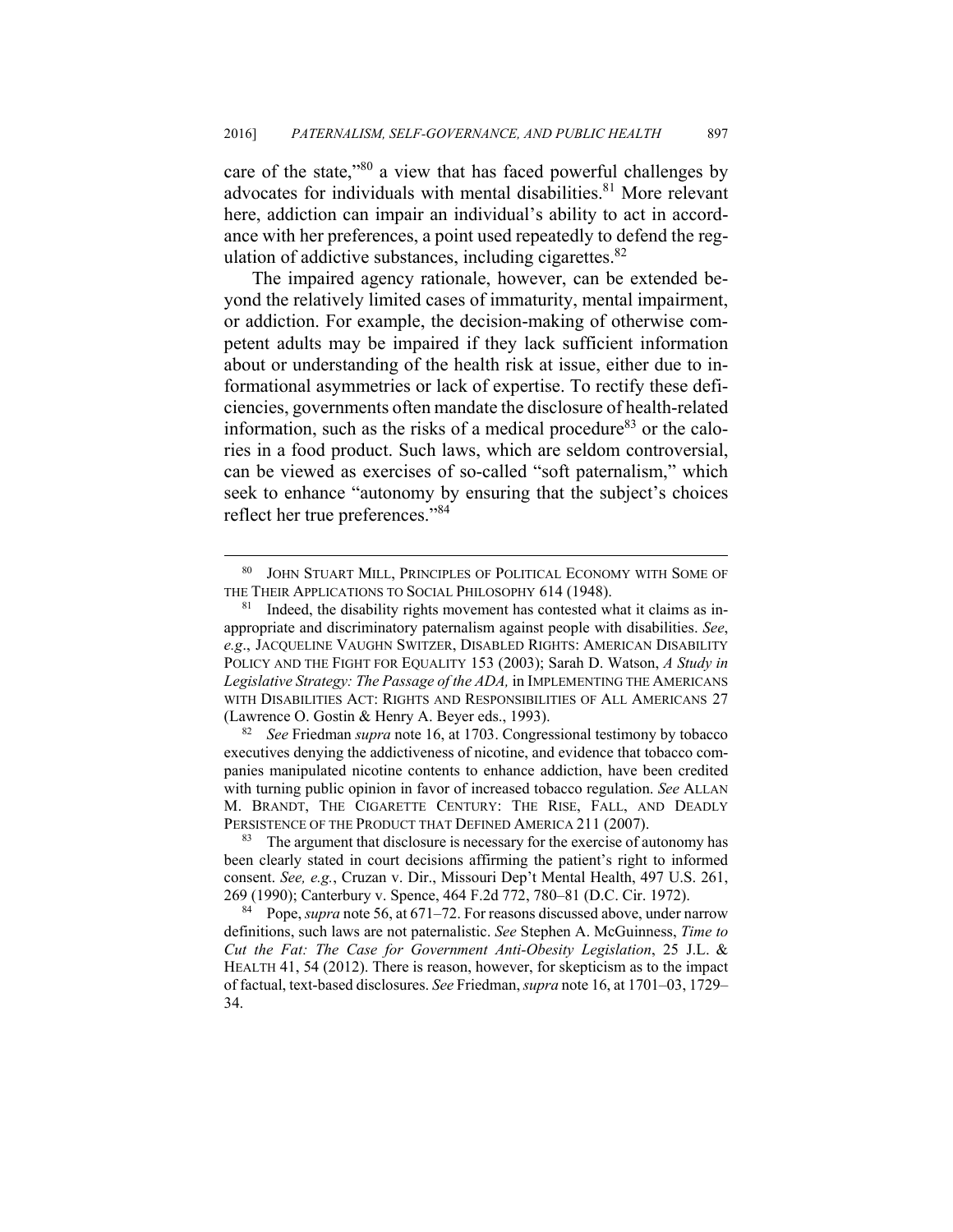Somewhat more controversially, the existence of informational deficits can also justify regulations that "insulate" individuals from making harmful choices they would not otherwise make but for those deficiencies.<sup>85</sup> As Thaddeus Mason Pope explains, when an individual lacks information about the risks of an activity, "it cannot fairly be said that the individual's decision was freely or autonomously made because the individual did not fully understand the dangerous consequences of her behavior."86 Therefore, restricting the individual's liberty does not impinge her autonomy.

In recent years, supporters of public health laws have also pointed to the existence of cognitive biases and "predictable" irrationalities to demonstrate that decision-making capacity is less rational, and more impaired, than traditional liberal or economic theory presupposes.87 Relying on the findings of behavioral psychology and economics, legal scholars have noted that rationality is bounded and that individuals rely on various mental heuristics to process information and make decisions.<sup>88</sup> These mental shortcuts and biases can lead people to over- or underestimate risk and make decisions

 <sup>85</sup> Informational deficiencies have often been cited as a rationale for administrative action, the theory being that the administrative agency is comprised of experts with the information that individuals lack. Jeremy A. Blumenthal, *Expert Paternalism*, 64 FLA. L. REV. 721, 733–36 (2012). For a discussion of so-called insulating strategies, *see* David Adam Friedman, *Debiasing Advertising: Balanc-*

*ing Risk, Hope, and Social Welfare*, 19 J.L. & POL'Y 539, 558 (2011). 86 Thaddeus Mason Pope, *Balancing Public Health Against Individual Liberty: The Ethics of Smoking Regulations*, 61 U. PITT. L. REV. 419, 430 (2000).<br><sup>87</sup> The term "predictable" is from DAN ARIELY, PREDICTABLY IRRATIONAL:

THE HIDDEN FORCES THAT SHAPE OUR DECISIONS 232 (2009). The discussion of cognitive biases in the legal and public health literature is vast. *See, e.g*., RICHARD H. THALER & CASS. R. SUNSTEIN, NUDGE: IMPROVING DECISIONS ABOUT HEALTH, WEALTH, AND HAPPINESS *passim* (2008); Christine Jolls & Cass R. Sunstein, *Debiasing through Law*, 35 J. LEGAL STUD. 199 (2006) (discussing the effects of debiasing through law on a range of legal areas). For a critique of the use of behavioral economics in public health law, *see* Mariner, *supra* note 62, at 1824–26*.*

See Cass R. Sunstein, *Probability Neglect: Emotions, Worst Cases, and Law*, 112 YALE L.J. 61, 64 (2002). For a critique of Sunstein's omission of cultural biases influencing mental heuristics, *see* Dan M. Kahan et al.*, Fear of Democracy: A Cultural Evaluation of Sunstein on Risk*, 119 HARV. L. REV. 1071, 1083 (2006) (book review) (focusing on "an important dynamic to which Sunstein is strikingly inattentive: the impact of cultural worldviews").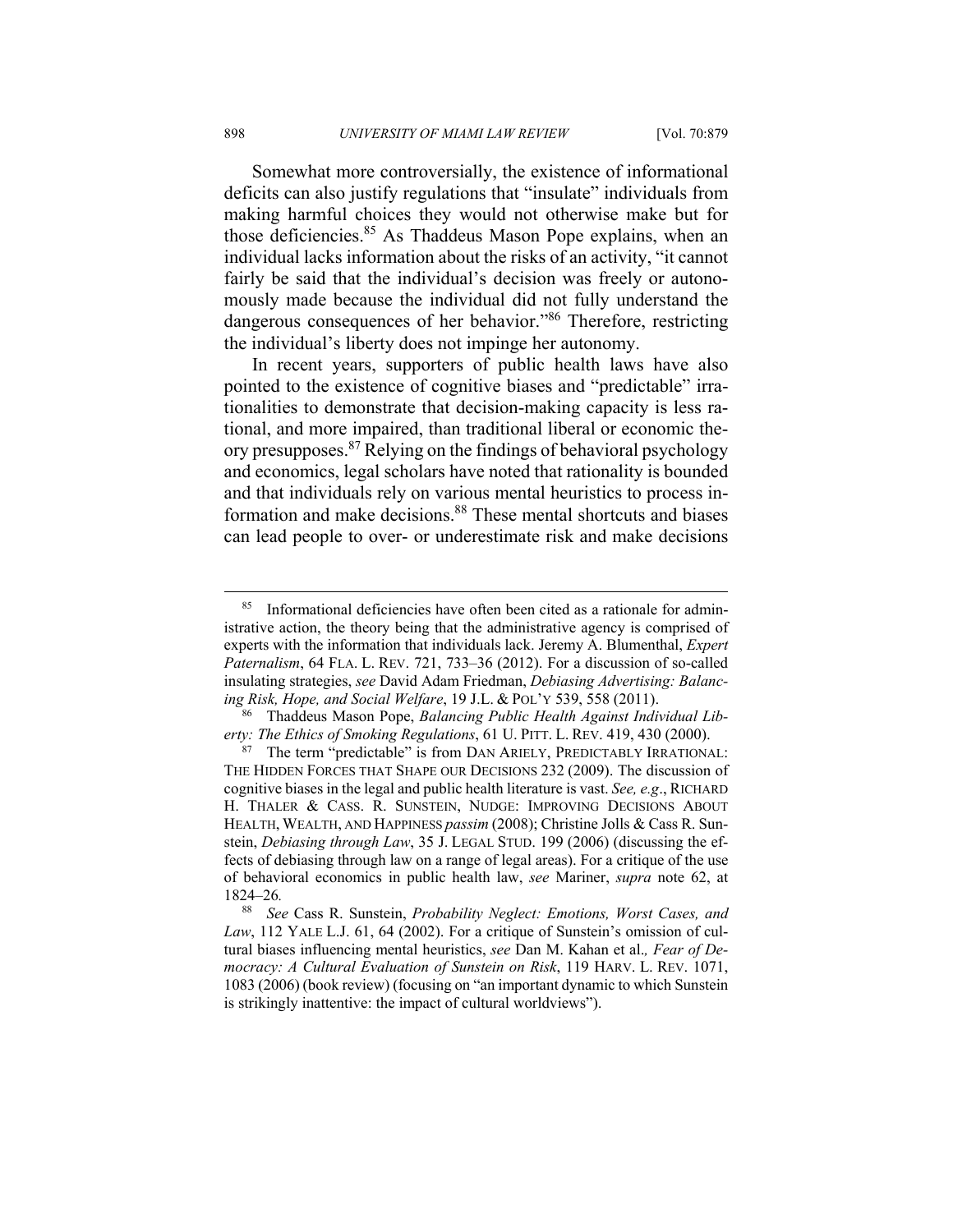that fail to accord with their own more fully developed preferences<sup>89</sup>

To compensate for cognitive limitations, legal scholars and policymakers have argued that laws can serve an important "debiasing" function.<sup>90</sup> For example, laws requiring graphic warning labels about dangerous products are sometimes defended as debiasing measures that utilize the availability heuristic to overcome the optimism bias that leads individuals to underestimate risks.<sup>91</sup> Likewise, Thaler and Sunstein argue that government policies that place healthy eating options at optimal sites in a school cafeteria are "nudges" that can compensate for the impact of framing and enable individuals to select the foods they would want to select if they acted with greater deliberation and rationality.<sup>92</sup> According to Thaler and Sunstein, such policies constitute a soft form of paternalism, which they coin "libertarian paternalism," that helps people do what they would choose to do if not for their cognitive impairments.<sup>93</sup>

Not surprisingly, critics have challenged the behavioral economics/impaired agency justification for public health laws. For example, although David Friedman generally accepts that public health law has a role to play in debiasing, he argues that the most coercive public health laws (which he characterizes as exercises of hard paternalism) are highly unpopular and frequently lacking in political legitimacy.94 Other scholars, such as Mario Rizzo and Douglas Glen Whitman, have questioned whether the discovery of cognitive bi-

 <sup>89</sup> Jolls & Sunstein, *supra* note 87, at 204–05. 90 *Id.* at 206. For several examples of laws serving a debiasing function see Christine Jolls et al., *A Behavioral Approach to Law and Economics*, 50 STAN. L. REV. 1471, 1504, 1527, 1544 (1998).<br><sup>91</sup> Jolls & Sunstein, *supra* note 87, at 212–15.

<sup>&</sup>lt;sup>92</sup> THALER & SUNSTEIN, *supra* note 87, at 1–4, 10–11.<br><sup>93</sup> Id. at 4–6. The term "soft paternalism" is used differently by different commentators. Some use the term to refer to laws that respond to impaired agency. *See* N.Y. Ng & J.P. Ruger, *Ethics and Social Value Judgments in Public Health,*  1 ENCYCLOPEDIA OF HEALTH ECON. 287, 289 (2014). Others use it to denote measures to enhance "autonomy by ensuring that the subject's choices reflect her true preferences." Pope, *supra* note 56, at 672. Still others use it to refer to laws that are less coercive and leave individuals with choices. *See* THALER & SUNSTEIN, *supra* note 87, at 5–6. 94 Friedman, *supra* note 16, at 1753.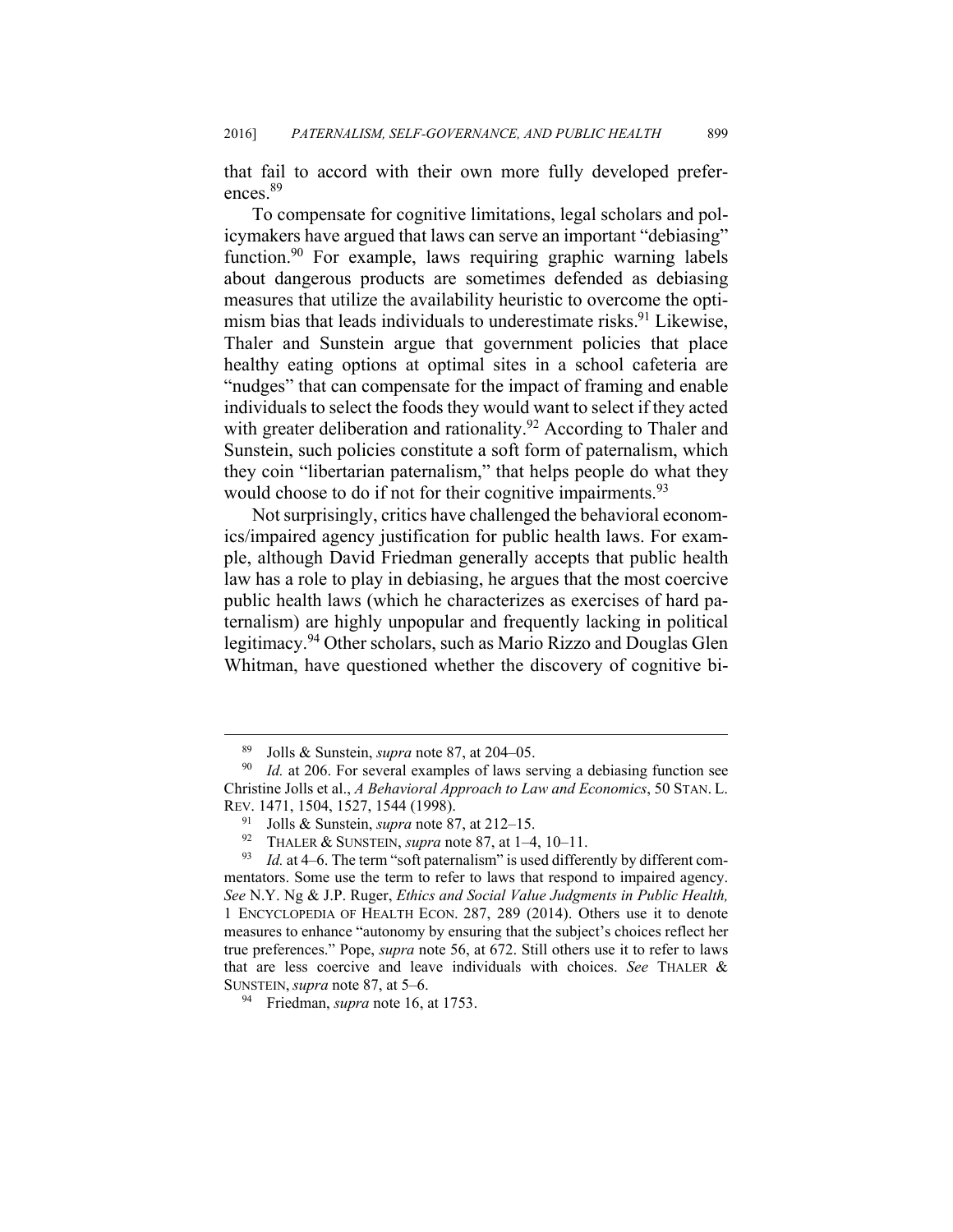ases justifies regulations by policymakers who are themselves susceptible to irrationalities.<sup>95</sup> They also worry that the acceptance of cognitive biases as a justification for regulation creates a slippery slope, opening the door for a wide array of paternalistic interventions.<sup>96</sup>

For present purposes, it is not essential to review all of the critiques offered of the behavioral economics approach. Instead, three points warrant consideration. First, by claiming that laws relating to self-regarding behaviors should respect individual preferences except when agency is impaired, the behavioral economics/impaired agency justification largely accepts the libertarian assumptions implicit in the paternalism critique. Indeed, supporters of the behavioral economics/impaired agency approach frame their project as one aimed at empowering individual choice.<sup>97</sup> Second, by conceding that public health laws targeting NCDs are paternalistic, advocates of the behavioral economics/impaired agency justification overlook the support for such laws offered by a population perspective.98 Still, by explaining how cognitive biases interact with social factors to frame and distort choices, the justification points to the critical role that social and environmental factors play in determining behaviors that affect health. This third point suggests a far broader and more robust justification for public health laws than supporters of behavioral economics generally acknowledge.

 <sup>95</sup> *See* Mario J. Rizzo & Douglas Glen Whitman, *Little Brother is Watching You: New Paternalism on the Slippery Slopes*, 51 ARIZ. L. REV. 685, 723–35 (2009). *But see* Blumenthal, *supra* note 85, at 725. Jennifer S. Blumenthal-Barby also questions whether the regulator who tries to "nudge" subjects can in fact know the subjects' preferences. *See* J. S. Blumenthal-Barby, *Choice Architecture: A Mechanism for Improving Decisions While Preserving Liberty?*, *in* PATERNALISM: THEORY AND PRACTICE 178, 179, 183, 196 (Christian Coons & Michael Weber eds., 2013). 96 *See* Jeremy A. Blumenthal*, Emotional Paternalism*, 35 FLA. ST. U. L. REV.

<sup>1, 5, 66–69 (2007). 97</sup> *See* Russell Korobkin, *Libertarian Welfarism*, 97 CALIF. L. REV. 1651,

<sup>1652 (2009);</sup> Cass R. Sunstein & Richard H. Thaler, *Libertarian Paternalism Is Not an Oxymoron*, 70 U. CHI. L. REV. 1159, 1201 (2003) (describing libertarian paternalism as "an approach that preserves freedom of choice"). 98 *See infra* text accompanying notes 116–148.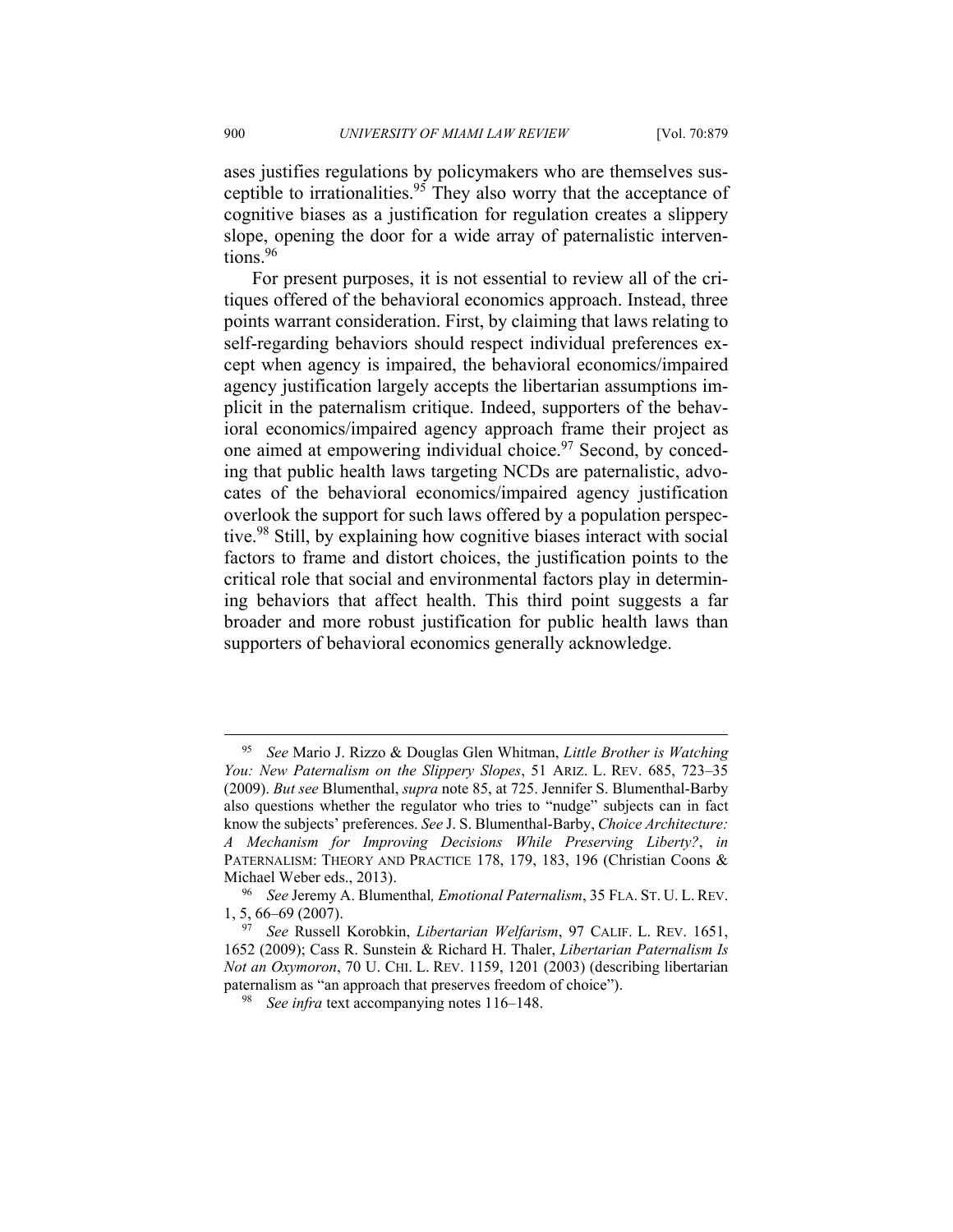#### B. *The Harm Principle: A Population Perspective*

No one questions that the state is justified in protecting individuals from harms caused by others.<sup>99</sup> Laws against homicide or drunk driving are commonly accepted without debate as appropriate limits on an individual's ability to harm another.100 Likewise, even the most ardent critics of public health law concede that the state has a legitimate interest in seeking to prevent public nuisances, communicable diseases, and other harms that constitute public bads.<sup>101</sup> In all such cases, state action is directed not at self-regarding behaviors, but at behaviors thought to have a deleterious impact on others. Such regulations, by definition, are not paternalistic.

The broad acceptance of the harm principle raises a critical question for laws targeting NCDs.<sup>102</sup> Under which circumstances are such laws justified by the harm principle? Are they paternalistic regulations of individuals, or limits on other-regarding actions? Public health advocates and scholars have offered many arguments to support the latter conclusion. Three types of arguments are especially prominent.

The first relies on a straightforward application of the harm principle by demonstrating that the particular actions of individuals or corporations are the proximate cause of NCDs in others.<sup>103</sup> For example, indoor air regulations have been explained as necessary to protect bystanders from the harms of other individuals' secondhand smoke.<sup>104</sup> So viewed, indoor air regulations seem relatively similar to the communicable disease laws, such as quarantine, that characterized the old public health: Both limit individual liberty to prevent harm to others.

 <sup>99</sup> Even Mill conceded this. *See* Mill, *supra* note 55, at 13. Even if they are not paternalistic, laws may be inappropriate for other reasons. For example, a law imposing the death penalty for speeding is not paternalistic, but it is still of dubious legitimacy, not to mention constitutionality. 100 Laws protecting individuals from harm from others may still be ineffective

or cause more harm than good. They may also violate other deeply held principles, including respect for freedom of speech or religion.<br>
<sup>101</sup> *E.g.*, Epstein, *supra* note 41, at 1425–26.<br>
<sup>102</sup> Wiley, Berman & Blanke, *supra* note 24, at 89.<br>
<sup>103</sup> To be sure, different products pose dramatically diff

a point whose significance is discussed *infra* text accompanying notes 182–187. 104 Pope, *supra* note 86, at 441.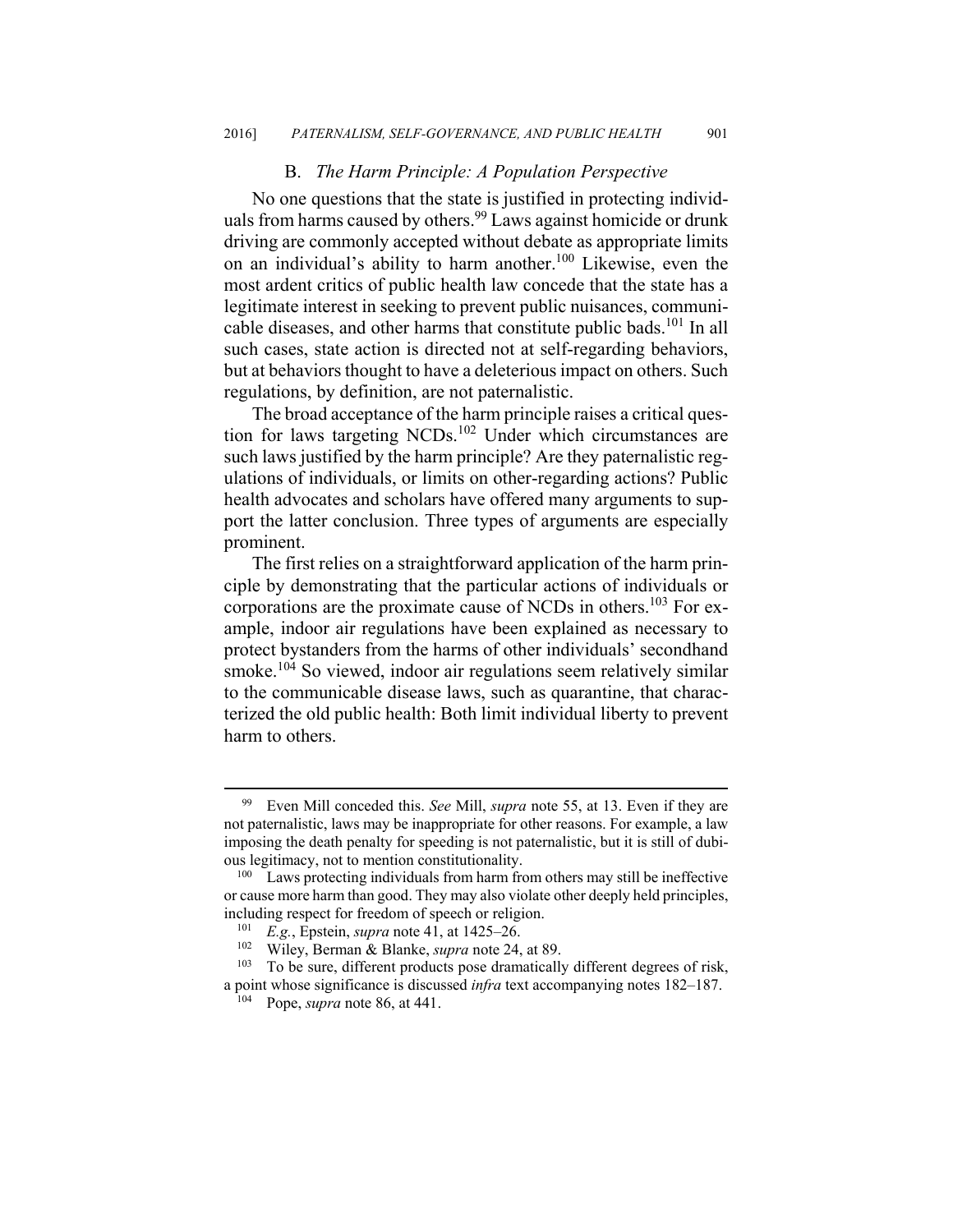Critics of laws relating to NCDs often portray the so-called old public health through an overly rosy lens. In reality, the good old days weren't always so good. Communicable disease laws often subjected vulnerable individuals to highly coercive and often ineffective legal measures such as isolation or mandatory sterilization, on the frequently erroneous belief that they endangered the health of others.105 All too often these laws reflected and reified the troubling association between disease and marginalized communities.<sup>106</sup>

Justifications for NCD laws that rely on the claim that the actions of individuals endanger others create similar risks. Indeed, many of the laws proposed or enacted for reducing smoking or obesity rates reinforce stigmas and disproportionately disadvantage vulnerable populations.107 For example, laws that limit the foods that can be purchased with food stamps stigmatize low-income individuals by treating them as less capable than others of making healthy dietary choices. In this way, an overly simplistic reliance on the harm principle may reinforce inequities and disparities,  $^{108}$  highlighting the critical but often overlooked point that even when a public health law may be justified under the harm principle, other considerations may point to its inappropriateness.<sup>109</sup>

A second type of argument based upon the harm principle follows from public health's utilitarian and consequentialist tradition by focusing on the aggregate health and economic costs of NCDs

<sup>105</sup> *See* Wendy E. Parmet, *Dangerous Perspectives: The Perils of Individualizing Public Health Problems*, 30 J. LEGAL MED. 83, 83–84 (2009). 106 *Id.* at 104. 107 *Id.*; *See also* Ronald Bayer & Jennifer Stuber, *Tobacco Control, Stigma,* 

*and Public Health: Rethinking the Relations*, 96 AM. J. PUB. HEALTH 47, 47 (2006); Kirsten Bell et al., *Smoking, Stigma and Tobacco 'Denormalization': Further Reflections on the Use of Stigma as a Public Health Tool. A Commentary on*  Social Science & Medicine's *Stigma, Prejudice, Discrimination and Health Special Issue*, 70 SOC. SCI. & MED. 795, 797 (2010); Janet L. Dolgin & Katherine R. Dieterich, *Weighing Status: Obesity, Class, and Health Reform*, 89 OR. L. REV.

<sup>1113, 1139 (2011);</sup> Ng & Ruger, *supra* note 93, at 290.<br><sup>108</sup> Wiley, *supra* note 32, at 77–79.<br><sup>109</sup> Sometimes a frankly paternalistic approach, in which the government admits to wanting to help the objects of a law, may be less stigmatizing and certainly less oppressive than a law that regulates vulnerable individuals as if they represented a threat to others.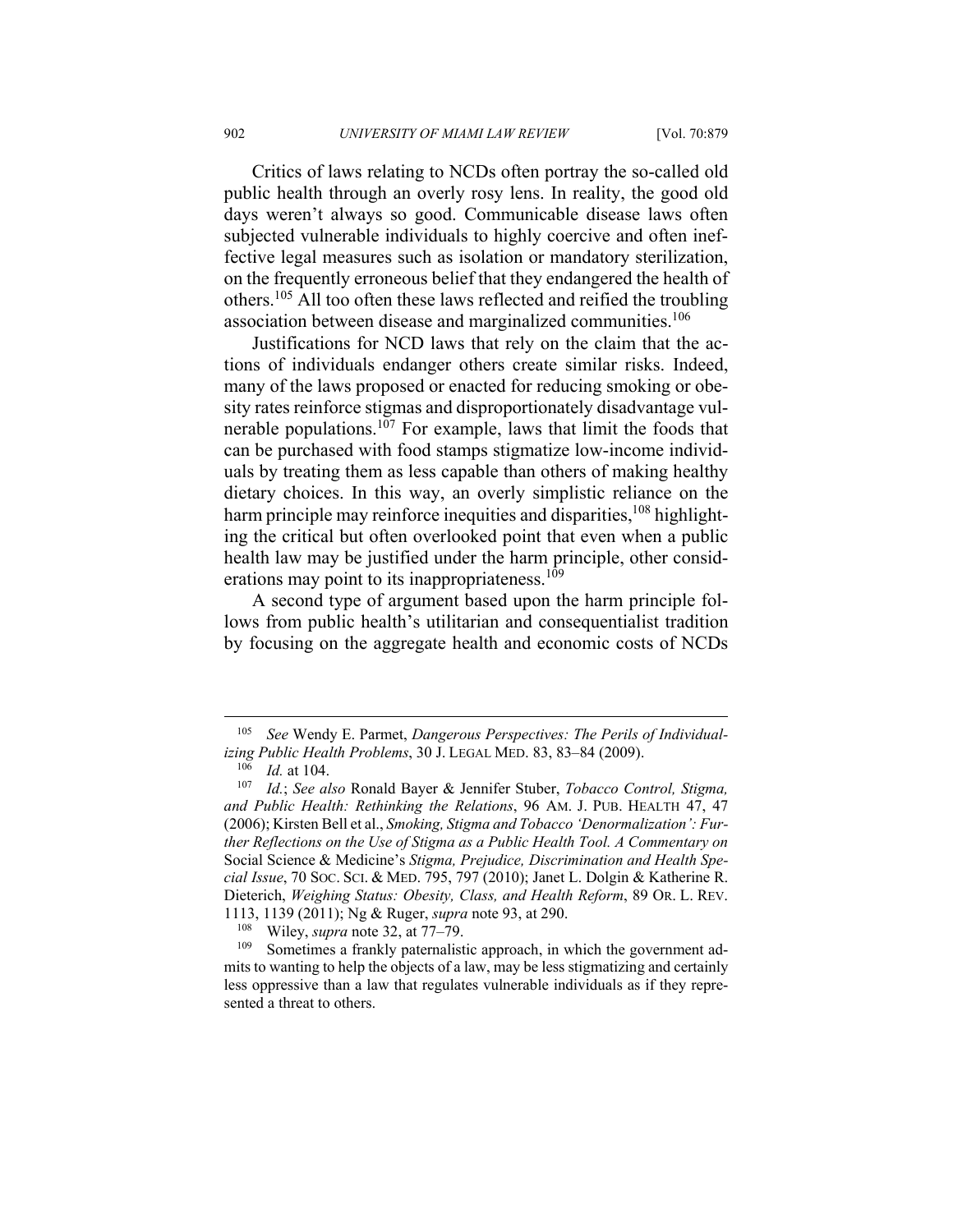and similar health threats.<sup>110</sup> For example, motorcycle helmet and seatbelt laws have often been accepted as a means of saving taxpayers from the costs of treating accident victims.111 Likewise, public health advocates have pointed to the aggregate health effects (including the prospect of reduced longevity) and high medical costs as justifications for legal interventions aimed at obesity. Lawrence Gostin has argued:

> Obesity primarily affects the individual, but it also has high socioeconomic costs. The aggregate consequences of individual choices are countless preventable disabilities and deaths, affecting families and the entire community. Obesity-attributable medical expenditures reached \$75 billion in the United States in 2003, with substantial additional indirect costs in lost productivity . . . . The government arguably has a legitimate interest in controlling medical and social costs of individuals' unhealthy behaviors that are borne by society at large.<sup>112</sup>

Not surprisingly, public health law critics have not been persuaded by such arguments. First, they challenge the underlying empirical claims, noting that prevention has only rarely been shown to save money. Jonny Anomaly, for example, points out that because smoking and obesity shorten life expectancy, they may actually reduce overall health care costs.<sup>113</sup>

1

<sup>110</sup> *See generally* Lawrence O. Gostin et al., *The Law and the Public's Health: A Study of Infectious Disease Law in the United States*, 99 COLUM. L. REV. 59, 63–64 (1999). A similar justification has been used successfully to defend helmet and seatbelt laws. *See* Pope, *supra* note 86, at 443–44.<br><sup>111</sup> Gostin, *supra* note 110, at 73, 100, 122.<br><sup>112</sup> Lawrence O. Gostin, *Law as a Tool to Facilitate Healthier Lifestyles and* 

*Prevent Obesity*, 297 JAMA 87, 87 (2007).<br><sup>113</sup> Jonny Anomaly, *Is Obesity A Public Health Problem?*, 5 PUB. HEALTH

ETHICS 216, 218 (2012). Tobacco companies have made similar arguments in defending tort claims. *See, e.g.*, Matthew R. Herington, *Tobacco Regulation in the United States: New Opportunities and Challenges*, 23 HEALTH LAW. 13, 13 (2010). Critics have also pointed to conflicting studies in the scientific literature regarding the mortality impact of obesity. *See Smokers and the Obese Cheaper to Care For, Study Shows,* N.Y. TIMES, (Feb. 5, 2008), http://www.nytimes.com/2008/02/05/health/05iht-obese.1.9748884.html? r=0.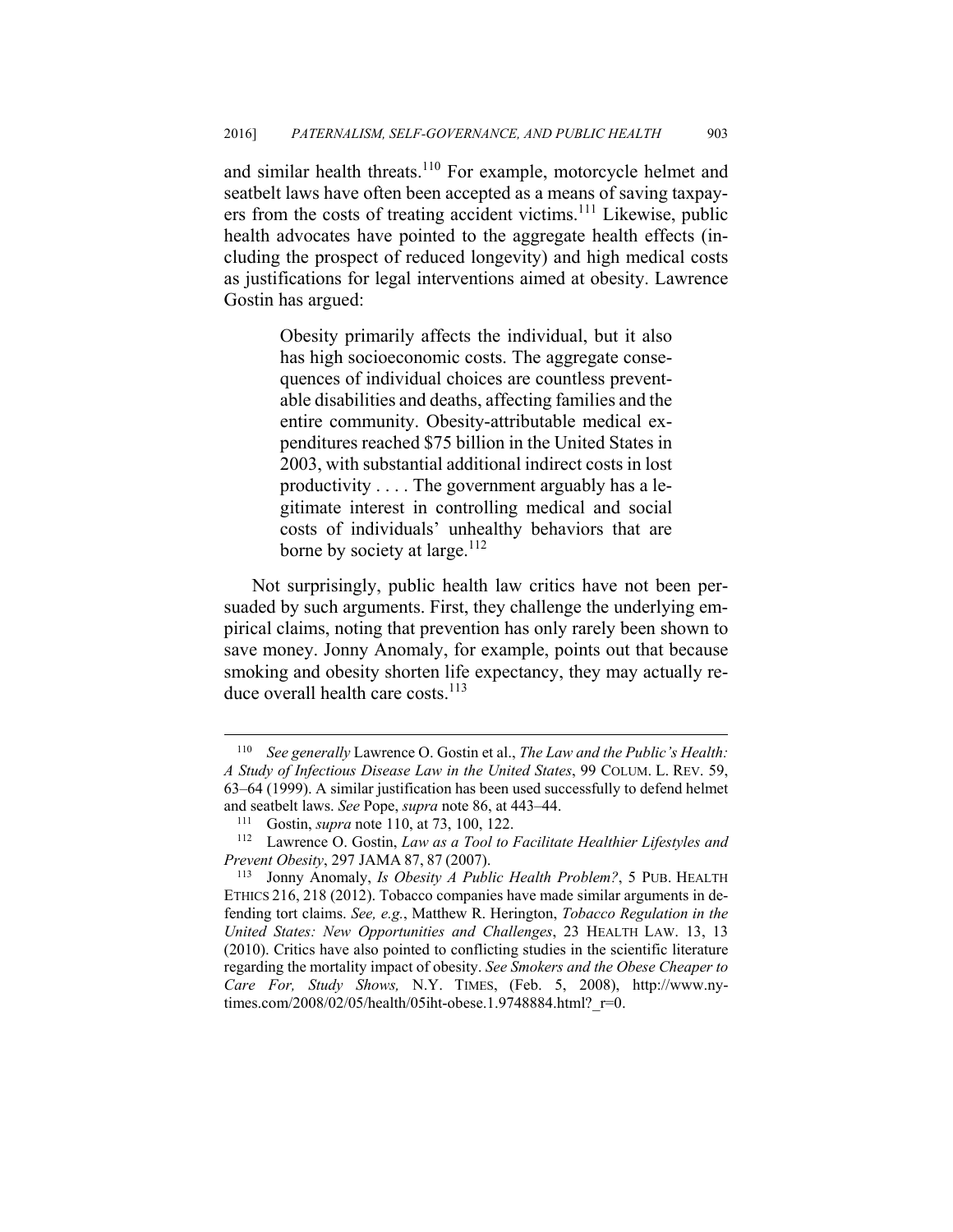A second more conceptual criticism claims that aggregate costs arise from health problems such as obesity only because we have chosen to socialize health care costs. Epstein writes, "[b]ut here it is the social response, not the underlying set of choices, that introduces a public goods dimension into the mix. The problem could be reduced or eliminated by reversing the antecedent decision to socialize the expenses of health care through programs like Medicare and Medicaid."<sup>114</sup>

To Epstein, the cost argument is a form of bootstrapping that relies on the socialization of health care costs to justify the public interest in protecting health. Yet while Epstein is correct that obesity would not create the same costs to taxpayers if we did not redistribute health care costs, his argument relies on a world in which no health care costs are socialized and ill health creates no externalities. In reality, health care costs are redistributed to varying degrees in *all* nations because untreated health conditions create significant externalities that extend outside of the cost of health care and could not be avoided even if no health care costs were redistributed. Most obvious in the case of preventable infectious diseases, this also applies to NCDs. Consider a single mother with untreated diabetes who cannot afford treatment. Even if taxpayers failed to pay any of the costs of her health care, the public would end up bearing some costs of her disease by way of her reduced productivity, or the state's need to care for her children if she died prematurely.<sup>115</sup> In short, although health has many attributes of a private good, and the market can be used to influence its distribution, it also has numerous aspects of a public good.116 All externalities cannot be eliminated simply by

<sup>&</sup>lt;sup>114</sup> Epstein, *supra* note 47, at 1369.<br><sup>115</sup> Some libertarians might respond that the state should not care for her children; but few serious thinkers would argue that we should leave orphaned children to the fate they suffered in Dickens' novels.<br><sup>116</sup> The economic definition of a public good is one which is nonexcludable

and nonrivalrous. Patricia Illingworth & Wendy E. Parmet, *Solidarity and Health: A Public Goods Justification,* 43 DIAMETROS 65, 66 (2015). Health is generally nonrivalrous in that one person's health does not diminish another's (to the contrary, it can enhance another's). *Id.* However, many of the so-called access goods that help support health, especially medical services, are excludable. *Id.* at 67. But with a broader public health perspective, health appears to take on more characteristics of a public good in that its absence has broad externalities; moreover, its existence depends significantly on nonexcludable access goods, such as social determinants. *See id.* at 67–68.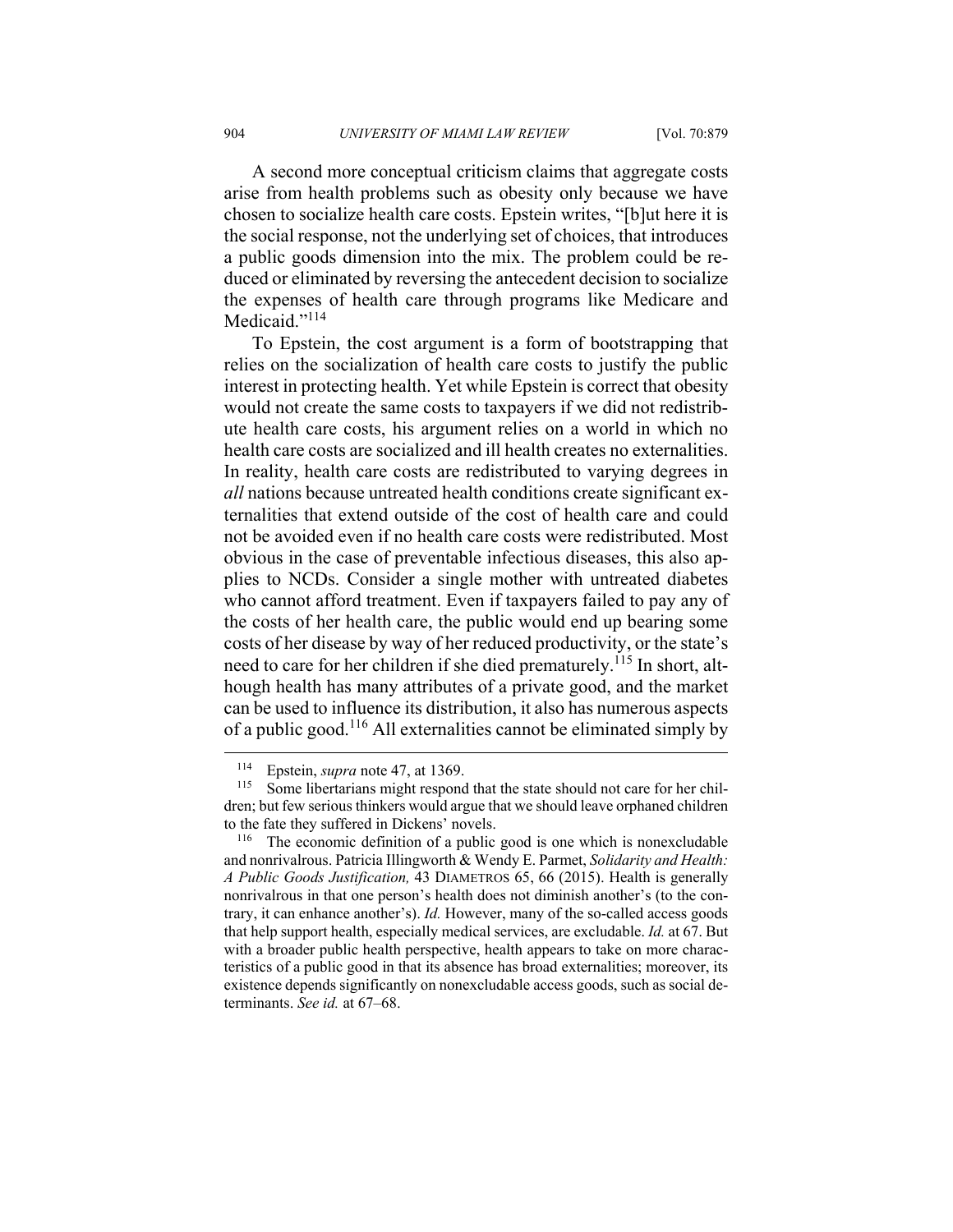abolishing private or public health insurance. This gives the government an inherent economic stake in preventing NCDs, although the strength of the state's interest may vary depending upon the underlying empirical facts.

The claim that health has more attributes of a public good than libertarians acknowledge underlies the third type of argument that public health advocates use to place laws targeting NCDs under the harm principle. This argument relies on public health's own population perspective, which emphasizes the role that population-level (non-individual) factors play in determining population-level health outcomes.117 From the population perspective, NCDs are less the result of individual preferences and behaviors and more the sequelae of a thick web of social factors, often coined "the social determinants of health."118 Thus, public health researchers and advocates have noted that a wide range of government policies, marketing practices, and social norms have coalesced to create what some have called an obesogenic environment,  $119$  which is uncondusive to physical activity, abundant with fast food, and devoid of health options. This toxic environment exudes the same type of externalities found in the public nuisances targeted by the old public health.<sup>120</sup>

The fact that obesity and other NCDs are determined at a population level by social factors suggests a further point. If health conditions are affected by population-level factors, the health and health-affecting behaviors of individuals can impact the health of

<sup>117</sup> *See* PARMET, *supra* note 20, at 13–22; *see also* Micah L. Berman, *A Public Health Perspective on Health Care Reform, 21 HEALTH MATRIX 353, 360 (2011).* <sup>118</sup> Adam Benforado et al., *Broken Scales: Obesity and Justice in America, 53* 

EMORY L.J. 1645, 1664–84 (2004). The term "social determinants" is often used to refer to the wide range of social factors that influence population health. *See, e.g.*, Michael Marmot et al., *Closing the Gap in a Generation: Health Equality Through Action on the Social Determinants of Health*, 372 LANCET 1661, 1661 (2008). 119 *See* Boyd Swinburn et al., *Dissecting Obesogenic Environments: The De-*

*velopment and Application of a Framework for Identifying and Prioritizing Environmental Interventions for Obesity*, 29 PREVENTIVE MED. 563, 566–68 (1999). 120 *See, e.g.*, Lawrence O. Gostin & Maxwell Gregg Bloche, *The Politics of* 

*Public Health: A Response to Epstein*, 46 PERSP. BIOLOGY & MED. S160, S172 (2003); Elizabeth Weeks Leonard, *The Public's Right to Health: When Patient Rights Threaten the Commons*, 86 WASH. U.L.REV. 1335, 1391–92 (2009); Lindsay F. Wiley, *Rethinking the New Public Health*, 69 WASH. & LEE L. REV. 207, 267 (2012).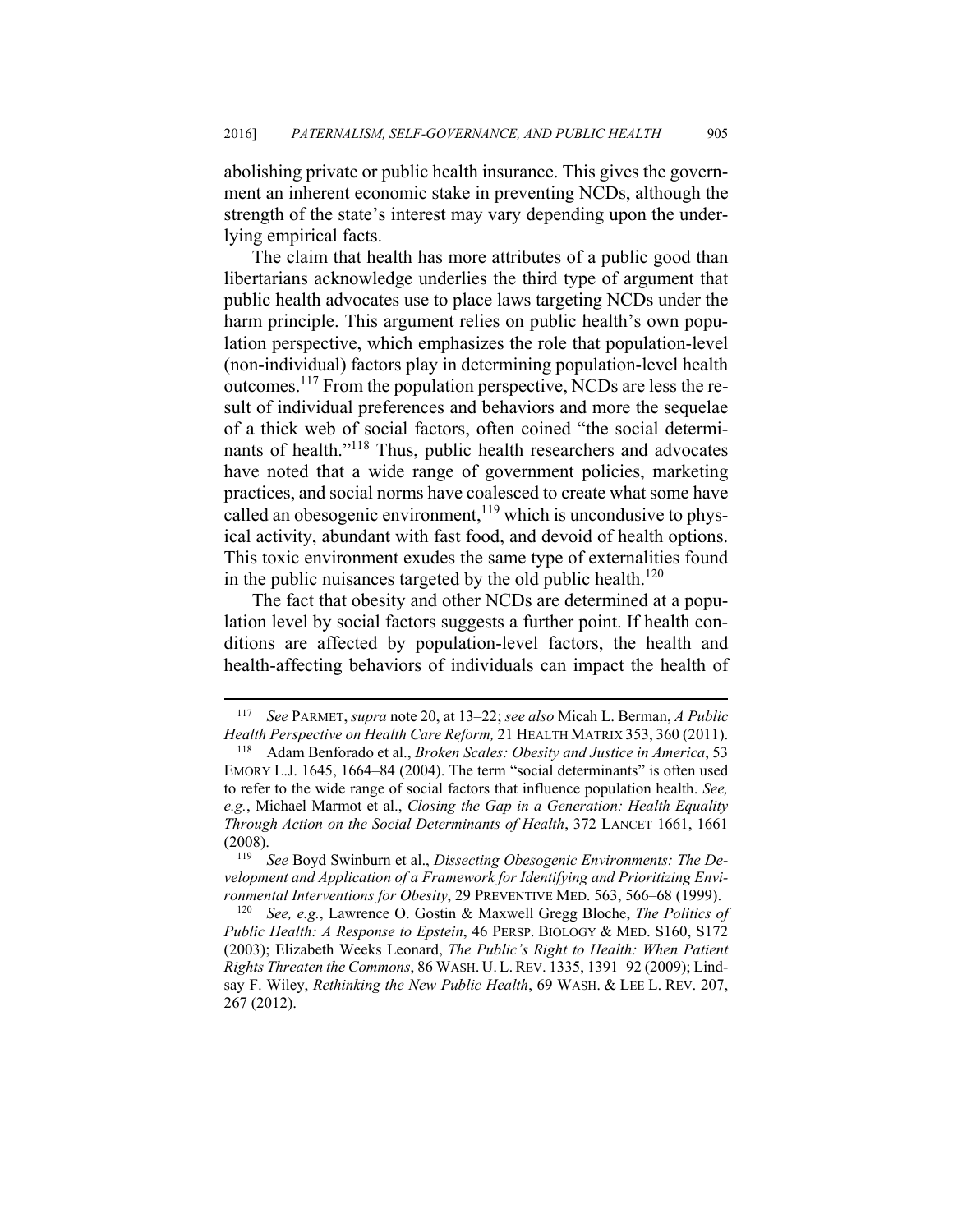others. This is most apparent in the case of cigarette smoking. Not only may an individual's decision to smoke create proximal harm to others through secondhand smoke, it may also help normalize smoking, reinforcing an environment that induces others to smoke.<sup>121</sup> Likewise, researchers have found network effects with respect to obesity, suggesting that the diet and exercise decisions of individuals have spillover effects on others within their social network.<sup>122</sup> This suggests that laws regulating NCDs may be justified by the harm principle because health is largely determined at a population level.

To critics, the recognition that health is determined as much or more by social factors as individual decisions is deeply troubling. As Adam Benforado and colleagues have explained, we are predisposed to believe that we have more individual agency than we have.<sup>123</sup> We deeply want to believe we can control our fate, and that our actions are the result of our own reasoned choices rather than the environment we inhabit.<sup>124</sup> Moreover, as Mark Rothstein has argued, public health's population perspective may justify a remarkably broad range of state interventions.<sup>125</sup> This is troubling precisely because public health laws may overreach and trump other important values, as they often did in the days of the old public health. Thus, as noted above, Mark Hall seeks to cabin public health *laws* to those relating to communicable diseases even while recognizing that public health science cannot be so limited.<sup>126</sup> Yet by relying on an overly simplistic distinction between infectious diseases and NCDs to limit public health laws' reach, this approach risks diverting our attention from the potential overreach of infectious disease  $laws<sup>127</sup>$  as well as other normative limits on laws addressing

<sup>121</sup> *See* Jennifer O'Loughlin et al., *Determinants of First Puff and Daily Cigarette Smoking in Adolescents,* 170 AM. J. EPIDEMIOLOGY 585, 588 (2009). 122 *See* Nicholas A. Christakis & James H. Fowler, *The Spread of Obesity in* 

*a Large Social Network over 32 Years*, 357 NEW ENG. J. MED. 370, 370 (2007).<br><sup>123</sup> Benforado et al., *supra* note 118, at 1661.<br><sup>124</sup> *Id.* 125 Bothstain *supra* note 44 at 148, 49

<sup>125</sup> Rothstein, *supra* note 44, at 148–49.<br>
126 Hall, *supra* note 44, at S202.<br>
127 In his writings about communicable disease laws Rothstein has articulated important principles for limiting the reach of infectious disease laws. *See* Mark A. Rothstein, *The Moral Challenge of Ebola*, 105 AM.J. PUB. HEALTH 6, 6–7 (2015);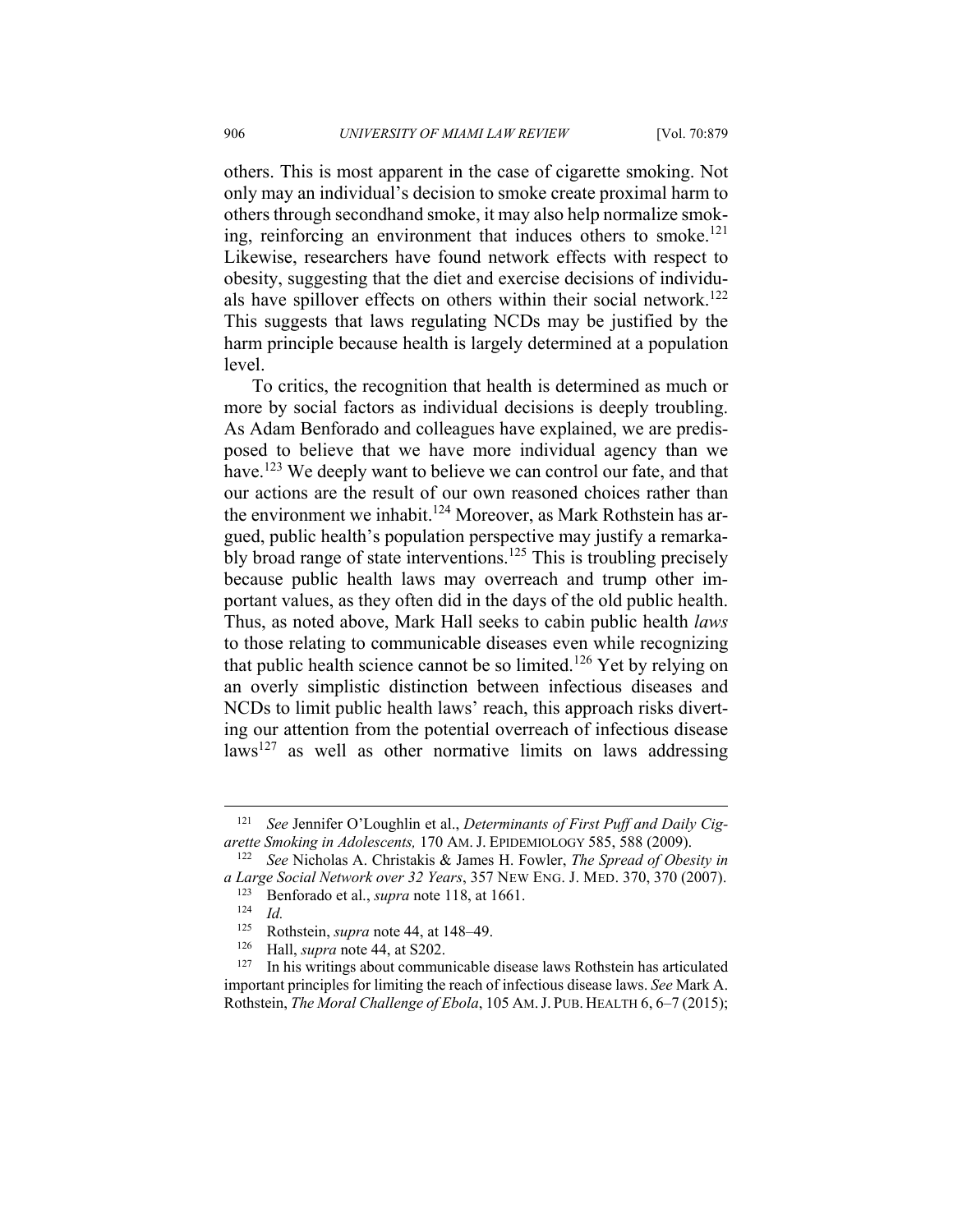NCDs.128 Thus, this view permits an overly narrow but excessively powerful role for public health law.

Underlying the acceptability of the various arguments and counterarguments waged within the confines of the harm principle are serveral critical questions: How readily do we see harm to others? And how strong must the harm to others be before we see a law as resting within the harm principle? Do we view the decision to use ecigarettes as simply fulfilling the endogenous preference of the vaper, or do we see it as a function of a web of social factors? Likewise, do we consider only the proximal harm that comes to bystanders from vaping, or do we look more broadly at the impact of vaping on population health? In other words, what factors do we deem material? What perspective do we hold? The research on social determinants and NCDs suggests that if we care about health, our perspective must indeed be broad.

That recognition, however, does not mean all health threats, infectious or not, merit all plausible legal responses. The magnitude of the harm to be prevented matters. Moreover, if we take a public health perspective seriously, so does the state of the empirical evidence. Without empirical evidence indicating that a particular action harms population health, its regulation cannot be justified on the basis of the harm principle, a point that becomes especially salient in the case of e-cigarettes, the health effects of which remain unclear.

#### C. *Self-Governance*

In recent years, public health law scholars have articulated a third important justification for laws targeting NCDs: Such laws

*see also* Mark A. Rothstein, *Ebola, Quarantine, and the Law*, 45 HASTINGS CTR. REP. 5, 5–6 (2015). 128 *See infra* text accompanying notes 176–187*.*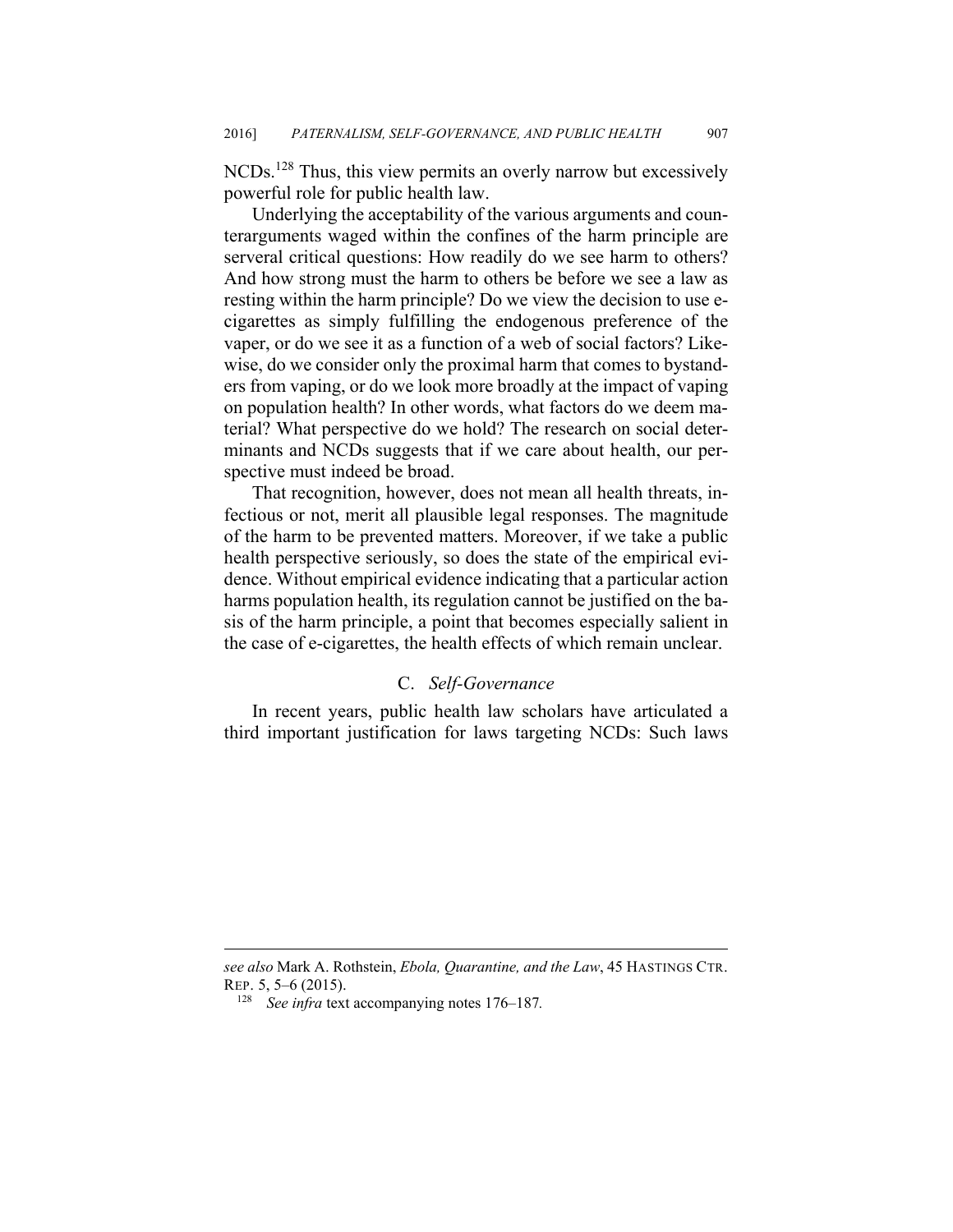may represent a manifestation of a population's liberty to take collective action to protect its health via self-governance.<sup>129</sup> This justification, with roots in civic republicanism, $130$  as well as social contract theory,<sup>131</sup> provides a robust defense of many public health laws, but it also implies critical limitations.

The self-governance argument depends upon three claims. The first is that health is a prerequisite to positive liberty,  $132$  worthy of special moral importance and legal respect. In effect, health is not simply another good, but one necessary to enable individuals to exercise their other liberties, or attain their personal goals.<sup>133</sup> According to Sridhar Venkatapuram, because "a person's health is an assessment of her abilities to be and do some basic things," health is a "metacapability."134 Other theorists agree health has a special moral importance because of its critical role in enabling individuals to exercise their agency and fulfill other life choices.<sup>135</sup>

Second, because health is largely a public good, and is at least partially determined at a population level, individuals cannot secure their health on their own. Rather, to varied degrees, health requires collective action. For example, individuals are relatively limited in their ability to protect themselves against many infectious diseases

a way as to take control of one's life and realize one's fundamental purposes." Ian Carter, *Positive and Negative Liberty*, THE STANFORD ENCYCLOPEDIA OF PHILOSOPHY (Edward N. Zalta ed., 2016), http://plato.stanford.edu/entries/liberty-positive-negative/.<br><sup>133</sup> The persuasiveness of this argument depends upon defining health rela-

tively narrowly. If health is defined too broadly it loses its priority among other goods. For a discussion of the possible definitions of health and their relationship to the understanding of health as a metacapability, see VENKATAPURAM, *supra*  note 23, at 44–72.<br><sup>134</sup> *Id.* at 20.<br><sup>135</sup> See NORMAN DANIELS, JUST HEALTH: MEETING HEALTH NEEDS FAIRLY

17–21 (2008); *see also* MADISON POWERS & RUTH FADEN, SOCIAL JUSTICE: THE MORAL FOUNDATIONS OF PUBLIC HEALTH AND HEALTH POLICY 85 (2006).

1

<sup>129</sup> *E.g.*, Lazzarini & Gregorio, *supra* note 21, at 1855; Wiley et al., *supra* note 24, at 91. 130 Bruce Jennings, *Public Health and Civic Republicanism: Toward an Al-*

*ternative Framework for Public Health Ethics*, *in* ETHICS, PREVENTION AND PUBLIC HEALTH 30, 31–34 (Angus Dawson & Marcel Verweij eds., 2007).

<sup>131</sup> Wendy E. Parmet, *Health Care and the Constitution: Public Health and the Role of the State in the Framing Era*, 20 HASTINGS CONST. L.Q. 267, 316–19 (1993).<br><sup>132</sup> "Positive liberty is the possibility of acting—or the fact of acting—in such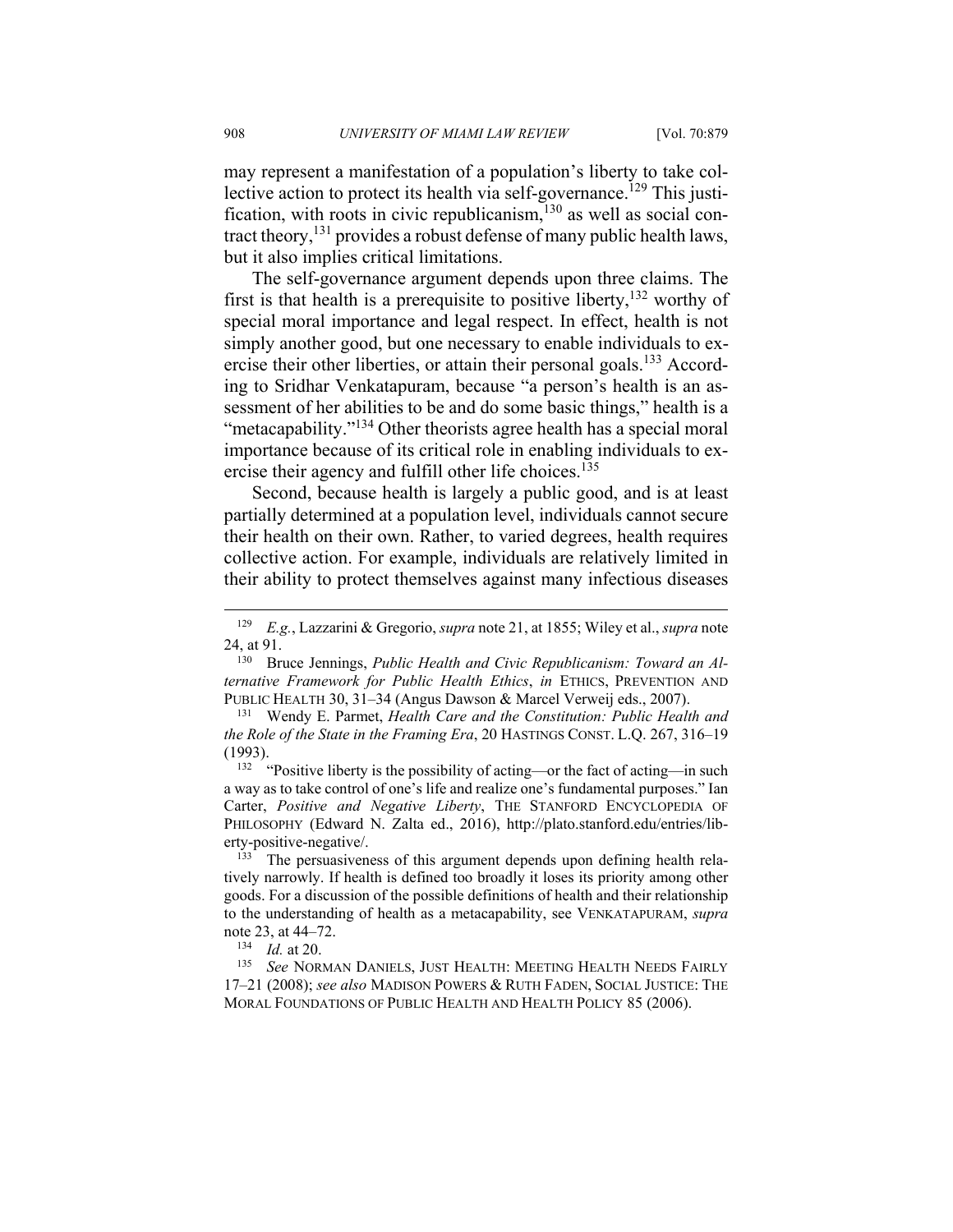prevalent in a community. Nor can individuals protect themselves from the health effects of air pollution, traffic hazards, unwholesome water, or a wide range of social determinants. Less obviously, smokers who want to quit smoking may have much less success if they live in a community in which smoking is ubiquitous. And those who want to lose weight may find it hard to do so if they live in food deserts. In all these cases and many more, individual health can be best, and sometimes only, secured through collective action that alters the environment.

The collective actions that protect health and therefore support positive liberty often require that other liberties be restrained. As the Supreme Court recognized in upholding a Massachusetts law mandating smallpox vaccination, "[r]eal liberty for all could not exist under the operation of a principle which recognizes the right of each individual person to use his own, whether in respect of his person or his property, regardless of the injury that may be done to others."<sup>136</sup> The Court thus affirmed that liberty not only exists in the absence of state action; state action may at times be necessary to ensure liberty. $137$ 

Third, in a democratic polity, public health laws can be the fruit of a population's exercise of its own political liberty. According to the Institute of Medicine, "[p]ublic health is what we, as a society, do collectively to assure the conditions for people to be healthy."138 Or as Marcel Verweij and Angus Dawson explain, public health consists of the "collective interventions that aim to promote and protect the health of the public."139 In effect, public health laws are a

<u>.</u>

<sup>&</sup>lt;sup>136</sup> Jacobson v. Massachusetts, 197 U.S. 11, 26 (1905).<br><sup>137</sup> Bruce Jennings argues that public health interventions "inherently" involve state action. Bruce Jennings, *Relational Liberty Revisited: Membership, Solidarity and a Public Health Ethics of Place*, 8 PUB. HEALTH ETHICS 7, 7 (2015). This seems somewhat of an overstatement, as private individuals operating in concert can undertake interventions that promote their health, as is evident by the actions undertaken by AIDS support groups early in the epidemic. *See* RAYMOND A. SMITH & PATRICIA D. SIPLON, DRUGS INTO BODIES: GLOBAL AIDS TREATMENT

ACTIVISM 15 (2006).<br><sup>138</sup> COMM. FOR THE STUDY OF THE FUTURE OF PUB. HEALTH, INST. OF MED., *supra* note 25, at 19.<br><sup>139</sup> Marcel Verweij & Angus Dawson, *The Meaning of 'Public' in 'Public* 

*Health'*, *in* ETHICS, PREVENTION AND PUBLIC HEALTH 14, 21 (Angus Dawson & Marcel Verweij eds., 2007).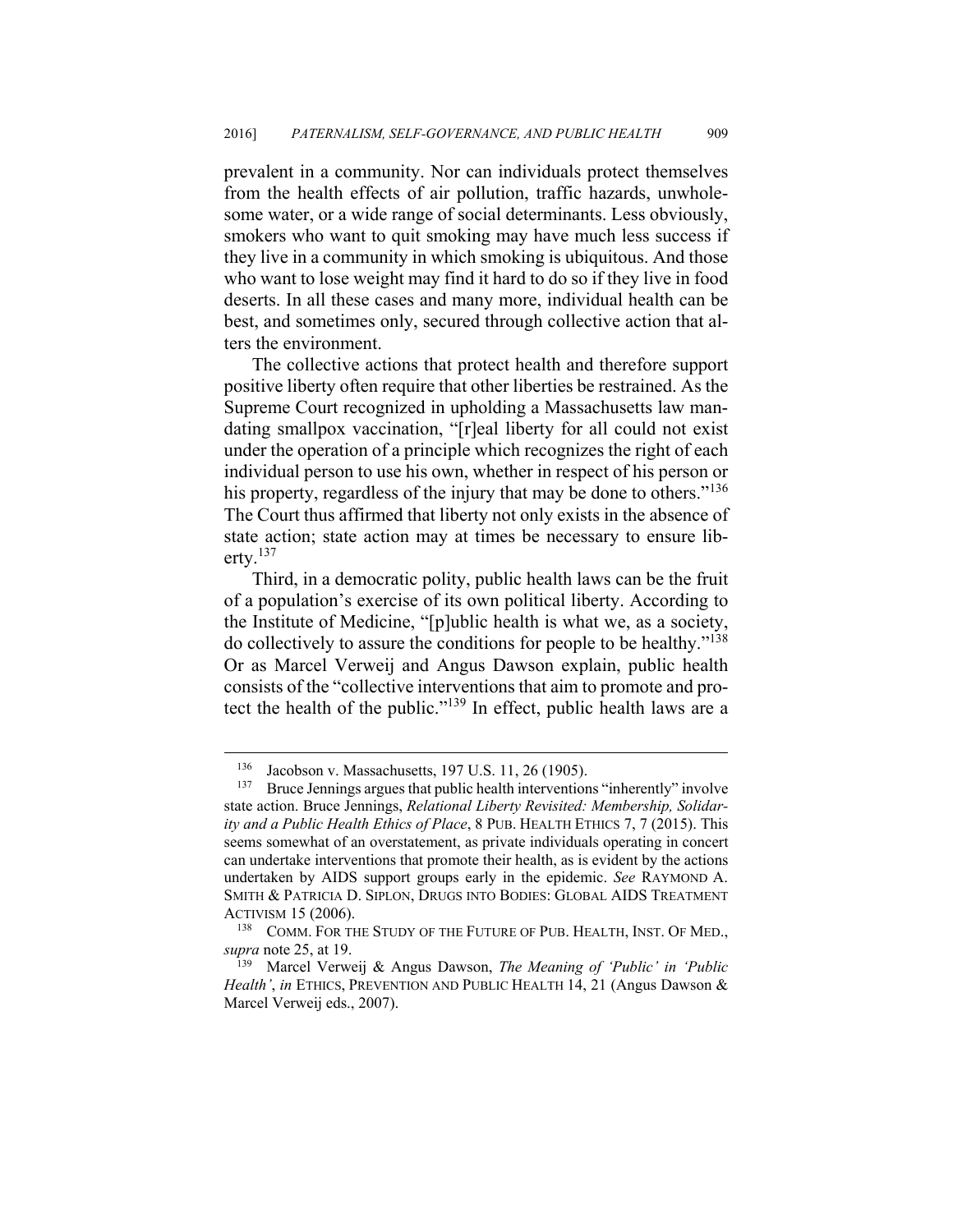primary mechanism by which individuals, acting within populations, engage their political right to secure their health, which, as noted above, is a prerequisite to the exercise of their other liberties.<sup>140</sup>

This engagement of populations around the shared goal of public health can and should be understood as an act of solidarity, enhanced by the recognition of the mutual dependency that arises from populations' shared vulnerability to disease and injury.<sup>141</sup> Critically, such solidaristic actions are both exemplars and constituents of self-governance. In effect, recognition of shared vulnerability to health problems, be they infectious diseases, environmental toxins, or NCDs, brings people together to engage their political system. They decide upon the levels of risk they are willing to tolerate, the trade-offs they are willing to make, and the robustness of the evidence they will demand. Exercising their political liberty to make these choices, they seek and enact laws to protect their mutual health, as AIDS activists did in the 1980s and 1990s, and as anti-tobacco groups have done for decades.142 As Bruce Jennings explains, "[a]n aggregation

<sup>&</sup>lt;sup>140</sup> The extent to which laws are necessary for fulfilling the liberty of health depends on the degree to which health requires collective action—in other words, the extent to which health is a public good. Illingworth & Parmet, *supra* note 116, at 67–69. As noted above, from a public health perspective, health appears to be a public good. *Id.* at 66. But even if health is not a public good, public health laws have significant public good attributes in that they provide individuals and populations with benefits that would be far more costly if not impossible to attain on their own. This is perhaps most obvious with vaccine laws that help establish socalled herd immunity, allowing individuals who are unable to be vaccinated, or for whom vaccines don't work, to escape the dangers of vaccine-preventable diseases by stopping the spread of infection within a community. Lawrence O. Gostin, *Law, Ethics and Public Health in the Vaccination Debates: Politics of the Measles Outbreak*, 313 JAMA 1099, 1099 (2015). But laws targeting NCDs can also enable individuals to reap health benefits difficult to attain on their own. Illingworth & Parmet, *supra* note 116, at 68. For example, although many individuals can stop smoking without them, such laws may make it far easier for people addicted to nicotine to avoid the temptation of succumbing to their habit. *Id.* 

<sup>141</sup> *See* Illingworth & Parmet, *supra* note 116, at 68–69; Jennings, *supra* note 137, at 12–14; Barbara Prainsack & Alena Buyx*, Solidarity in Contemporary Bi-*

*oethics* – *Towards a New Approach,* 26 BIOETHICS 343, 347 (2012). 142 *See, e.g.*, SMITH & SIPLON,*supra* note 137, at 14–34 (discussing the rise of AIDS activism and its impact on U.S. policy); Elizabeth Laposata et al., *When Tobacco Targets Direct Democracy*, 39 J. HEALTH POL. POL'Y. & L. 537–40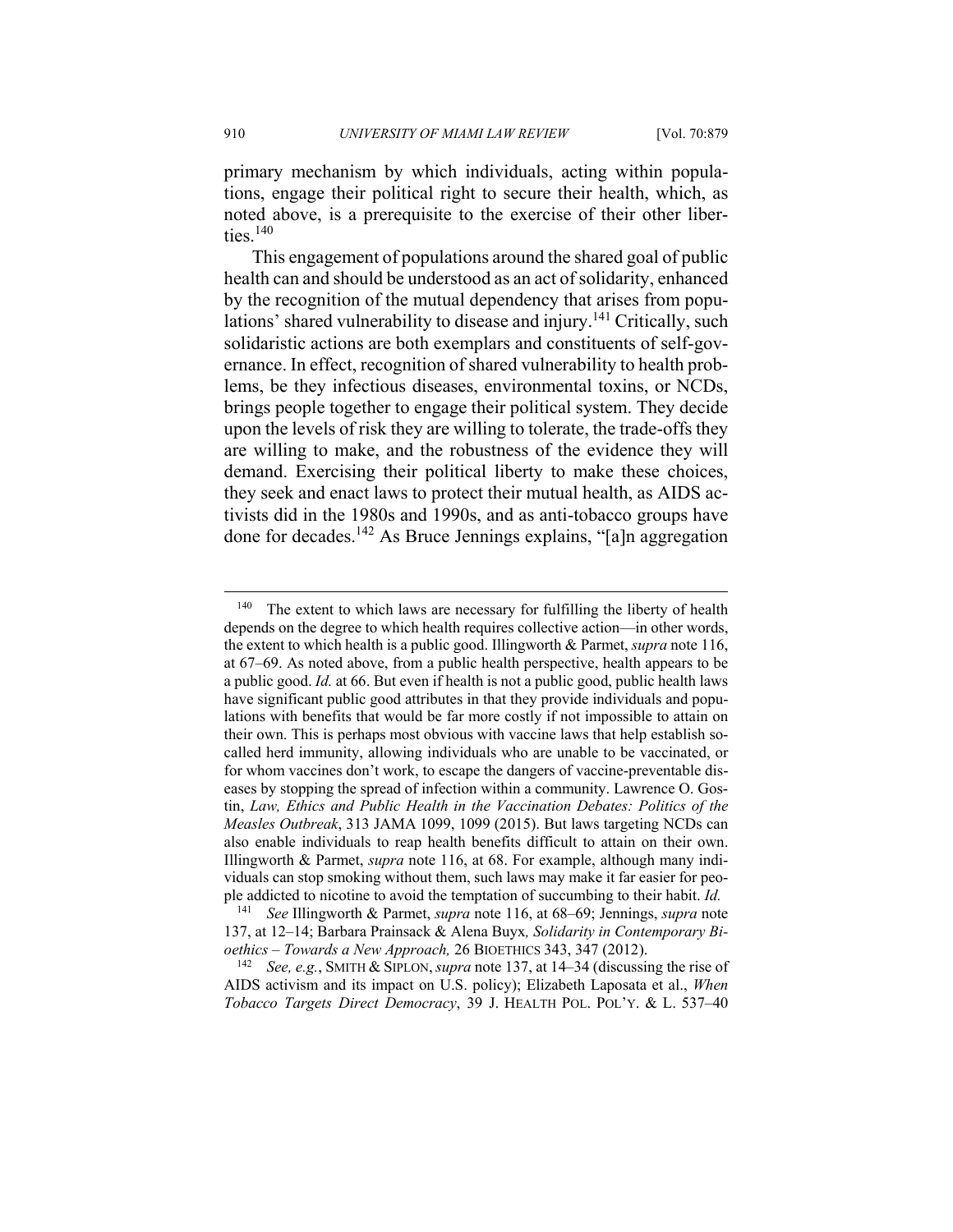of individuals becomes a people, a public, a political community when it is capable of recognizing common purposes and problems in this way . . . ."<sup>143</sup>

As the legal embodiment of populations' political engagement, public health law can be understood as the product of self-governance.144 Although similar arguments can be made for other types of laws, this understanding of public health laws gains special traction because health is a metacapability and a public good largely determined at a population level. Health is, therefore, different from many other goods subject to the political system precisely because it is a prerequisite to positive liberty, and because it can be secured only by collective action. Indeed, health exposes our mutual vulnerability and demonstrates unequivocally the extent to which the good of individuals is dependent upon the environment in which they live and the laws they authorize to shape that environment.<sup>145</sup> Especially when epidemics threaten, the positive liberty of self-governance is essential to securing the positive liberty of health. For this reason, public health laws can also be understood as part of the founding motivation for the social contract.<sup>146</sup> As John Locke stated, people agree to be governed precisely "for the mutual *Preservation* of their Lives, Liberties and Estates, which [Locke called] by the general Name, *Property*."147 Without public health laws, people's lives and

 $\overline{a}$ 

canism, s*ee, e.g.*, Frank I. Michelman, *The Supreme Court 1985 Term–Foreword: Traces of Self-Government*, 100 HARV. L. REV. 4, 17–19 (1986); James Gray Pope, *Republican Moments: The Role of Direct Popular Power in the American Constitutional Order*, 139 U. PA. L. REV. 287, 296 (1990), and First Amendment theory, *see*, *e.g*., ALEXANDER MEIKLEJOHN, POLITICAL FREEDOM: THE CONSTITUTIONAL POWERS OF THE PEOPLE 75 (1965) (stating that the First Amendment exists "to give to every voting member of the body politic the fullest possible participation in the understanding of those problems with which the citizens of a self-governing society must deal.").<br><sup>145</sup> This is most obvious in the case of communicable diseases, but individuals

are also unable, on their own, to control the social determinants of health. Nor can anyone be wholly self-sufficient when ill. *See supra* text accompanying notes 118–23.<br><sup>146</sup> Parmet, *supra* note 131, at 312.<br><sup>147</sup> JOHN LOCKE, TWO TREATISES OF GOVERNMENT 350 (Peter Laslett ed.,

1988) (1689).

<sup>(2014) (</sup>discussing the use of forms of direct democracy by grassroots anti-tobacco groups).<br><sup>143</sup> Jennings, *supra* note 130, at 48.<br><sup>144</sup> The concept of self-governance has a long pedigree within civic republi-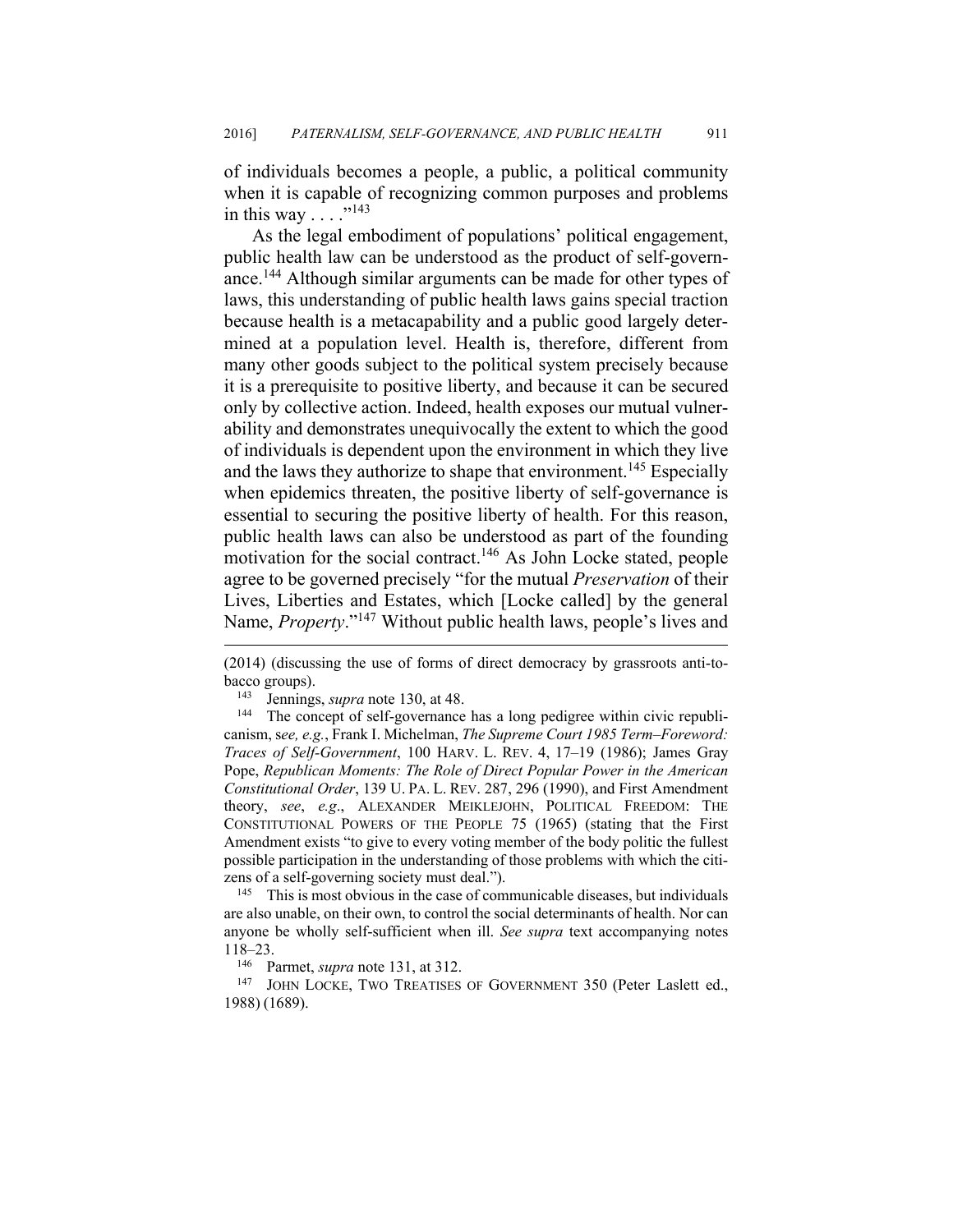liberties are as insecure as they would be if the government failed to protect them from foreign foes.

Once public health laws are viewed in this light, the paternalism critique, which looks only at the restraint of an individual's negative liberty, seems misplaced. Rather than as mere restraints upon liberty, public health laws now appear to be mechanisms by which positive liberty is both exercised and enhanced.<sup>148</sup> Hence the presumption of illegitimacy implied by the paternalism critique threatens to *diminish* liberty, undermine health, and weaken self-governance, leaving "we the people" without important tools for improving *our* health.

This perspective has important doctrinal implications. Most critically it suggests that public health laws should (at least when they are exercises of self-governance) be granted the presumption of constitutionality normally accorded to acts of the political branches,<sup>149</sup> rather than being viewed, as the paternalism critique implies, as presumptively illegitimate. Indeed, once we see public health laws as exercises of self-governance, judicially imposed restraints on paternalism, especially when unmoored from clearly established constitutional rights or statutory limitations, are exposed as countermajoritarian efforts to limit liberty while imposing a libertarian perspective on the body politic. In other words, the paternalistic critique "[re]enact[s] Mr. Herbert Spencer's Social Statics."<sup>150</sup>

This is not to say the self-governance rationale justifies all public health laws. To the contrary, the justification proffers its own important limits. Most critically, the recognition of public laws as manifestations of self-governance places upon public health laws all the typical limits imposed upon the state by liberal theory.<sup>151</sup> Hence, the

<sup>148</sup> Dawson & Verweij, *supra* note 43, at 2. 149 *See* United States v. Carolene Prods. Co., 304 U.S. 144, 152 (1938). This argument is similar to one that First Amendment scholars have recently made regarding the impact of the Supreme Court's absolutist interpretation of the First Amendment on self-governance. *See* Robert Post & Amanda Shanor, *Adam Smith's First Amendment*, 128 HARV. L. REV. F. 165, 165–67, 172 (2015); *see generally* Rebecca L. Brown, *The Harm Principle and Free Speech* (U.S.C. GOULD LEGAL STUDIES RESEARCH PAPERS SERIES NO. 15-11 2015), http://pa-

pers.ssrn.com/sol3/papers.cfm?abstract\_id=2584080.<br><sup>150</sup> Lochner v. New York, 198 U.S. 45, 75 (1905) (Holmes, J., dissenting).<br><sup>151</sup> John Coggon argues that the normative foundations for public health es-

sentially conflate with those that underlie liberal political theory. JOHN COGGON,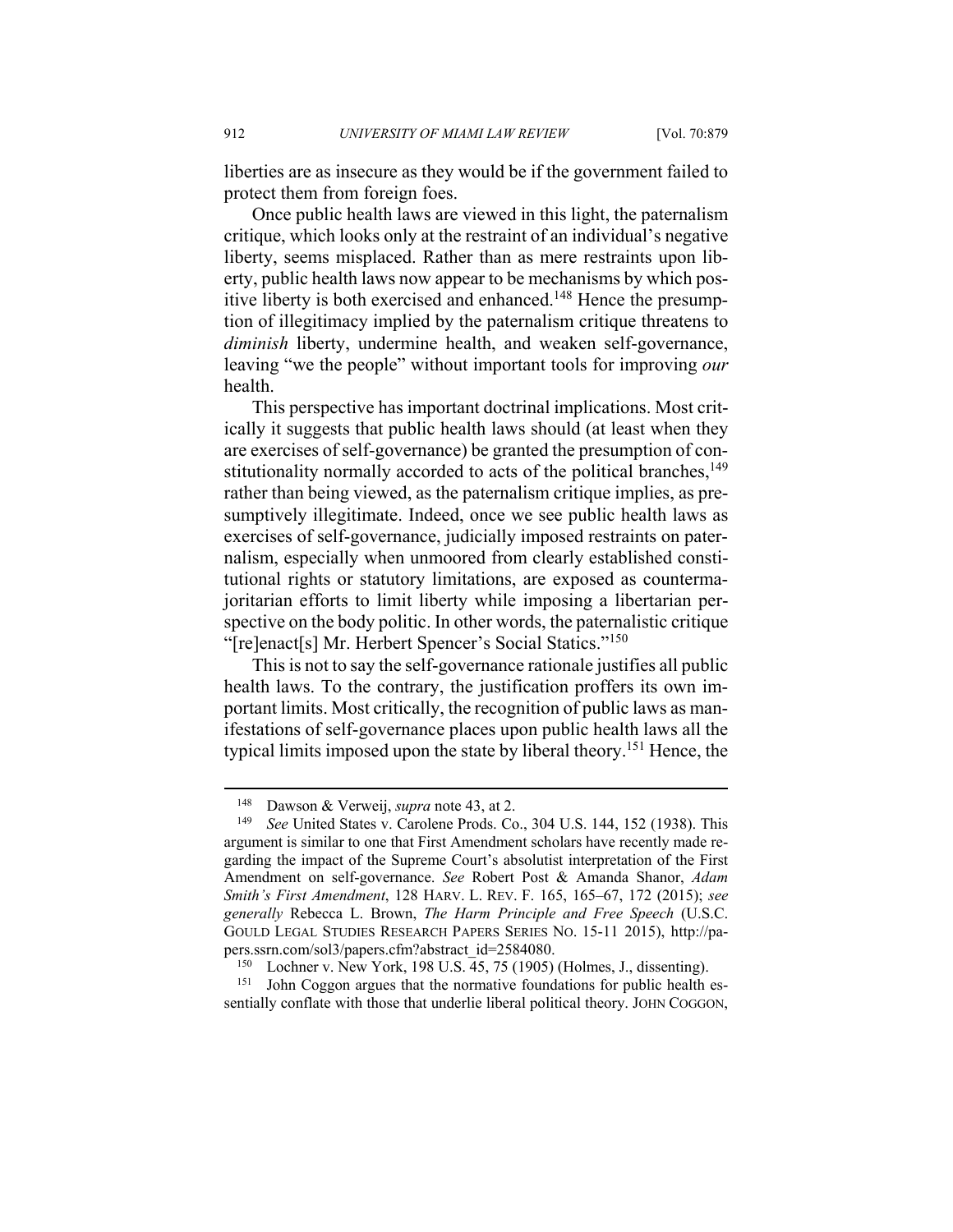primary limitations on public health laws are to be found within the confines of the rule of law and the recognition of individual rights. Thus norms of due process and respect for individual rights, such as those protected by the Bill of Rights and Fourteenth Amendment, remain as critical checks on public health powers.152 Further, the most trenchant critiques of public health laws derive not from their paternalistic nature, but from the failings of our polity to adhere to its democratic principles and facilitate self-governance.153 This, however, is not a problem unique to public health laws, or even to the new public health.

The self-governance rationale, however, also contains within it additional caveats that, while applicable to other types of laws, are especially salient to public health laws. The first arises from the diverse and contingent nature of populations. Public health law's population perspective recognizes a multiplicity of ever-shifting populations.<sup>154</sup> In reality there is no one public. There are many publics comprising different populations that face different health risks and bear different burdens from public health laws.

The multiplicity and differential position of varied populations counsel against presuming that any specific public health law can be justified as the expression of any particular population's exercise of self-governance. It also requires us to remember that public health laws are often the restraints on liberty that one population imposes on another, often less powerful, population, as the fear of disease often incites the tendency to scapegoat those already vulnerable.<sup>155</sup>

 $\overline{a}$ 

the communitarian as well as civic republican traditions. *Id.* at 1, 13–14. However, the recognition of the contingent nature of populations suggests a critical distinction from traditional communitarianism. *See id.* at 18. Populations are not necessarily fixed demographic or geographic communities. *See id.*

<sup>155</sup> This was and remains a common characteristic of the old public health laws. *See, e.g.*, Jew Ho v. Williamson, 103 F. 10, 26 (N.D. Cal. 1900) (finding unconstitutional a quarantine of the Chinese community in San Francisco). For a longer discussion, *see* Parmet, *supra* note 34, at 64–71*.* 

WHAT MAKES HEALTH PUBLIC? A CRITICAL EVALUATION OF MORAL, LEGAL, AND POLITICAL CLAIMS IN PUBLIC HEALTH 205–34 (2012). 152 *See* LAWRENCE O. GOSTIN, PUBLIC HEALTH LAW: POWER, DUTY,

RESTRAINT 113–44 (rev. 2d ed. 2008) (discussing the constitutional limits on public health powers). 153 *See* Lani Guinier, *Beyond Electocracy: Rethinking the Political Repre-*

*sentative as Powerful Stranger*, 71 MOD. L. REV. 1, 20–22 (2008).<br><sup>154</sup> PARMET, *supra* note 20, at 54. The self-governance argument has roots in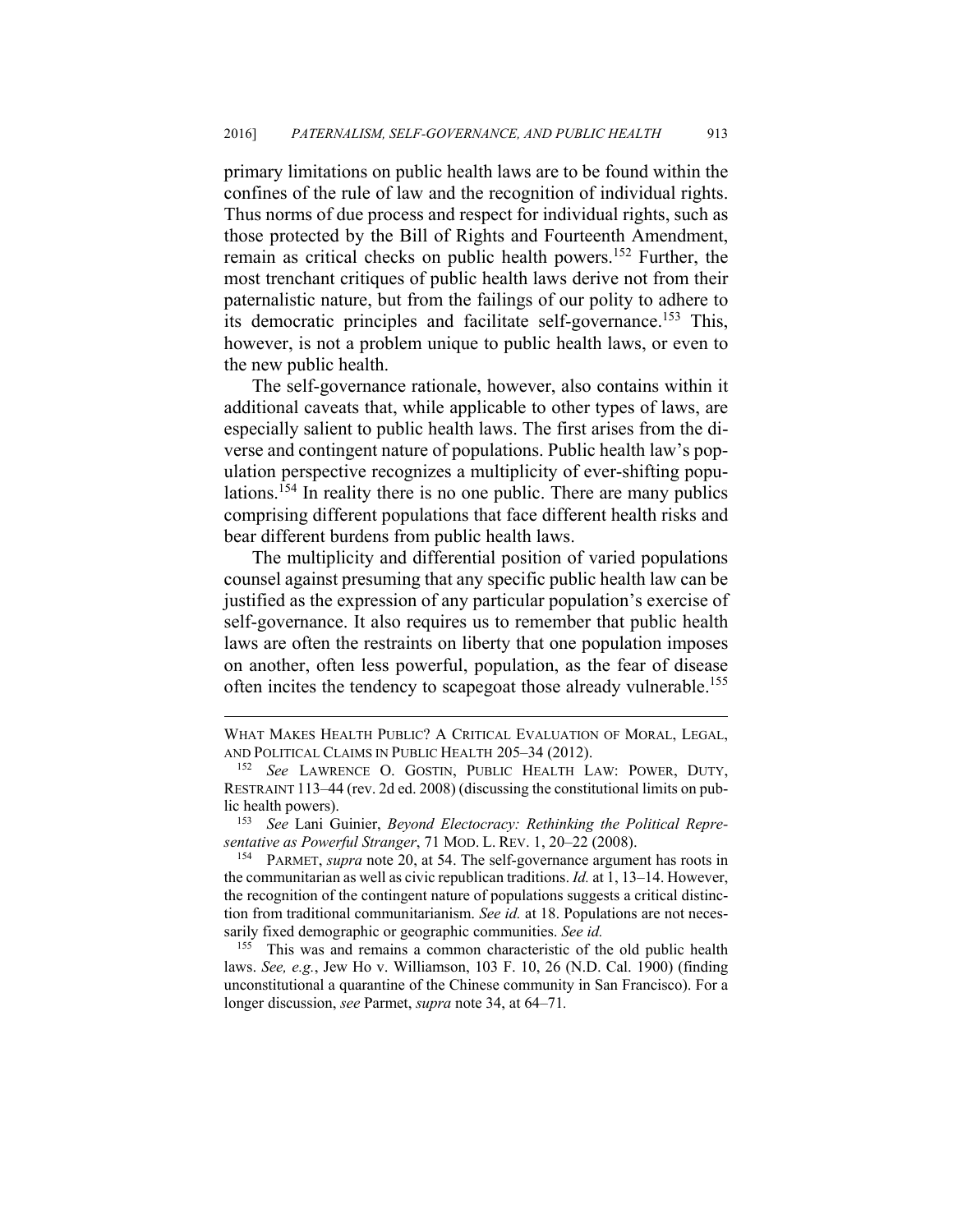This underscores that public health laws must adhere to norms of equality, and that the self-governance justification applies only when populations restrain their own liberty, not when they impose the costs of health onto others.<sup>156</sup>

Second, the self-governance justification depends upon a degree of political engagement and popular rooting for public health laws that is often lacking. This is not because public health laws are generally unpopular. Even many paternalistic public health laws enjoy more public support than the paternalism critique presupposes.<sup>157</sup> Still, public acceptance of a law does not alone constitute the type of active citizen engagement that underpins the self-governance justification.158 Perhaps, for that reason, public health scholars have exhorted public health practitioners "to engage with people at the grassroots level."159 When public health laws emerge from grassroots activism, there is a far stronger basis for claiming that they are acts of self-governance than when affected populations have not mobilized for the laws.

The importance of grassroots involvement may help explain the leading role localities have played in developing public health law innovations.160 As Paul Diller has documented, many of the most notable innovations in laws relating to both tobacco and obesity

<sup>156</sup> Michael Walzer similarly argues that although communities should be able to self-govern, they should not be able to impose laws on those not accorded membership within their community. MICHAEL WALZER, SPHERES OF JUSTICE: A DEFENSE OF PLURALISM AND EQUALITY 61–63 (1983). 157 *See* Parmet, *supra* note 16, at 1787. Many public health laws that initially

face strong public resistance become popular over time. *See id.* 

<sup>&</sup>lt;sup>158</sup> Exactly what type of popular engagement constitutes adequate support for a public health law in a complex society is a fundamental question for democratic theory beyond the scope of this paper. For present purposes, I simply claim that to the extent the justification for a public health law rests upon self-governance, the law should plausibly be the product of self-governance. 159 Jennings, *supra* note 130, at 34; Wiley, Berman & Blanke, *supra* note 24,

at 90 (arguing that we need to "think[] about how we can come together as a community to address [public health problems].").

 $^{160}$  There are also constitutional reasons for viewing public health law as primarily state and local law. *See* GOSTIN *supra* note 152, at 92 (discussing the police power). Although related to the theory of federalism, this argument does not depend on the fact that the Constitution leaves the police power to the states. Rather, the point is that the self-governance claim is more persuasive in smaller jurisdictions in which citizen groups can have greater influence.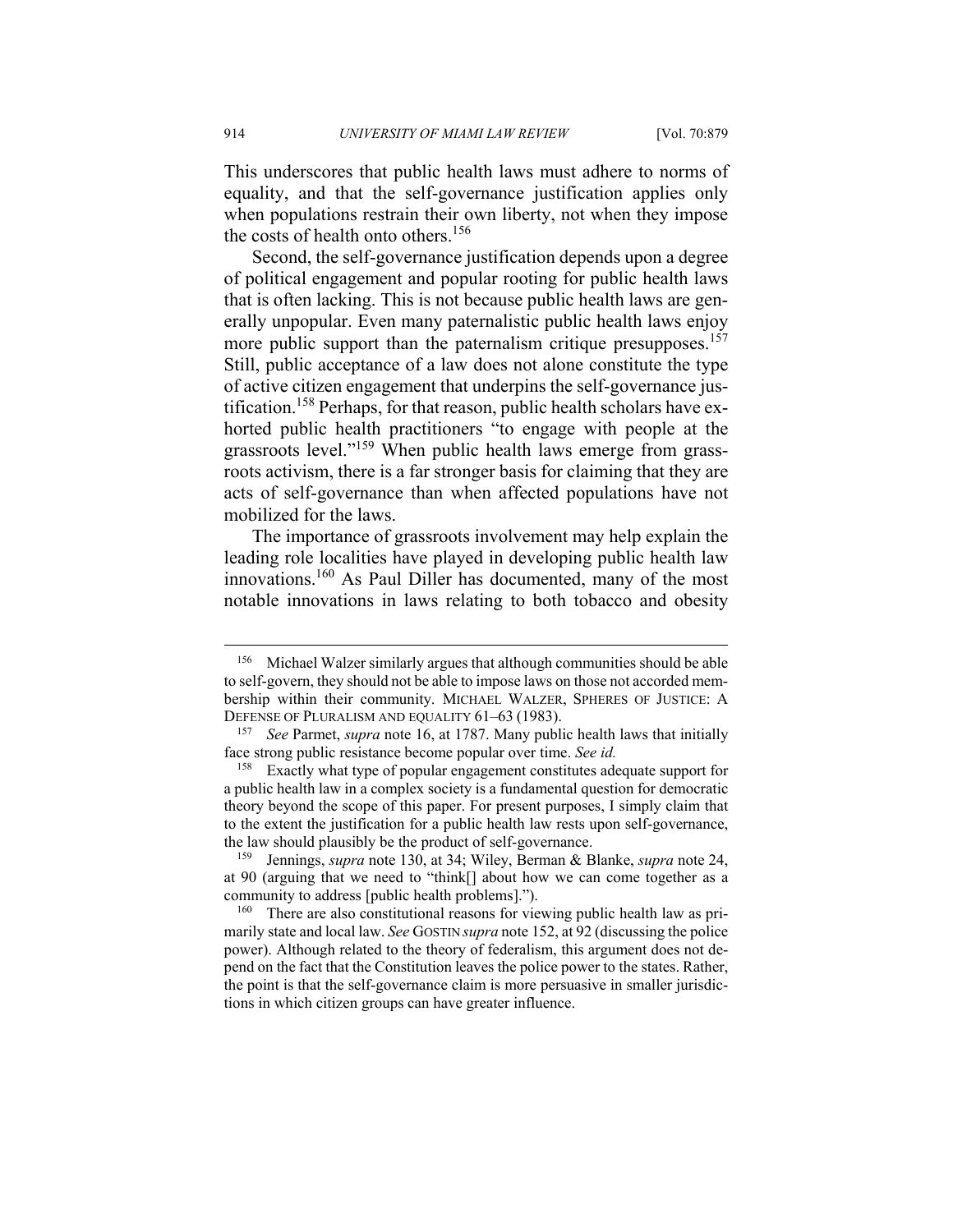have emerged in cities.<sup>161</sup> Diller attributes this in part to the more liberal predilections of urban residents.<sup>162</sup> Regardless, it remains relevant that affected populations are also closer to the lawmaking bodies at the local level,  $163$  while industry groups may have less influence there for a variety of reasons.<sup>164</sup> All things being equal, community engagement is more apt to be present and influential at the local level.<sup>165</sup>

A similar issue relates to the fact that public health law is largely administrative law.166 Most public health laws are not enacted by legislatures, but promulgated by administrative bodies at the local, state, and federal levels.<sup>167</sup> If we are to respect the positive liberty of

 $\overline{a}$ 

*Ghost of Woodrow Wilson, 40 FORDHAM URB. L.J. 1859, 1886 (2013).* <sup>165</sup> Matthew J. Parlow, *Civic Republicanism, Public Choice Theory, and* 

*Neighborhood Councils: A New Model for Civic Engagement*, 79 UNIV. COLO. L. REV. 137, 153–57 (2008). 166 *See* Edward P. Richards, *Public Health Law as Administrative Law: Ex-*

*ample Lessons*, 10 J. HEALTH CARE L. & POL'Y 61 (2007).<br><sup>167</sup> For a discussion of local administrative rulemaking and innovation with

respect to public health see Diller, *supra* note 164, at 1884–1900.

<sup>161</sup> *See generally* Paul A. Diller, *Why Do Cities Innovate in Public Health? Implications of Scale and Structure*, 91 WASH. U.L.REV. 1219 (2014) (discussing cities' public health regulation); *see also* Kathleen Hoke Dachille, *Using Law to Improve Public Health: The Example of Tobacco Regulation*, 17 N.Y. ST. B. ASS'N HEALTH L.J. 32, 32 (2012) ("History and current experience show that fundamental changes in public health regulation in the United States often start at the local level; this is particularly true with respect to tobacco control.").<br><sup>162</sup> Diller, *supra* note 161, at 1281. Katherine Pratt also argues that health of-

ficials may be more nimble at the local level. Katherine Pratt, *Lessons from the Demise of the Sugary Drink Portion Cap Rule*, 5 WAKE FOREST J.L. & POL'Y 39, 71 (2015).<br> $163$  There is also reason to believe that state legislatures are more susceptible

to "capture" by industries that manufacture products associated with NCDs. *See*  Michael S. Givel & Stanton A. Glantz, *Tobacco Lobby Political Influence on US State Legislatures in the 1990s*, 10 TOBACCO CONTROL 124, 124–25 (2001) ("The [tobacco] industry's public policy objective has been to preserve and expand its customer base, sales, and profits through sophisticated lobbying and political efforts in state legislatures . . . . These policy objectives and approaches have led to and are also connected to collective state legislative outputs or governmental actions relating to tobacco control legislation and programmes, including enactment of state laws preempting local clean indoor air and other tobacco control ordinances and keeping state tobacco excise taxes low.").<br><sup>164</sup> See Paul Diller, *Local Health Agencies, The Bloomberg Soda Rule, and the*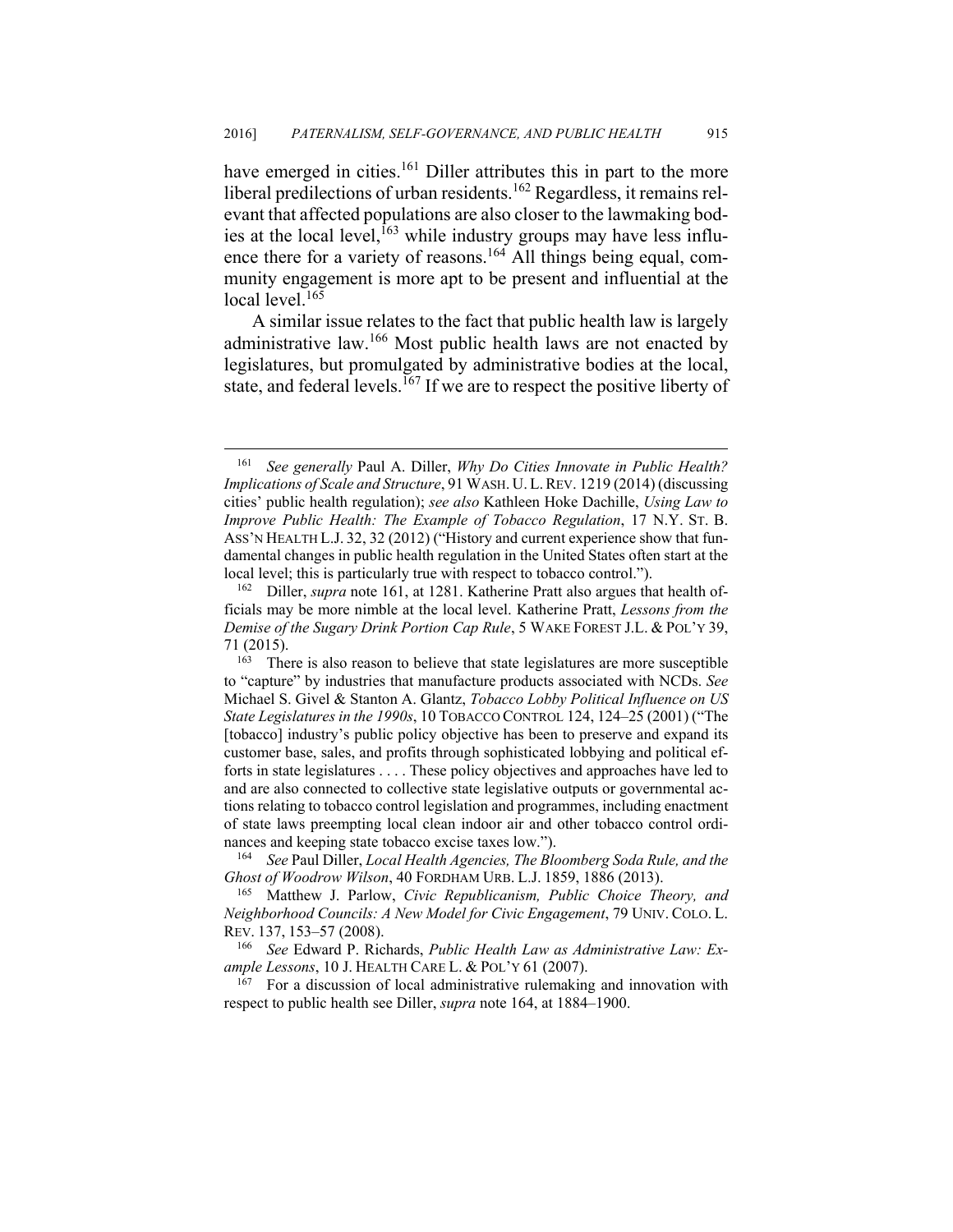populations to protect their own health, we need to accept their ability to rely on experts to implement their wishes.<sup>168</sup> As Oren Bar-Gill and Cass Sunstein have argued, administrative agencies can be viewed as the public's agents—as entities that enhance rather than restrain liberty.<sup>169</sup> This is especially the case during epidemics. Indeed, the history of public health demonstrates that boards of health evolved in response to cholera epidemics, in which populations came to recognize the need for powerful expert bodies that could quickly respond to the calamity at hand.<sup>170</sup> But even with respect to NCDs, a population may still need to rely upon an administrative body to achieve its desired degree of health protection. For example, it is difficult to think of how populations could adequately protect themselves against dangerous pharmaceuticals without an entity similar to the FDA. Likewise, a population that worries about obesity may want administrative agencies to use their expertise to implement policies to make the environment less obesogenic. Moreover, epidemics often arise suddenly and require the type of rapid response that only standing administrative agencies can supply. If epidemics could be addressed only when the public mobilized, public health would be sorely compromised.

Still, the self-governance justification for public health laws offers an important caution for such regulations arising from administrative action, especially in the absence of clear legislative guidance. If self-governance is a critical rationale for public health laws (when no other rationale suffices), the actuality of self-governance needs to be taken seriously. This suggests that when neither the impaired agency rationale nor harm principle applies, public health agencies must be careful to respect the choices of the democratically elected branches (which represent the self-governed) as to priorities, the population's willingness to bear risks, and the degree of evidence it

<sup>168</sup> *See* Blumenthal, *supra* note 85, at 728 (explaining why individuals may prefer to have experts make decisions for them).<br><sup>169</sup> Oren Bar-Gill & Cass R. Sunstein, *Regulation as Delegation*, 7 J. LEGAL

ANALYSIS 1, 15 (2015).<br><sup>170</sup> For example, the first standing board of health in the United States was

appointed during a cholera outbreak. CHARLES E. ROSENBERG, THE CHOLERA YEARS: THE UNITED STATES IN 1832, 1849, AND 1866, at 19 (Univ. of Chicago Press 3d ed. 1971). Previously, New York and other jurisdictions appointed boards of health and vested them with broad power during epidemics, only to allow the board to disband once the crisis had passed. *Id.*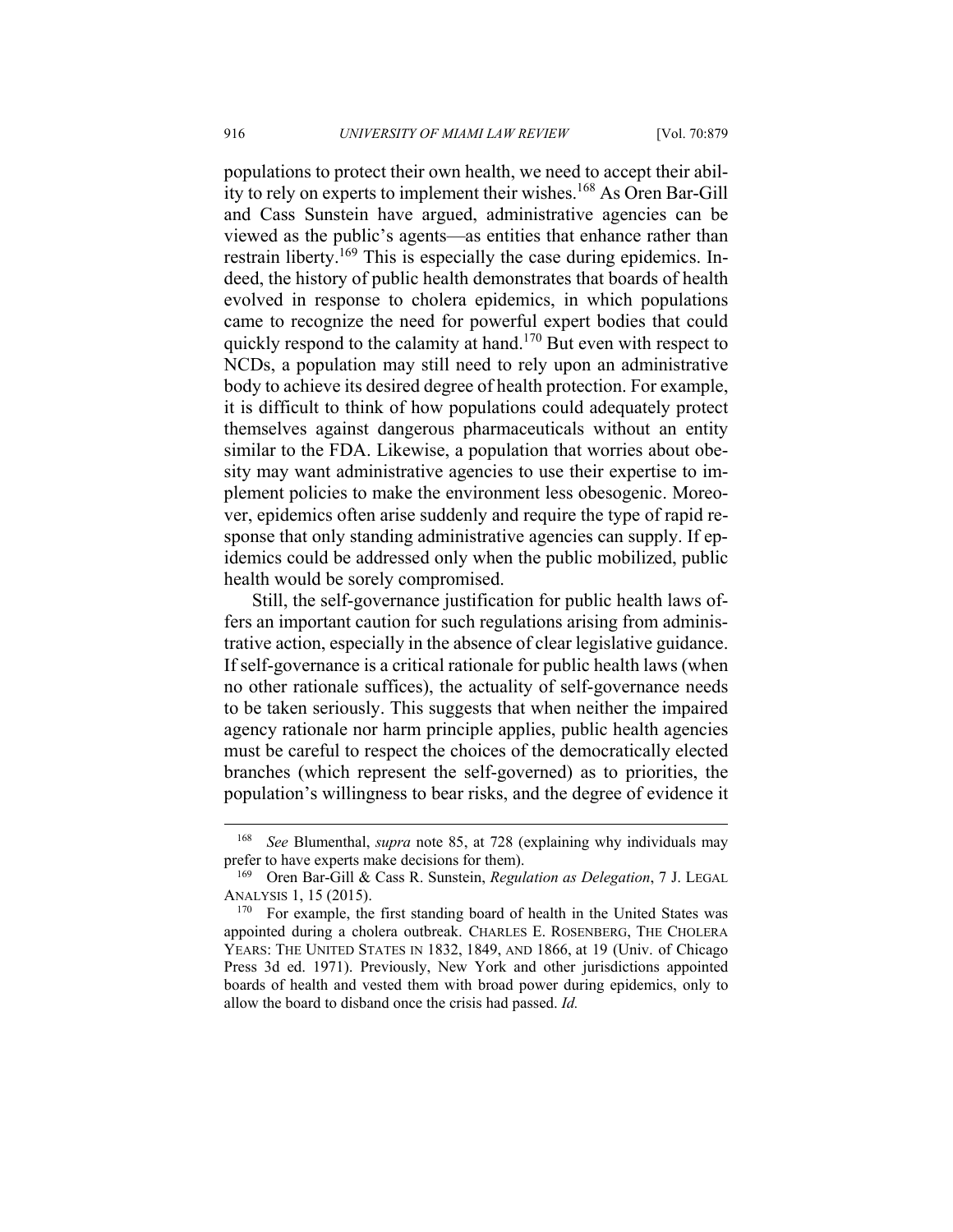demands. No simple imperative to promote health in the absence of clear evidence should prevail unless there is good reason to believe the affected population has chosen it. For this reason, health agencies should be wary about getting too far ahead of the populations they claim to protect by using standing grants of broad authority in novel ways.171 The ready use of emergency powers, which grant public health agencies broad authority to relax otherwise existing legal processes and rights, is especially problematic in the absence of firm evidence of imminent harm to others.<sup>172</sup>

The need for public health agencies to consider the popular foundation for their regulations is perhaps one lesson from the Supreme Court's decision in *FDA v. Brown & Williamson Tobacco Corporation*, in which it rejected the FDA's assertion of jurisdiction over tobacco on the theory that Congress did not intend for the agency to regulate tobacco.173 Although the Court's opinion was troubling for its failure to accept the potency of the impaired agency and harm principle rationales, the Court correctly recognized that the FDA's regulations went beyond the scope that the political branches intended when the Food, Drug, and Cosmetic Act was enacted.<sup>174</sup> Likewise, the New York Court of Appeals' decision to invalidate the New York City Board of Health's sugary soda portion rule in *New York Statewide Coalition of Hispanic Chambers of Commerce v. New York City Department of Health and Mental Hygiene* can be understood as an attempt to confine the Board's rulemaking in the absence of clear legislative authority when "the connection of the regulation with the preservation of health and safety is [not] very direct  $\dots$  . . .<sup>175</sup> Although these decisions are problematic for their

<sup>171</sup> *See* Peter D. Jacobson & Wendy E. Parmet, *Defending Public Health Reg-*

*ulations: The Message Is the Medium*, 44 HASTINGS CTR. RPT. 4, 4–5 (2014). 172 *See* Rebecca Haffajee et al., *What is a Public Health "Emergency"?*, <sup>371</sup> NEW ENG. J. MED. 986, 986–88 (2014).<br><sup>173</sup> FDA v. Brown & Williamson Tobacco Corp., 529 U.S. 120, 161 (2000). It

should, however, be noted that the impaired agency rationale was relatively robust as applied to the regulations at issue in *FDA v. Brown & Williamson Tobacco Corp.,* given that the FDA was focused on regulating the marketing of cigarettes to youth, and that cigarettes are addictive. *See id.* at 127–28.<br><sup>174</sup> *Id.* at 143–56. <br><sup>175</sup> N.Y. Statewide Coal. of Hispanic Chambers of Commerce v. N.Y.C. Dep't

of Health & Mental Hygiene, 16 N.E.3d 538, 548 (N.Y. 2014). The court in effect limited the scope of the Board's policymaking in cases in which individual autonomy was at stake and the harm to others was indirect. In applying this approach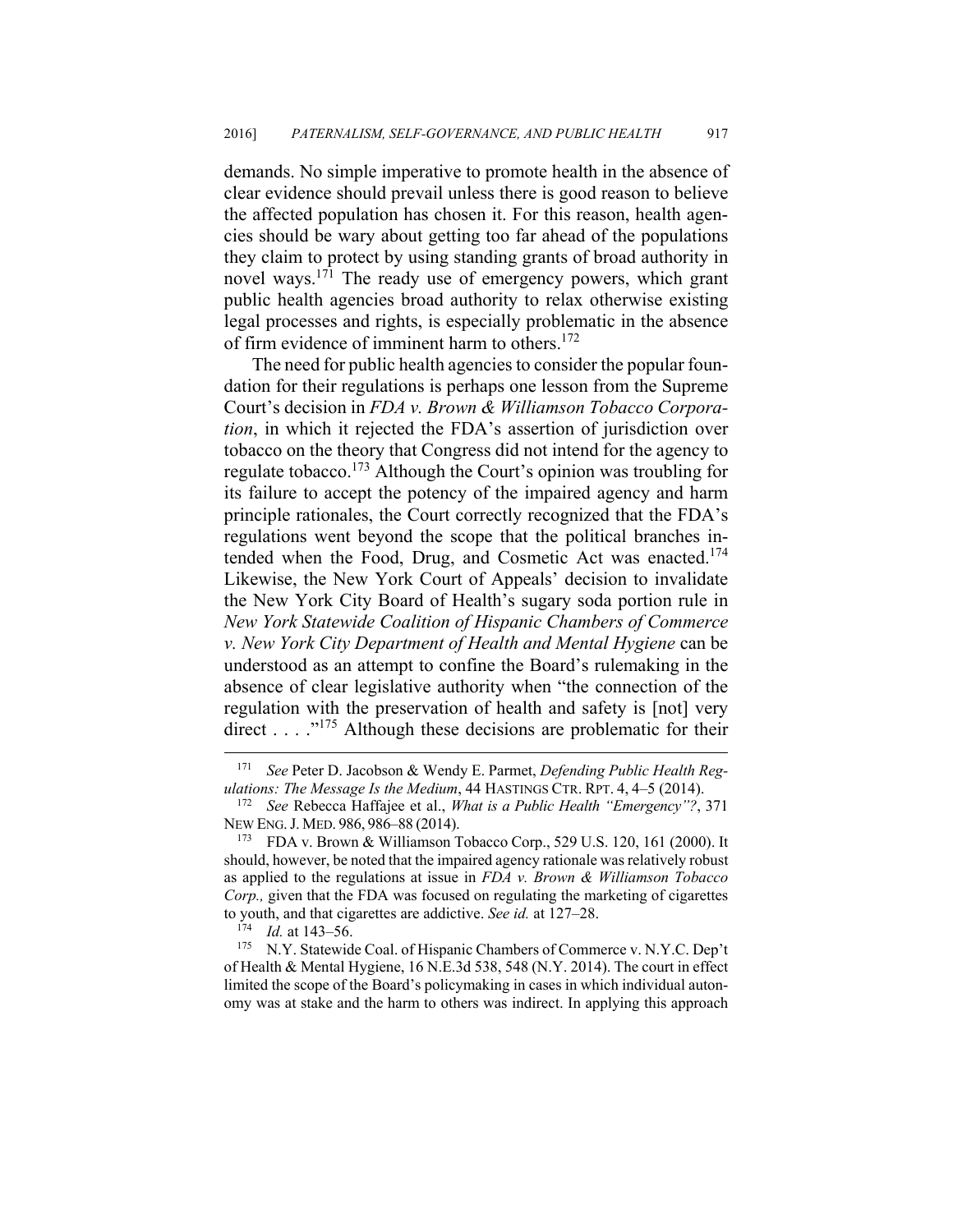failure to adopt a population perspective and recognize the strength of the impaired agency and harm principle justifications, they serve as useful reminders that self-governance provides not only a justification but also a limit on public health law.

# D. *Constraints on Public Health Law*

To summarize the argument thus far, the public health law literature offers three broad responses to the paternalism critique. The first two, impaired agency and the harm principle, can be presented either narrowly, using the traditional Millian justifications for constraints on liberty, or more broadly, relying upon the findings of behavioral economics in the case of impaired agency or public health's population perspective in the case of the harm principle. The third rationale, based on a population's positive liberty to self-govern to improve its own health, rests firmly upon public health's population perspective.

Although potentially broad, each of the three justifications implies its own restraints. Most critically, the conditions underlying a justification need to be met for the justification to be persuasive in any particular case. Thus, the persuasiveness of the impaired agency justification requires a reasonably strong basis for believing that the subject's agency is in fact impaired, or that *material* information is lacking (if the law in question purports to overcome informational deficiencies).176 Likewise, if a public health law's legitimacy rests upon the harm principle, persuasive evidence must exist that the activity regulated creates harm to others. Many public health laws justified under the harm principle, including quarantines and forced

to the Board's portion cap rule, however, the court failed to adopt a population perspective and recognize the ways in which the sale of large soda portions affects population health. *See* Lindsay F. Wiley, *Sugary Drinks, Happy Meals, Social Norms, and the Law: The Normative Impact of Product Configuration Bans*, 46 CONN. L. REV. 1877, 1883–85 (2014); *see also* Laura Hoffman, *Cigarettes vs. Soda?: The Argument for Similar Public Health Regulation of Smoking and Obesity*, 46 CONN. L. REV. 1889, 1893–96 (2014). 176 *Cf*. Canterbury v. Spence, 464 F.2d 772, 780 (D.C. Cir. 1972) ("True con-

sent . . . is the informed exercise of a choice, and that entails an opportunity to evaluate knowledgeably the options available and the risks attendant upon each.").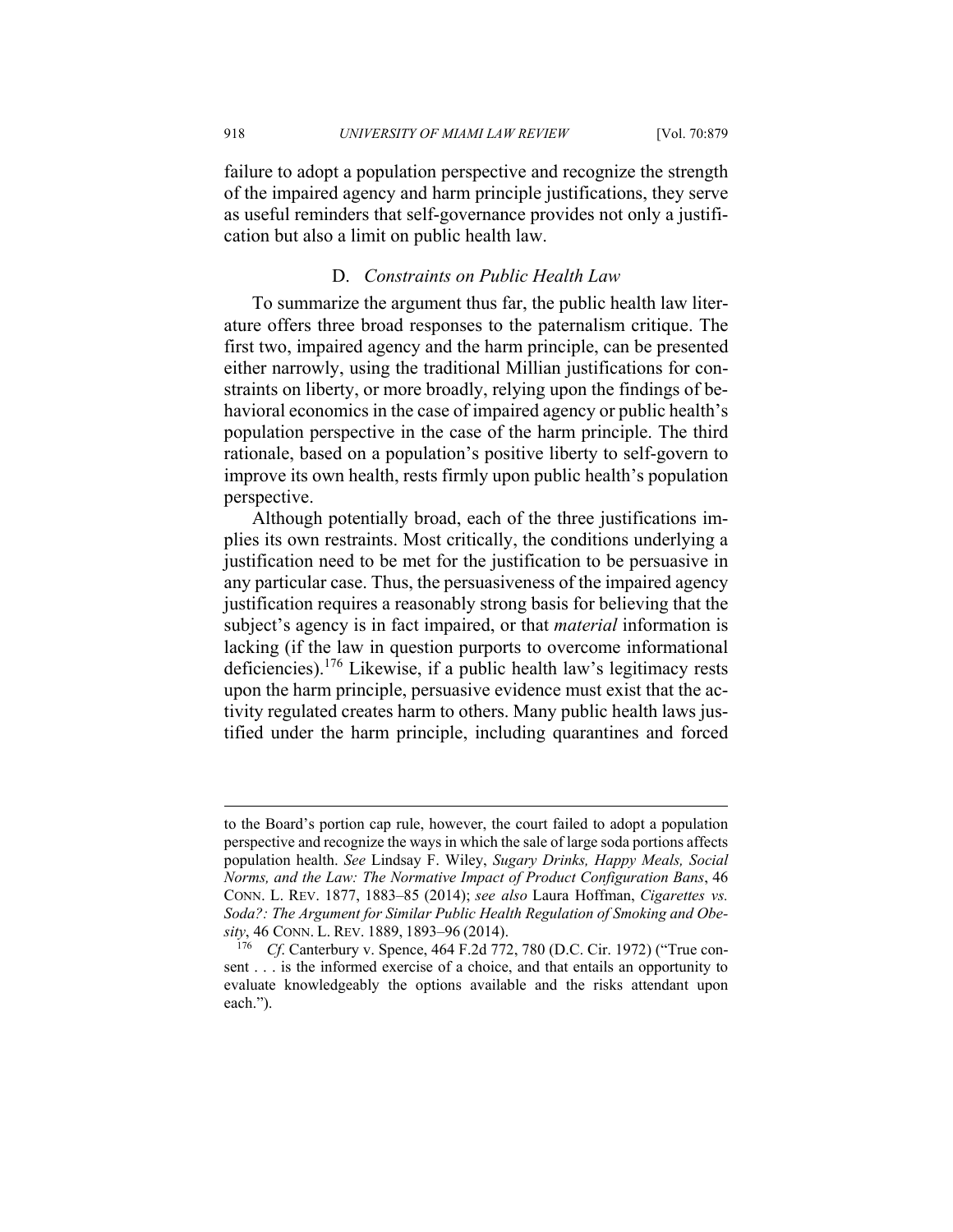sterilizations, have not met that test.<sup>177</sup> In such cases, public health laws cannot withstand scrutiny under any justification that relies on public health's own population perspective. As we shall see, that raises a problem for those arguing for broad regulation of e-cigarettes.

Likewise, the self-governance justification suggests important limitations to its own expansive application. As discussed above, some constraints relate to limits implied broadly by democratic theory and the rule of law. Other limitations pertain to the propensity of populations to impose costs on others to protect their own health, or the lack of popular anchoring for many public health laws, especially those enacted by the federal government or promulgated by administrative agencies pursuant to broad delegations of authority.178 In addition, as with the other rationales, the science matters. Respect for self-governance counsels that populations should have a wide berth to determine the value they ascribe to population health as compared with other goods. Self-governance also suggests populations should be granted broad deference in determining where to place the burden of scientific uncertainty; in other words, how strong must be the evidence of harm (or mitigation of harm) before legal interventions are taken? In effect, populations themselves should be able to decide whether to adopt a precautionary principle or demand significant evidence before regulating a product or activity. Self-governance does not, however, justify any and all actions undertaken in the name of public health.<sup>179</sup> Empirical evidence still matters. Adoption of the precautionary principle, for example, can-

<sup>&</sup>lt;sup>177</sup> The precautionary principle adopted as an exercise of self-governance may at times provide a different rationale for such measures. Further, respect for selfgovernance suggests that populations should be able to determine within a broad range the strength of evidence that is required for determining harm. Nevertheless, as discussed below, the evidence matters. *See infra* text accompanying notes 179– 81.<br><sup>178</sup> See supra text accompanying notes 166–75.<br><sup>179</sup> This is another way of saying that if public health is to matter, it must be

taken seriously. *See* PARMET, *supra* note 20, at 268–69. This is not to say that courts should apply strict scrutiny in all public health cases. Rather, the point here is simply that if the justification for a law rests on public health, its validity must necessarily depend upon the strength of the public health evidence.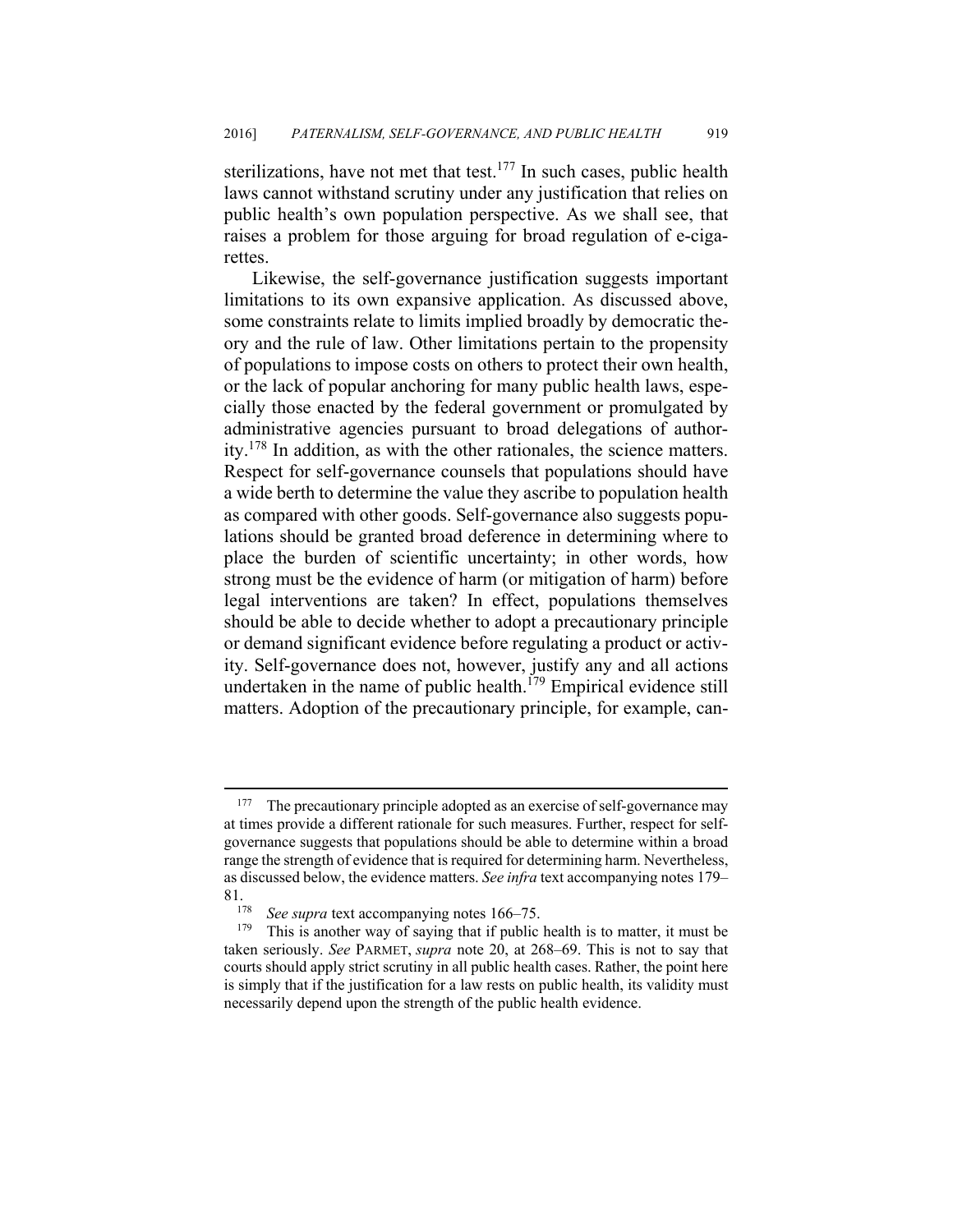not justify banning the measles, mumps, and rubella (MMR) vaccine, even though many believe it causes autism.180 The science is too clear: Banning the vaccine would undermine public health. If public health is the goal, public health science matters to the normative justifications for the law.<sup>181</sup>

The limitations discussed thus far are internal to the framework and responsive to the paternalism critique. When one justification is present, and its limitations are met, a public health law answers the paternalism critique. But other important constraints are external to the framework and unrelated to the paternalism critique. For example, the magnitude of the harm to individuals warrants consideration. In its seminal public health law decision, *Jacobson v. Massachusetts*, the Supreme Court recognized the importance of the relationship between a public health law's impact on individuals and the magnitude of the harm the law sought to prevent.<sup>182</sup> In upholding Massachusetts' mandatory smallpox vaccination law, the Court warned that public health laws "might be exercised in particular circumstances and in reference to particular persons in such an arbitrary, unreasonable manner, or might go so far beyond what was reasonably required for the safety of the public, as to authorize or compel the courts to interfere for the protection of such persons."<sup>183</sup>

The Court's caution has led Lawrence Gostin to argue that public health laws are constitutional only when there is "public health necessity, reasonable means, proportionality, harm avoidance, and fairness."184 Whether that remains the constitutional standard is debatable;185 nevertheless, the test serves as a useful reminder that the

<sup>180</sup> *See* Sally Greenberg, *State of Confusion: One-Third of American Parents Continue to Link Vaccines and Autism*, HUFFPOST HEALTHY LIVING

<sup>(</sup>Apr. 28, 2014, 11:53 AM), http://www.huffingtonpost.com/sally-greenberg/vaccines\_b\_5169266.html.<br><sup>181</sup> This is not to say that populations could not choose to ban the vaccine for

other reasons, perhaps for religious reasons. But the ban could not be supported by a precautionary principle aimed at protecting public health when the evidence

is overwhelming that the ban would harm public health.<br><sup>182</sup> Jacobson v. Massachusetts, 197 U.S. 11, 27–28 (1905).<br><sup>183</sup> *Id.* at 28.<br><sup>184</sup> GOSTIN, *supra* note 152, at 126.<br><sup>185</sup> Gostin's approach does not perfectly trac doctrine. For one thing, despite the growing influence of the paternalism critique, public health laws that do not implicate constitutionally protected interests routinely survive constitutional attack even in the absence of a showing of necessity.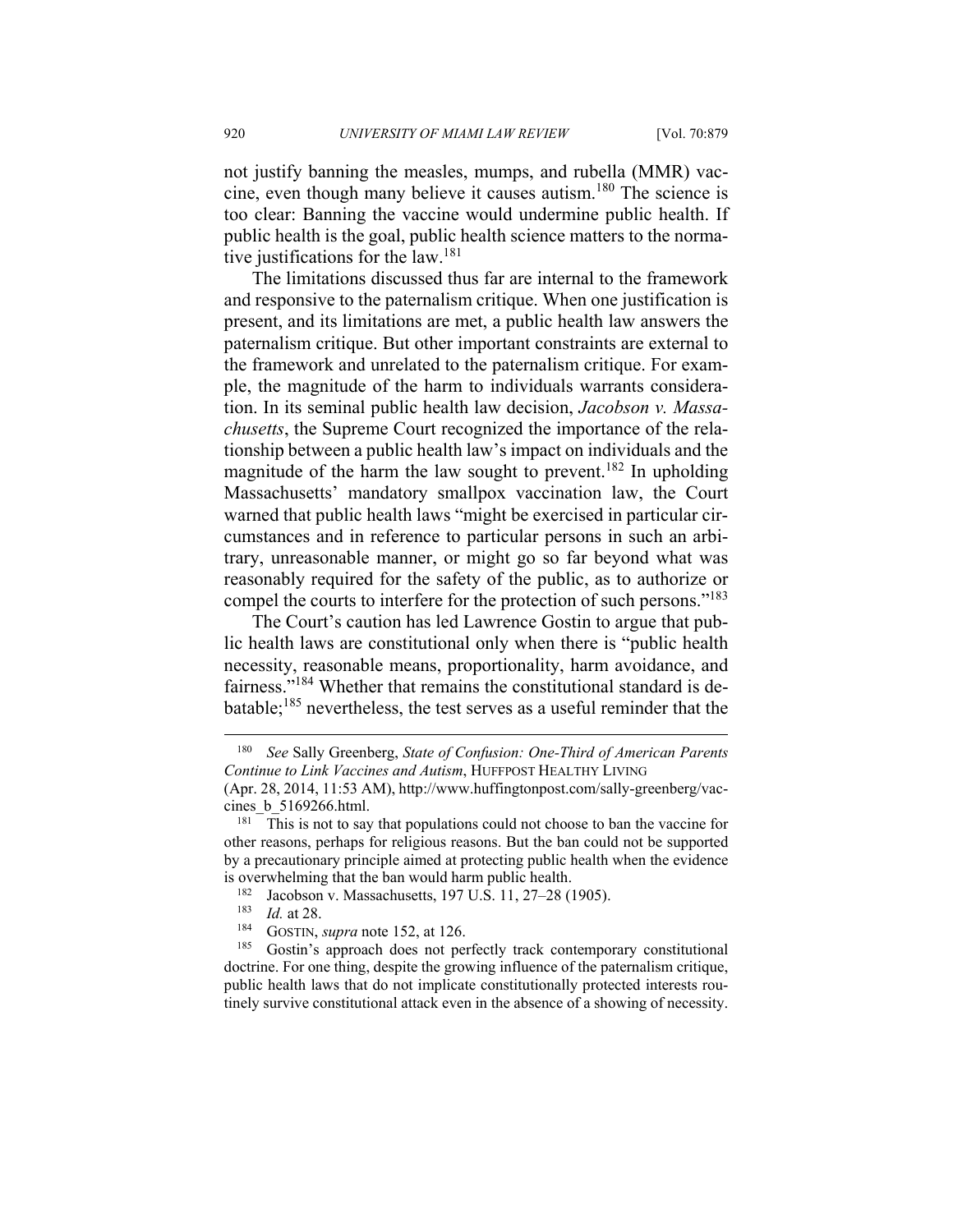degree of coerciveness and the nature of the harm matter, a principle captured by the Nuffield Council on Bioethics' proposal that public health laws be assessed according to a ladder of intervention.<sup>186</sup> As the council explained,

> The least intrusive step is generally 'to do nothing', or at most monitor the situation. The most intrusive is to legislate in such a way as to restrict the liberties of individuals, the population as a whole, or specific industries. In general, the higher the rung on the ladder at which the policy maker intervenes, the stronger the justification has to be.<sup>187</sup>

In other words, public health laws that simply provide individuals with information, or pose minor inconveniences, require lesser showings of harm, and less robust evidence, than more highly coercive laws such as quarantines.

In addition, the nature of the individual interest matters. By questioning the legitimacy of any limitation of self-regarding actions, the paternalism critique risks treating all restraints on individual action as the same. A law forbidding someone from traveling in a car without a seatbelt is treated the same as one that violates bodily integrity or denies freedom of speech. But in our constitutional tradition, some liberties are constitutionally protected fundamental rights. Others are not, and with good reason. If self-governance is to have any reign, populations must be able to enact laws to shape their environment and protect their health. To do so, we need to accept some infringements on individual liberty. On the other hand, the Constitution recognizes that certain liberties are of greater value, and can be limited only when there are compelling reasons.

This is certainly not the place to review which rights are fundamental, or which ought to be. For present purposes it is simply important to note that fundamental rights serve as another external

*See, e.g.*, Gallagher v. City of Clayton, 699 F.3d 1013, 1019–20 (8th Cir. 2012) (upholding ban on outdoor smoking on public property using rational basis test because there was no fundamental right to smoke outdoors).<br><sup>186</sup> NUFFIELD COUNCIL ON BIOETHICS, PUBLIC HEALTH: ETHICAL ISSUES vi

<sup>(2007),</sup> http://nuffieldbioethics.org/wp-content/uploads/2014/07/Public-healthethical-issues.pdf. 187 *Id.* at xviii.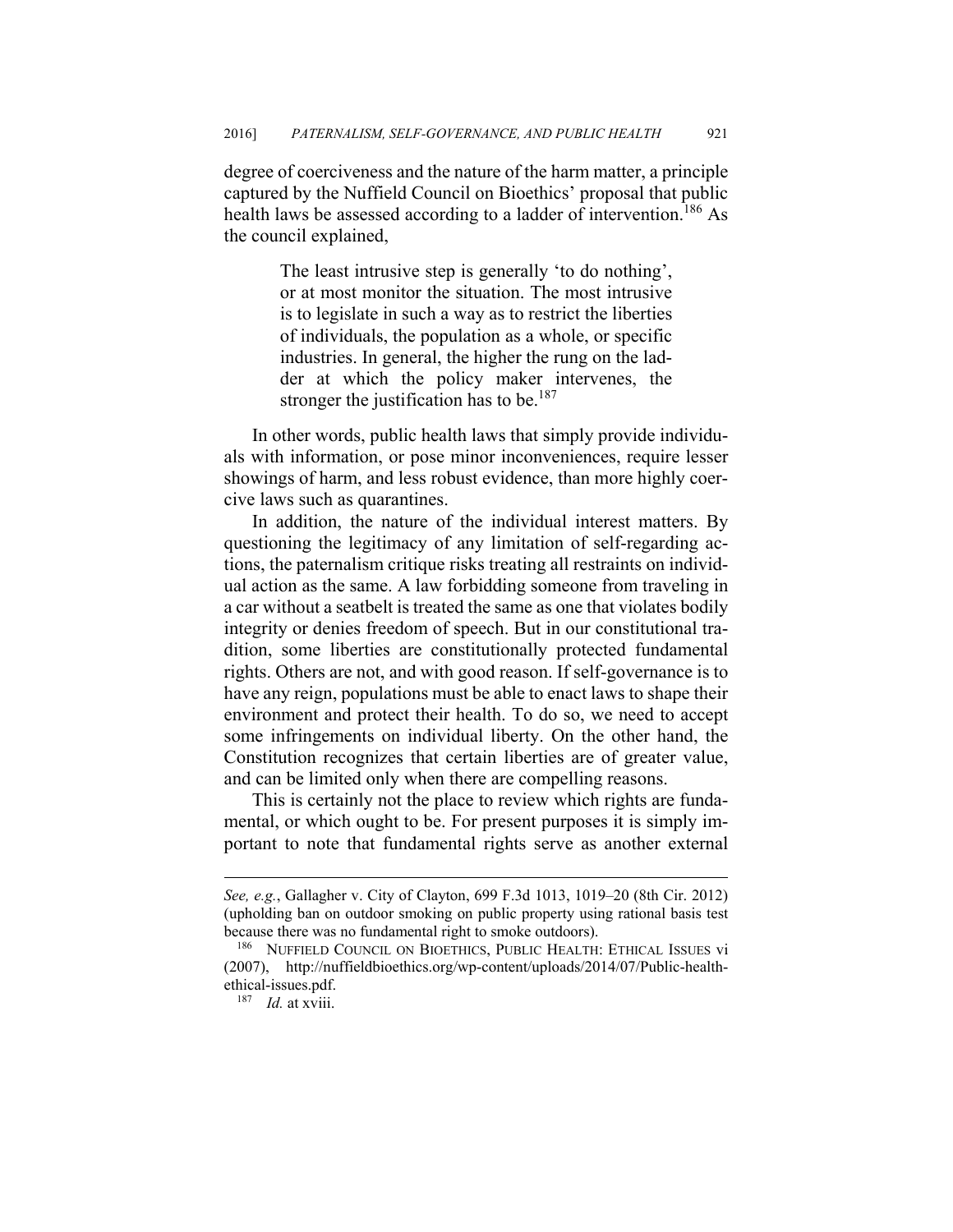$\overline{a}$ 

limit on public health laws, even when they are otherwise justified by the self-governance rationale. Indeed, precisely because constitutional rights are designed to be countermajoritarian, they are especially important in such cases. That the Constitution secures such rights should also serve to remind us that it presumes, in fact secures, a wide degree of latitude for acts of self-governance, an obvious point that the paternalism critique too often neglects.

# III: THE RISE OF E-CIGARETTES

#### A. *The Market*

In large measure, the debates about the appropriateness of regulating cigarettes have been settled. During the past two decades tobacco control laws have proliferated at the federal, state, and local levels.188 What remains contentious is whether a new approach, one emphasizing harm reduction<sup>189</sup> rather than abstinence, should be adopted.190

Until recently, the debate over employing harm reduction strategies was largely hypothetical. Although the tobacco industry marketed filtered and "light" cigarettes as if they were safer than more traditional cigarettes, they were not.191 Nicotine gum and nicotine patches do offer less dangerous alternatives, but they are generally recommended for short-term use as individuals try to break the

<sup>&</sup>lt;sup>188</sup> *See infra* text accompanying notes 266–94.<br><sup>189</sup> For a definition of harm reduction *see Wh* 

<sup>189</sup> For a definition of harm reduction, *see What Is Harm Reduction?*, HARM REDUCTION INT'L, http://www.ihra.net/what-is-harm-reduction (last visited Nov. 1, 2015) (defining harm reduction as "policies, programmes and practices that aim to reduce the harms associated with the use of psychoactive drugs in people unable

or unwilling to stop."). 190 *See, e.g.*, Martin et al., *supra* note 3, at 123; Stratton et al., *supra* note 3, at 189, 195. 191 *See* Lynn T. Kozlowski et al., *Smokers' Misperceptions of Light and Ultra-*

*light Cigarettes May Keep Them Smoking*, 15 AM. J. PREVENTIVE MED. 9, 9 (1998). This deception has likely added to the suspicions of many tobacco control advocates toward harm reduction.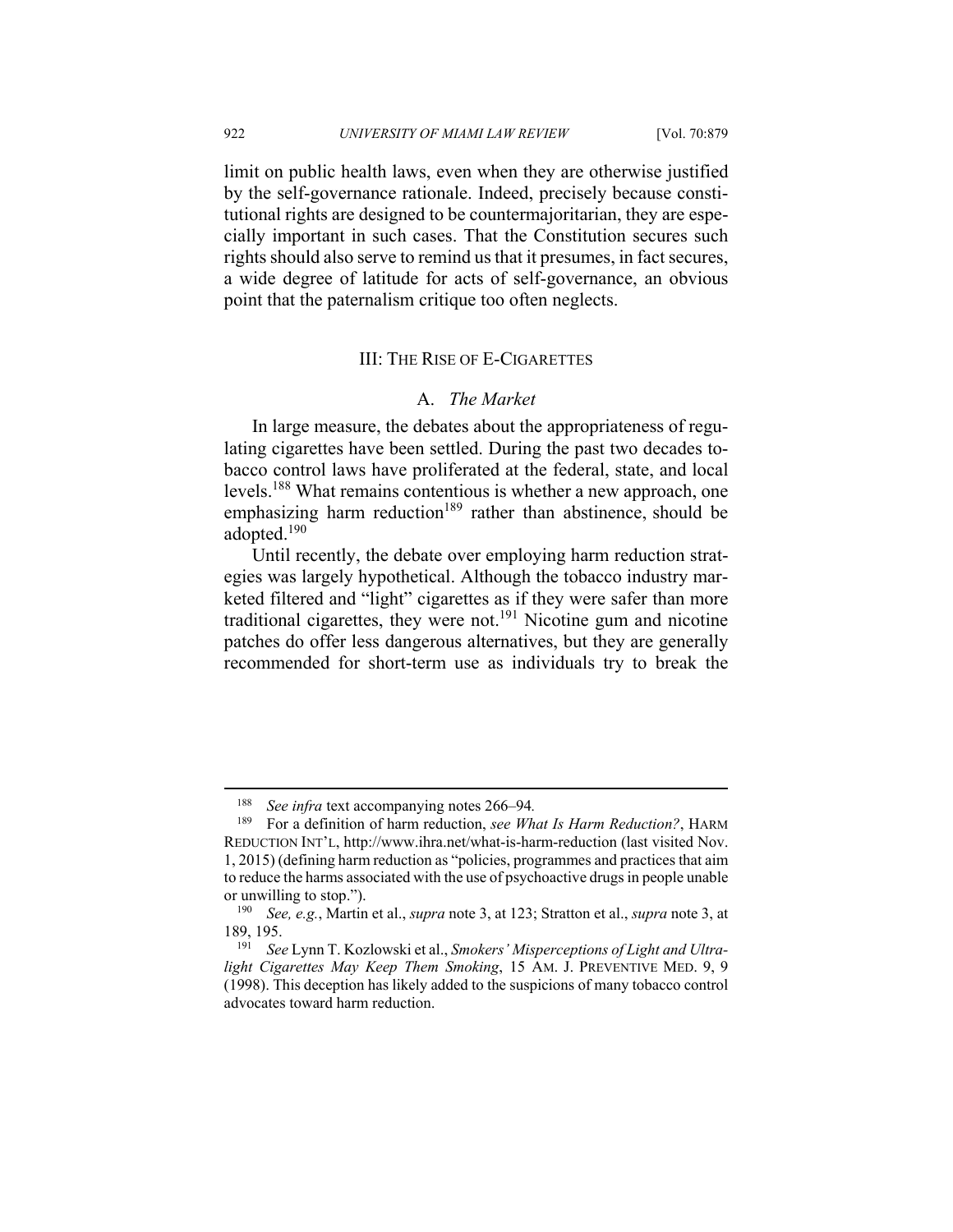habit.<sup>192</sup> Moreover, they have only limited efficacy in real-life setting<sub>s.</sub><sup>193</sup>

Supporters contend that e-cigarettes can alter the landscape dramatically.194 Available in many shapes and varieties, e-cigarettes utilize a battery-operated heat source to vaporize liquid containing nicotine, water, flavorings, and other additives that users inhale.<sup>195</sup> Some early models had a light-up tip that glowed to resemble the light on a conventional cigarette.<sup>196</sup> More recent models look less like cigarettes and often have larger batteries and e-fluid reservoirs.197 Some models also have variable voltage or wattage batteries that allow users to adjust the power to the atomizer.<sup>198</sup>

<sup>192</sup> Scientists have identified various health risks associated with long-term use of nicotine gum, *see* Björn Eliasson, Marja-Riitta Taskinen & Ulf Smith, *Long-term Use of Nicotine Gum is Associated with Hyperinsulinemia and Insulin Resistance*, 94 CIRCULATION 878, 878 (1996), and the patch, *see* Neal L. Benowitz & Steven G. Gourlay, *Cardiovascular Toxicity of Nicotine: Implications for Nicotine Replacement Therapy*, 29 J. AM. C. CARDIOLOGY 1422, 1422 (1997). 193 *See* Ricardo Polosa & Neal L. Benowitz, *Treatment of Nicotine Addiction:* 

*Present Therapeutic Options and Pipeline Developments*, 32 TRENDS PHARMACOLOGICAL SCI. 281, 281 (2011). 194 *See* Amy L. Fairchild & Ronald Bayer, *Public Health: Smoke and Fire* 

*Over E-Cigarettes*, 347 SCI. 375 (2015) (describing the "pitched battle" between scientists and health experts over e-cigarettes, and arguing that the intensity of the debate stems from the tensions between the precautionary principle and harm reduction). Another product that has been offered as providing the potential for a harm-reduction approach to tobacco is Snus, a tobacco pouch that its manufacturer claims has substantially lower risks than cigarettes or other tobacco products. *See* Sabrina Tavernise, *Swedish Company Asks F.D.A. to Remove Warnings From Smokeless Tobacco Product*, N.Y. TIMES (Apr. 8, 2015), http://www.nytimes.com/2015/04/09/health/swedish-company-asks-fda-to-remove-warningsfrom-smokeless-tobacco-product.html?\_r=0. 195 *See* AM. INDUS. HYGIENE ASS'N, WHITE PAPER: ELECTRONIC CIGARETTES

IN THE INDOOR ENVIRONMENT 4 (2014), https://www.aiha.org/government-affairs/Documents/Electronc%20Cig%20Document\_Final.pdf; *see also* Daniel F. Hardin, *Blowing Electronic Smoke: Electronic Cigarettes, Regulation, and Protecting the Public Health*, 2011 U. ILL. J.L. TECH. & POL'Y 435, 439 (2011).<br><sup>196</sup> Lorillard, Inc., Comment Letter on Proposed Rule to Deem Tobacco Prod-

ucts to Be Subject to the Federal Food, Drug, and Cosmetic Act 8 (Apr. 25, 2014), http://www.regulations.gov/#!documentDetail;D=FDA-2014-N-0189-75711 [hereinafter Lorillard Comment Letter]. 197 *Id.* at 9. 198 *Id.* at 8.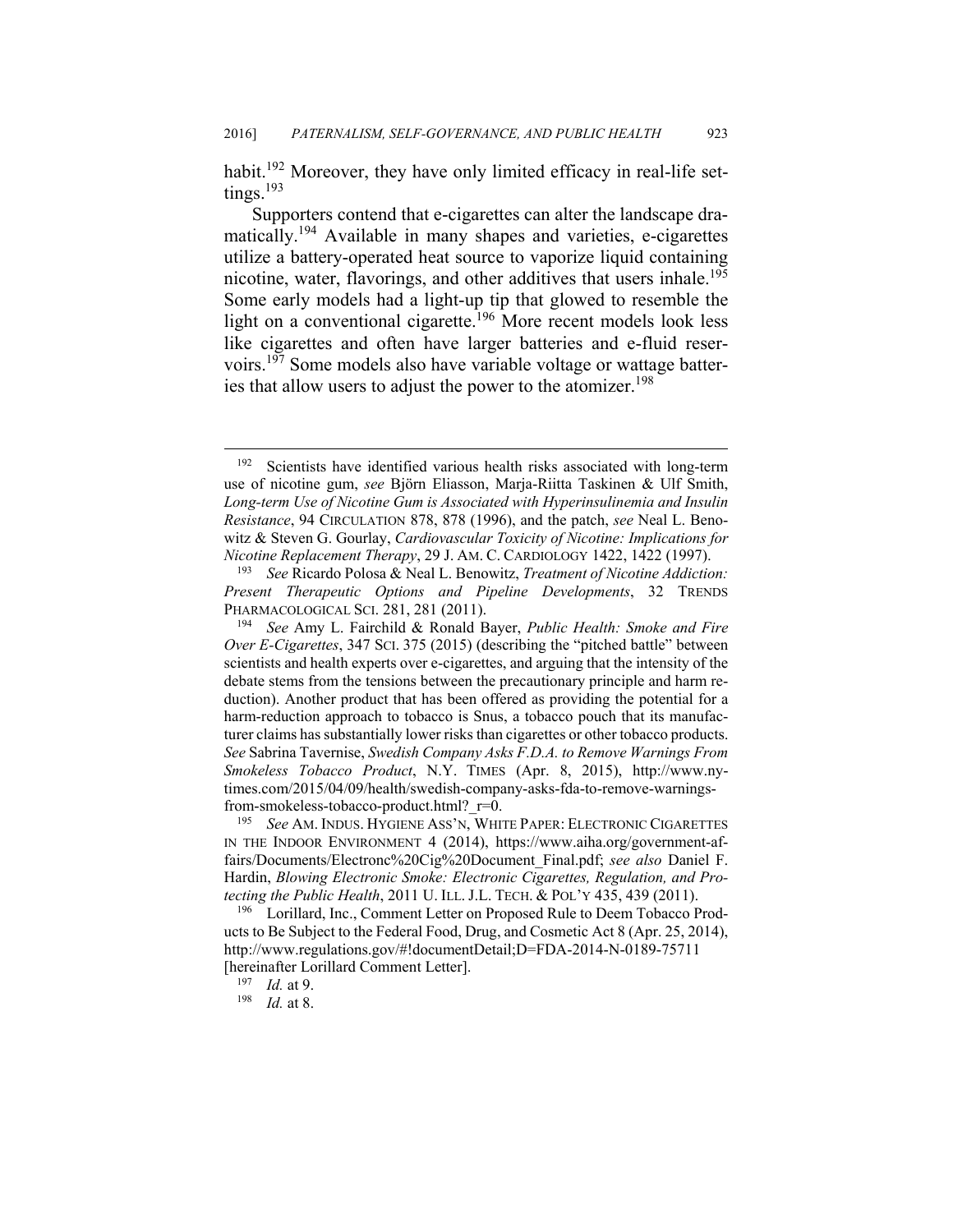In contrast to conventional cigarettes, e-cigarettes deliver nicotine without exposing users to the byproducts of tobacco combustion. In addition, because they "replace most of the sensory, behavioural and social components associated with smoking,"<sup>199</sup> e-cigarettes may provide users with a safer way to experience the pleasures of smoking (or simply satisfy the craving for nicotine).<sup>200</sup>

According to the World Health Organization ("WHO"), "the use of ENDS [electronic nicotine delivery systems] is apparently booming," with "use at least doubl[ing] among both adults and adolescents from 2008 to 2012."201 As of 2013, 47% of smokers in the U.S. had tried e-cigarettes and  $4\%$  were regular users.<sup>202</sup>

E-cigarettes are especially popular among teens; between 2011 and 2012 recent use of e-cigarettes among middle and high school students in the U.S. doubled.<sup>203</sup> In 2013 alone, 250,000 young people who had never smoked a cigarette used an e-cigarette.<sup>204</sup> By 2014, current use of e-cigarettes had eclipsed use of traditional cigarettes among high school and middle schools students in the United

<sup>199</sup> Saitta et al., *supra* note 7, at 50; *see also* Hardin, *supra* note 195, at 449 (explaining that "electronic cigarettes not only provide nicotine, but also simulate the physical act of smoking, which might provide a psychological 'placebo' effect

which helps to increase the rate of cigarette abstinence").<br><sup>200</sup> *See, e.g.*, Spring Vapor LLC, Comment Letter on Proposed Rule to Deem Tobacco Products to Be Subject to the Federal Food, Drug, and Cosmetic Act 8– 9 (Aug. 8, 2014),

http://www.regulations.gov/#!documentDetail;D=FDA-2014-N-0189-82033;

Joe Nocera, *Is Vaping Worse than Smoking?*, N.Y. TIMES (Jan. 27, 2015), http://www.nytimes.com/2015/01/27/opinion/joe-nocera-is-vaping-worse-thansmoking.html? r=0.

<sup>&</sup>lt;sup>201</sup> WHO FRAMEWORK CONVENTION ON TOBACCO CONTROL, ELECTRONIC NICOTINE DELIVERY SYSTEMS 2 (July 21, 2014), http://apps.who.int/gb/fctc/PDF/ cop6/FCTC\_COP6\_10-en.pdf?ua=1.<br><sup>202</sup> *Id.* at 2–3.<br><sup>203</sup> Centers for Disease Control and Prevention, *Notes from the Field: Elec-*

*tronic Cigarette Use Among Middle and High School Students—United States, 2011–2012*, 62 MORBIDITY & MORTALITY WKLY. RPT. 729 (2013), http://www.cdc.gov/mmwr/preview/mmwrhtml/mm6235a6.htm.<br><sup>204</sup> Press Release, Centers for Disease Control and Prevention, More Than a

Quarter-Million Youth Who had Never Smoked a Cigarette Used E-cigarettes in 2013 (Aug. 25, 2014), http://www.cdc.gov/media/releases/2014/p0825-e-cigarettes.html [hereinafter Press Release, Centers for Disease Control and Prevention].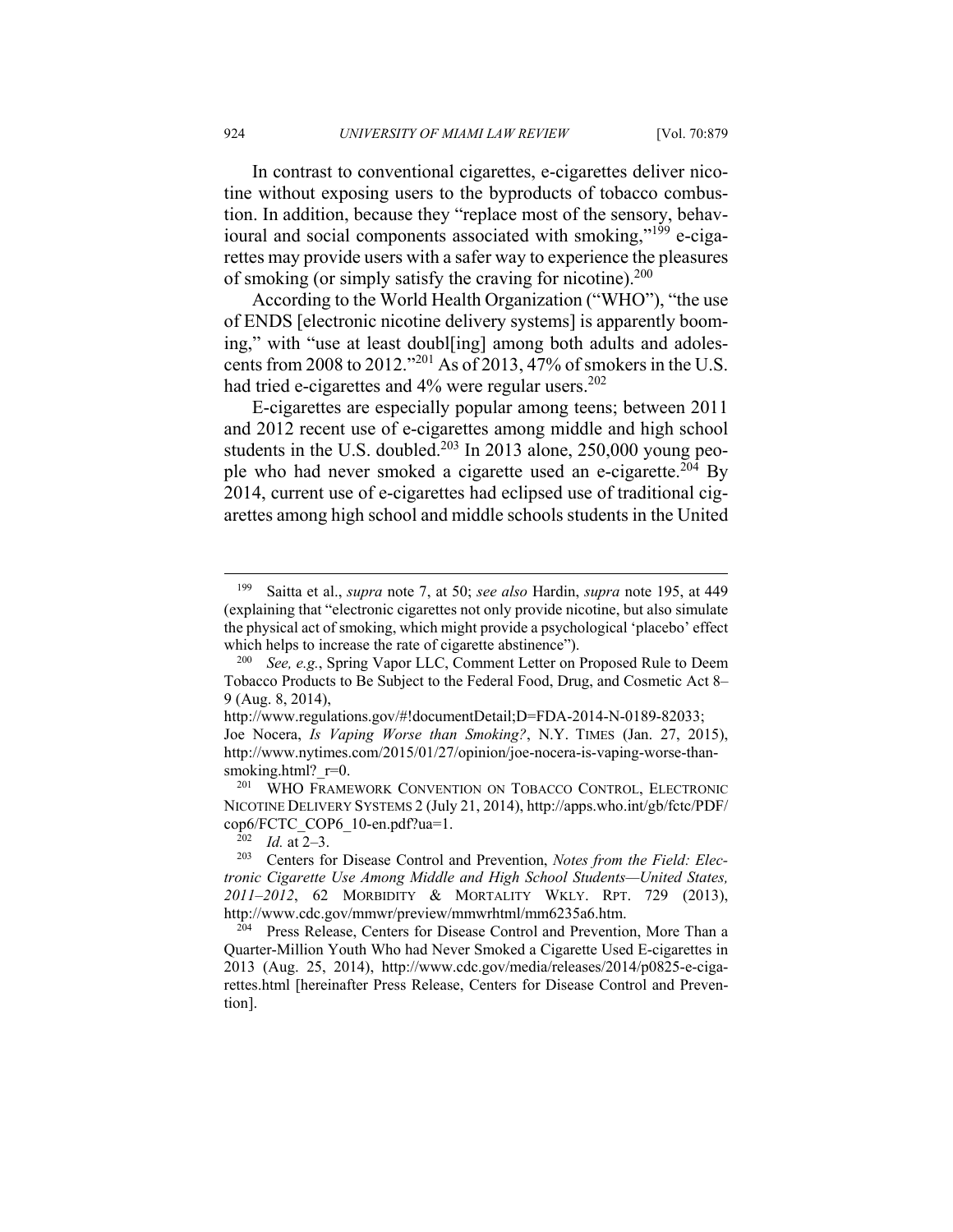States.<sup>205</sup> Importantly, minors who used e-cigarettes were more likely to express the intention to start smoking cigarettes than nonsmoking youth who had not used e-cigarettes. $206$ 

Many public health experts believe the common practice of adding sweet flavors to the liquid nicotine used in e-cigarettes enhances the products' popularity with young people.<sup>207</sup> Researchers have also suggested that the popularity of e-cigarettes is "related to the fact that they can be used in smoke-free areas, to their competitive price, and to the perceived potential for harm reduction compared with traditional cigarettes."<sup>208</sup> The wide marketing of e-cigarettes<sup>209</sup> has also undoubtedly helped spread their popularity. Nancy Kaufman and Margaret Mahoney explain that the marketing for ENDS "pervades traditional and social media, using many tactics now banned for cigarettes such as free samples, billboard ads, event (e.g., auto racing, music festivals) or cause sponsorship, and television ads in prime time."210 Whether the popularity of e-cigarettes will continue to grow is unclear. In 2014, sales of e-cigarettes fell after three years of heavy growth.<sup>211</sup> Yet overall use of e-cigarettes tripled be-

<sup>205</sup> Arrazola et al., *supra* note 1, at 384. 206 CENTERS FOR DISEASE CONTROL AND PREVENTION, *supra* note 203; Arrazola et al., *supra* note 1, at 383–84. 207 *E.g.*, Kim Krisberg, *CDC: American Youth Now Use E-cigarettes More* 

*than any Other Tobacco Product*, SCI. BLOGS (Apr. 17, 2015), http://scienceblogs.com/thepumphandle/2015/04/17/cdc-american-youth-now-use-e-cigarettes-more-than-any-other-tobacco-product/. A study sponsored by a manufacturer, however, disputes this claim. *See* Lindsay Fox, *New Study: E-Cigarette Flavors Don't Appeal to Youth Non-Smokers,* ECIGARETTE REVIEWED (Jan. 10,

<sup>2015),</sup> http://ecigarettereviewed.com/E-cigarette-flavors-dont-appeal-to-teens.<br><sup>208</sup> Saitta, Ferro & Polosa, *supra* note 7, at 51.<br><sup>209</sup> Jennifer C. Duke et al., *Exposure to Electronic Cigarette Television Advertisements Among Youth and Young Adults*, 134 PEDIATRICS 1, 1 (2014).<br><sup>210</sup> Nancy Kaufman & Margaret Mahoney, *E-Cigarettes: Policy Options and* 

*Legal Issues Amidst Uncertainty,* 43 J.L. MED. & ETHICS SUPPLEMENTAL ISSUE  $23(2015)$ .<br><sup>211</sup> W<sub>E</sub>

<sup>211</sup> WHO FRAMEWORK CONVENTION ON TOBACCO CONTROL, *supra* note 201, at 2.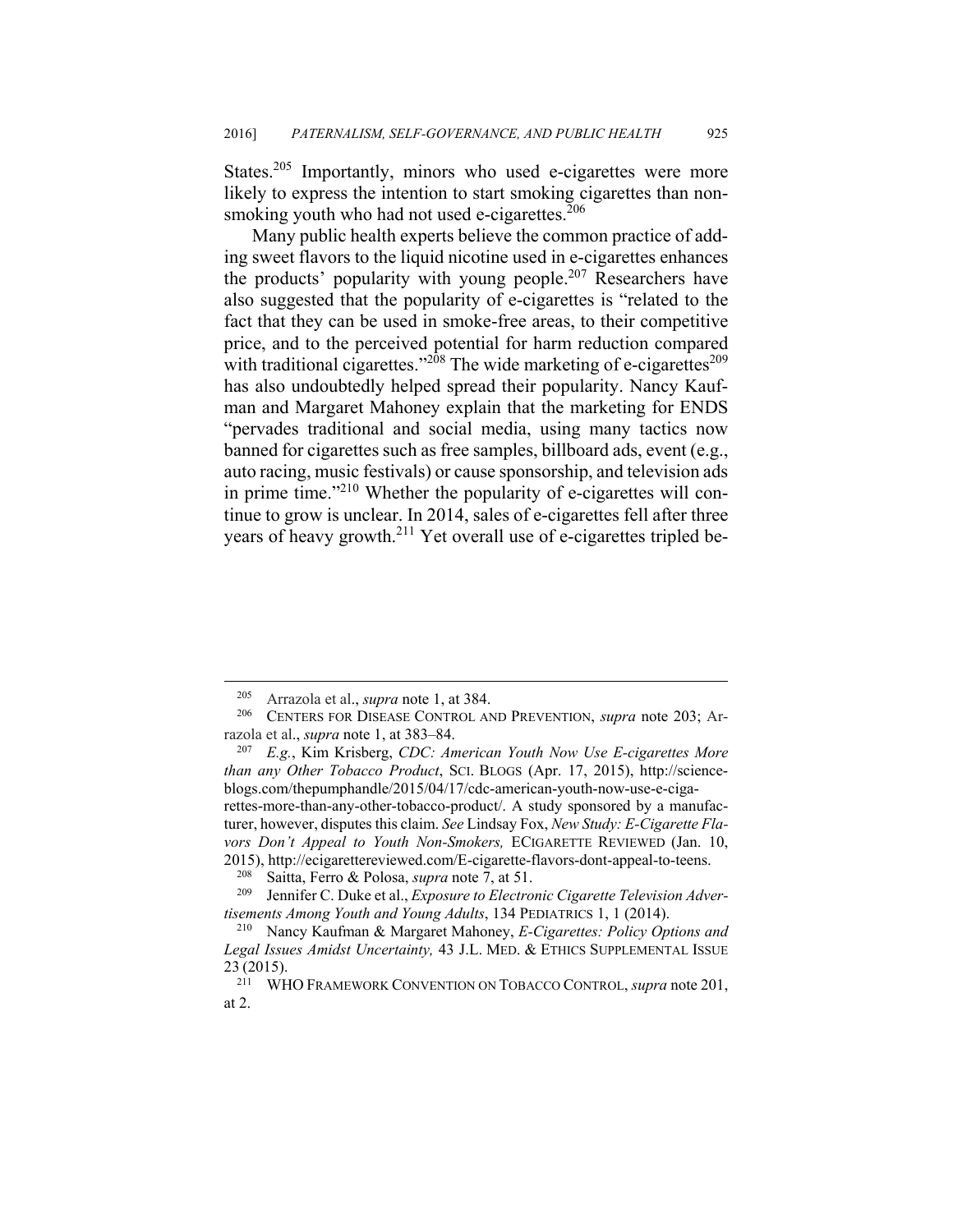tween 2013 and 2014 among high school and middle school students.212 Much of the growth in sales may be occurring via the In $t$ ernet<sup> $213$ </sup> or in vape shops, which specialize in e-cigarettes. According to the Smoke-Free Alternatives Trade Association ("SFATA"), the number of vape-shops more than tripled between 2013 and 2014.214

In contrast to the market for cigarettes, which is highly concentrated among brands owned by big tobacco, the e-cigarette market has been relatively fragmented. According to the WHO, in 2014 there were an estimated 466 brands of e-cigarettes world-wide.<sup>215</sup> This diversity brings both strengths and dangers. Some smaller companies, for example, have attempted to position themselves as innovators for harm reduction.<sup>216</sup> On the other hand, the large number of small brands, many of which import their products from China, has raised alarms about the lack of standardization of ingredients and the potential for adulteration. $217$ 

Recently, large tobacco companies have begun investing heavily in ENDS and have gained market share. In 2012, for example, Lorillard, Inc. acquired blu eCigs ("blu") as a wholly owned subsidiary.<sup>218</sup> By 2014, blu had over 40% of the retail market in the U.S.<sup>219</sup> As of August 2014, Altria Group Inc. and Reynolds American Inc.

<sup>212</sup> Arrazola et al., *supra* note 1, at 383. 213 Alexandra Sifferlin, *It's Really Easy for Teens to buy E-Cigs Online*, TIME MAG. (Mar. 2, 2015), http://time.com/3725939/teens-buy-ecigarettes-online/. 214 Mike Esterl, *Big Tobacco's E-Cigarette Push Gets a Reality* Check, WALL

ST. J., (Aug. 26, 2014, 2:38 PM), http://www.wsj.com/articles/big-tobaccos-ecig-push-gets-a-reality-check-1409078319. 215 WHO FRAMEWORK CONVENTION ON TOBACCO CONTROL*, supra* note 201,

at 2. 216 iVape/JP Ventures LLC, Comment Letter on Proposed Rule to Deem To-

bacco Products to Be Subject to the Federal Food, Drug, and Cosmetic Act (Aug. 8, 2014), http://www.regulations.gov/#!documentDetail;D=FDA-2014-N-0189- 81964; American E-Liquid Manufacturing Standards Association, Comment Letter on on Proposed Rule to Deem Tobacco Products to Be Subject to the Federal Food, Drug, and Cosmetic Act (Aug. 8, 2014), http://www.regulations.gov/#!documentDetail;D=FDA-2014-N-0189-81964. 217 David Barboza, *China's E-Cigarette Boom Lacks Oversight for Safety*,

N.Y. TIMES (Dec. 13, 2014), http://www.nytimes.com/2014/12/14/business/international/chinas-e-cigarette-boom-lacks-oversight-for-safety-.html.<br><sup>218</sup> Lorillard Comment Letter, *supra* note 196, at 9.<br>*Id*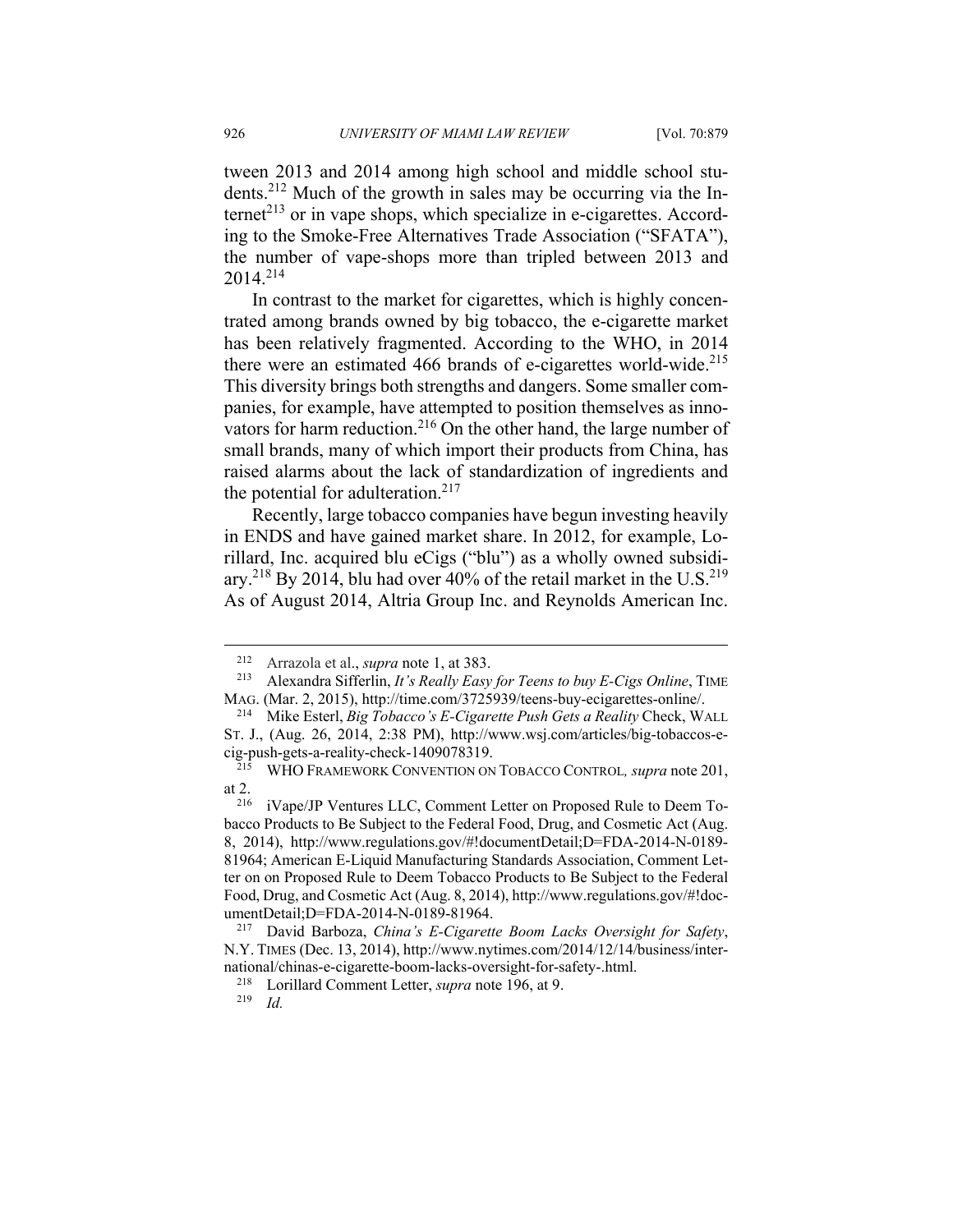had captured about 25% of convenience store sales.<sup>220</sup> Ironically, the increasing presence of big tobacco in the market may reduce the dangers of adulteration, as large companies may be better able to control ingredients.<sup>221</sup> Large tobacco companies are also at the vanguard of putting warning labels on their products,222 and they have supported significant regulation by the  $FDA$ .<sup>223</sup> Of course, such regulations may disproportionately affect smaller companies lacking the resources to navigate a complex regulatory process. If so, regulation may benefit the very companies that have the greatest interest in ensuring that e-cigarette use does not threaten the market for traditional cigarettes.

## B. *The Health Risks and Benefits of E-Cigarettes*

Reviewing the risks and benefits of e-cigarettes involves a calculus far more complex than a mere assessment of whether vaping a single e-cigarette is more or less dangerous to the user than smoking a single cigarette. Ultimately, a public health analysis must also weigh the impact of vaping on an individual's likelihood of smoking traditional cigarettes. In addition, the analysis must consider whether the spread of vaping within a population is more or less likely to increase rates of smoking and exposure to nicotine within that population. In other words, the critical public health question is how the growth of e-cigarettes affects the overall incidence of morbidity and mortality within populations.

Given the short time e-cigarettes have been on the market, it is not surprising that more research is needed before the public health risks are fully known. Although there are over 1,000 studies published in the literature, the findings are inconsistent.<sup>224</sup> Moreover, many studies suffer from serious methodological flaws or are compromised by conflicts of interest. As the WHO noted in 2014,

<sup>220</sup> Esterl, *supra* note 214. 221 Barboza, *supra* note 217. 222 Matt Richtel, *Bluntly Dire Warnings from Big Tobacco on Electronic Cigarettes*, N.Y. TIMES (Sept. 28, 2014), http://www.nytimes.com/2014/09/29/business/dire-warnings-by-big-tobacco-on-e-smoking-.html.<br><sup>223</sup> Lorillard Comment Letter, *supra*, note 196, at 18.<br><sup>224</sup> Charlotta Pisinger & Martin Døssing, *A Systematic Review of Health Ef-*

*fects of Electronic Cigarettes*, 69 PREVENTIVE MED. 248, 248 (2014) (reviewing 76 published studies). The science regarding e-cigarettes is rapidly developing. The discussion here is based on the literature as of October 2015.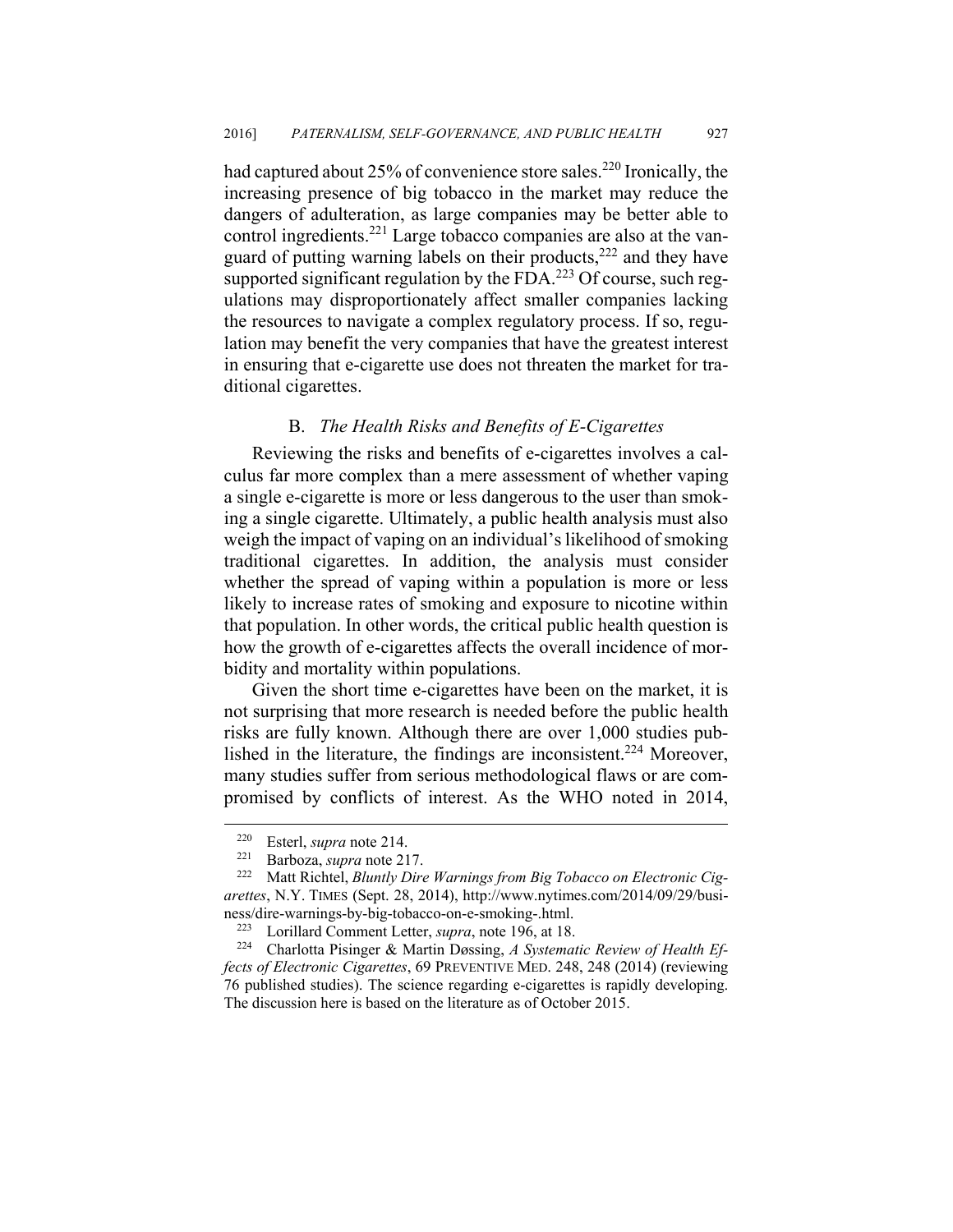"[m]ost ENDS products have not been tested by independent scientists . . . ."225

A few points, however, seem relatively clear.226 The first is that e-cigarettes are "likely to be much less harmful than tobacco smoking."227 As a review of the scientific literature by the American Industrial Hygiene Association explained, "[m]any of the toxic and carcinogenic agents in tobacco cigarette smoke are combustion byproducts, including nitrosamines, VOCs, polycyclic aromatic hydrocarbons ("PAHs"), and carbon monoxide. Because e-cigarettes do not have a combustion source, the health risks of vaping are believed to be greatly reduced compared with traditional cigarette smoking."<sup>228</sup> The lack of combustion also means that e-cigarettes pose a far smaller fire risk than traditional cigarettes.<sup>229</sup>

Being safer than cigarettes is not the same as posing no risk. Although nicotine, the primary ingredient of most e-cigarette liquids, is not considered a carcinogen,<sup>230</sup> WHO warns that it "can have adverse effects during pregnancy and may contribute to cardiovascular

1

<sup>225</sup> WHO FRAMEWORK CONVENTION ON TOBACCO CONTROL, *supra* note 201, at 3.  $\frac{226}{226}$  For a summary of some what is known about e-cigarettes, see Eric N. Lind-

blom, *Effectively Regulating E-Cigarettes and Their Advertising—and the First Amendment,* 70 FOOD & DRUG L.J. 57, 60–63 (2015).<br><sup>227</sup> AM. INDUS. HYGIENE ASS'N, *supra* note 195, at 3; Peter Hajek et al., *Elec*-

*tronic Cigarettes: Review of Use, Content, Safety, Effects on Smokers and Potential for Harm and Benefit,* 109 ADDICTION 1801, 1806 (2014) ("[L]ong-term use of EC [electronic cigarettes], compared to smoking, is likely to be much less, if at all, harmful to users or bystanders."). 228 AM. INDUS. HYGIENE ASS'N, *supra* note 195, at 5. *See also* Saitta, Ferra &

Polosa, *supra* note 7, at 53. 229 *See* U.S. FIRE ADMIN., HOME FIRE SAFETY TIPS FOR SMOKERS,

http://www.usfa.fema.gov/downloads/fief/up\_in\_smoke\_smokers\_brochure.pdf (noting that smoking is the top cause of home fire deaths); U.S. FIRE ADMIN., ELECTRONIC CIGARETTE FIRES AND EXPLOSIONS (Oct. 2014), http://www.usfa. fema.gov/downloads/pdf/publications/electronic\_cigarettes.pdf [hereinafter U.S.

<sup>&</sup>lt;sup>230</sup> Konstantinos E. Farsalinos & Riccardo Polosa, *Safety Evaluation and Risk Assessment of Electronic Cigarettes as Tobacco Cigarette Substitutes: A Systematic Review*, 5 THERAPEUTIC ADVANCES IN DRUG SAFETY 67, 69 (2014).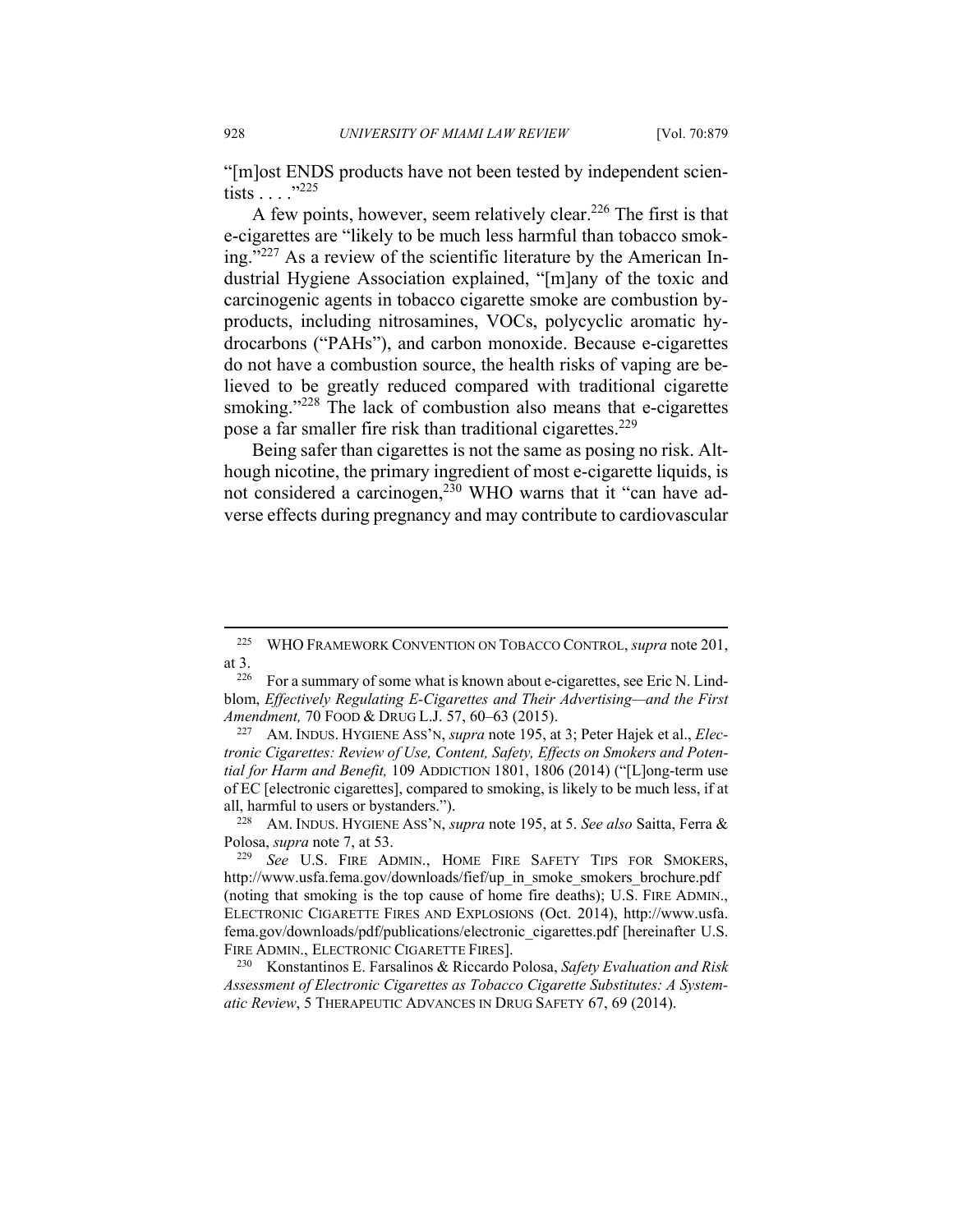disease."<sup>231</sup> It may also function as a teratogen and can promote cancer growth.232 CDC notes that "[n]icotine exposure during adolescence, a critical window for brain development, might have lasting adverse consequences for brain development, causes addiction, and might lead to sustained tobacco use."<sup>233</sup> In addition, nicotine may be toxic when ingested or exposed to the skin; according to the CDC, "the number of calls to poison centers involving e-cigarette[s]  $\dots$ rose from one per month in September 2010 to 215 per month in February 2014 . . . . <sup>234</sup> "More than half . . . of the calls" involved children under the age of five.<sup>235</sup> Although the December 2014 death of a one-year-old who ingested liquid nicotine received considerable publicity,236 a review of data from the California Poison Control System suggests that most of the adverse effects from accidental exposure were short-term and minor.<sup>237</sup>

Health experts also express concern over the possible health effects of toxic chemicals in e-cigarette vapor.238 For example, a study reported in a 2015 letter to the editor of the *New England Journal of Medicine* found that when high voltages are used, "long-term vaping is associated with an incremental lifetime cancer risk . . . 5 times as high . . . or even 15 times as high . . . as the risk associated with

<sup>231</sup> WHO FRAMEWORK CONVENTION ON TOBACCO CONTROL, *supra* note 201, at 3. Hajek et al. dispute the claim that nicotine is harmful, except during pregnancy. Hajek, *supra* note 227, at 1802.<br><sup>232</sup> WHO FRAMEWORK CONVENTION ON TOBACCO CONTROL, *supra* note 201,

at 3. 233 Arrazola et al., *supra* note 1, at 381 (citations omitted). 234 Press Release, Centers for Disease Control and Prevention, New CDC

Study Finds Dramatic Increase in E-cigarette-Related Calls to Poison Centers (Apr. 3, 2014), http://www.cdc.gov/media/releases/2014/p0403-e-cigarette-poison.html. 235 *Id.*

<sup>236</sup> *See* Gillian Mohney, *First Child's Death From Liquid Nicotine Reported as 'Vaping' Gains Popularity*, ABC NEWS (Dec. 12, 2014, 5:40 PM), http://abcnews.go.com/Health/childs-death-liquid-nicotine-reported-vapinggains-popularity/story?id=27563788.<br><sup>237</sup> Farsalinos & Polosa, *supra* note 230, at 80.<br><sup>238</sup> AM. INDUS. HYGIENE ASS'N., *supra* note 195, at 5.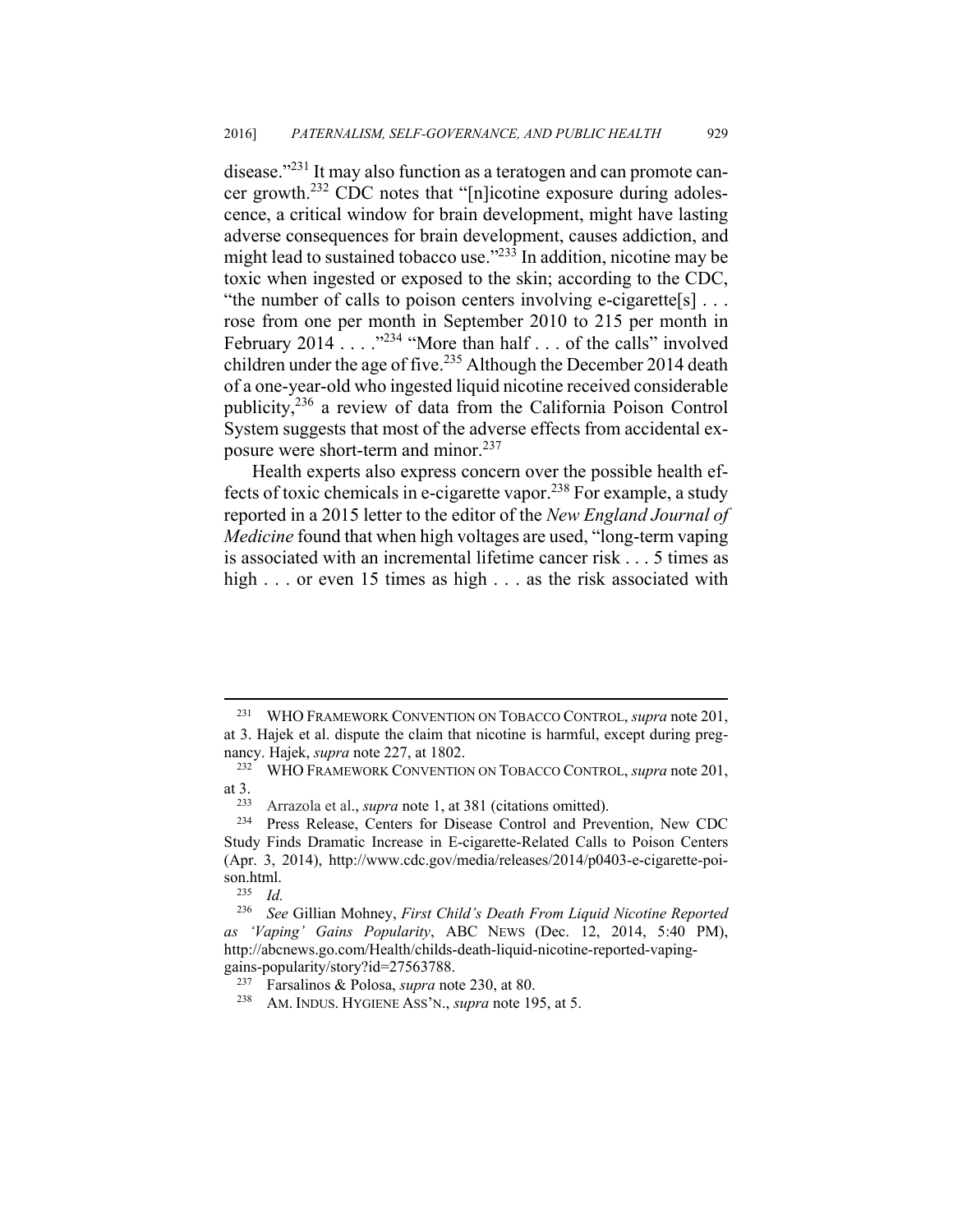long-term smoking."<sup>239</sup> However, the higher exposure rate to formaldehyde was not found when typical voltage rates were used. $240$ 

The vapors formed by e-cigarettes contain other chemicals, including propylene glycol, a chemical contained in theatrical smoke, $241$  exposure to which may be associated with asthma, decreased lung function, and airway obstruction.242 E-cigarettes also contain glycerol, which is generally nontoxic but when heated can produce the toxin acrolein, which also is produced by smoking cigarettes.<sup>243</sup> In addition, some studies have found higher concentrations of some heavy metals in the aerosols of e-cigarettes than in the smoke of conventional cigarettes.<sup>244</sup> Other studies, however, have reached the opposite conclusion.<sup>245</sup> One review of 34 studies found significant variability in findings as to levels of many toxins,  $246$  perhaps because of the "chaotic" e-liquid manufacturing industry.<sup>247</sup> In contrast, a review of over 100 studies by Farsalinos and Polosa (the latter of whom has received funding from e-cigarette manufacturers) concluded that e-cigarettes have fewer toxic chemicals and pose fewer clinical risks to users and bystanders than conventional cigarettes, although the authors caution that longer-term clinical studies need to be done.<sup>248</sup>

There is also a risk of fire caused by the lithium batteries that heat the liquid nicotine. The U.S. Fire Administration reports at least 25 cases in which e-cigarettes have exploded since 2009.<sup>249</sup> After

<sup>239</sup> R. Paul Jensen et. al., *Hidden Formaldehyde in E-Cigarette Aerosols*, 372 NEW ENG. J. MED. 392, 392 (2015). 240 *Id.* This study has been harshly criticized. *See, e.g.*, Farsalinos, *Verified:* 

*Formaldehyde Levels Found in the NEJM Study Were Associated with Dry Puff Conditions. An Update,* ECIGARETTE RESEARCH (Jan. 22, 2015, 1:51 PM), http://www.ecigarette-research.com/web/index.php/2013-04-07-09-50- 07/2015/192-form-ver.<br>
<sup>241</sup> AM. INDUS. HYGIENE ASS'N., *supra* note 195, at 8.<br>
<sup>242</sup> Id. at 9; *see also* Hajek, *supra* note 227, at 1803.<br>
<sup>243</sup> Hajek, *supra* note at 227, at 1803.<br>
<sup>244</sup> AM. INDUS. HYGIENE ASS'N.,

<sup>&</sup>lt;sup>246</sup> Pisinger & Døssing, *supra* note 224, at 250–53.<br><sup>247</sup> Barboza, *supra* note 217.<br><sup>248</sup> Farsalinos & Polosa, *supra* note 230, at 79.<br><sup>249</sup> U.S. FIRE ADMIN., ELECTRONIC CIGARETTE FIRES, *supra* note 229, at 3.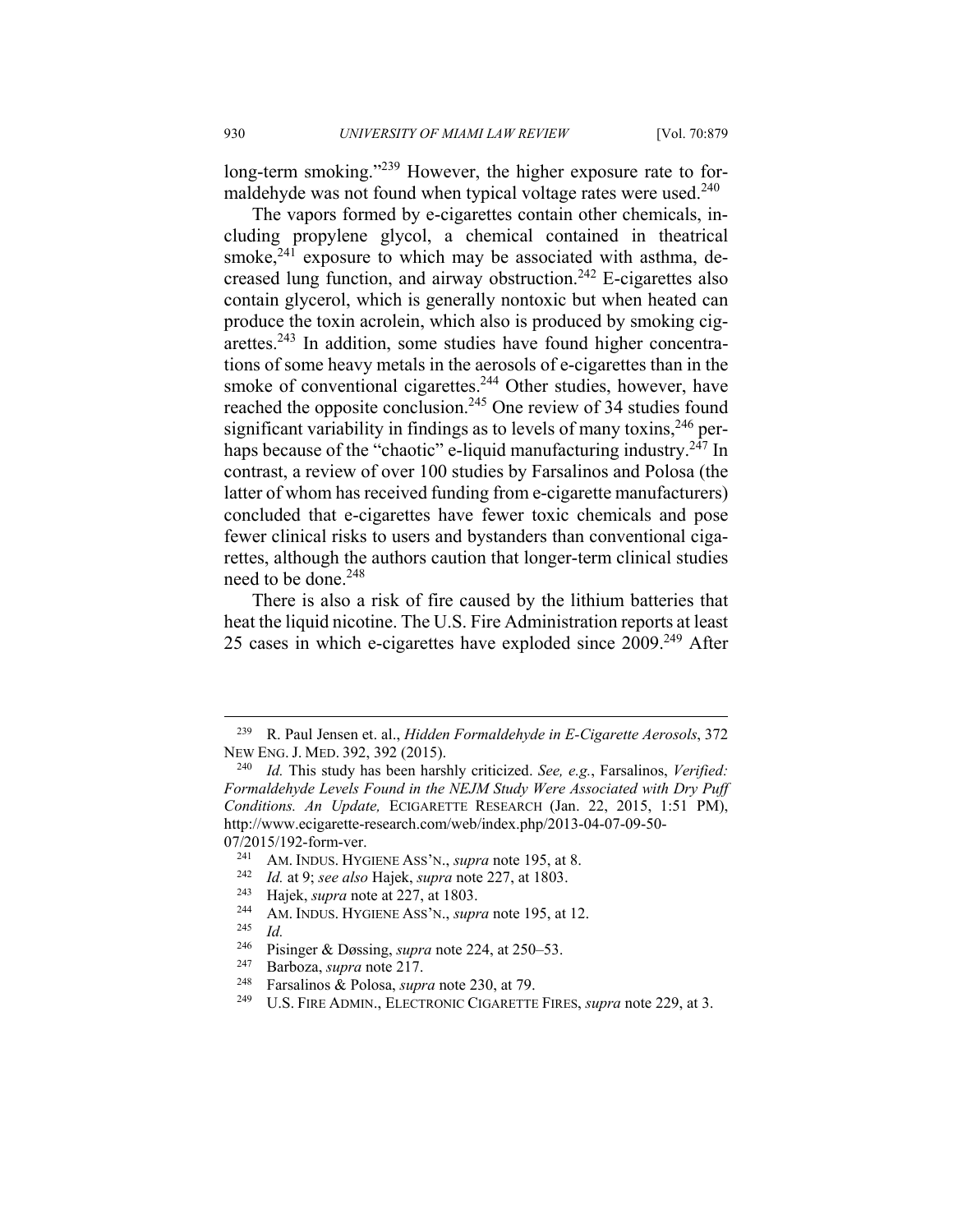several incidents in which e-cigarettes started fires in airplane luggage compartments, the Federal Aviation Administration warned airlines not to store e-cigarettes in checked baggage.<sup>250</sup>

From public health's population perspective, the key question relates to the impact of e-cigarettes on smoking rates. If e-cigarettes can reduce the overall number of regular smokers, they probably will function as a form of harm reduction, albeit one with its own risks. Conversely, if they lead to increases in rates of smoking or stall reductions in smoking rates, they will likely cause greater mortality and morbidity in the overall population, even if individuals who vape are exposed to less risk than they would face if they smoked.

For the moment, the impact of e-cigarettes on smoking rates is also inconclusive. Several studies have suggested that e-cigarettes may help some individuals kick the habit.<sup>251</sup> Others suggest e-cigarettes are no more effective in supporting smoking cessation than alternative approaches, such as the nicotine patch. $252$  After reviewing the literature, Nancy Kaufman and Margaret Mahoney surmise that although some individuals will use e-cigarettes to stop smoking, many will use them to reduce their cigarette consumption, engaging in so-called "dual use."253 This can provide smokers with the false assurance that their reduced habit is safe, dissuading them from trying to stop smoking. Likewise, by enabling smokers to get their nicotine fix in smoking-prohibited locations, like the workplace, e-cigarettes may reduce the impetus to stop smoking.

Researchers and public health experts are especially concerned about the use of e-cigarettes by minors who have never smoked. Data reported by the CDC show that in 2013 over 250,000 middle and high school students in the U.S. who had never smoked used e-

<sup>250</sup> Alan Levin, *FAA Warns E-Cigarettes a Fire Danger in Checked Airline Bags*, BLOOMBERG BUSINESS (Jan. 23, 2015, 3:05 PM), http://www.bloomberg.com/news/articles/2015-01-23/faa-sends-notice-to-airlines-about-fire-riskof-e-cigarettes.<br><sup>251</sup> Pisinger & Døssing, *supra* note 224, at 256.<br><sup>252</sup> *Id.* (discussing studies showing that e-cigarette use is less effective than the

nicotine patch in helping with smoking cessation); Kaufman & Mahoney, *supra*  note 210, at 23–24; Hajek et al., *supra* note 227, at 1805 (e-cigarettes can be more effective than other approaches to smoking cessation). 253 Kaufman & Mahoney, *supra* note 210, at 24.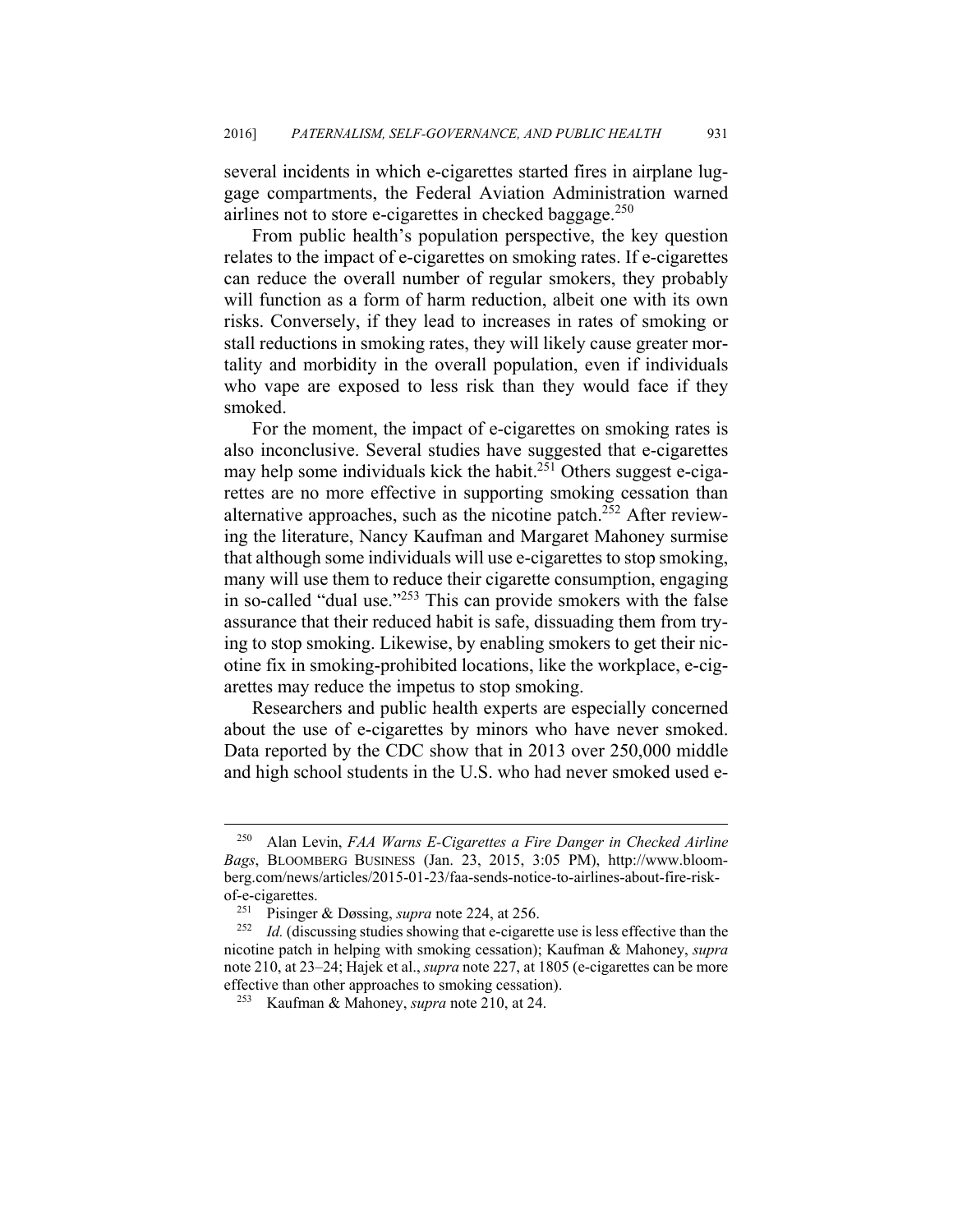cigarettes.254 Health experts fear that many of these young people will become addicted to nicotine and end up smoking. A recent study of high school students in Los Angeles seems to affirm that fear. It showed that students who used e-cigarettes were more likely than others to begin smoking within six months or a year.<sup>255</sup> Nevertheless, cigarette smoking among youth has declined as e-cigarette use has increased.<sup>256</sup> It thus remains unclear whether e-cigarettes will lead to more or less smoking among youth.

The science is also not settled as to the long-term impact of ecigarettes on norms and attitudes regarding smoking or on the effectiveness of laws regulating e-cigarettes. As discussed below, one of the key strategies of tobacco control efforts over the past 50 years has been to denormalize smoking. This strategy relies on the insight that individuals do not make decisions about whether or not to smoke cigarettes in isolation. Rather, individual decisions are influenced by social patterns and norms.<sup>257</sup> Thus, in a world in which smoking is perceived as ubiquitous and glamorous, individuals will often be inclined to smoke if only to "fit in." In contrast, if smoking is less common and associated with less socially "desirable" people, individuals are less likely to take up the habit.<sup>258</sup> As a result, numerous tobacco control strategies seek to "denormalize" tobacco use.259 For example, indoor smoking laws not only reduce exposure to secondhand smoke, they also stigmatize smokers who are forced to separate themselves from others to go outside to smoke.<sup>260</sup> Likewise, public service campaigns "emphasize the cosmetic effects of

*trol*, 47 U.C. DAVIS L. REV. 121, 132 (2013).<br><sup>260</sup> These laws were initially presented as ways of protecting bystanders from

secondhand smoke. *See* Hardin, *supra* note 195, at 452. However, they have had the effect of stigmatizing tobacco use. *See* Bayer & Stuber, *supra* note 107, at 47; Deborah Ritchie et al., "*But It Just Has that Sort of Feel About It, A Leper"—*

<sup>254</sup> Press Release, Center for Disease Control and Prevention, *supra* note 204. 255 Adam M. Leventhal et al., *Association of Electronic Cigarette Use with* 

*Initiation of Combustible Tobacco Product Smoking in Early Adolescence,* 314 JAMA 700, 703 (2015). 256 Arrazola et al., *supra* note 1, at 381. 257 WORLD HEALTH ORGANIZATION, *Tobacco Free Initiative (TFI): Tobacco* 

*and Youth*, http://www.who.int/tobacco/control/populations/youth/en/ (last vis-

ited Nov. 4, 2015).<br><sup>258</sup> Kirsten Bell et al., *'Every Space is Claimed': Smokers' Experiences of Tobacco Denormalisation*, 32 SOC. HEALTH & ILLNESS 914, 915 (2010). 259 Lindsay F. Wiley, *Shame, Blame, and the Emerging Law of Obesity Con-*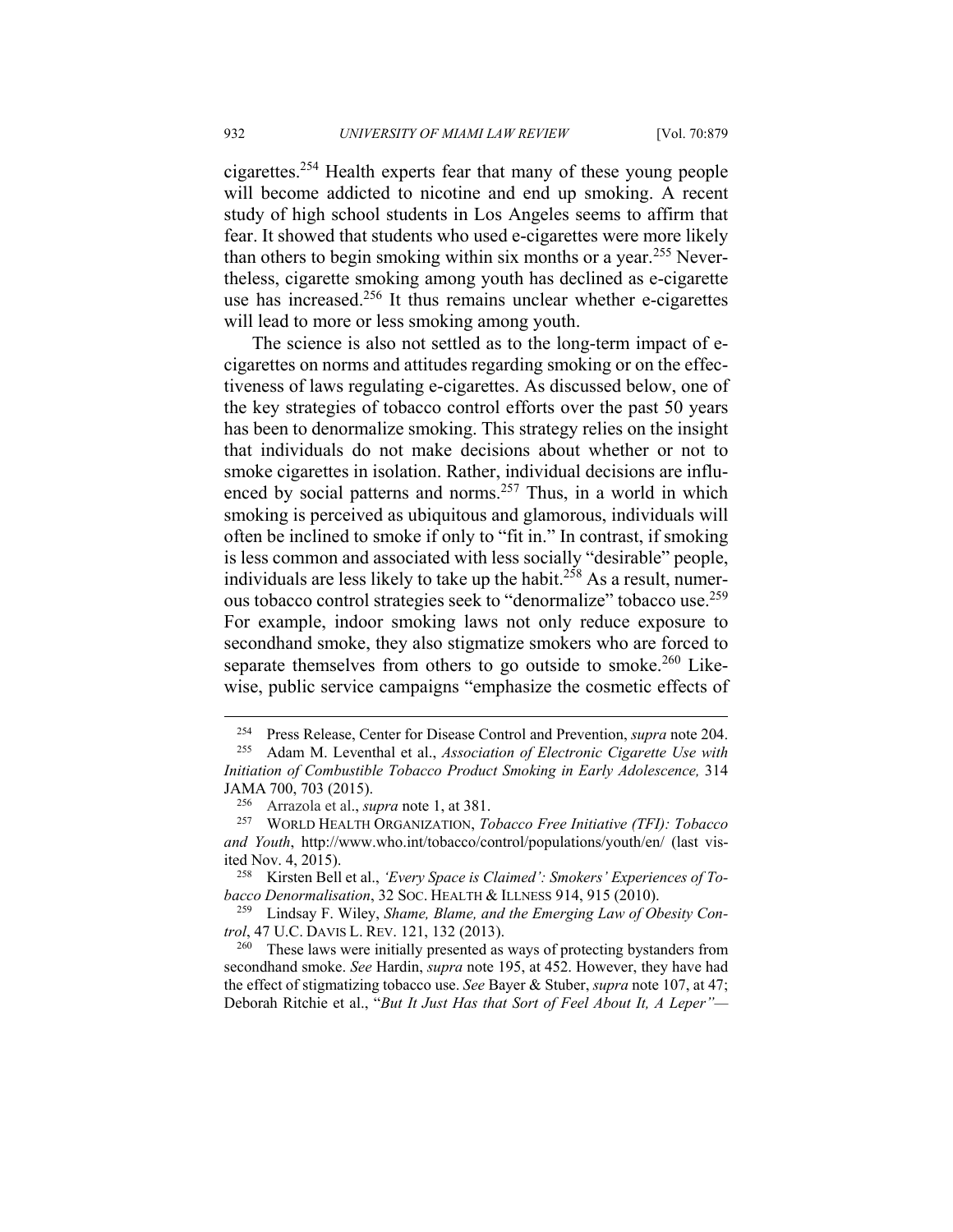smoking (yellow teeth, bad breath, smelly clothes and hair, even impotence) or the idea that smoking will lead to rejection by potential romantic partners."261

Public health experts worry—with some reason—that e-cigarettes may serve to renormalize smoking. For example, after decades without cigarette advertising on television, advertisements for e-cigarettes are now appearing with regularity,  $262$  creating the possibility that the advertising industry will be able to (re)create positive images for the act of inhaling tobacco products. Likewise, in jurisdictions in which indoor smoking laws do not apply to e-cigarettes, $263$ the appearance of someone inhaling a product that looks a lot like a cigarette is again occurring with some frequency. As it does, inhaling may become a more common and less stigmatized behavior, which may lead more people to feel that it is socially acceptable to smoke conventional cigarettes.

For the moment, however, it is impossible to say whether the above scenarios will occur. Nor do we know the net impact of the various changes that vaping may entail. It is possible that attitudes toward smoking will soften, but that on balance fewer people will smoke cigarettes than will convert to e-cigarettes. If so, we should see a net public health benefit. Alternatively, it's also quite plausible that more people will become addicted to nicotine than would have in the absence of e-cigarettes and that with the erosion of social norms against smoking, rates of cigarette smoking will eventually climb. And we still don't know how the technology will evolve. Innovations that increase safety may emerge. Alternatively, new products may provide a more pleasurable and more addictive experience, leading to more nicotine addiction and eventually more smoking. In short, regulators don't know whether regulatory hurdles will protect or harm public health.

Lack of certainty, however, cannot be the end of the regulatory story. Clearly, the more we know about the health impacts of e-cigarettes, both upon individuals and populations, the more secure we can be in our regulatory decisions. But sitting back and waiting for

*Stigma, Smoke-Free Legislation and Public Health*, 12 NICOTINE & TOBACCO RES. 622, 622 (2010).

<sup>&</sup>lt;sup>261</sup> Wiley, *supra* note 259, at 133.<br><sup>262</sup> Duke et al., *supra* note 209, at 1.<br><sup>263</sup> For a discussion, see *infra* text accompanying note 295.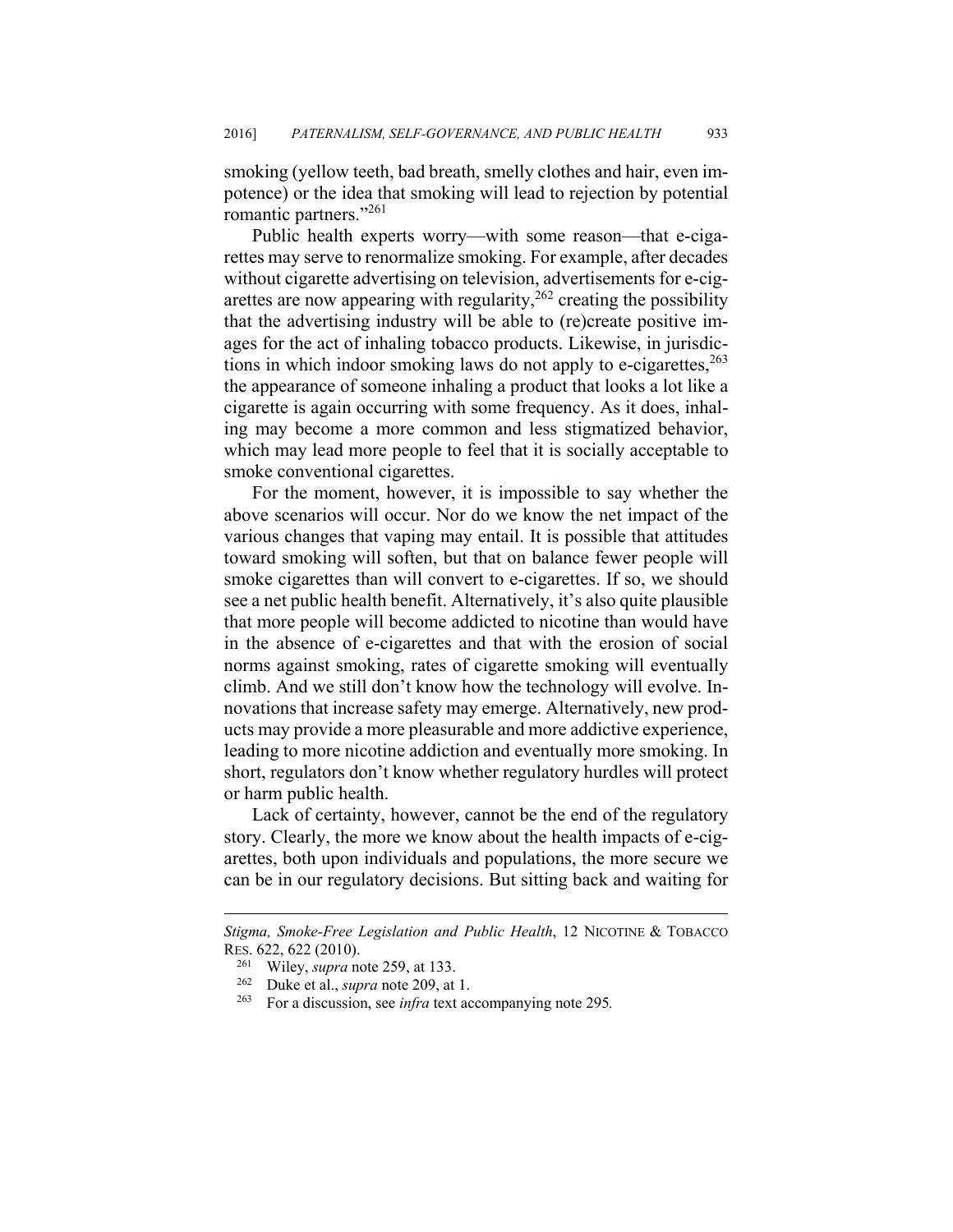more information has its own consequences. As we wait for the evidence, the market will continue to develop and mature, and more consumers may become addicted to e-cigarettes or accustomed to seeing vaping in public. Given this possibility, the question of how and whether to regulate while research continues is challenging for public health regulators and theorists.

# C. *The Tobacco Control Legal Environment*

The tobacco control laws that have been implemented in the past 50 years illustrate the myriad tools available to regulators regarding e-cigarettes.<sup>264</sup> In 1965, a year after Surgeon General Luther Terry issued the first surgeon general's report warning about the health risks of cigarette smoking, Congress passed the Cigarette Labeling and Advertising Act, $265$  which required warning labels on cigarette packages, while preempting state regulation of cigarette marketing.266 In 1971, the warning labels were strengthened, and Congress banned cigarette advertising on television.<sup>267</sup> In 1986, the federal regulatory regime, along with preemption, was extended to smokeless tobacco. $268$ 

By the 1990s, evidence of the deleterious effects of secondhand smoke, as well as deliberate efforts by tobacco companies to mislead the public about the dangers of smoking, prompted new regulatory efforts.269 In 1996 the FDA issued broad regulations relating to youth access, marketing, and labeling.<sup>270</sup> These regulations were

<sup>264</sup> For an overview of cigarette regulation in the U.S., *see generally* Herington, *supra* note 113. 265 Nat'l Comm'n Marihuana & Drug Abuse, *History of Tobacco Regulation*,

SCHAFFER LIBR.DRUG POL'Y, http://druglibrary.org/schaffer/library/studies/nc/ nc2b.htm (last visited July 22, 2015); Federal Cigarette Labeling and Advertising Act, 15 U.S.C. §§ 1331–39 (1965 & Supp. I 1966). 266 *Id.* at §§ 1333–34; Cipollone v. Liggett Group, Inc*.*, 505 U.S. 504, 514

<sup>(1992). 267</sup> Public Health Cigarette Smoking Act of 1969, 15 U.S.C. §§ 1333, 1335

<sup>(1970).&</sup>lt;br><sup>268</sup> Comprehensive Smokeless Tobacco Health Education Act of 1986, 15

U.S.C.  $\S\S 4401-4408$  (1986).<br><sup>269</sup> These efforts were also spurred in part by a new wave of tort litigation,

which uncovered damaging tobacco company documents and moved tobacco companies to be less resistant to regulation. For a discussion, *see* BRANDT, *supra*  note 82, at 401–45.<br><sup>270</sup> 21 C.F.R. § 1140 (2010).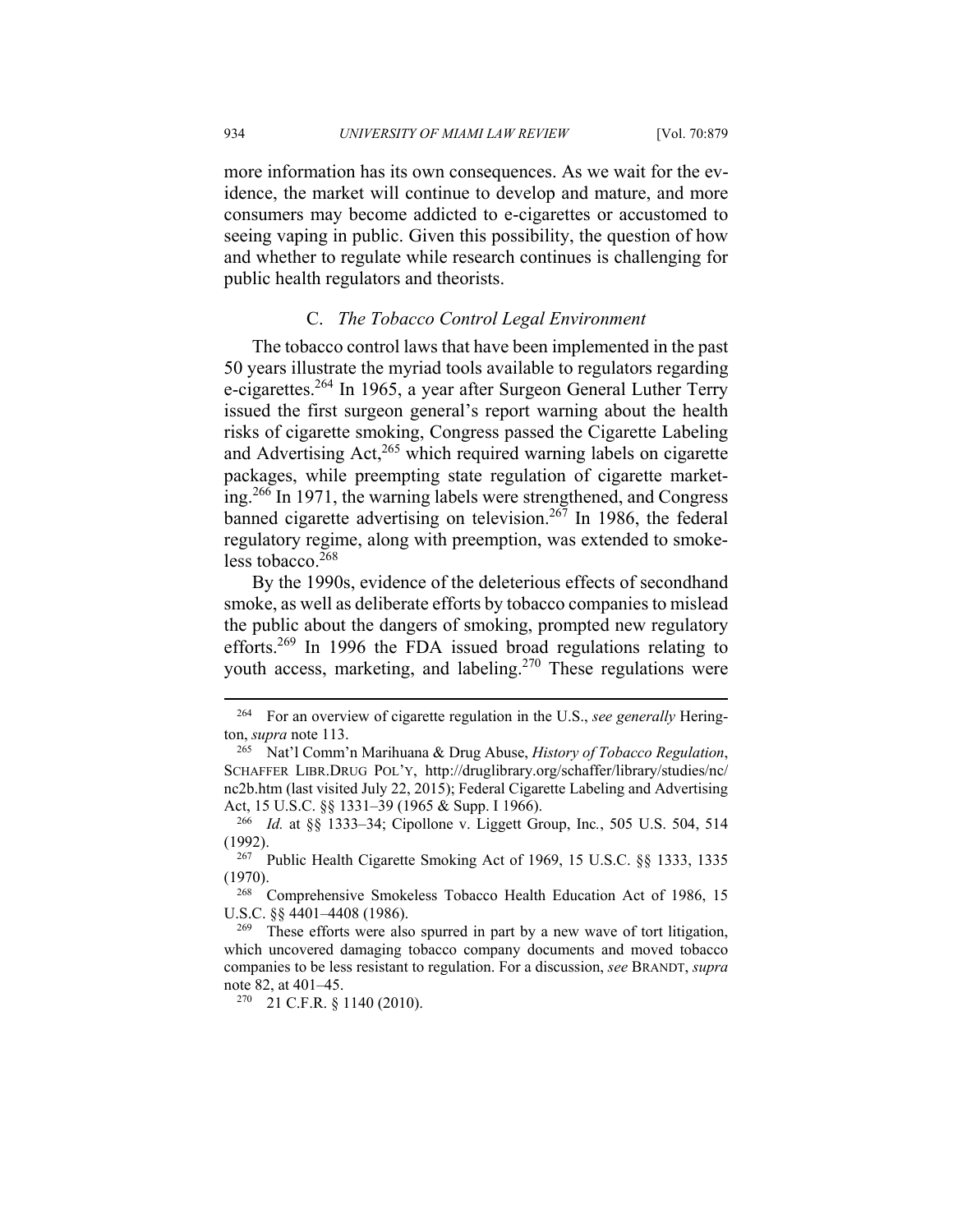struck down in *Brown & Williamson*, when the Supreme Court concluded that the FDA lacked authority to regulate tobacco under the Food, Drug, and Cosmetic Act ("FDCA").<sup>271</sup>

In the absence of broad federal regulations, state and local governments adopted a wide range of regulatory interventions.<sup>272</sup> In 1990, for example, San Luis Obispo, California, became the first city to enact a comprehensive ban on indoor smoking.<sup>273</sup> As of 2014, 27 states and the District of Columbia had some form of statewide indoor smoking ban,  $274$  and by January 2016, 26 states and territories and 802 localities banned indoor smoking in all non-hospitality workplaces, restaurants, and bars.<sup>275</sup> States and cities also led the way with banning cigarette sales to minors,  $276$  prohibiting advertisements on billboards, $277$  and banning the addition of flavors in cigarettes and cigars.278 State and local governments have taxed cigarettes to increase the cost of smoking (and raise revenue), a strategy especially relevant to youth smoking rates, as young smokers tend

<sup>&</sup>lt;sup>271</sup> 529 U.S. 120, 161 (1999).<br><sup>272</sup> For a discussion of the development and diffusion of local tobacco regulations, see Diller, *supra* note 161, at 1224–31.<br><sup>273</sup> Id. at 1229.<br><sup>274</sup> Claire Zillman, *Wait, You Can Still Smoke in an American Office?* 

FORTUNE (Oct. 23, 2014, 2:05 PM), http://fortune.com/2014/10/23/smoking-office/. 275 AMERICAN NONSMOKERS' RIGHTS FOUNDATION, U.S. 100% SMOKEFREE

LAWS IN NON-HOSPITALITY WORKPLACES AND RESTAURANTS AND BARS (Oct. 2, 2015), http://no-smoke.org/pdf/WRBLawsMap.pdf. 276 *See e.g.*, Diller, *supra* note 161, at 1231 ("In addition to outdoor advertising

restrictions and second-hand smoke regulations, cities have led in adopting a number of . . . tobacco control mechanisms, often focusing on preventing youth access to tobacco, whether directly or indirectly"); Nat'l Comm'n Marihuana & Drug Abuse, *supra* note 265 ("All 50 states [h]ad laws banning sales to minors by 1950."). Federal law now prohibits the sale of cigarettes to minors. 21 C.F.R. § 1140.14 (2015). 277 Diller, *supra*, note 161, at 1226. In *Lorillard Tobacco Co. v. Reilly,*<sup>533</sup>

U.S. 525, 551 (2001), the Supreme Court held that such laws were preempted by the Federal Cigarette Labeling and Advertising Act. 278 Diller, s*upra* note 161, at 1234.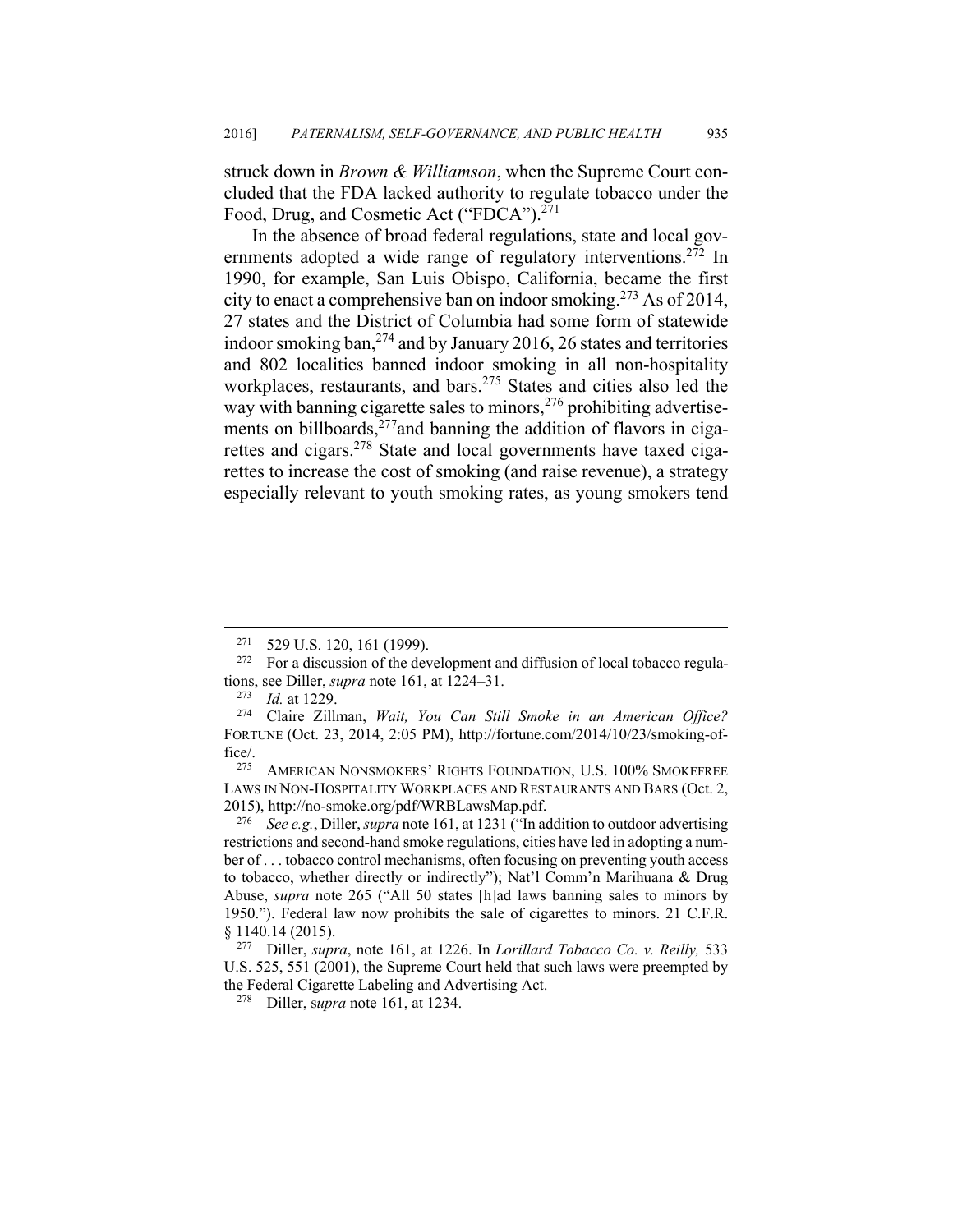to be more price-sensitive than adults.<sup>279</sup> Together these various regulatory tools are widely credited with helping lower rates of cigarette smoking.280

Litigation has also helped change the environment in which cigarettes are sold and consumed. In the 1990s, several states sued large tobacco companies seeking to recover the health care costs they faced as a result of smoking-related illness.<sup>281</sup> This litigation was settled by the 1998 Multi-State Master Settlement Agreement, which imposed significant changes in the marketing and advertising of cigarettes and required tobacco companies to pay billions of dollars to the states, the cost of which helped raise the price of cigarettes.282 Shortly thereafter, the federal government sued the tobacco companies under the Racketeer Influenced and Corrupt Organizations Act ("RICO").283 A 2014 consent decree in that case required tobacco companies to admit in advertising that they had lied about the effects of smoking.<sup>284</sup>

In 2009, Congress gave the FDA broad authority over tobacco products with the TCA, which created a new center for tobacco products within the FDA, prohibited the sale of cigarettes and smokeless tobacco to minors, and granted the FDA authority over product marketing and advertising, warning labels, and product ingredients.285 The Act also requires the registration of all entities that own or operate any establishment engaged in the manufacture or processing of tobacco products.286 In addition, the TCA requires

<u>.</u>

*ternalistic Tobacco Regulation, 95 IOWA L. REV. 1663, 1673 n.54 (2010).*<br><sup>284</sup> Consent Order Implementing the Corrective Statements Remedy Under Order #1015 and Order #34-Remand at 2, Tobacco-Free Kids Action Fund v. Philip Morris USA Inc., 49 F. Supp. 2d 1 (D.D.C. 2006), http://www.tobaccofreekids.org/content/what\_we\_do/industry\_watch/doj/corrective\_statements/2014\_06\_03\_consent\_order.pdf.<br><sup>285</sup> See Family Smoking Prevention and Tobacco Control and Federal Retire-

ment Reform, Pub. L. No. 111-31, 123 Stat. 1776 (2009); *see also* 21 U.S.C. § 387 (2012); Herington, *supra* note 113, at 14–15.<br><sup>286</sup> Family Smoking Prevention and Tobacco Control and Federal Retirement

Reform, Pub. L. No. 11-31, 123 Stat. 1776, § 905 (2009).

<sup>279</sup> Robert L. Rabin, *Reexamining the Pathways to Reduction in Tobacco-Related Disease,* 15 THEORETICAL INQUIRIES L. 507, 513–14 (2014).<br><sup>280</sup> *Id. Enr.* a fuller discussion, see BRANDT, sunga pote 82, at 319–

<sup>&</sup>lt;sup>281</sup> For a fuller discussion, *see* BRANDT, *supra* note 82, at 319–55.<br><sup>282</sup> *See* Herington, *supra* note 113, at 14.<br><sup>283</sup> *See* 18 U.S.C. §§ 1962(c)–(d)(2012); Robert J. Baehr, A New Wave of Pa-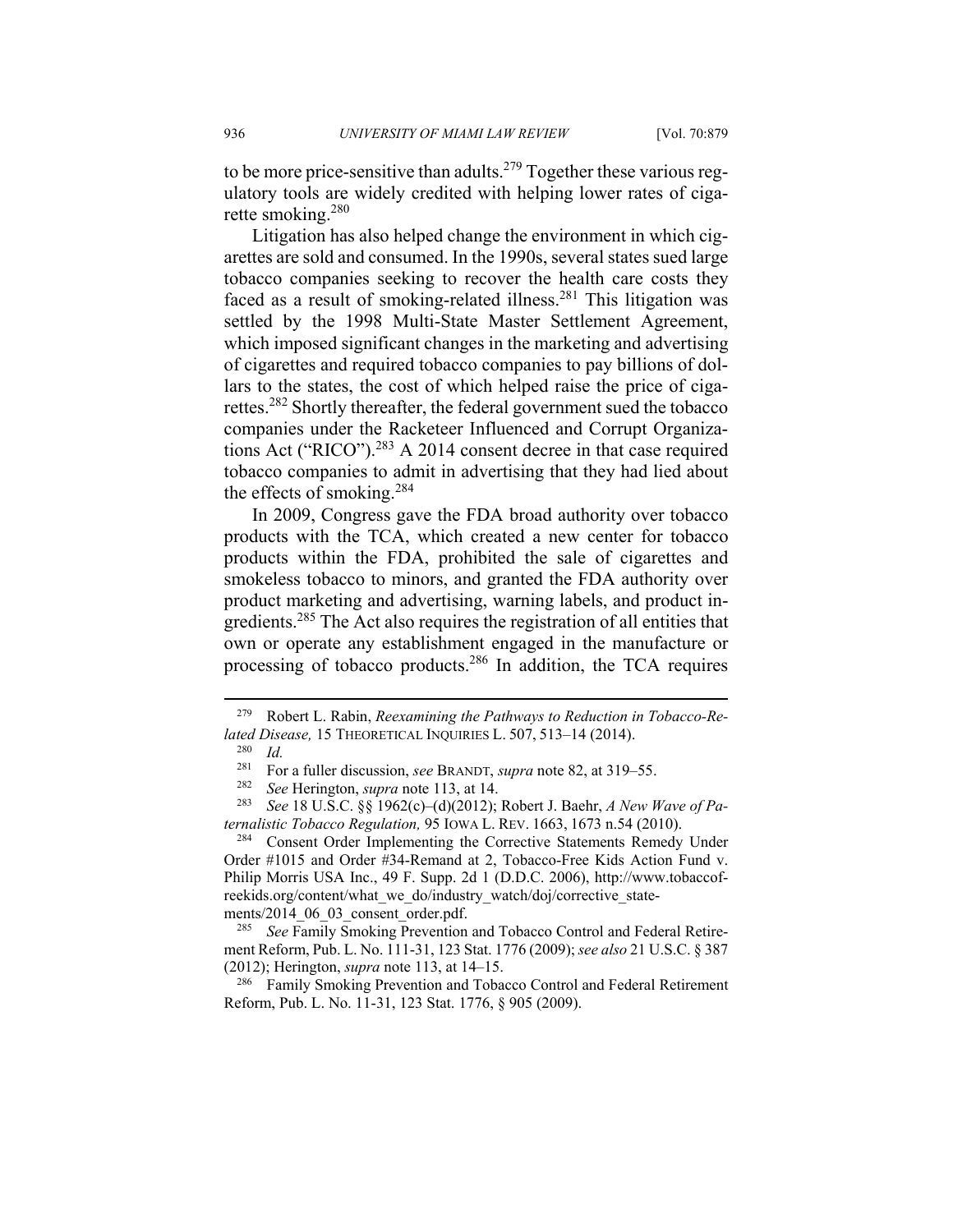premarket review of *any* new tobacco product, unless the Secretary determines that the product is substantially equivalent to one on the market as of February 2007, the "predicate date."<sup>287</sup> An application for premarket review must contain all information that is published, known, or should be known concerning the health risks associated with the product, the listing of all ingredients, and samples of the product and its proposed labeling.288 The Secretary may deny an application upon finding that the applicant has not shown that the marketing of the product is appropriate for the protection of public health, the making and handling of the product do not conform to good manufacturing practices, or the labeling is false or mislead $ine<sup>289</sup>$ 

The Act also regulates the sale and marketing of a modified risk product, which is defined as "any tobacco product that is sold or distributed for use to reduce harm or the risk of tobacco-related disease associated with commercially marketed tobacco products."<sup>290</sup> In addition, the Act prohibits manufacturers from making health claims not independently verified.<sup>291</sup>

The TCA also made important modifications to the division of authority between the federal government and the states with respect to cigarette regulations.292 Under the TCA, states may not impose any regulations relating to premarket review, misbranding and labeling, good manufacturing standards, modified risk products, and adulteration.293 States, however, can enact laws "relating to the sale, distribution, possession, information reporting to the State, exposure to, access to, the advertising and promotion of, or use of, tobacco products by individuals of any age, or relating to fire safety standards . . . ."294

294 *Id.*

<sup>&</sup>lt;sup>287</sup> 21 U.S.C. § 387j(e) (2012).<br><sup>288</sup> 21 U.S.C. § 387j(b)(1).

 $^{289}$  21 U.S.C. § 387j(c)(2).<br><sup>290</sup> 21 U.S.C. § 387k(b)(1)

<sup>&</sup>lt;sup>290</sup> 21 U.S.C. § 387k(b)(1).<br><sup>291</sup> 21 U.S.C. § 387k(g).<br><sup>292</sup> The Supreme Court had previously outlined the scope of federal preemption over cigarettes in cases such as *Altria Group, Inc. v. Good*, 555 U.S. 70 (2008), *Lorillard v. Reilly*, 533 U.S. 525 (2001), and *Cipollone v. Liggett Group*, Inc., 505 U.S. 504 (1992).<br><sup>293</sup> 21 U.S.C. § 387p(a)(2) (2012).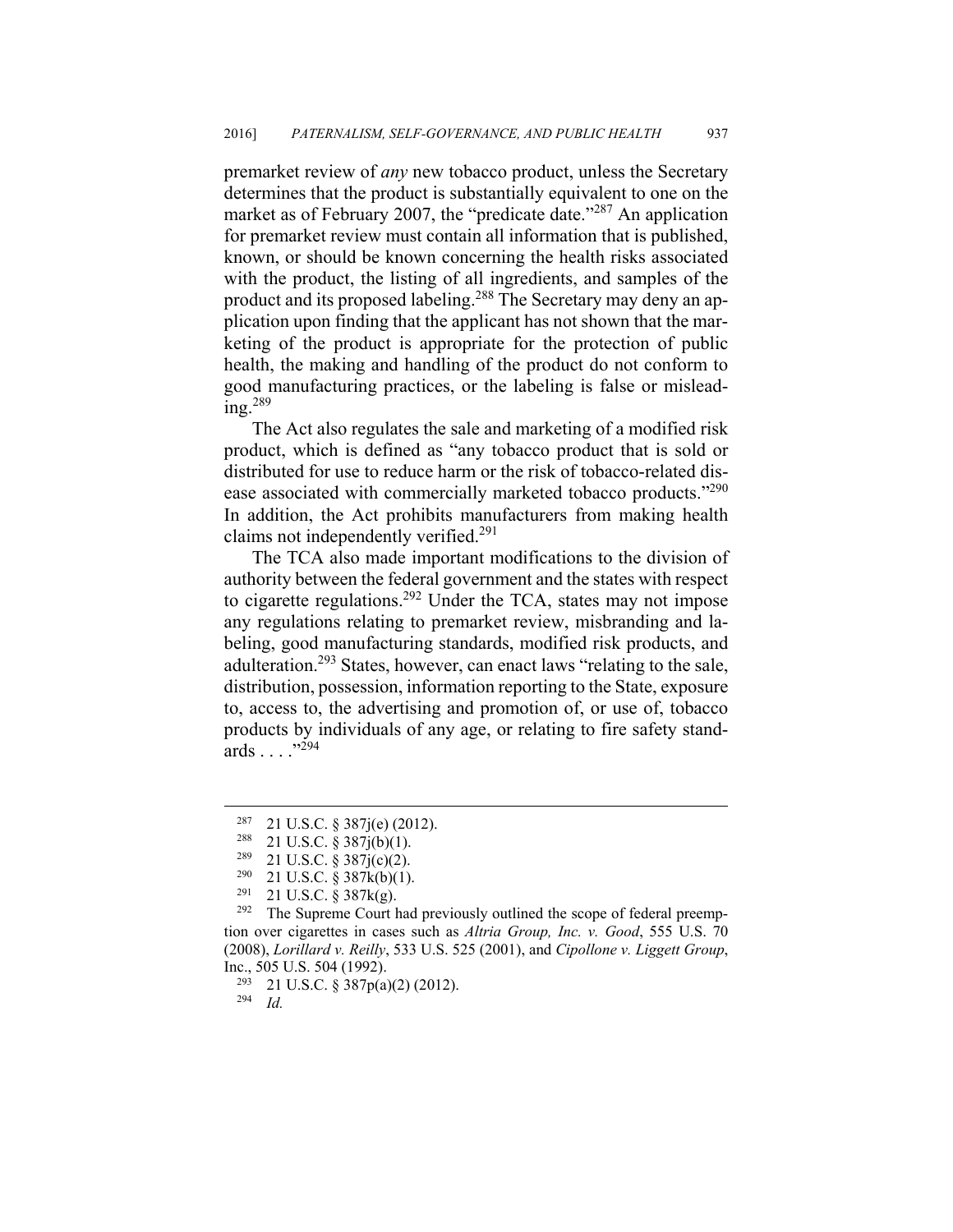#### D. *Regulatory Options*

Once e-cigarettes entered the market, policymakers were forced to consider how they fit into the existing regulatory framework. For states and local governments, a key question is whether existing indoor air laws apply to e-cigarettes. Given the language of such laws, the answer is often "no." For example, the Attorney General of Kansas concluded that his state's indoor smoking law did not apply to e-cigarettes because it defined smoking as the "possession of a lighted cigarette, cigar, pipe or burning tobacco in any other form or device designed for the use of tobacco."<sup>295</sup>

In recent years, however, several states and many localities have enacted measures to apply their indoor smoking bans to e-cigarettes. As of January 2016, eight states banned vaping in smoke-free venues and sixteen restricted it in some venues.<sup>296</sup> Moreover, 475 cities and counties have banned vaping in smoke-free venues, and 310 restricted vaping in other venues.<sup>297</sup> As of March 2015, forty-one states banned the sale of e-cigarettes to minors.<sup>298</sup> However, five states preempted local regulations.<sup>299</sup>

States have also had to consider whether to tax e-cigarettes. Because e-cigarettes do not generally fall within the definition of state tobacco taxes, states risk losing tax revenue as e-cigarettes displace

*Regulation*, PIONEER NEWS (Mar. 1, 2015), http://www.piercepioneer.com/studyreveals-e-cigarette-industry-still-needs-deeper-regulation/38456. New York City has gone further and has banned the sale of e-cigarettes to anyone under the age of 21. *Bloomberg Signs NYC Ban of Tobacco Sales to Anyone Under 21*, CBS NEW YORK (Nov. 19, 2013, 3:00 PM), http://newyork.cbslocal.com/2013/11/19/

<sup>295</sup> Hardin, *supra* note 195, at 453 (quoting Kansas Indoor Clean Air Act, KAN. STAT. ANN. § 21-4009(o) (West 2010)).<br><sup>296</sup> AM. NONSMOKERS' RIGHTS FOUND., STATES AND MUNICIPALITIES WITH

LAWS REGULATING USE OF ELECTRONIC CIGARETTES (Jan. 1, 2016), http://www.no-smoke.org/pdf/ecigslaws.pdf. 297 *Id.* As of January 2015, only one reported case had challenged such laws.

In *In re Kuhn v. County of Suffolk*, No. 48869, 2010 Misc. LEXIS 5224 at \*1–2 (N.Y. Sup. Ct. Oct. 15, 2010), the court rejected a challenge to a county ordinance banning the use of e-cigarettes in public places. 298 Silvia Fernandez, *Study Reveals E-Cigarette Industry Still Needs Deeper* 

bloomberg-to-sign-nyc-ban-of-tobacco-sales-to-anyone-under-21/. 299 *E.g.*, LA. REV. STAT. ANN. § 14:91.8 (2014); NEV. REV. STAT. § 202.249(4)-(5) (2013); S.C. CODE ANN. § 16-17-504 (2013); IOWA CODE § 453A.56 (2014); OKLA. STAT. ANN. tit. 63, § 1-1527 (2014); *see also* OKLA. STAT. ANN. tit. 37 § 600.10 (2014) (youth access).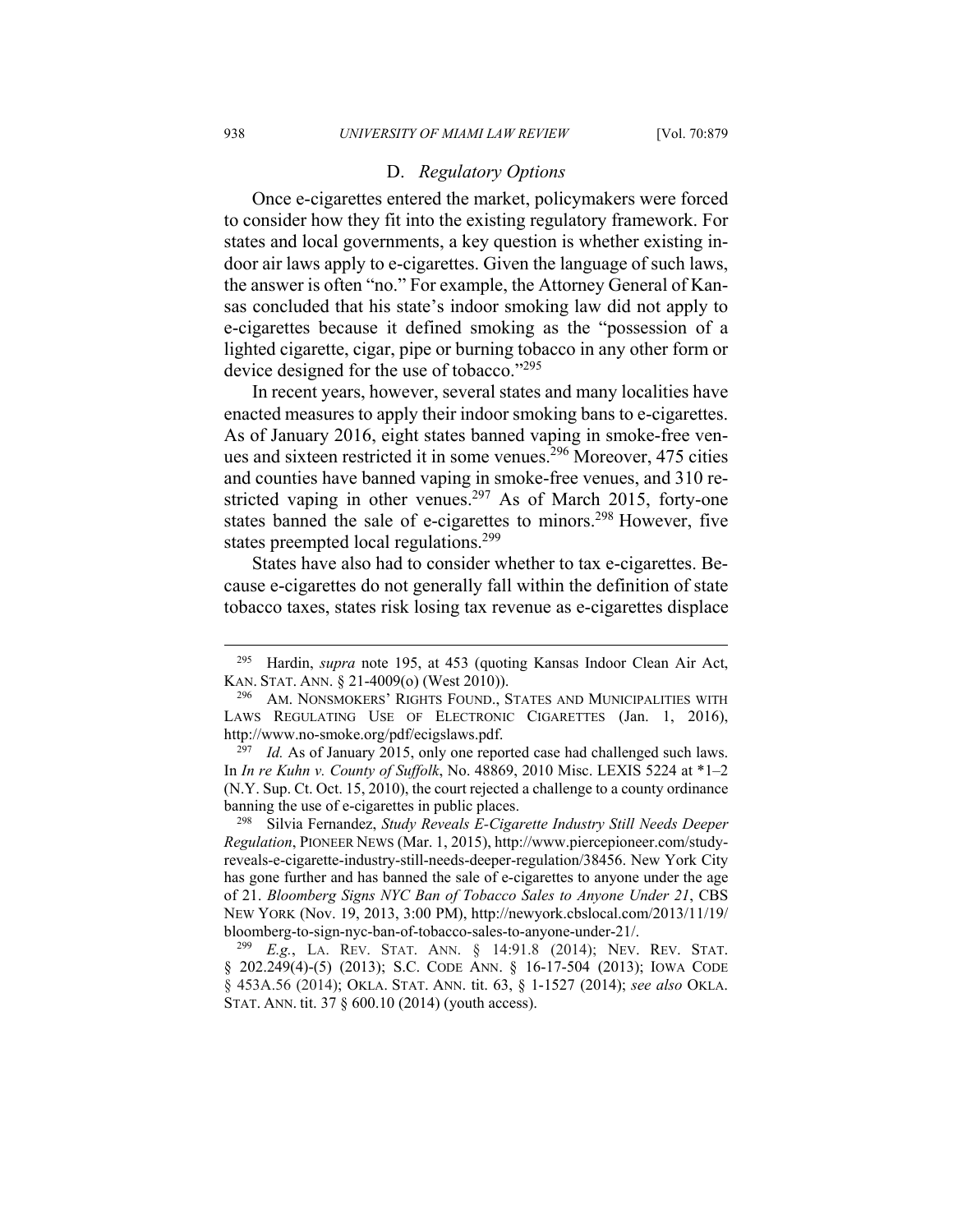cigarette sales.300 To address this, in 2012 Minnesota became the first state to enact a specific tax, at a rate of 95%, for e-cigarettes.<sup>301</sup> Since then, other governors have called for taxing e-cigarettes, but as of January 2015, no other states have done so. $302$ 

At the federal level, the key question has been whether or not the FDA can or should exert regulatory authority over e-cigarettes. In April 2009, the FDA ordered that a shipment of e-cigarettes imported by NJOY be denied entry into the U.S. on the grounds that they were "adulterated, misbranded or unapproved drug-device combinations under the FDCA."303 That same month, another importer, Smoking Everywhere, Inc., asked a federal court to enjoin the FDA from regulating e-cigarettes.<sup>304</sup> NJOY joined as an intervenor and filed its own request for a preliminary injunction, which the district court granted, and which the United States Court of Appeals for the District of Columbia affirmed largely on the authority of *Brown & Williamson*. <sup>305</sup> According to the court, *Brown & Williamson* made clear that the FDCA provided the FDA with no regulatory authority over tobacco products except when they are marketed for therapeutic purposes.<sup>306</sup> That conclusion, the court asserted, was bolstered by the subsequent passage of the TCA, which sought to fill the regulatory gap.  $307$ 

<sup>300</sup> Elaine S. Povich, *States Trying to Tax E-Cigarettes*, GOVERNING (Jan. 23, 2015), http://www.governing.com/topics/health-human-services/states-trying-totax-e-cigarettes.html. Of course the states also lose revenue when cigarette sales decline through successful public health campaigns. As many have noted, tobacco taxes create a perverse incentive by which states become dependent on continued smoking. Andrew J. Haile, *Sin Taxes: When the State Becomes the Sinner*, 82 TEMP. L. REV. 1041, 1044 (2009). 301 Jake Grovum, *States Target E-Cigarettes as Potential Revenue Source*,

USA TODAY (Dec. 9, 2013, 11:45 AM), http://www.usatoday.com/story/news/nation/2013/12/09/stateline-e-cigarette-revenue/3918913/. 302 *Id.*; *Washington Governor Proposes 95 Percent Tax on Vapor Products,* 

*E-cigarettes*, KFOR-TV (Dec. 19, 2014, 11:08 AM), http://kfor.com/2014/12/19/ washington-governor-proposes-95-percent-tax-on-vapor-products-e-cigarettes/.<br><sup>303</sup> Sottera, Inc. v. FDA, 627 F.3d 891, 893 (2010).<br><sup>304</sup> *Id.*<br><sup>305</sup> Seg id. at 898, 99

<sup>305</sup> *See id.* at 898–99. 306 *Id.* at 894. 307 *Id.* (citing 21 U.S.C. § 387a(c)(1) (2009)).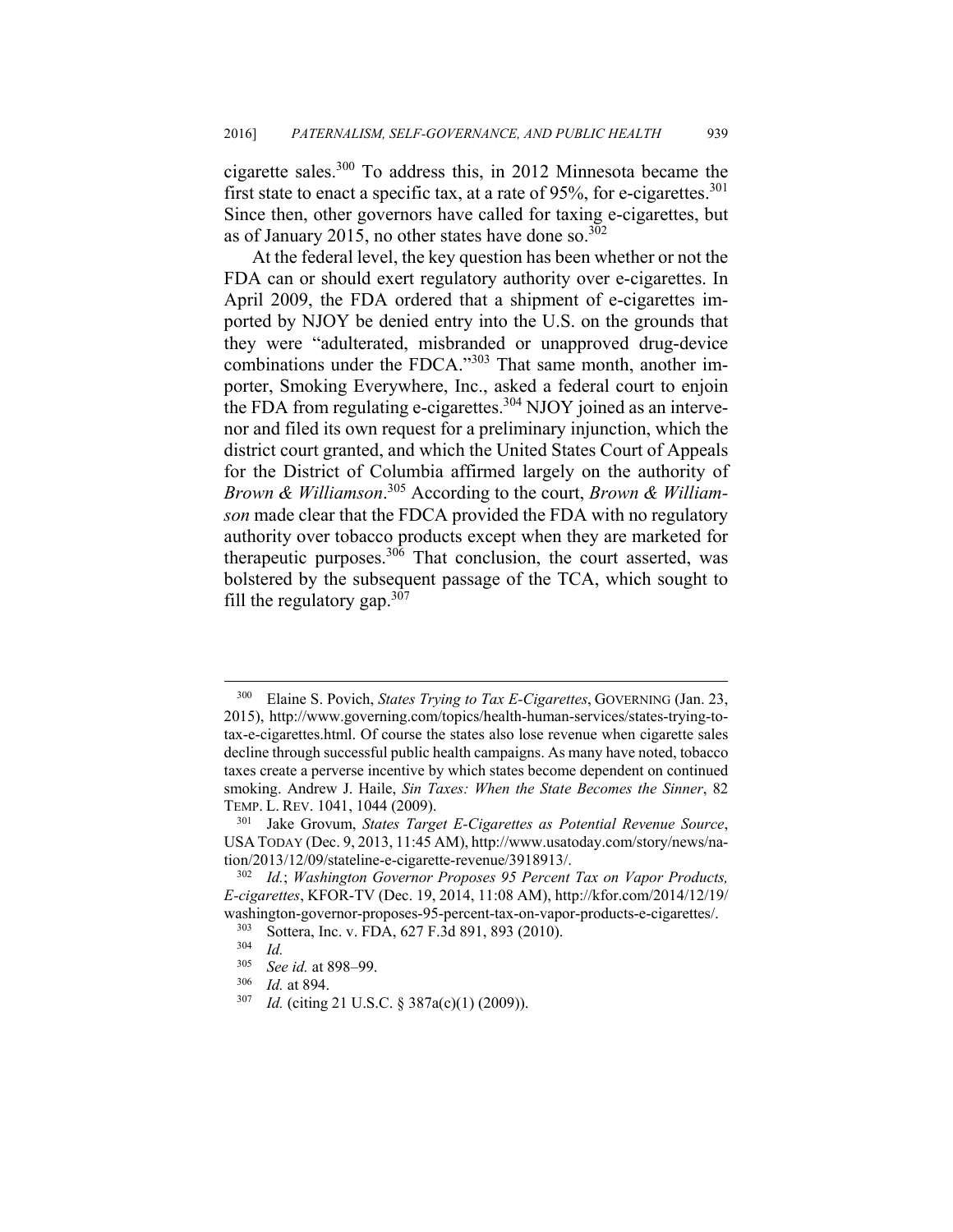Under the TCA, a "tobacco product" includes "any product made or derived from tobacco that is intended for human consumption, including any component, part, or accessory of a tobacco product (except for raw materials other than tobacco used in manufacturing a component, part, or accessory of a tobacco product)."308 Because the nicotine used in e-cigarette cartridges derives from tobacco, e-cigarettes clearly fall within that definition. However, the Act gives FDA regulatory authority over only "cigarettes, cigarette tobacco, roll-your-own tobacco, [] smokeless tobacco and . . . any other tobacco products that the Secretary by regulation deems to be subject to this subchapter."<sup>309</sup> Hence the FDA's jurisdiction over "any other tobacco products," including e-cigarettes, depends upon the agency *deeming* the products to be subject to the Act.

Despite calls by the tobacco control community to act quickly, the FDA took no action until April 2014 when it issued the NPRM proposing to deem all tobacco products, with the possible exception of premium cigars and accessories, to be subject to the  $TCA$ <sup>310</sup> In the NPRM, the FDA explained that the regulations would allow it to take enforcement actions against e-cigarettes that were misbranded or adulterated.311 In addition, the provisions of the TCA applicable to all tobacco products would apply to e-cigarettes, meaning that e-cigarette manufacturers would have to submit a list of their ingredients to the FDA, would be subject to the TCA's regulations regarding modified risk descriptors, would be barred from distributing free samples, and would have to submit their products for premarket review.<sup>312</sup> In other words, the regulatory regime applicable to cigarettes would largely apply to e-cigarettes.

In the NPRM, the FDA also proposed several additional regulations, including setting 18 as the minimum age for purchase, requir-

<sup>&</sup>lt;sup>308</sup> 21 U.S.C. § 321(rr)(1) (2012).<br><sup>309</sup> Federal Food, Drug, and Cosmetic Act, 21 U.S.C. § 387a (2012).<br><sup>310</sup> Deeming Tobacco Products to be Subject to the Federal Food, Drug, and Cosmetic Act, as Amended by the Family Smoking Prevention and Tobacco Control Act; Regulations on the Sale and Distribution of Tobacco Products and Required Warning Statements for Tobacco Products, 79 Fed. Reg. 23142 (proposed Apr. 25, 2014) (to be codified at 21 CFR pts. 1100, 1140, 1143). 311 *Id.* at 23143. 312 *Id.* at 23148.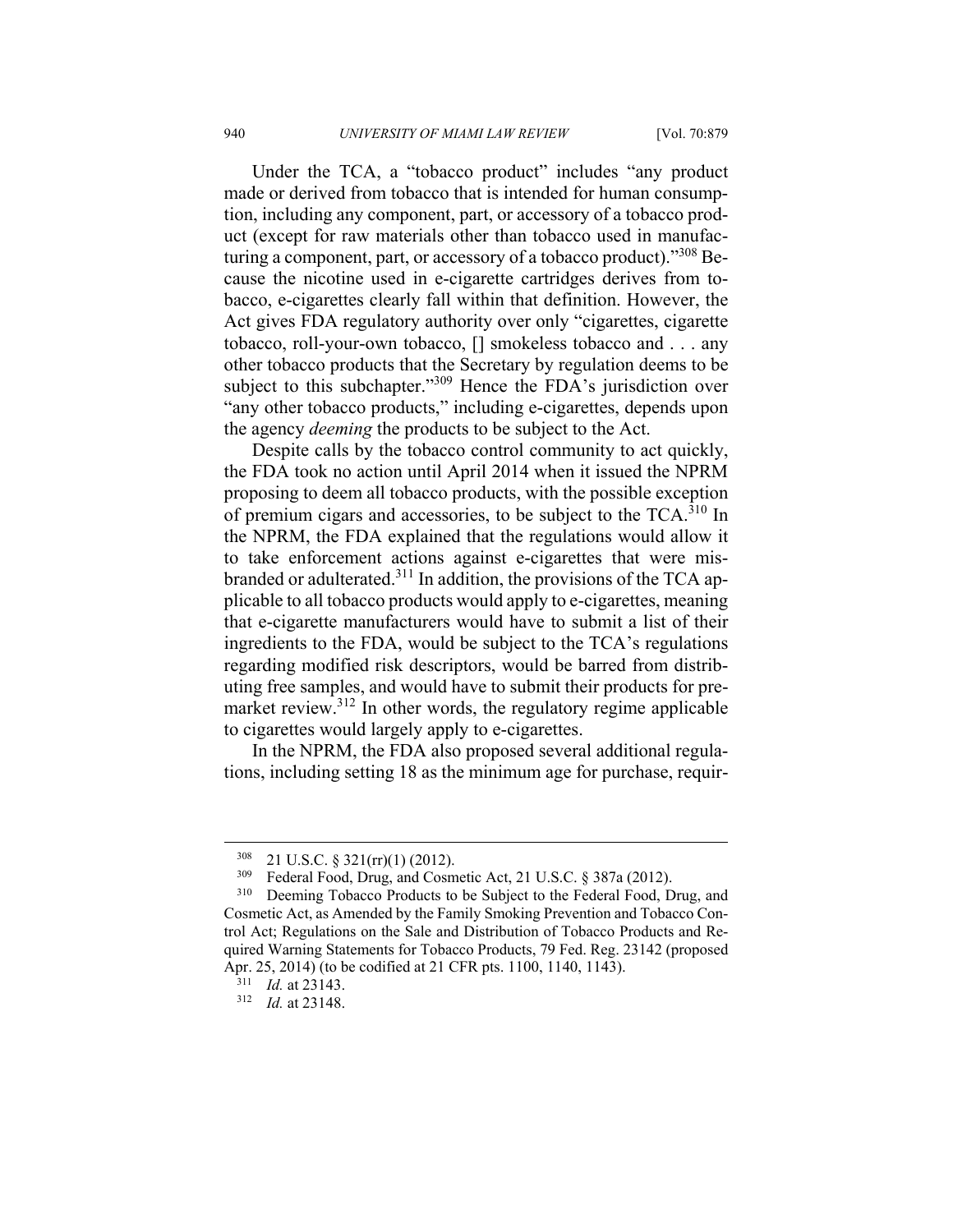ing health warnings as to addictiveness, and barring vending machine sales except in adults-only facilities.<sup>313</sup> It also sought public comments as to whether it should ban the addition of flavorings to the nicotine liquids used in e-cigarettes.<sup>314</sup> The agency added that it lacked "sufficient data . . . to determine what effects e-cigarettes have on the public health," and that it sought comments on how such products should be regulated.<sup>315</sup>

Many tobacco control and public health advocates have either supported the proposed regulations or sought even stronger actions.316 Some e-cigarette trade associations and manufacturers also supported many of the regulatory steps proposed by the FDA, including barring sales to youth, authorizing the FDA to act against misbranded or adulterated products, and requiring companies to list product ingredients.<sup>317</sup> Other industry commentators, however, raised concerns about some other aspects of the proposed regulations, especially the imposition of premarket review, which the FDA specifically noted would come into effect if e-cigarettes were deemed to be tobacco products.<sup>318</sup> Recall that under the TCA, new tobacco products that cannot establish "substantial equivalence" to a product on the market in 2007 (the predicate date) need to go through a full premarket review.<sup>319</sup> Because e-cigarettes are so new, both the FDA and industry groups concede that it might be impossible to demonstrate substantial equivalence to a product on the market on the predicate date of 2007 for most, if not all, products now sold. $320$ 

 $\overline{a}$ 

nies, which Adler and colleagues ascribe to a desire to maintain their cartel).<br><sup>318</sup> *See id.* at 35.<br><sup>319</sup> 21 U.S.C. § 387j(e) (2012).<br><sup>320</sup> Lorillard Comment Letter, *supra* note 196, at 29; *The FDA & Deeming* 

 In the final regulations, the FDA stated that it had identified some e-cigarettes on the market as of the predicate date. *See* Deeming Tobacco Products to Be Subject to the Federal Food, Drug, and Cosmetic Act, as Amended by the Family

<sup>313</sup> *Id.* at 23143–44. 314 *Id.* at 23144. 315 *Id.*

<sup>316</sup> *See* Jonathan H. Adler et al., *Bootleggers, Baptists, and E-Cigs*, REGULATION, Spring 2015, at 30–33 (describing the public health community's "scorn" for e-cigarettes and their advocacy for greater regulation). 317 *E.g*., *id.* at 33 (surveying support for regulation by large tobacco compa-

*Regulations of E-cigarettes*, CASAA (Mar. 3, 2013), http://casaa.org/deeming\_ regulations.html.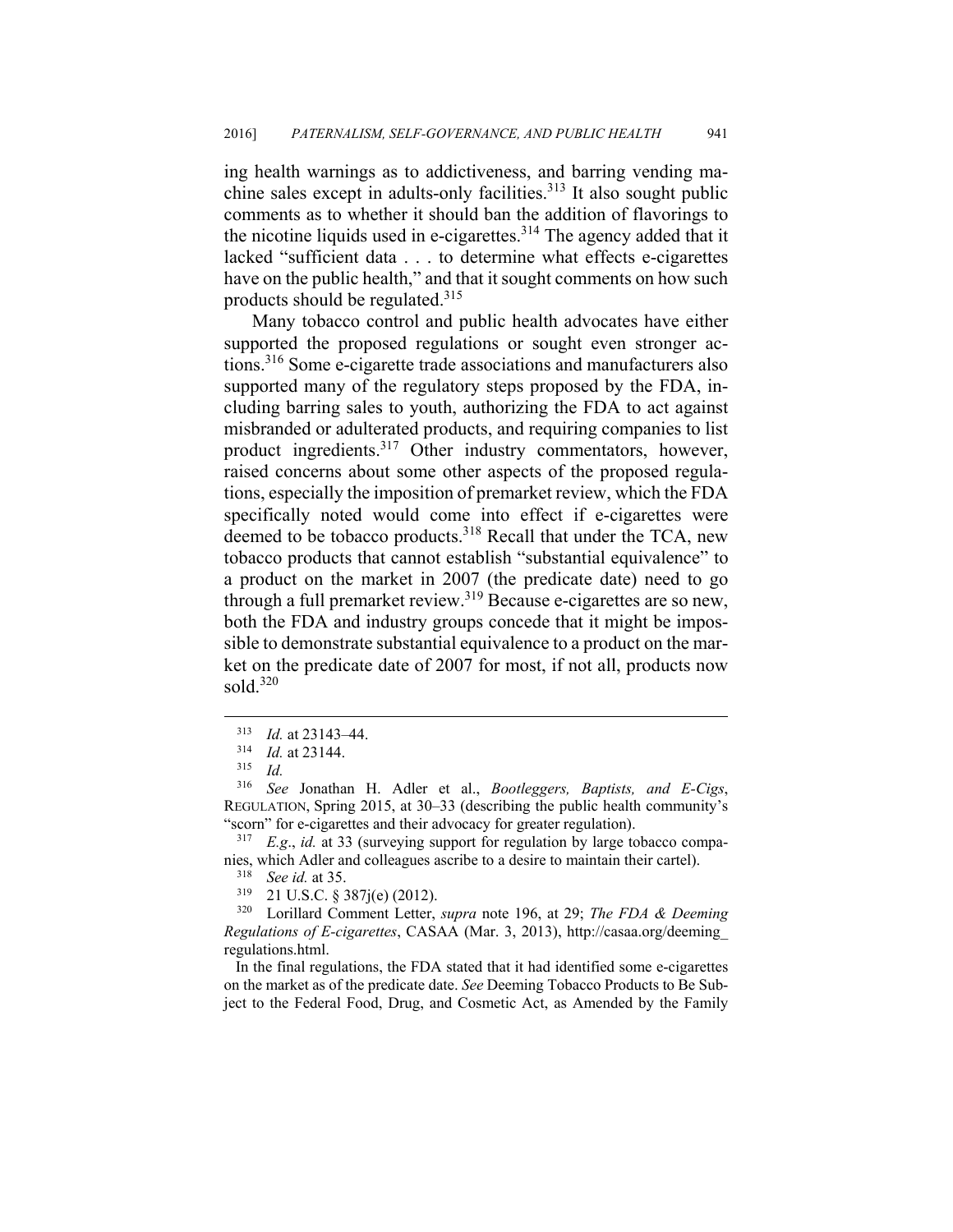In response to the NPRM, many industry groups argued that the premarket review process would stifle innovation and potentially kill the industry because manufacturers simply cannot present the type of evidence required for premarket review, nor does the FDA have evidence necessary to do the assessments required by the statute.321 Recognizing the problem, the FDA proposed using its discretion to give manufacturers a two-year grace period in which to seek premarket review.322 This would enable manufacturers to continue marketing their products without premarket review for two years after the effective date of the deeming regulations. The FDA claimed, however, that it lacked the discretion to go further and spare e-cigarettes from premarket review using the  $2007$  date.<sup>323</sup>

In June 2015, a report by the House Appropriations Committee expressed support for most of the deeming regulations, urging the FDA to issue them swiftly.<sup>324</sup> The report further urged the FDA to

Cosmetic Act, as Amended by the Family Smoking Prevention and Tobacco Control Act; Regulations on the Sale and Distribution of Tobacco Products and Required Warning Statements for Tobacco Products, 79 Fed. Reg. 23142, 23144 (proposed Apr. 25, 2014) (to be codified at 21 CFR pts. 1100, 1140, 1143). Products that can establish the existence of a substantially equivalent product on the market on or before 2007 face a substantially less complex and more expedited review process. *Id.*

 In the final regulations promulgated while this article was in press, the FDA provided for three different periods of up to 14, 30, or 36 months, depending upon the patheway chosen, for a manufacturer to obtain premarket review and authorization from the FDA. *See* Deeming Tobacco Products to Be Subject to the Federal Food, Drug, and Cosmetic Act, as Amended by the Family Smoking Prevention and Tobacco Control Act: Restrictions on the Sale and Distribution of Tobacco Products and Required Warning Statements for Tobacco Products, *supra* note 10, at 81 Fed. Reg. at 28977–78.<br><sup>323</sup> 79 Fed. Reg. at 23174 ("[W]e do not believe that we have the authority to

amend [this grandfathering date]," which is set by statute.).<br><sup>324</sup> H.R. REP. NO. 114-205, at 75 (2015).

Smoking Prevention and Tobacco Control Act: Restrictions on the Sale and Distribution of Tobacco Products and Required Warning Statements for Tobacco Products, *supra* note 10, at 81 Fed. Reg. at 28978. 321 Guy Bentley, *FDA Regulations Could Wipe Out 99 Percent of E-Cigarette* 

*Industry*, DAILY CALLER, (Aug. 14, 2015, 2:22 PM), dailyaller.com/2015/08/14/ fda-regulations-could-wipe-out-99-percent-of-e-cigarette-industry. Jonathan Adler and colleagues argue that large tobacco companies are working to stop disruption innovation by supporting cartelizing the e-cig industry by way of regulation. Adler et al., *supra* note 316, at 30.<br><sup>322</sup> Deeming Tobacco Products to be Subject to the Federal Food, Drug, and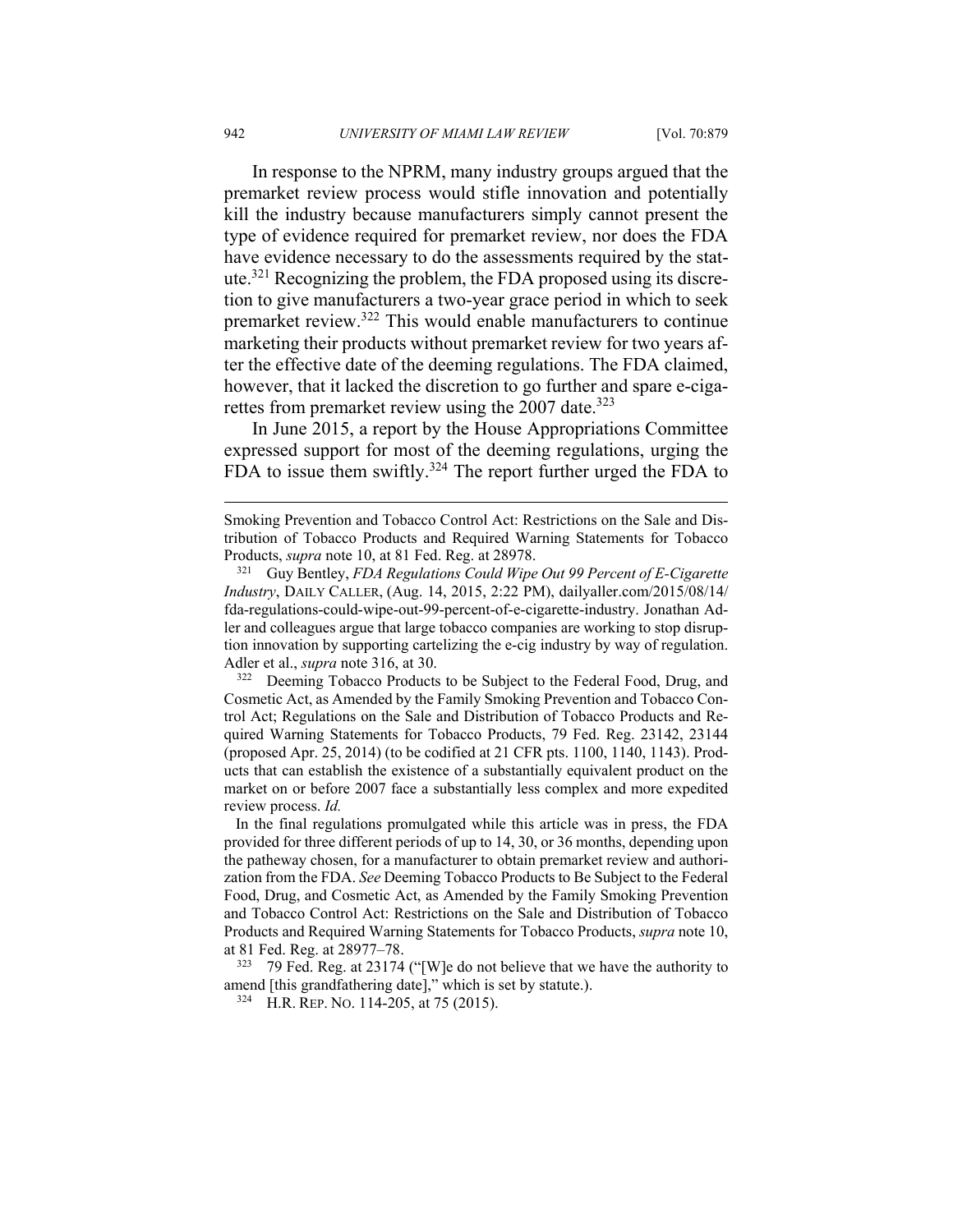ban the sale of all tobacco products to minors, and "to make childresistant packaging and warning labels mandatory for liquids used with electronic-cigarette vaporizers."<sup>325</sup> The Committee, however, also voiced concerns about the use of 2007 as the predicate date for premarket review for newly deemed tobacco products, stating that it would add to the logjam of applications for review and divert the agency from "its core mission to promote public health, ensure the safe use of these products and prevent underage use and abuse."<sup>326</sup> While asserting its belief that the FDA had the discretion to change the predicate date, the Committee added language to the appropriations bill to require the FDA to treat the effective date of the deeming regulations as the predicate date for newly deemed tobacco products.<sup>327</sup> This would mean that e-cigarettes that are currently sold could remain in the market without premarket review. New products introduced after the regulations' effective date could bypass full review by establishing substantial equivalence to products sold before the effective date of the regulations. The bill would also allow products to enter and remain on the market for 21 months after the effective date of the regulations while they undergo review for substantial equivalence.<sup>328</sup>

Shortly after the Committee issued its report, the FDA published an Advance Notice of Proposed Rulemaking ("ANPRM") seeking comments, data, and information regarding whether it should require nicotine warnings and/or child-resistant packaging for liquid nicotine.<sup>329</sup> It remains unclear when the FDA will issue the deeming regulations and what form they will take.

<sup>325</sup> *Id.* 

<sup>326</sup> *Id.* 

 $\frac{327}{328}$  *Id.* 

*Id.* 

<sup>&</sup>lt;sup>329</sup> Nicotine Exposure Warnings and Child-Resistant Packaging for Liquid Nicotine, Nicotine-Containing E-Liquid(s), and Other Tobacco Products, Request for Comments,  $80$  Fed. Reg.  $37555$  (July 1, 2015) (to be codified at 21 CFR pts. 1100, 1140, 1143).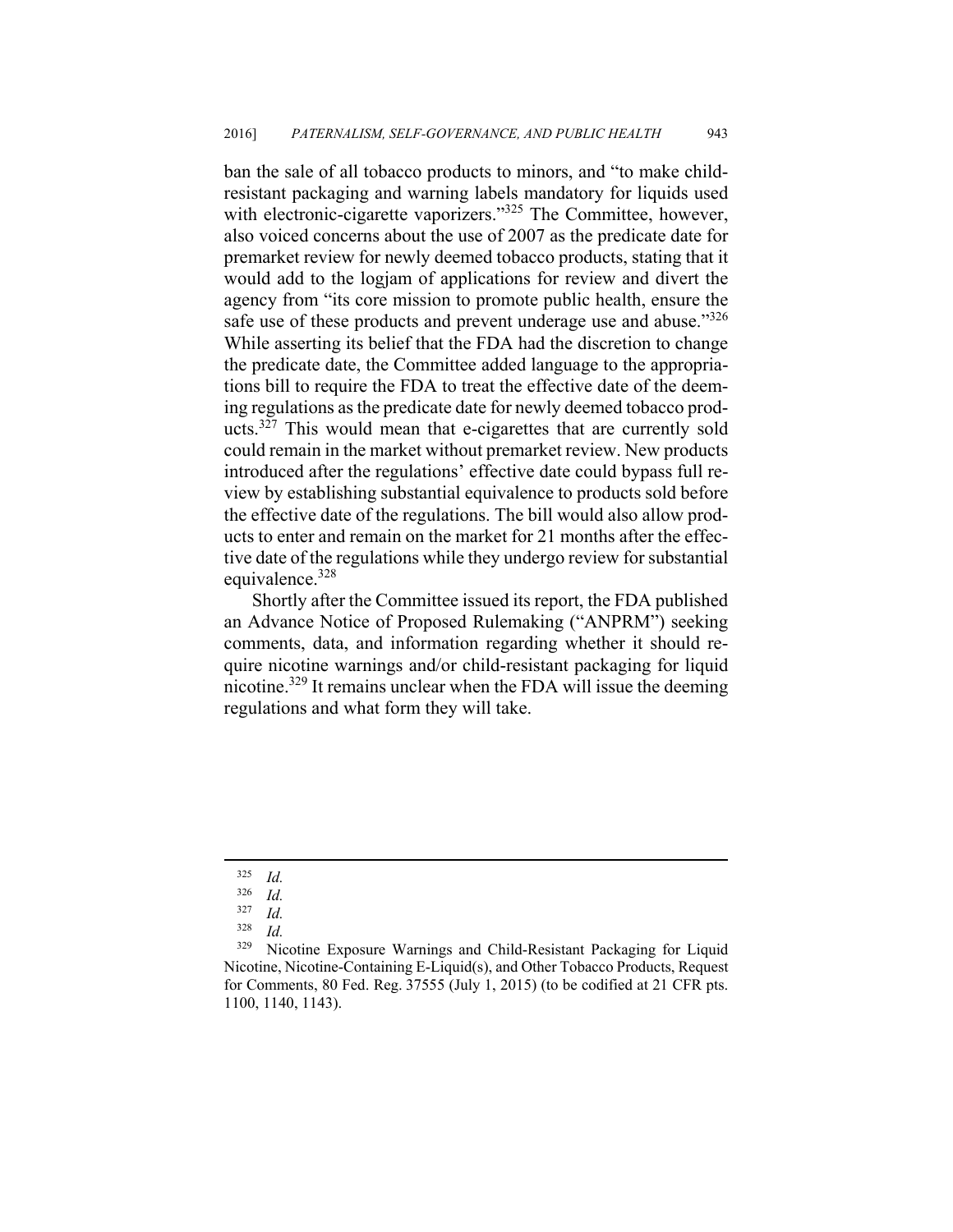## IV: REGULATING E-CIGARETTES

The three justifications discussed in Part II—impaired agency, harm to others, and self-governance—provide a powerful framework for assessing the normative justifiability of public health laws. The framework differs from other approaches to regulatory decision-making, such as those relying upon cost-benefit or cost-effectiveness analysis, by responding directly to the paternalism critique, basing its support for public health law on either well-established justifications for paternalism (in the case of impaired agency or the harm principle) or the enhancement of liberty itself, in the case of the self-governance rationale.<sup>330</sup> In addition, as explained above, by demanding that each public health law satisfy the conditions of at least one of the three justifications, the framework provides important constraints on limitations on liberty imposed in the name of public health. Thus, the framework provides both robust support and significant restraints on the scope of public health laws. It also offers guidance as to when regulators should proceed in the face of significant scientific uncertainty.

The discussion below applies the framework to some of the oftdiscussed regulations of e-cigarettes.<sup>331</sup> As the analysis suggests, the three justifications can be read broadly to offer a far wider berth for the regulation of e-cigarettes than many critics of laws regulating NCDs accept. Yet by demanding that each regulation satisfy the conditions of at least one justification, the framework also exposes serious doubts about some regulations that would come into effect under the FDA's proposed deeming regulations in the absence of further congressional action.

<sup>330</sup> *Cf.* FRANK ACKERMAN & LISA HEINZERLING, PRICELESS: ON KNOWING THE PRICE OF EVERYTHING AND THE VALUE OF NOTHING 8–9 (2004) (arguing that cost-benefit analysis devalues life and nature by treating them as commodities); Robert R.M. Verchick, *The Case Against Cost Benefit Analysis,* 32 ECOLOGY L.Q. 349, 360 (2005) (reviewing FRANK ACKERMAN & LISA HEINZERLING, PRICELESS: ON KNOWING THE PRICE OF EVERYTHING AND THE VALUE OF NOTHING (2004)) ("Governance based on welfare maximization stands in tension with the traditional liberal view, which holds that an individual should not be used only as a means to another's end.").<br><sup>331</sup> Because the question of whether e-cigarettes should be taxed in a manner

similar to cigarettes raises additional issues, including the raising of revenue and the distribution of tax burdens, the discussion below does not address this possible form of regulation.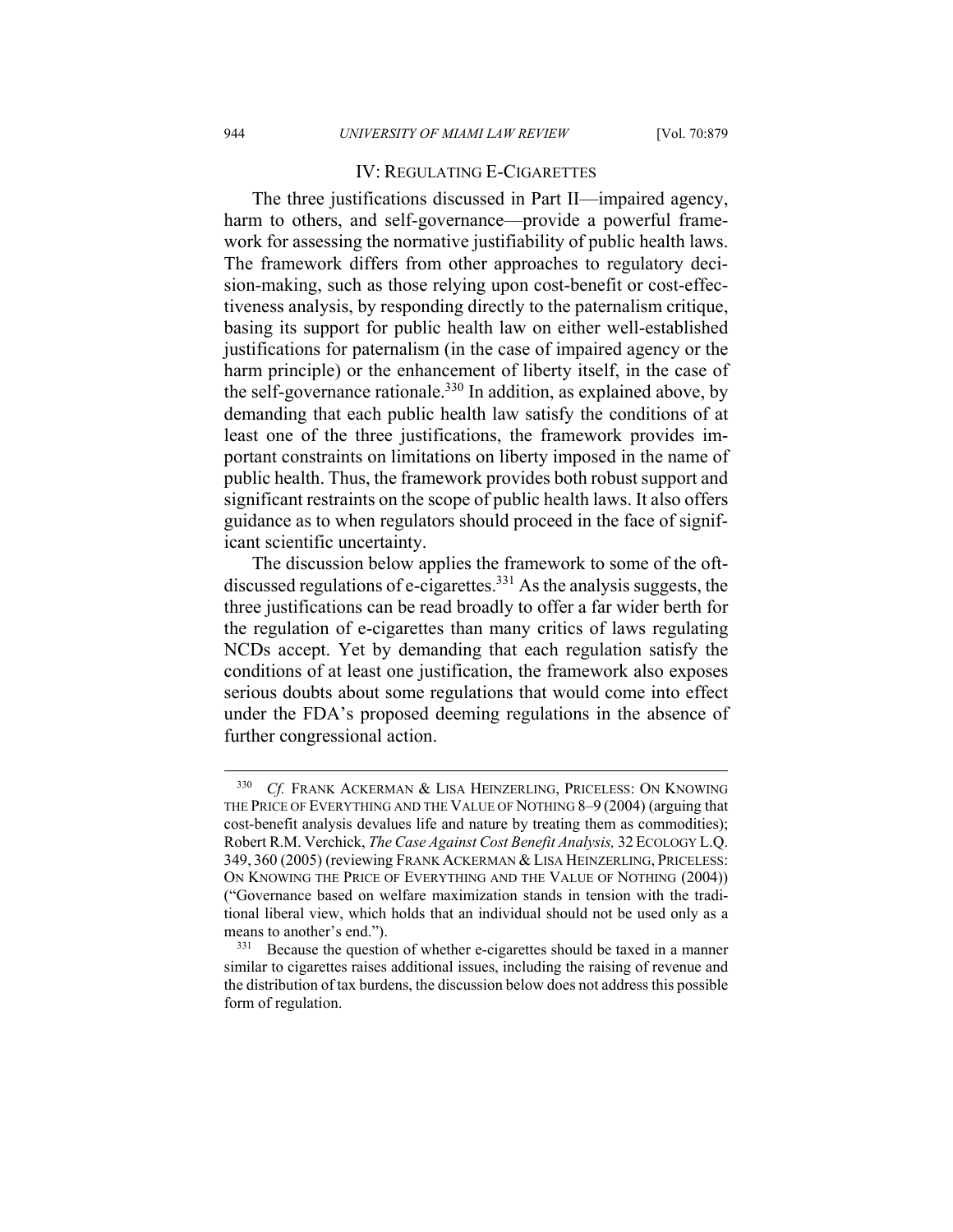## A. *Impaired Agency*

Consider first the least contentious type of regulation relating to e-cigarettes: Barring sales to youth. As noted above, use of e-cigarettes by minors is rising, even as teen smoking rates are falling.<sup>332</sup> Whether the two phenomena are causally related is unknown. Nor do we know the long-term *population* impact of youth vaping. Ecigarettes may possibly displace traditional cigarettes and lead to a reduction in population harm. Or, the increasing popularity of e-cigarettes among youth may increase nicotine addiction, renormalize cigarette use, and eventually support an increase in smoking rates.

The significant scientific uncertainty poses a problem for attempts to justify the regulation of youth access based on the harm principle. We just don't know whether youth vaping harms others. But in the case of youth, the harm principle is not a necessary justification. The impaired decision-making rationale suffices. Because teenage brains are insufficiently developed, and minors are impressionable, we accept that they are not consistently able to exercise the type of informed agency the paternalism critique seeks to protect. For this reason, there is broad agreement that paternalistic laws are appropriate to protect minors. $333$  In the case of e-cigarettes, this agreement supports laws limiting youth access, including regulations requiring childproof packaging (which would protect very young children from poisoning hazards) and laws barring youth sales, including by banning vending machine sales in establishments not limited to adults.<sup>334</sup> This is so even though barring youth access may harm public health by decreasing the availability and use of ecigarette as compared with traditional cigarettes.

<sup>332</sup> *See supra* text accompanying notes 203–207*.* 

This is not to say that youth bans are paternalistic. Because such laws operate more directly on the seller of e-cigarettes than the youth the laws seek to protect, it is plausible to argue that, strictly speaking, these laws are not paternalistic. *See supra* text accompanying notes 60–63*.*

<sup>&</sup>lt;sup>334</sup> This is what the FDA has proposed in its so-called deeming regulations. *See* Deeming Tobacco Products to be Subject to the Federal Food, Drug, and Cosmetic Act, as Amended by the Family Smoking Prevention and Tobacco Control Act; Regulations on the Sale and Distribution of Tobacco Products and Required Warning Statements for Tobacco Products, 79 Fed. Reg. 23142, 23144 (proposed Apr. 25, 2014) (to be codified at 21 CFR pts. 1100, 1140, 1143).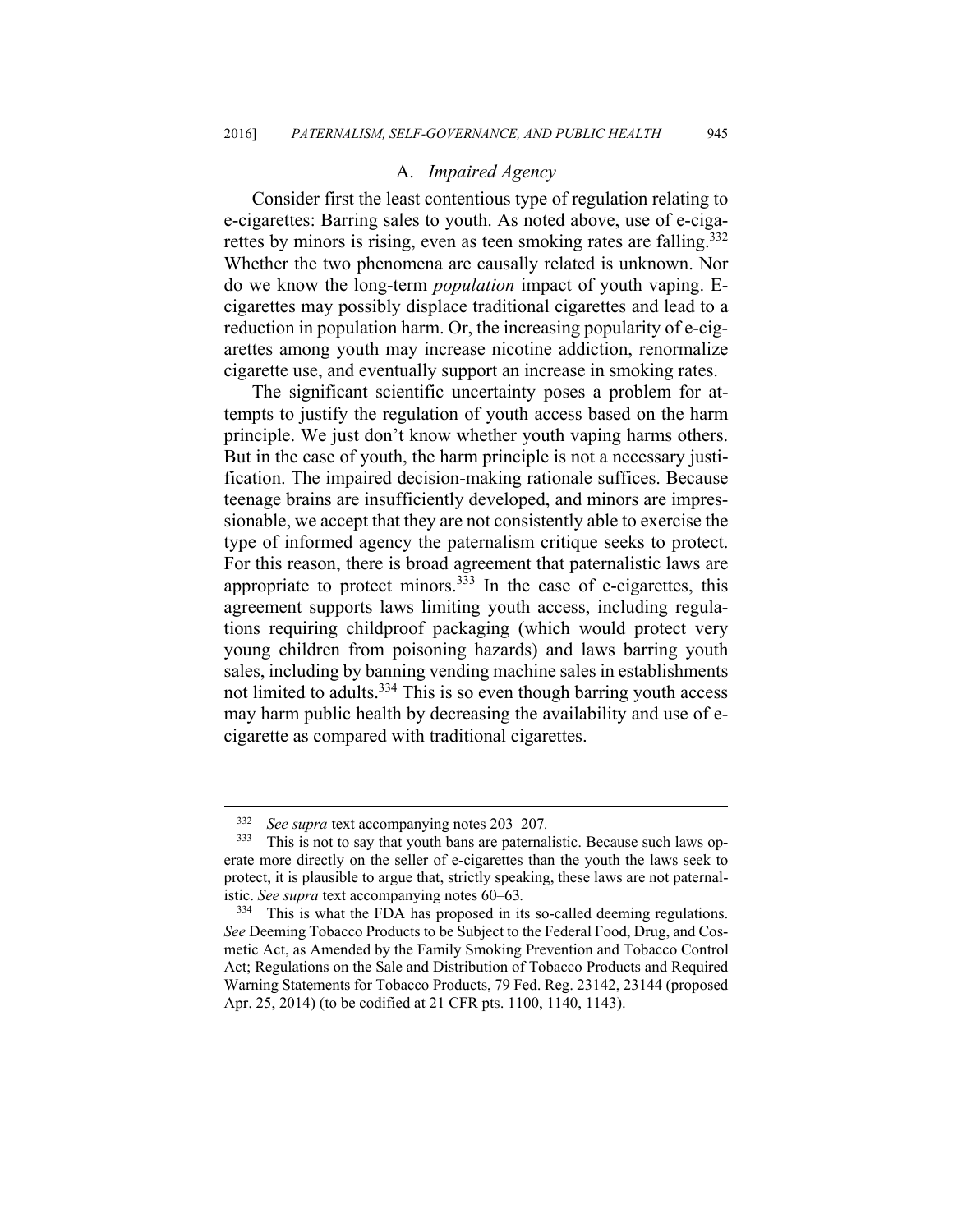Interestingly, the existence of scientific uncertainty strengthens the justification for regulations aimed at preventing youth from using e-cigarettes. Respect for individual autonomy may oblige us to allow (informed) adults to make their own decisions in the face of scientific uncertainty. But the uncertainty adds enormous complexity to the decision to vape, requiring the individual to weigh shortterm pleasures against unknown long-term risks.<sup>335</sup> Because teens may be especially challenged in assessing long-term risks,  $336$  the idea that they can make fully informed and carefully reasoned decisions regarding unknown dangers is unsustainable. For this reason we do not ordinarily permit minors (without a showing of maturity) to make decisions about their medical care, and we treat them as especially vulnerable subjects in human research trials.<sup>337</sup> The addictiveness of e-cigarettes only compounds the impairment of agency. We know young people significantly overestimate their ability to stop smoking.338 This suggests that they are unlikely to be

<sup>&</sup>lt;sup>335</sup> Although it is safer for any individual to vape than to smoke, the scientific uncertainty that exists remains critical to a rational agent's decision to use e-cigarettes, and thus adds to the reasons we are justified in acting paternalistically on behalf of minors. First, we don't yet know the long-term effects of e-cigarettes on individuals, both as to their direct health impacts and as to the potential to increase the risk of smoking. Second, a rational agent may want to know the population impacts of e-cigarettes. Will use of e-cigarettes increase rates of smoking among others in their community? But as noted above, the answers to these questions

remain unknown. 336 Alexander Persoskie, *How Well Can Adolescents Really Judge Risk? Simple, Self Reported Risk Factors Out-Predict Teens' Self Estimates of Personal Risk*, 8 JUDGMENT & DECISION MAKING 1, 4 (2013) (finding that a small subset of risk factors significantly outpredict teens' self-estimates of risk). 337 *See* Kimberly M. Mutcherson, *Whose Body Is It Anyway? An Updated* 

*Model of Healthcare Decision-Making Rights for Adolescents*, 14 CORNELL J.L. & PUB. POL'Y 251, 253 (2005) ("In the health care context, the law has traditionally erred on the side of protecting young people from themselves . . . and vesting most decision-making authority in parents or other guardians. For the most part, with important exceptions, people under the age of eighteen may not make binding decisions about their own medical care.").<br><sup>338</sup> Tara Mantler, *A Systematic Review of Smoking Youths' Perceptions of Ad-*

*diction and Health Risks Associated with Smoking: Utilizing the Framework of the Health Belief Model*, 21 ADDICTION RES. & THEORY 306, 313 (2013) ("[T]he results of this systematic appraisal suggested youth were optimistic about their cigarette addiction, health risks, and consequences of smoking, and rationalized smoking by thinking perceived barriers to quitting outweigh perceived benefits.").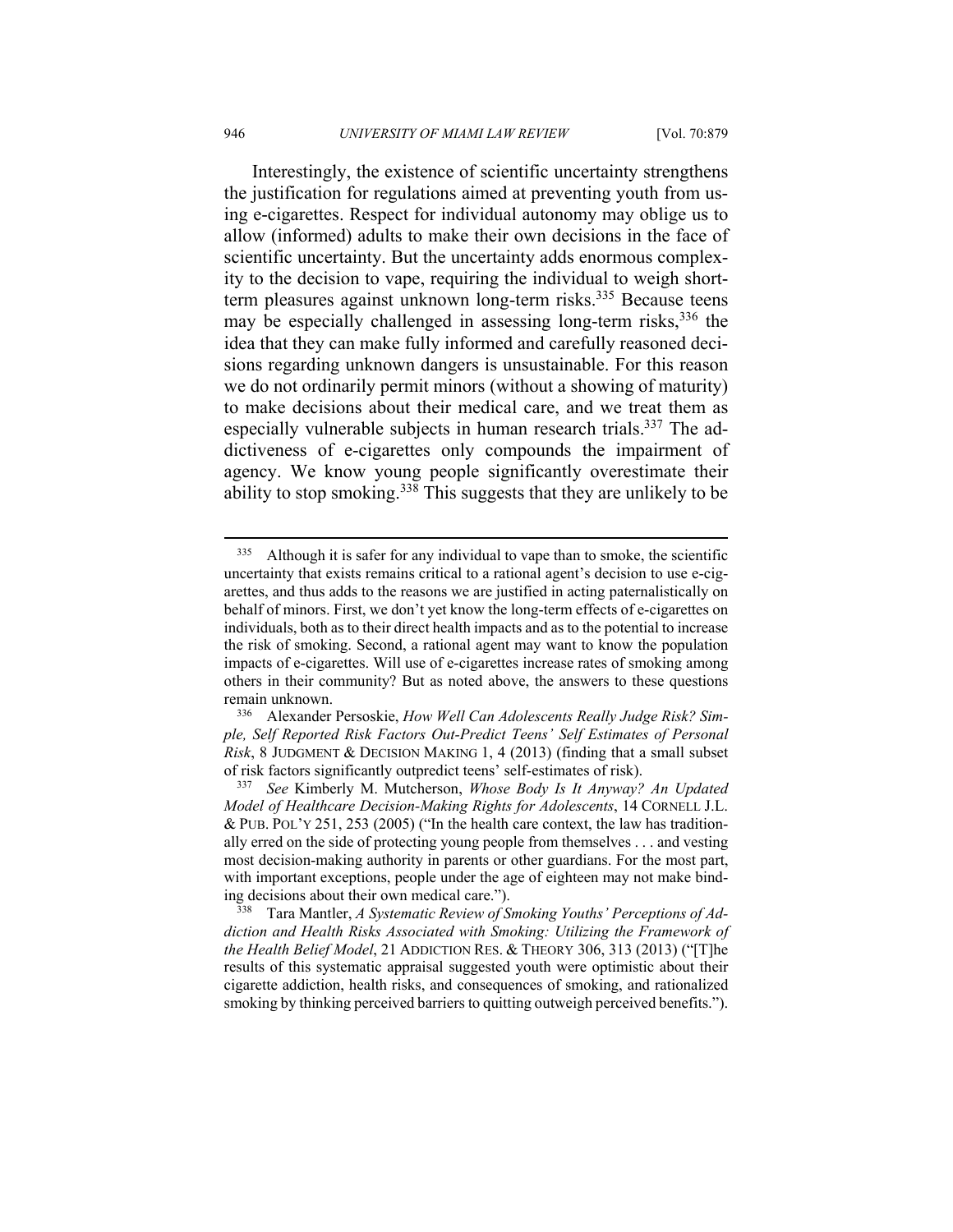able to fully assess their ability to stop vaping if and when they want to.

Critically, the impaired agency rationale for banning the sale of e-cigarettes to minors is based on the fact that youth lack full decision-making capacity, rather than the dangerousness of e-cigarettes. In other words, we can justify banning sales of e-cigarettes and eliquid to minors, as suggested by the ANPRM, not because we know bans will protect their health, but because youth may not be able to assess what they would like to do if they were fully informed and mature in the face of scientific uncertainty. But banning youth sales might end up harming their health (if they smoke instead). On the other hand, as long as we envision a ban on the sale of e-cigarettes or e-cigarette liquids to minors as a public health law, we need at least a plausible reason for believing it will protect health. To put it another way, if the weight of the evidence showed that banning youth sales would harm minors' health, a ban could not be justified as a *public health* law that compensated for the impaired decisionmaking of youth. But given the scientific uncertainty, restrictions on youth sales may be warranted to compensate for the teens' impaired decision-making.

The impairment of agency rationale also provides support for some regulations not specifically aimed at youth. As noted above, the decision-making of otherwise competent adults can be impaired by informational deficits.<sup>339</sup> In such cases, the impaired agency rationale supports laws that provide individuals with information material to their decision-making, or prevent them from making choices they would not make were they fully and accurately informed.

In the case of e-cigarettes, this rationale supports the FDA asserting authority to undertake enforcement actions against manufacturers that make unsupported and therefore misleading therapeutic claims for e-cigarettes.<sup>340</sup> The rationale also suggests regulators

<u>.</u>

<sup>339</sup> *See supra* text accompanying notes 82–96*.* 

<sup>340</sup> *See* Sottera, Inc. v. FDA, 627 F.3d 891 (D.C. Cir. 2010). After several years of inaction, in the spring of 2015 the FDA issued its first warning letters relating to e-cigarettes. Anthony "Tony" Pavel & Jonathan A. Havens, *FDA Issues First E-Cigarette Warning Letters*, NAT'L L. REV. (Apr. 15, 2015), http://www.natlawreview.com/article/fda-issues-first-e-cigarette-warning-letters ("The [FDA] is not waiting to finalize the 'deeming rule' before taking enforcement action against [ecigarette] and e-liquid companies.").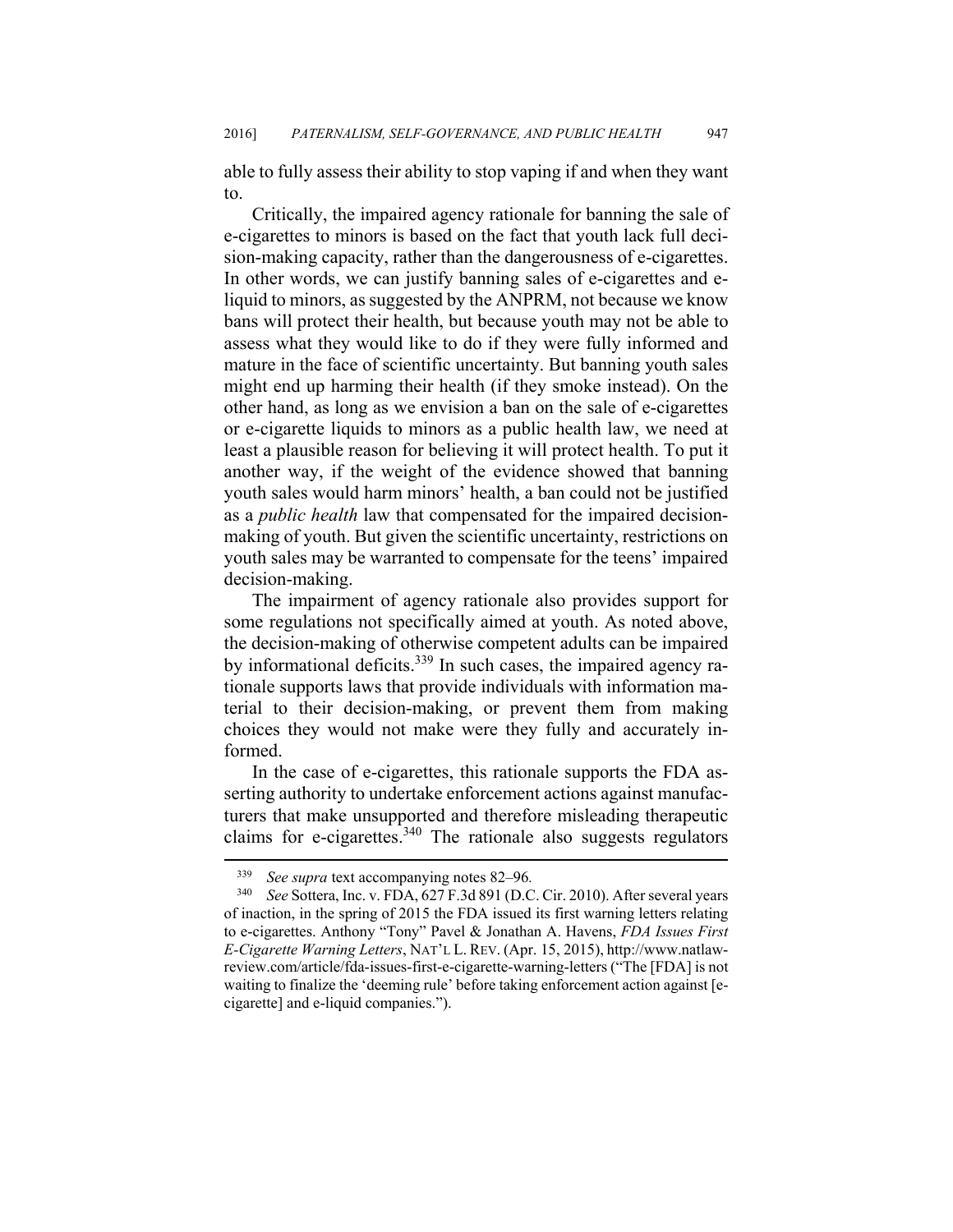should have the authority, which the FDA would attain under the deeming regulations, to act against misbranded or adulterated e-cigarettes.341 Clearly laws that protect people from false information do not undermine the liberty of those protected (though such laws do limit the liberty of those who sell misbranded products).  $342$ 

The same reasoning would apply to a law requiring e-cigarette manufacturers to disclose their ingredients. Enormous heterogeneity now exists in the ingredients found in e-cigarette liquids.<sup>343</sup> Because it is impractical for consumers to uncover product information on their own, a law requiring the disclosure of product ingredients would support consumers' decision-making.<sup>344</sup> The deeming regulations would do precisely that, requiring manufacturers to report their ingredients to the FDA, $345$  which would then be required to make the ingredients public.<sup>346</sup>

The impaired decision-making justification also supports the requirement for warning labels regarding the addictiveness of e-cigarettes, as proposed in the NPRM.<sup>347</sup> Although the addictive nature

<sup>&</sup>lt;sup>341</sup> See Deeming Tobacco Products to be Subject to the Federal Food, Drug, and Cosmetic Act, as Amended by the Family Smoking Prevention and Tobacco Control Act; Regulations on the Sale and Distribution of Tobacco Products and Required Warning Statements for Tobacco Products, 79 Fed. Reg. 23142, 23148 (proposed Apr. 25, 2014) (to be codified at 21 CFR pts. 1100, 1140, 1143). This argument could potentially be made to justify premarket review, as that requirement could be viewed as a regulatory compensation for the consumers' inability to know if the product is safe. For a discussion as to why the harm principle does not justify premarket review, see *infra* text accompanying notes 360–61.

<sup>342</sup> *See* Mariner, *supra* note 62, at 1826. 343 Christoph Hutzler et al., *Chemical Hazards Present in Liquids and Vapors of Electronic Cigarettes,* 88 ARCHIVES TOXICOLOGY 1295, 1304 (2014) ("Our data . . . confirm the presence of a wide range of flavors and additives in e-cigarette liquids [including] some potentially allergenic compounds . . . ."). 344 Laws requiring the disclosure of truthful, non-misleading information in a

commercial context do not generally violate the First Amendment. *See* Zauderer v. Office of Disciplinary Counsel of Sup. Ct. of Ohio, 471 U.S. 626, 638 (1985); Am. Meat Inst. v. USDA, 760 F.3d 18, 21 (D.C. Cir. 2014).<br><sup>345</sup> 21 U.S.C. § 387a(a)(1) (2012); *Guidance for Industry: Listing of Ingredi-*

*ents in Tobacco Products*, FDA (Nov. 2009), http://www.fda.gov/downloads/TobaccoProducts/GuidanceComplianceRegulatoryInformation/ucm192053.pdf. <sup>346</sup> 21 U.S.C. § 387d(a), (e); Harmful and Potentially Harmful Constituents in

Tobacco Products and Tobacco Smoke: Established List, 77 Fed. Reg. 20,034 (Mar. 31, 2015).<br><sup>347</sup> See Deeming Tobacco Products to be Subject to the Federal Food, Drug,

and Cosmetic Act, as Amended by the Family Smoking Prevention and Tobacco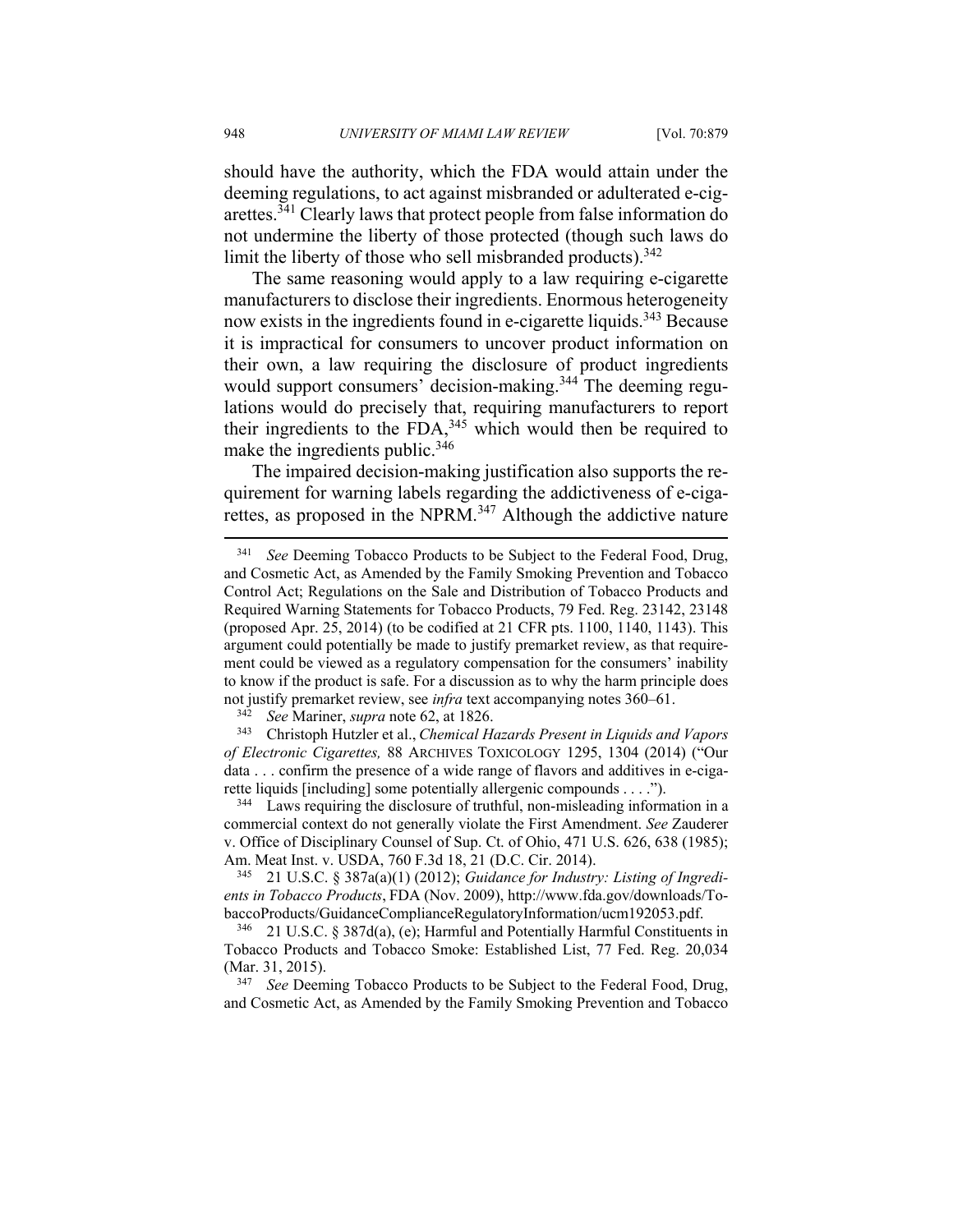of traditional cigarettes is well-known,<sup>348</sup> e-cigarettes are relatively new products. Users should know they are addictive in order to make an informed choice.<sup>349</sup> For much the same reason, the impaired agency rationale would appear to support regulations requiring warnings about the known potential dangers of e-cigarettes or eliquids, as suggested by the ANPRM. The rationale would also support a regulation requiring manufacturers and sellers to inform consumers that the long-term and population-wide health risks and benefits of these products are not yet known. In a sense, the scientific uncertainty is itself information that people should know about, lest they mistakenly conclude that the absence of health warnings means e-cigarettes have been proven safe.<sup>350</sup> To date, the FDA has not proposed such a warning.

It is far less certain whether the impaired agency justification supports laws subjecting e-cigarettes to the full panoply of TCA regulations pertaining to the marketing of traditional cigarettes, including premarket review with a 2007 predicate date (which might effectively act as a ban on brands sold by smaller manufacturers), or regulations of advertisements on televisions or billboards.<sup>351</sup> Cer-

 $\overline{a}$ 

ing. This form of debiasing can raise ethical issues regarding the government's

Control Act; Regulations on the Sale and Distribution of Tobacco Products and Required Warning Statements for Tobacco Products, 79 Fed. Reg. 23142, 23163

<sup>(</sup>proposed Apr. 25, 2014) (to be codified at 21 CFR pts. 1100, 1140, 1143). 348 *See* U.S. DEP'T OF HEALTH & HUMAN SERV., HOW TOBACCO SMOKE CAUSES DISEASE: THE BIOLOGY AND BEHAVIORAL BASIS FOR SMOKING-ATTRIBUTABLE DISEASE 105 (2010); U.S. DEP'T OF HEALTH AND HUMAN SERVS., THE HEALTH CONSEQUENCES OF SMOKING: NICOTINE ADDICTION: A REPORT OF THE SURGEON GENERAL (1988).<br><sup>349</sup> See, e.g., Jolls & Sunstein, *supra* note 87, at 216.<br><sup>350</sup> As suggested above, the existence of scientific uncertainty may play out

somewhat differently with minors, whose decision-making capacity is presumed to be impaired. For competent adults, the impaired agency justification simply supports laws that compensate for the decisional deficiency, such as the lack of knowledge of scientific uncertainty. For minors the deficiency runs deeper; we can question their ability to make judgments that respect their own choices even when information is complete. Scientific uncertainty adds a measure of complexity that provides further support for limiting minors' agency (by banning their purchase of the product).<br><sup>351</sup> Health authorities often attempt to debias by engaging in counteradvertis-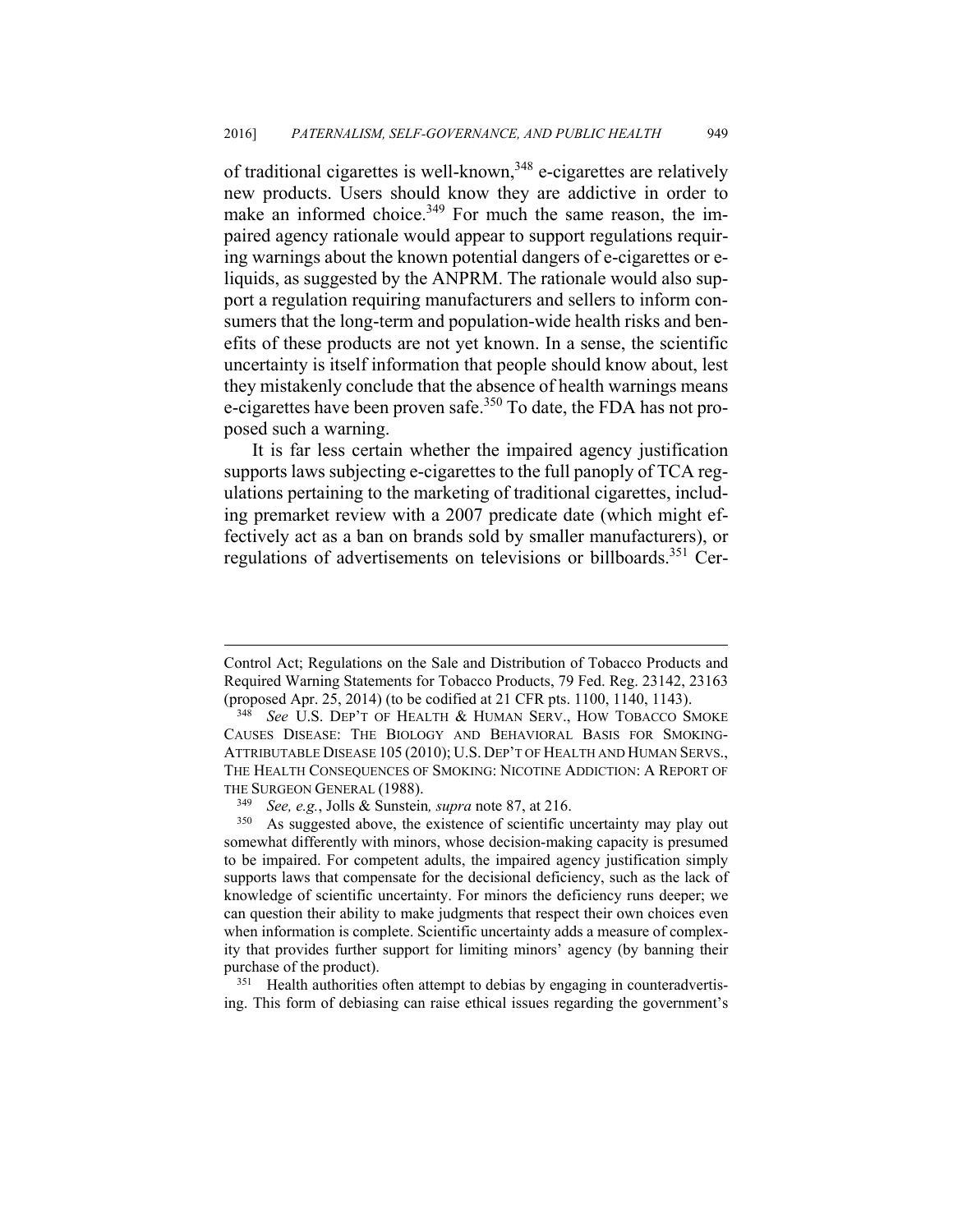tainly, concern about the impaired decision-making of youth provides some justification for regulating the marketing of e-cigarettes, especially when the advertising is directed at minors. Moreover, even when directed at adults, marketing regulations can serve as a form of debiasing that seeks to overcome advertisers' ability to manipulate consumers' cognitive errors, such as the optimism bias, which may lead them to underestimate the risk of addiction.<sup>352</sup> Likewise, premarket review can be viewed as a regulatory compensation for consumers' inability to know whether the e-cigarettes they use are safe, as is the case with pharmaceuticals.

Nevertheless, there are several reasons why the impaired agency justification does not currently support restrictions on the marketing of e-cigarettes that go beyond prohibiting deceptive advertising, banning advertisements aimed at youth, and mandating ingredient listings and product warnings. Most critically, because of the scientific uncertainty about the long-term and net effects of e-cigarettes, regulators are not in a position to know that either premarket review or advertising regulations would help individuals exercise the choices they would make if they were fully informed and fully rational. This is for two reasons. First, rational people can and do make different decisions about how to proceed in the face of uncertainty. Thus regulators cannot be confident that product or advertising bans would help consumers achieve the outcomes they would want if they were fully informed about the scientific uncertainty. Second, even if we accept that individuals value their health, and would factor negative health effects of e-cigarettes into their decision-making, the scientific uncertainty bars assurance that advertising restrictions or premarket review would further individual health goals. To the contrary, it is possible that such regulations would undermine health by reducing individuals' use of e-cigarettes in lieu of traditional cigarettes.353 If so, premarket review and advertising restrictions would

adults, we cannot know if they would be more likely to begin smoking if they did not feel that e-cigarettes provided a safer alternative.

attempt to manipulate people. Jolls & Sunstein*, supra* note 87, at 232. Informational campaigns, however, are not forms of regulation, and are thus outside the scope of this analysis. 352 For a discussion on how advertising exploits cognitive biases, *see* Paul

Horwitz, *Free Speech as Risk Analysis: Heuristics, Biases, and Institutions in the First Amendment*, 76 TEMP. L. REV. 1, 53–55 (2003).<br><sup>353</sup> This is so even in the case of nonsmokers. Especially in the case of young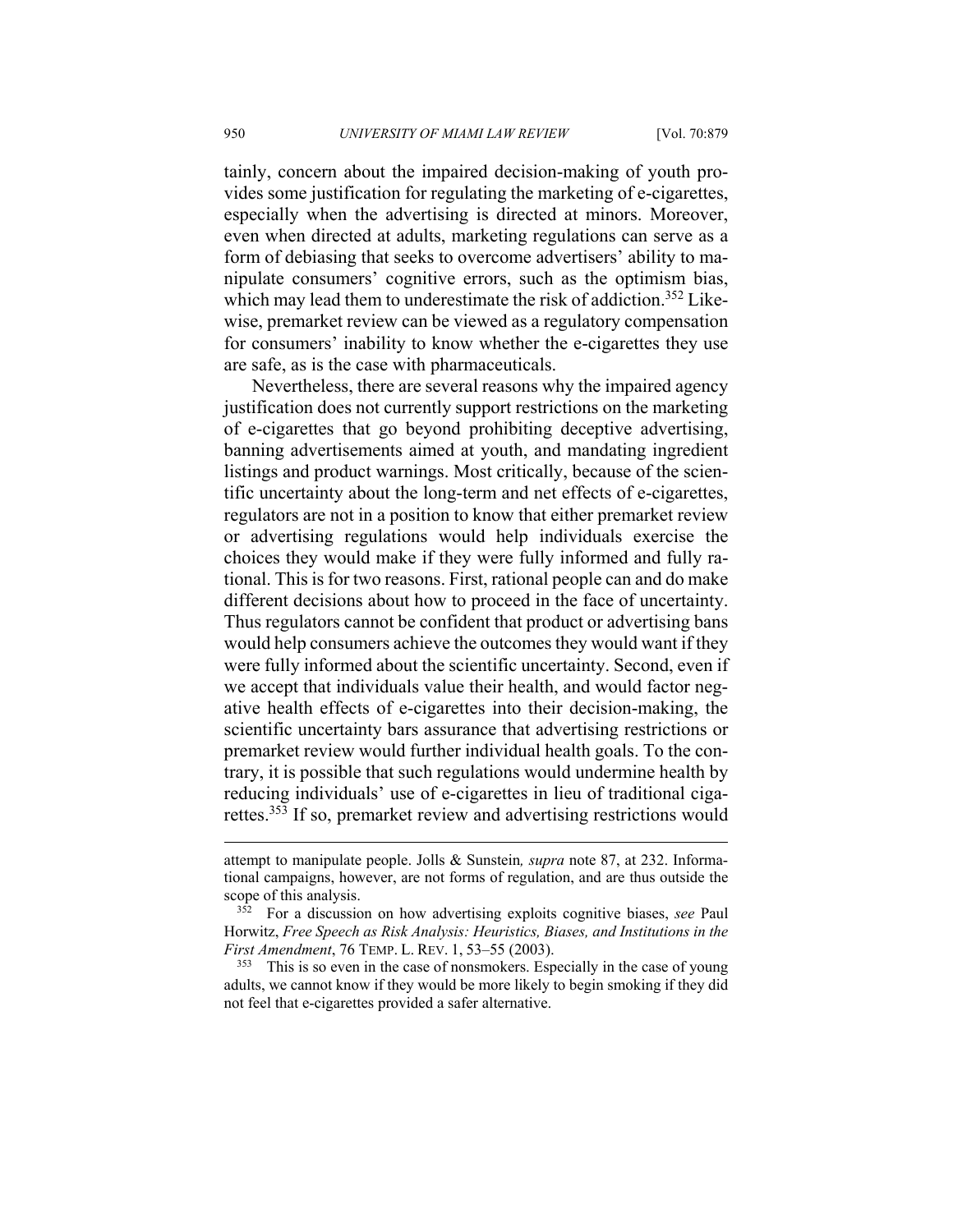not put into place the outcome individuals would seek in the absence of the informational deficiencies.

Finally, the limits external to the impaired agency justification offer an additional argument against restricting the advertising of ecigarettes. Recall that in addition to the justifications for public health laws, we need to consider the nature of the individual interests restrained. This normative principle is reflected in constitutional law, which demands a higher degree of justification for laws that infringe upon protected rights, including freedom of speech. Under current doctrine, laws regulating truthful and non-misleading commercial speech are permissible only when they can be shown to directly advance a substantial state interest.354 Although there are many reasons from a population perspective to question the Supreme Court's current application of the doctrine,<sup>355</sup> its core principle remains compelling: laws that infringe upon speech in the name of protecting health should protect health.<sup>356</sup> Given the current evidence, laws that broadly restrict e-cigarette advertising cannot meet that test.

## B. *The Harm Principle*

The harm principle offers the most well-established justification for public health laws. Most infectious disease laws rest upon it. So do many laws that target NCDs.<sup>357</sup> For the time being, however, we do not know that e-cigarettes harm population health so as to justify banning their sale to adults, or severely limiting the market, as would happen through premarket review, especially if 2007 remains

1

*Health Regulation: A Systematic Evaluation*, 283 JAMA 3118, 3118 (2000).

<sup>354</sup> Cent. Hudson Gas & Elect. Corp. v. Pub. Serv. Comm'n, 447 U.S. 557, 564 (1980).<br> $355$  Current doctrine places high hurdles on public health laws regulating com-

mercial speech. For a discussion and critique of current law, *see* Kevin Outterson, *Higher First Amendment Hurdles for Public Health Regulation,* 365 NEW ENG.J. MED. e13 (2011). 356 There are reasons to believe that the Court now applies the *Central Hudson* 

test so strictly that almost no regulation of advertising can pass muster. From a public health perspective, and indeed, based upon the justifications set forth above, that's highly problematic. *See id.* at e13(2). Laws regulating commercial speech require more justification than those that infringe upon lesser liberties (such as the right to smoke indoors); given the state of the evidence, advertising restrictions cannot at this time meet that test. 357 Lawrence O. Gostin, *Public Health Law in a New Century: Part III: Public*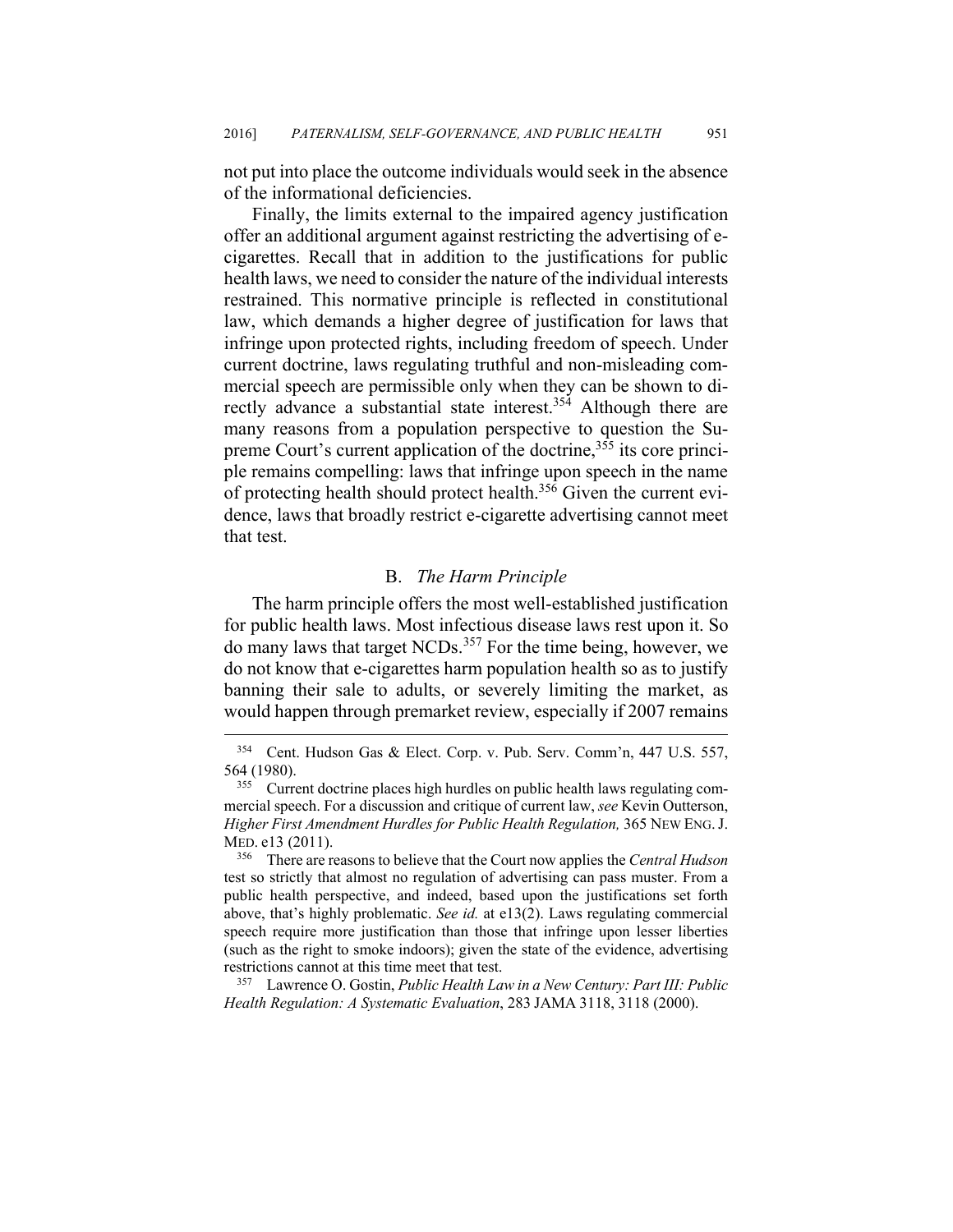the predicate date.<sup>358</sup> Although the risk of poisoning and fires (especially aboard airplanes) may warrant targeted regulations,  $359$  the evidence suggests e-cigarettes do not pose the type of proximal harm to bystanders, i.e., secondhand smoke, created by cigarettes.<sup>360</sup> Rather, by reducing cigarette consumption, e-cigarettes may reduce third-party exposure to secondhand smoke, or even fire. If so, regulations impeding access to e-cigarettes may harm public health. Likewise, regulations such as the premarket review that would restrict entries into the e-cigarette market might harm health either by increasing the price of e-cigarettes relative to cigarettes or by slowing innovations by smaller manufacturers that might reduce the risks associated with e-cigarettes. Note that this is so even if e-cigarettes are not harmful to individual users.

Many public health advocates nevertheless worry that widespread use of e-cigarettes may undermine tobacco control efforts and ultimately increase rates of smoking.<sup>361</sup> This possibility must be taken seriously. When we think about harm to others we need to consider not only the proximal harm, but also the ways in which the social environment influences health risks across populations. Thus *if*, as public health advocates fear, the widespread use of e-cigarettes

<sup>&</sup>lt;sup>358</sup> See supra text accompanying notes 318–29.<br><sup>359</sup> See supra text accompanying notes 233–237

<sup>359</sup> *See supra* text accompanying notes 233–237; 249–250*.* To address the risk of poisoning due to liquid nicotine, Congress recently passed the Childhood Nicotine Poisoning Prevention Act of 2015, Pub. L. No. 114-116, 130 Stat. 3 (2016) (to be codified at 15 U.S.C. 1477a). This act requires that all liquid nicotine be packaged in accordance with the standards set forth in 16 C.F.R. 1700.15 and 16 C.F.R. 1700.20 which relate to child resistant packaging. 360 *See supra* text accompanying note 248*.* 

<sup>361</sup> Toni Clarke, *E-Cig Use Soared, Cigarette Use Fell Among U.S. Youth in 2014: CDC*, REUTERS (Apr. 16, 2015, 3:04 PM), http://www.reuters.com/article/2015/04/16/us-ecigarettes-cdc-data-idUSKBN0N723O20150416 (stating that data of increased e-cigarette usage among middle and high school students "sparked alarm among tobacco control advocates who fear e-cigarettes will create a new generation of nicotine addicts who may eventually switch to conventional cigarettes").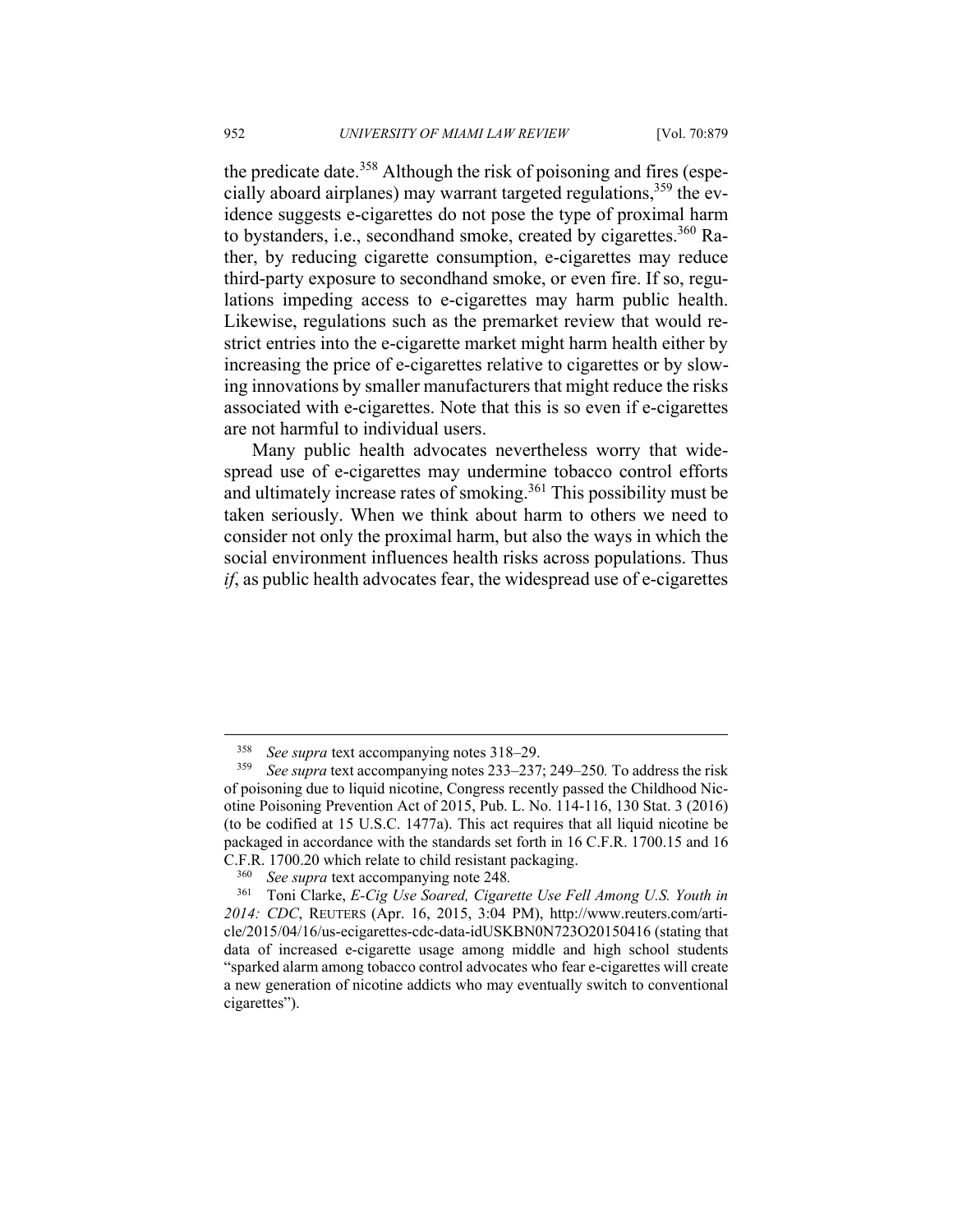renormalizes smoking and increases cigarette consumption, a population-based approach to the harm principle would justify regulations restricting adult access to or use of e-cigarettes. $362$ 

For now, however, the science does not support such conclusions.<sup>363</sup> The application of the population perspective's capacious interpretation of the harm principle demands respect for the perspective's own limits. In other words, if the justification for a regulation rests on the harm principle, the scientific evidence must provide a strong (although not necessarily conclusive) basis for believing the regulation will reduce harm.

This is not to say the risks public health advocates worry about are wholly implausible or should be ignored. As suggested above, e-cigarettes present numerous risks, and it is quite possible the evidence will eventually show that their net risks to population health outweigh their net population benefits. Moreover, because nicotine is addictive, and marketing is fierce, use very well may become entrenched before the evidence is in, making it harder to regulate ecigarettes if and when they are shown to be harmful at a population level. Still, if a public health regulation is to rest on the harm principle, there must be strong reason to believe the regulation will prevent harm to others. That case has yet to be made for most proposed regulations of e-cigarettes.

# C. *Self-Governance*

In the midst of scientific uncertainty, the self-governance rationale offers the most robust justification for regulating e-cigarettes. Because public health laws are the manifestation of populations' positive liberty to secure their own health, populations may adopt a precautionary approach and regulate e-cigarettes even though the evidence of harm is not yet settled. Alternatively, popu-

<u>.</u>

<sup>&</sup>lt;sup>362</sup> Premarket review may also be justified to prevent the introduction of adulterants or especially dangerous ingredients and designs. Given the state of the evidence, however, we cannot know that premarket review will benefit rather than harm public health.<br><sup>363</sup> Clarke, *supra* note 361 (quoting the director of the Center for Smoking

Cessation at Duke University acknowledging that data of increased e-cigarette usage among youths "is equally amenable to the interpretation that e-cigarettes are diverting young people away from cigarettes").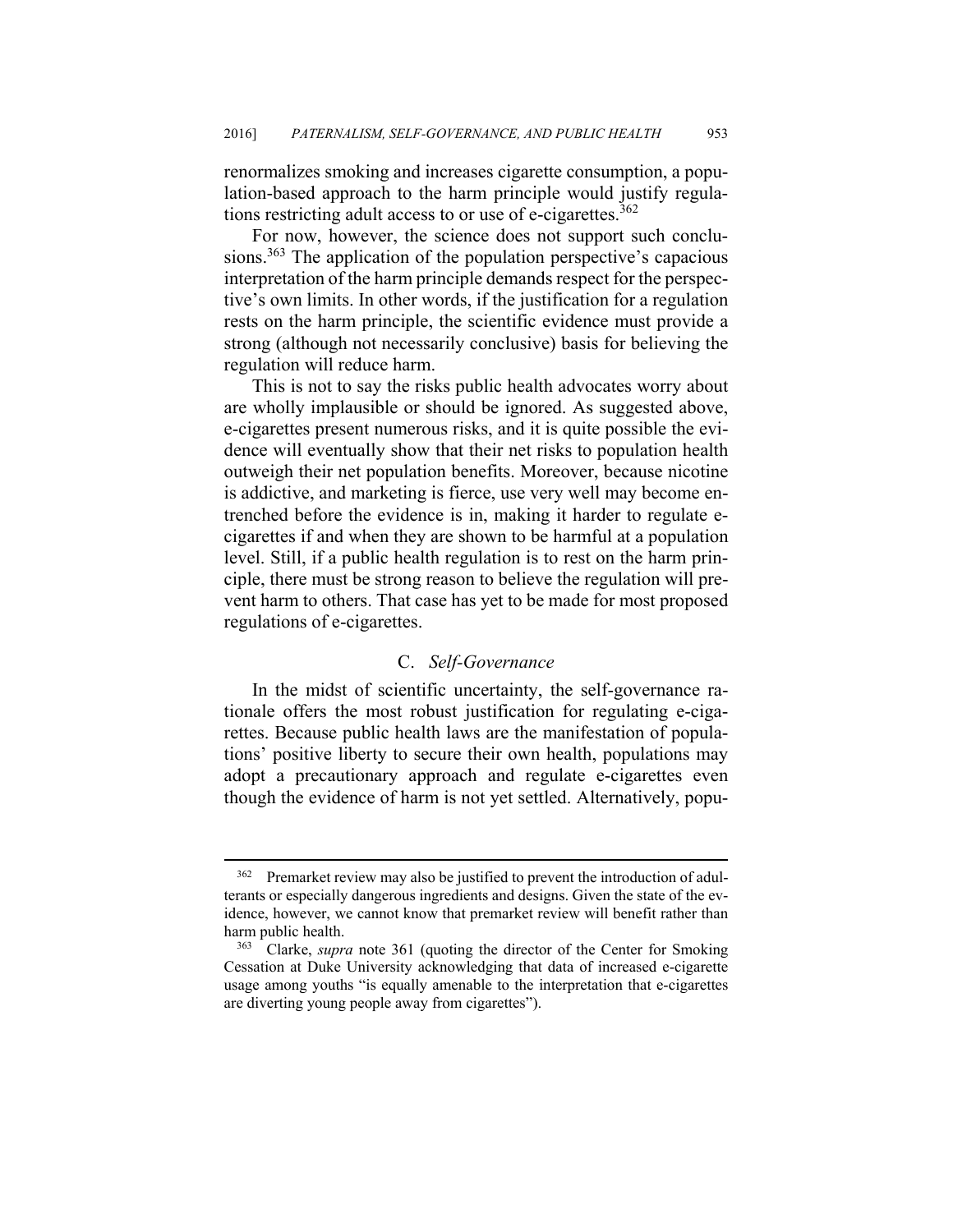lations may adopt a harm-reduction strategy and allow the proliferation of e-cigarettes, even though we do not yet know whether it will work. If we take self-governance seriously, these choices are ultimately for affected populations to make.

The self-governance rationale, however, does not necessarily support all regulations of e-cigarettes. Regulations resting on the self-governance justification must comport with the limitations implied by that justification. Unfortunately, there is no magic formula for determining if and when regulations can plausibly be asserted as the product of self-governance. If we simply assume all duly enacted regulations meet the test, the justification becomes meaningless. Yet if we were to say that only those regulations that result from popular referenda qualify, we would handcuff populations' ability to adopt a precautionary principle, or to seek the types of regulations (such as import bans) that can be carried out only at the federal level. Nevertheless, if the justification for any specific law rests on self-governance, the claim of self-governance must be plausible.

There is strong reason to believe many regulations of e-cigarettes satisfy this test. For example, in cities such as Philadelphia<sup>364</sup> and New York,<sup>365</sup> city councils have voted to extend their public smoking laws to e-cigarettes. In many jurisdictions these laws have been enacted after considerable public debate. Proponents of some of the regulations have explicitly noted that the science is not in, but have argued for erring on the side of safety.<sup>366</sup> Other communities

<sup>364</sup> Dan Stamm & Vince Lattanzio, *Philadelphia City Council Bans E-Cigarettes in Public Places*, NBC10.COM, (Mar. 27, 2014), http://www.nbcphiladelphia.com/news/health/E-Cigarette-Ban-Philly-252610201.html. 365 Scott Neuman, *New York City Extends Smoking Ban to E-Cigarettes*, NPR

<sup>(</sup>Dec. 19, 2013, 7:04 PM), http://www.npr.org/blogs/thetwo-way/2013/12/19/ 255582225/new-york-extends-smoking-ban-to-e-cigarettes. 366 For example, Philadelphia City Councilman William K. Greenlee stated,

<sup>&</sup>quot;I know they say, 'Because we don't know enough, don't do anything . . . . I'm saying, 'Because we don't know enough . . . we should take necessary precautions." Troy Graham, *E-cigarette Restrictions Pass Council*, PHILLY.COM (Mar. 28, 2014, 5:58 AM), http://www.philly.com/philly/blogs/heardinthehall/E-Cigarette-Restrictions-Pass-Council.html.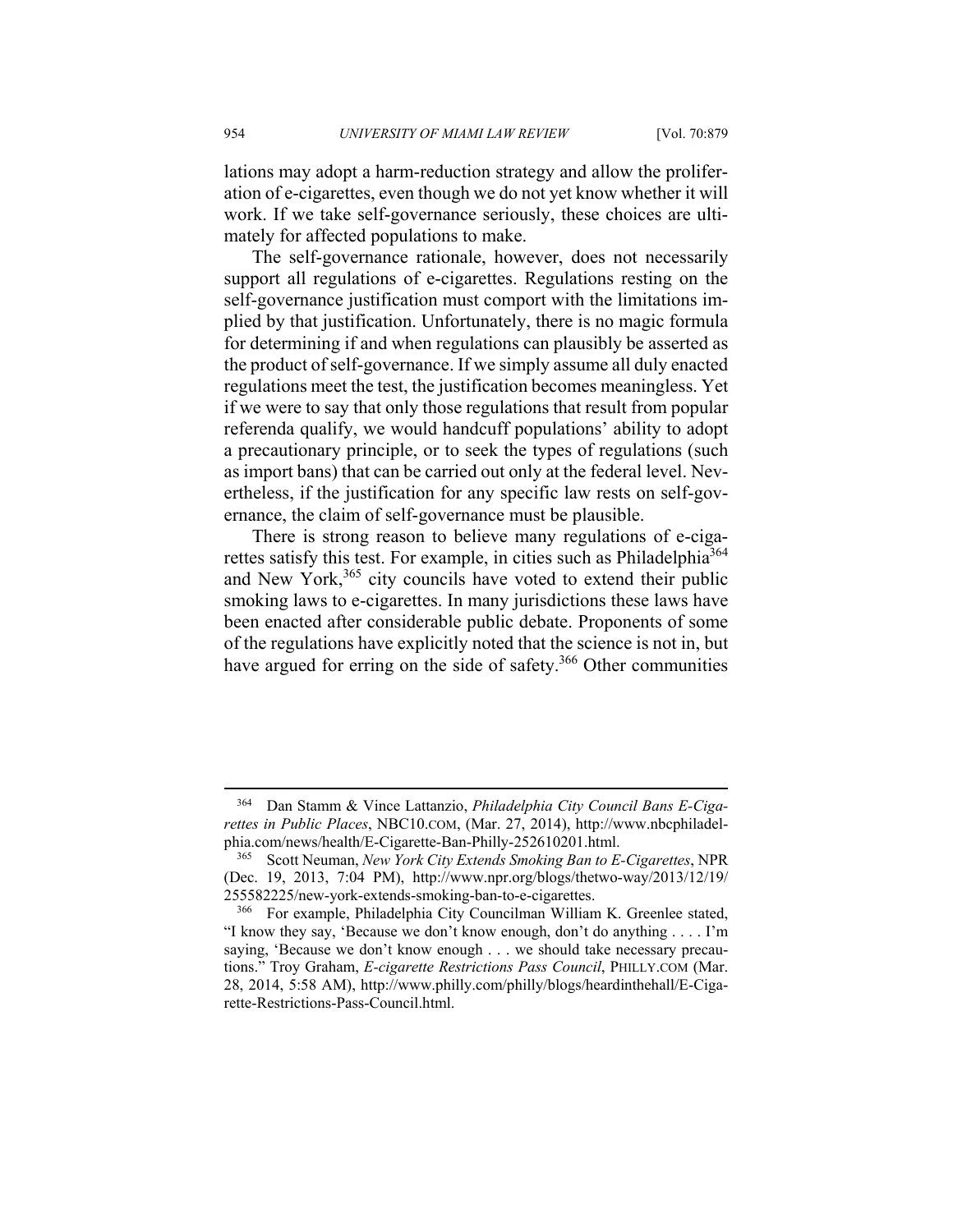have made the opposite decision.<sup>367</sup> Either way, such choices by local elected bodies warrant respect if we are to take self-governance seriously.<sup>368</sup>

Some forms of state and federal legislation explicitly addressing e-cigarettes may also be justified, although less robustly, on the basis of self-governance. Given the many flaws in our political system, there are serious reasons to question whether ordinary legislative acts, especially those not arising from engaged social movements, should qualify as acts of self-governance.<sup>369</sup> Laws enacted without full and open debate are especially problematic from a self-governance perspective. Still, we cannot presume prima facie that legislative actions, even when not justified on the basis of the harm principle or impaired agency, are invalid (as the paternalism critique does), lest we disable populations from expressing their values and using the political system to secure their own health. Many health problems cannot be addressed at the local level; any presumption that state or federal legislation is invalid would restrict populations' positive liberty of self-governance. Hence a legislature's decision to regulate e-cigarettes to protect public health may be justifiable even if it exceeds the scope of the impaired decision-making or harm principle justifications, and even if the legislative process is, as is usually the case, less than ideal. $370$ 

From a self-governance perspective, administrative action is far more problematic, especially when undertaken in the absence of clear legislative direction. Administrative action beyond the scope of either the harm principle or the impaired agency justification is

1

<sup>&</sup>lt;sup>367</sup> The website of Consumer Advocates for Smokefree Alternatives Association (CASAA) lists several examples in which proposed regulations were not enacted by city councils. *Successful CASAA Campaigns*, CASAA, http://casaa.org/ Successful\_Campaigns.html (last visited June 1, 2015).<br><sup>368</sup> A recent study offered a sobering caveat, finding that so-called astroturf

groups, supported by industry, originated a significant portion of the tweets opposing Chicago's e-cigarette law as it was being debated by the city council. Jenine K. Harris et al., *Tweeting for and Against Public Health Policy: Response to the Chicago Department of Public Health's Electronic Cigarette Twitter Campaign*, 16 J. MED. INTERNET RES. e238 (2014).<br><sup>369</sup> See *supra* text accompanying note 150–160.<br><sup>370</sup> Importantly the regulation of e-cigarettes do

Importantly, the regulation of e-cigarettes does not appear to raise concerns regarding stigmatization. *See supra* text accompanying notes 155–56.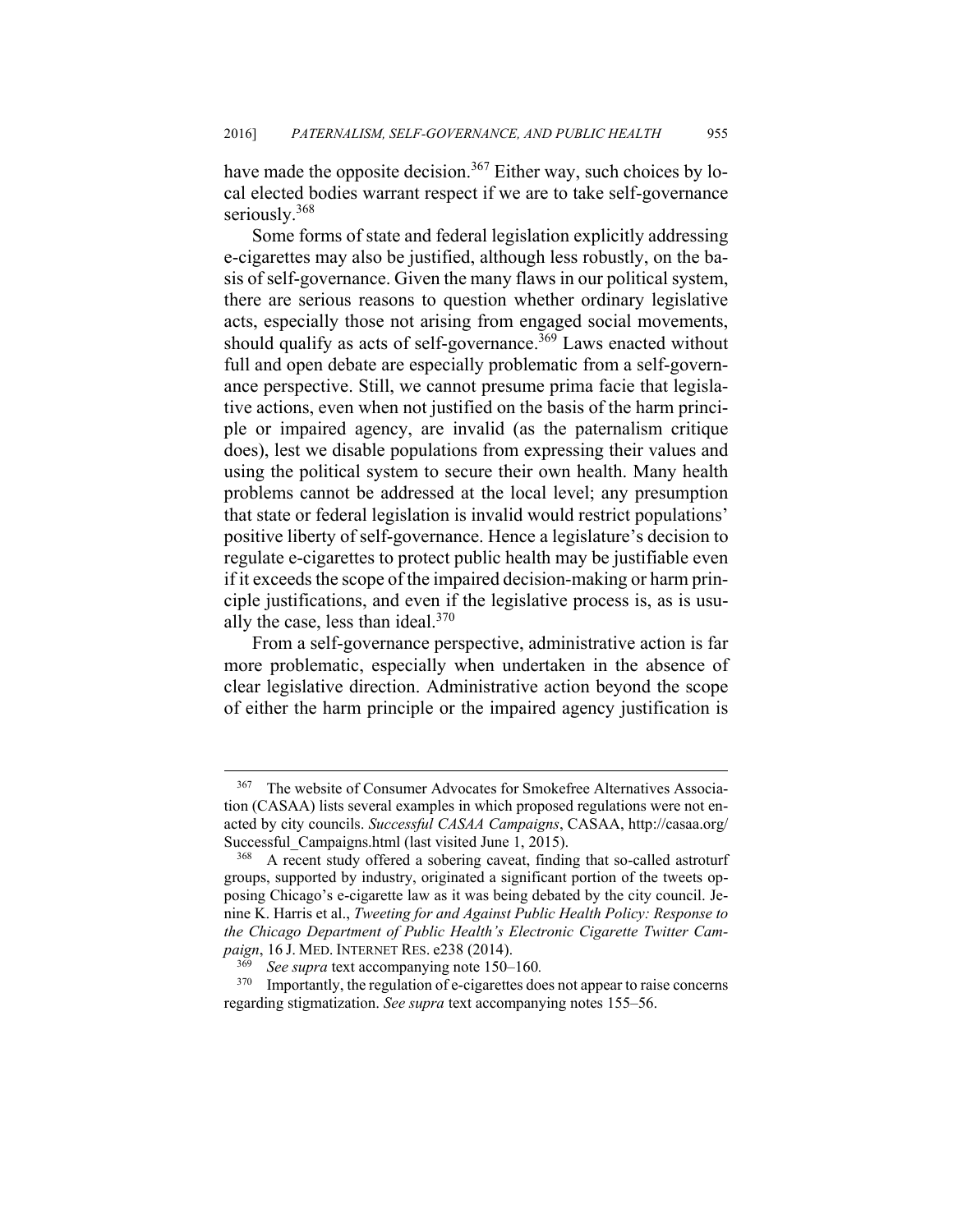troubling in the absence of strong grassroots support. In such situations we may worry that health officials are acting in their own view of what is good for a population, rather than carrying out the population's wishes.

In the case of e-cigarettes, polls suggest strong public support for some regulatory action. A 2014 poll by the Center for Prevention at Blue Cross and Blue Shield of Minnesota found that 79% of Minnesotans supported prohibiting indoor use of e-cigarettes in places where smoking is prohibited.<sup>371</sup> Other polls have likewise found strong support for health warnings and banning the sale of e-cigarettes to minors.372 However, a 2014 Rasmussen poll found that only 51% of adults thought e-cigarettes should be regulated by the FDA in the same manner as traditional cigarettes,  $373$  and a 2013 poll by libertarian-leaning Reason-Rupe found that 62% of Americans thought e-cigarette use should be permitted in public places.  $374$ 

Given these polls, it would be hard to conclude that an FDA decision to promulgate the deeming regulations went against the public's wishes. However, the polls do not show overwhelming public support for some of the specific provisions included within the deeming regulations (such as premarket review) that exceed the

<sup>371</sup> Center for Prevention, *Poll: Minnesotans Strongly Support Prohibiting E-Cigarettes Use Indoors*, BLUE CROSS BLUE SHIELD MINNESOTA (Feb. 26, 2014), http://www.centerforpreventionmn.com/newsroom/press-releases/poll%20minnesotans%20strongly%20support%20prohibiting%20ecigarette%20use%20indoors. The poll also found strong support for measures aimed at preventing ecigarette use by youth. *Id.*

<sup>372</sup> *See, e.g.*, C.S. Mott Children's Hospital, *44 Percent of Adults Worry E-Cigarettes will Encourage Kids to Start Smoking Tobacco* (Dec. 18, 2013), http://www.mottchildren.org/news/archive/201312/44-percent-adults-worry-ecigarettes-will-encourage-kids (reporting that 65% of respondents support health warnings and 86% support banning sales to minors); Tobacco Free Kids, *Tobacco Free Kids National Survey* (Feb. 2015), http://www.tobaccofreekids.org/content/press\_office/2015/2015\_04\_14\_poll\_questions.pdf (reporting high levels of support for disclosures and regulations protecting youth). 373 *51% Believe E-Cigarettes Should be Regulated by Federal Government*,

RASMUSSEN REPORTS (Apr. 29, 2014), http://www.rasmussenreports.com/public\_content/lifestyle/general\_lifestyle/april\_2014/51\_believe\_e\_cigarettes

should\_be\_regulated\_by\_federal\_government. 374 Emily Ekins, *62 Percent Think E-Cigarette Use in Public Should be Allowed Despite Expected FDA Regulations*, REASON.COM (Dec. 19, 2013, 12:43 PM), http://reason.com/poll/2013/12/19/62-percent-think-e-cigarette-usein-pub2.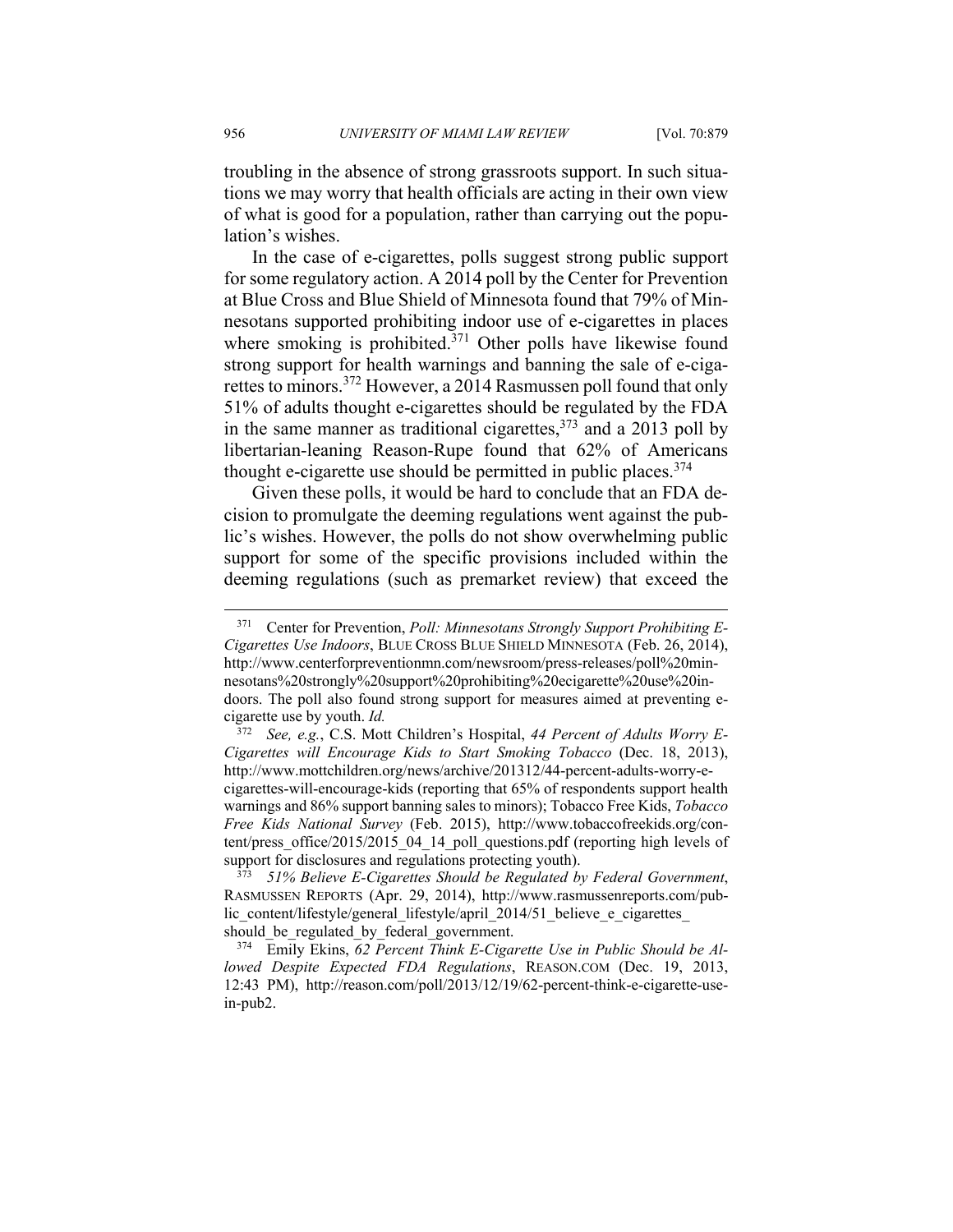scope of the impaired agency and harm principle justifications. Moreover, little evidence exists of widespread public engagement with the issue, as with debates over indoor smoking laws.<sup>375</sup> It is true, as previously discussed, that many tobacco control groups have become deeply involved in the issue of e-cigarettes. And the large number of comments submitted in response to the NPRM evinces considerable public and industry interest.376 In addition, the FDA has held a series of public workshops to obtain information on ecigarettes and public health.377 Still, there remains scant evidence of a strong grassroots movement demanding federal restrictions on the sale of e-cigarettes.<sup>378</sup> And in some states, legislative proposals to

 $\overline{a}$ 

FDA.GOV, http://www.fda.gov/TobaccoProducts/NewsEvents/ucm414814.htm (last visited Mar. 25, 2016).  $\frac{378}{100}$  The most visible grassroots groups may be those who oppose laws that

<sup>&</sup>lt;sup>375</sup> Baehr, *supra* note 283, at 1673–75.<br><sup>376</sup> Under the Administrative Procedures Act, notice and comment rulemaking provides the public with the opportunity to participate in and influence the rulemaking process. 5 U.S.C. § 553 (2012). In this sense, it affords populations with some opportunity to self-govern. *See* David J. Arkush, *Direct Republicanism in the Administrative Process,* 81 GEO. WASH. L. REV. 1458, 1486 (advocating for a deliberative democracy approach to notice and comment rulemaking); Mark Seidenfeld, *The Role of Politics in a Deliberative Model of the Administrative State*, 81 GEO. WASH. L. REV. 1397, 1427 (2013). However, whether affected populations actually can influence the rulemaking process is questionable. *See* Seidenfeld, *supra* note 376, at 1434–35 (discussing the inherent limitations of notice and comment rulemaking). In our less than ideal polity, the same can be said of the legislative process. Still, for theoretical reasons if none other, the political legitimacy of administrative agencies remains more questionable than that of elected bodies. *See* Arkush*, supra* note 376*,* at 1467–72 (reviewing the history of legitimacy concerns relating to administrative agencies); Mark Seidenfield, *A Civic Republican Justification for the Bureaucratic State,* 105 HARV. L. REV. 1511, 1516–28 (1992) (reviewing the "shaky" constitutional foundations of the administrative state).<br><sup>377</sup> A Public Workshop – Electronic Cigarettes and the Public Health,

treat e-cigarettes as comparable to cigarettes. For example, CASAA, which claims to have over 113,000 members, has argued against the deeming regulations. *The FDA & Deeming Regulations of E-cigarettes*, *supra* note 320; *CASAA Podcast Update November 2, 2015*, CASAA (Nov. 4, 2015) http://blog.casaa.org/ 2015/11/casaa-podcast-update-november-2-2015.html. Whether CASAA is a genuine grassroots group, or a so-called astroturf group, is debatable. The organization's bylaws, for example, permit up to 1/3 of its members to be from industry, *About CASAA*, CASAA (Feb. 2015), http://casaa.org/About\_CASAA.html. Similar groups exist at the state level. *See, e.g.*, WISCONSIN SMOKE-FREE ALTERNATIVES COALITION, SMOKING ORDINANCES AND ELECTRONIC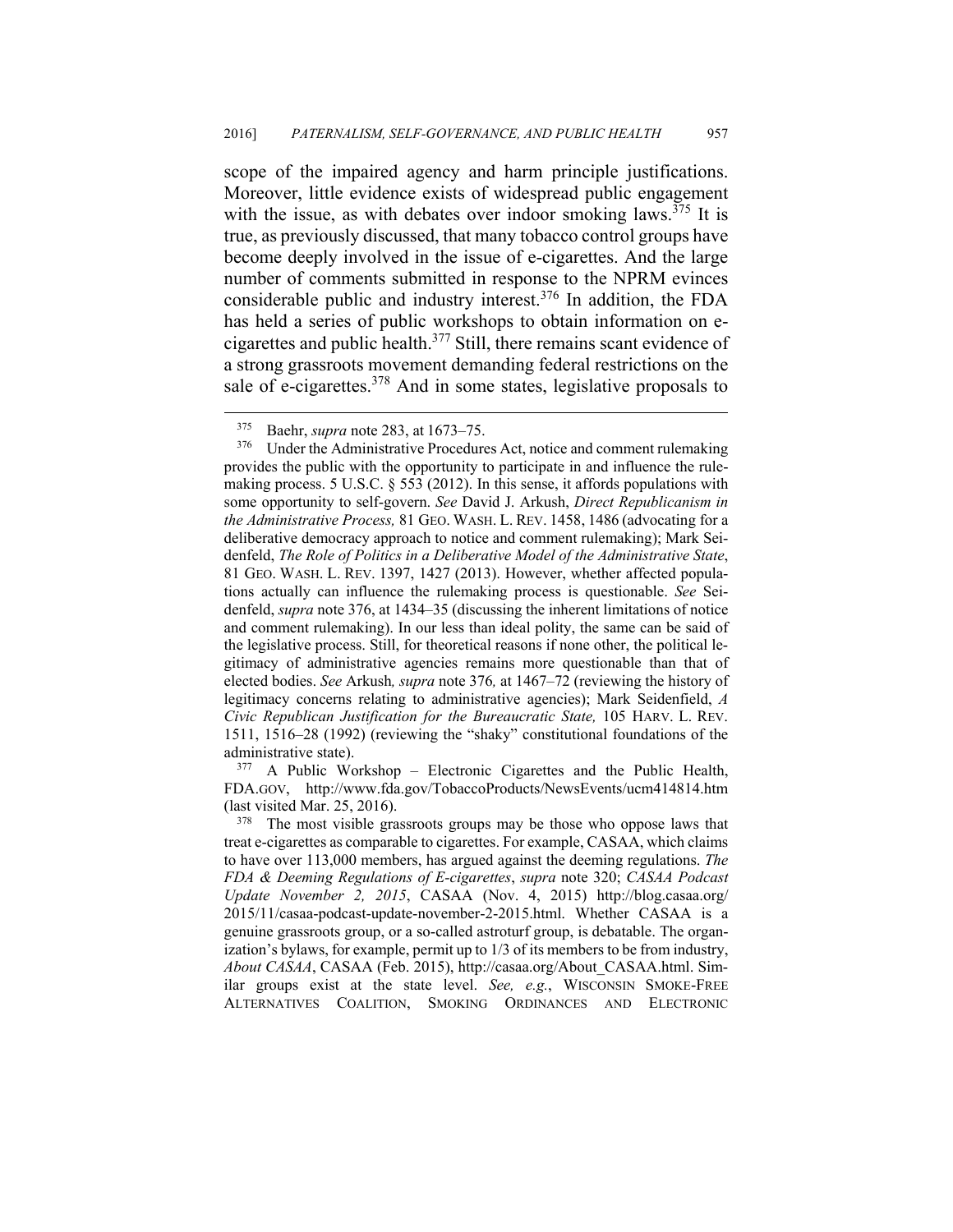require the licensing of vaping businesses have drawn considerable opposition.379 Even some public health advocacy groups have noted that e-cigarettes may reduce harm and have questioned stringent regulatory approaches, even with respect to minors.<sup>380</sup>

The lack of a clear legislative mandate adds doubt as to whether the deeming regulations can rest solely on the self-governance justification. Certainly, the regulations do not depend upon the type of open-ended delegation that proved fatal to the FDA in *Brown & Williamson*. 381 Rather they rest on the TCA, which specifically empowers the agency to regulate new tobacco products by promulgating deeming regulations.382 Moreover, the TCA's premarket review provisions show that Congress recognized the possibility of new tobacco products,383 including modified harm products.384 Perhaps most important, Congress explicitly authorized the FDA to review all new and modified risk products and bar their entry into the market unless the agency found them appropriate for public health.<sup>385</sup> For this reason, it can be argued that with the TCA Congress chose a precautionary approach.

That conclusion, however, is contestable because the TCA is silent about the most critical question: under what circumstances should the FDA deem a tobacco product subject to the regulations? In other words, the TCA provides relatively clear guidance on the choice between a precautionary and harm-reduction approach for

CIGARETTES (2014), https://tobacco.ucsf.edu/sites/tobacco.ucsf.edu/files/u9/ smoking-ordinances-and-electronic-cigarettes.pdf. 379 *See e.g.*, Barbara Brosher, *Proposed E-Cigarette Regulations Creating* 

*Controversy*, IND. PUB. MEDIA (Jan. 9, 2015) http://indianapublicmedia.org/news/proposed-ecigarette-regulations-creating-controversy-76774/ (explaining that vape stores and their customers say bans on e-cigarettes "punish[] adults who are using the devices to quit smoking and give[] people less of an incentive to make the switch"). 380 Liz Szabo, *States Racing to Regulate E-Cigarettes,* USA TODAY (Feb. 7,

<sup>2015),</sup> http://www.usatoday.com/story/news/2015/02/07/state-e-cigarette-bills/

<sup>22364765/.&</sup>lt;br><sup>381</sup> FDA v. Brown & Williamson Tobacco Corp., 529 U.S. 120 (1999).<br><sup>382</sup> Federal Food, Drug, and Cosmetic Act, 21 U.S.C. § 387a(b) (2009).<br><sup>383</sup> *Id.* at § 387k.<br><sup>384</sup> *Id.* at § 387k.<br><sup>385</sup> *Id.* For a discus *Comprehensive Policy on Nicotine Delivery Products and Harm Reduction,* 67 FOOD & DRUG L. J. 393, 396–98 (2012).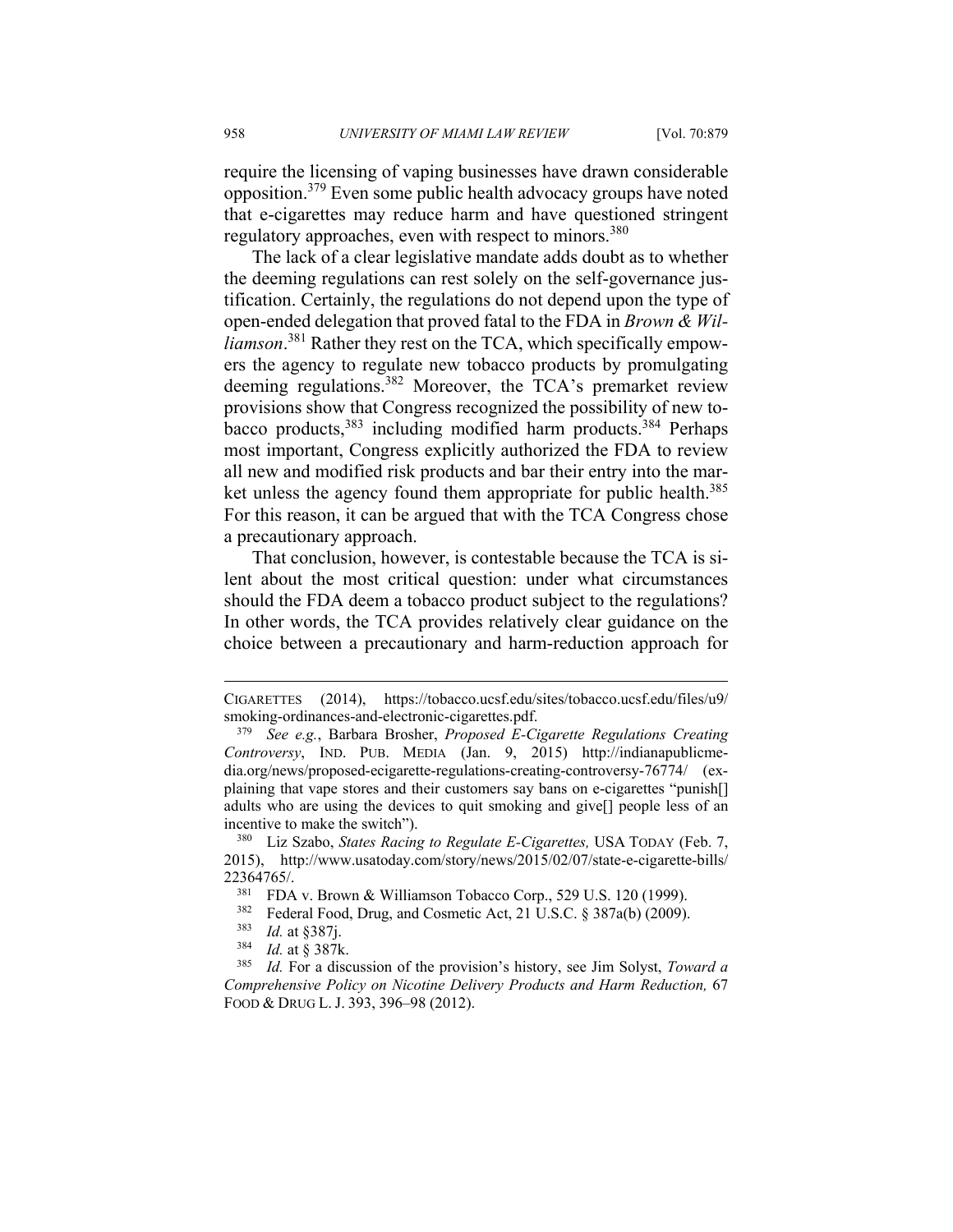products subject to its regulation, but leaves it to the agency alone to decide whether and under what circumstances new products should be subject to the Act.

The 2015 actions of the House Appropriations Committee offer at least that Committee's views on the choices facing the FDA. By endorsing the imposition of minimum age purchase requirements and health warnings, and the restriction of vending machine purchases (which prevents minors from circumventing the minimum age requirement),<sup>386</sup> the Committee effectively supported the provisions of the deeming regulations that can be justified by the impaired agency rationale. But the Committee also expressed disapproval of requiring premarket review with a 2007 predicate date, stating that it would subject "newly regulated categories of tobacco products some of which have the potential to play an important role in harm reduction, and some of which hardly existed in commerce before that date—[to] a more onerous approval process than cigarettes."<sup>387</sup> The Committee also added language to the appropriations bill for the FDA that would force the agency to use the effective date of the regulations, rather than 2007, as the predicate date.<sup>388</sup> The Committee thus rejected a precautionary approach.

On its own, the Committee's report does little to either shore up or undermine the applicability of the self-governance justification for the deeming regulations. Of course, if the proposal had become law, the self-governance justification would become much more secure for the modified regulatory structure the Committee proposed; but as noted previously, the regime that the Committee bill would have put into place does not require the self-governance rationale for its normative legitimacy.389 It is possible that the Committee's action will spark the type of open public debate that would bolster the claim that self-governance supports premarket review. However, in the absence of such debate or new legislation, it is difficult to

<u>.</u>

<sup>386</sup> *See* H.R. Rep. No. 114-205, at 74. The Child Nicotine Poisoning Prevention Act of 2015, Pub. L. No. 114-116, 130 Stat. 3 (2016), explicitly states that it shall not be read to affect the Department of Health and Human Services' authority to regulate liquid nicotine or e-cigarettes, including any authority under the TCA, the NPRM or ANPRM.<br><sup>387</sup> H.R. Rep. No. 114-205, at 74.<br><sup>388</sup> Id at 75

<sup>388</sup> *Id.* at 75. 389 *See supra* text accompanying notes 386–88*.*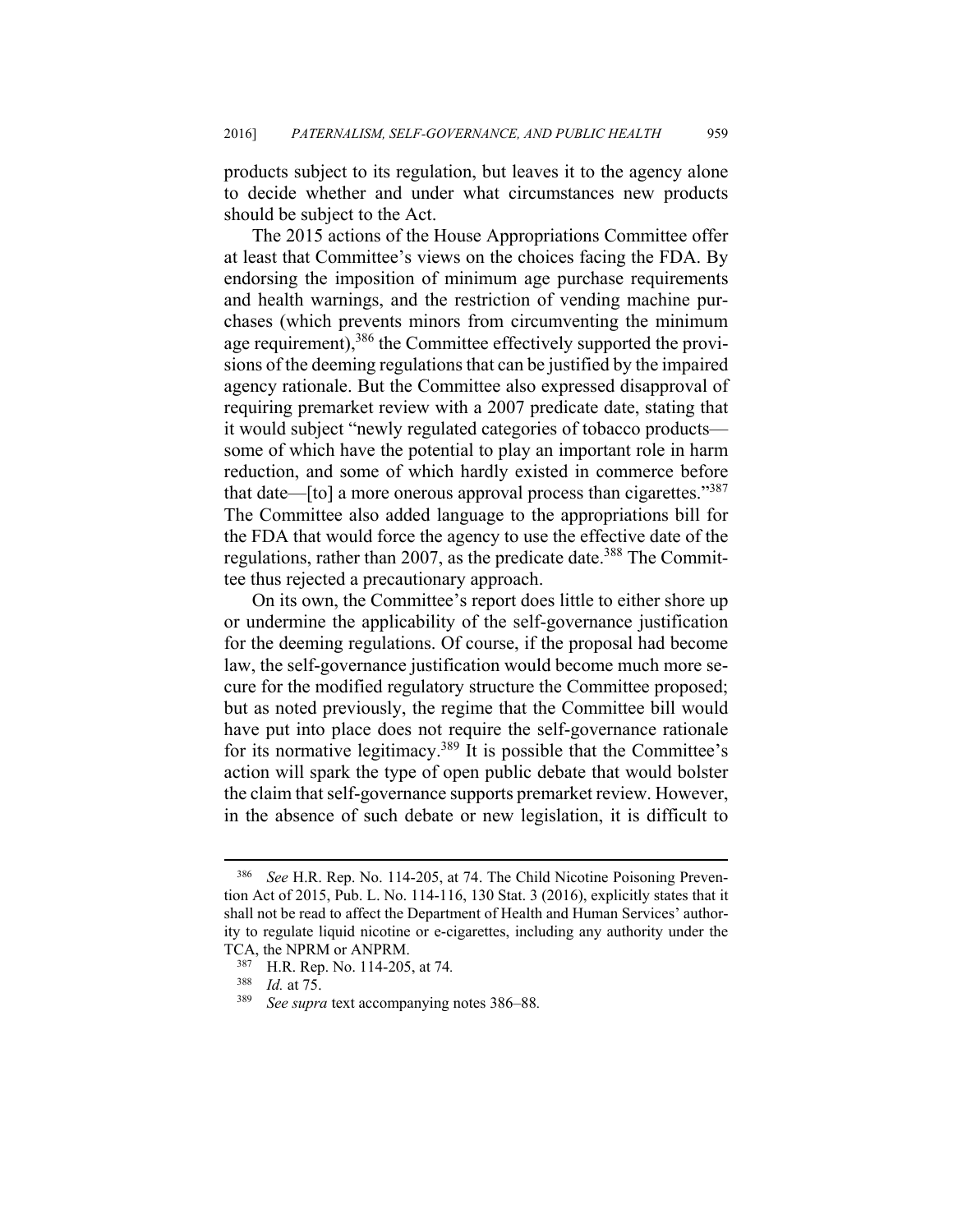justify the premarket review provisions under any of the three justifications of the framework. And because the deeming regulations as a whole necessarily entail premarket review, the regulations as a whole sit on a tenuous normative foundation.

All this suggests that until the evidence of harm to others is more settled, regulations of e-cigarettes that surpass those justified by impaired agency should derive from legislative rather than administrative bodies. Local legislatures may in fact be the preferable institution for regulating e-cigarettes, as they may be better-equipped to reflect the views of affected populations on the choice between harm reduction and the precautionary principle. Moreover, by allowing significant variation among regulatory schemes, local laws may also facilitate research on the effect of specific e-cigarette regulations on cigarette use.In contrast, by establishing a nationwide regulatory regime that would preempt some local laws<sup>390</sup> the deeming regulations would reduce intra-jurisdictional variation, compromising the development of novel regulatory approaches as well as research on their effectiveness.391 This may prolong the scientific uncertainty. Perhaps more important, by imposing a nationwide regulatory regime for e-cigarettes before there is widespread public debate and dialog about them, the regulations may forestall the very type of active community engagement that underlies the self-governance regulation.

#### **CONCLUSION**

## A. *Rethinking the Deeming Regulations*

The choices regulators face regarding e-cigarettes are not easy. Given the state of the science, it is unclear whether the imposition of the tobacco control regulatory regime on e-cigarettes will help or harm population health. And given the lack of public debate and

<sup>&</sup>lt;sup>390</sup> 21 U.S.C. § 387p(a)(2) (2012).<br><sup>391</sup> Researchers could still study the impact of the deeming regulations by comparing smoking rates before and after the regulations' implementation. *See*  Scott Burris et al., *Moving from Intersection to Integration: Public Health Law Research and Public Health Law Systems and Services Research*, 90 MILBANK Q. 375, 392 (2012) (recommending "evaluation [of] health effects and costs associated with . . . regulations . . . before and after implementation").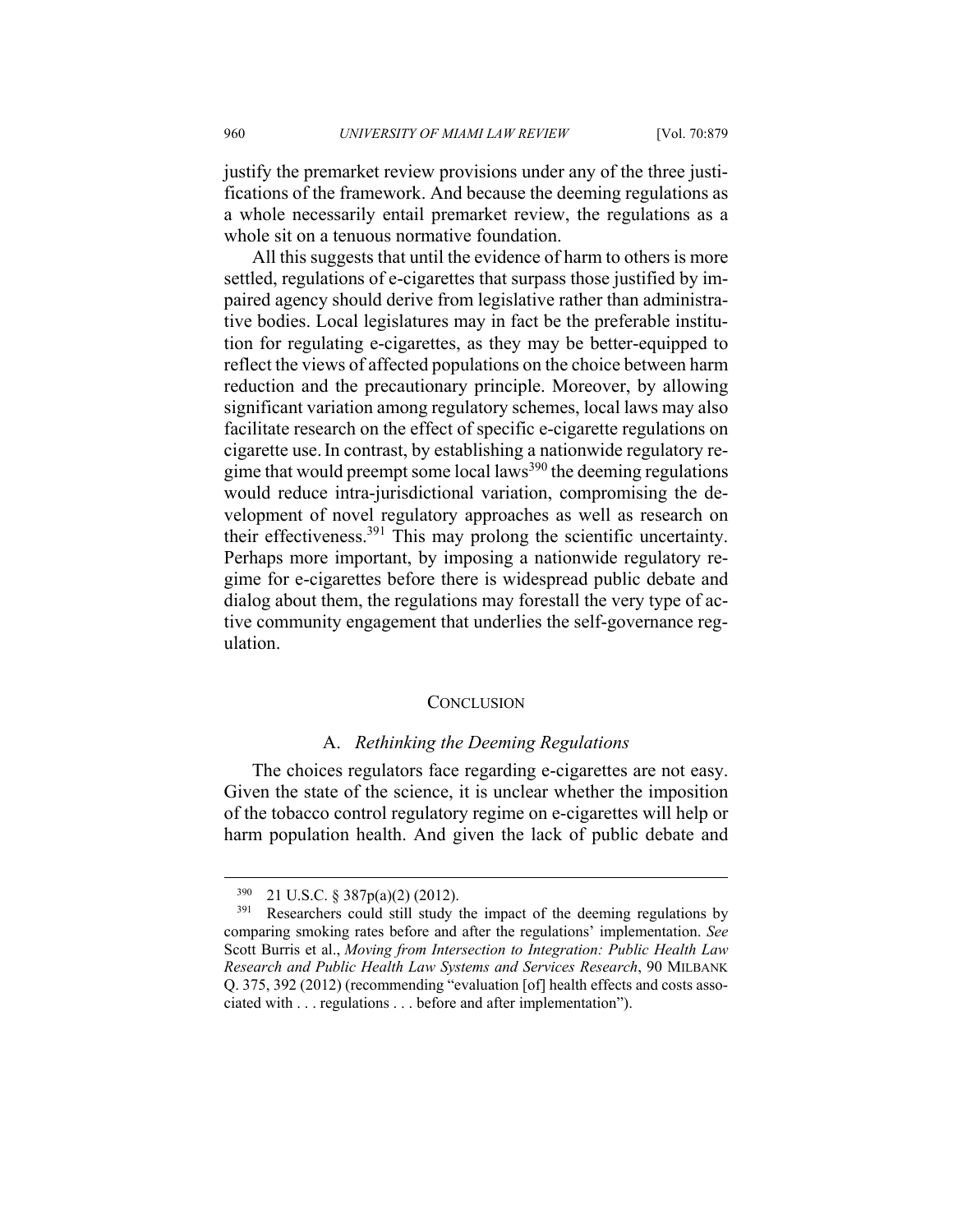legislative action, except at the local level, it is unclear how affected populations want regulators to act in the face of this uncertainty.

The constraints imposed by the TCA only add to the FDA's dilemma. The impaired agency rationale provides strong support for a wide range of regulations that are seemingly quite popular, including ingredient listing, warning labels as to the product's addictiveness, and banning sales to minors. The harm principle also supports granting the agency authority to act against adulterated e-cigarettes and require childproof packaging. Given the state of the evidence, however, none of the three responses to the paternalism critique support applying the TCA's premarket review provisions to e-cigarettes.

Unfortunately, although the TCA gives FDA broad authority, the agency cannot pick and choose among many of its provisions. If e-cigarettes are deemed to be subject to the Act, the premarket review provisions will go into effect, either with a 2007 predicate date or, if the FDA changes its views and believes it has more discretion, with a later date. Either way, premarket review will impose a precautionary approach with potentially serious ramifications for the development of the e-cigarette market, one with at least the potential for adverse (or positive) health consequences.

In an ideal world, the public would debate the issue, and Congress would solve the regulatory dilemma by giving the FDA clearer guidance on how to proceed. In the absence of legislation, however, continued delay may be the FDA's most supportable action. Although such delay risks the growth of the e-cigarette market, it provides the opportunity for the agency to attain a clearer picture about the population health effects of e-cigarettes and their regulation. It also permits populations to become more fully engaged in the discussion of how to proceed amid scientific uncertainty. In other words, delay allows populations to exercise their right of self-governance to protect their health.

### B. *Justifications for Public Health Law*

Although public health scholars and advocates may be tempted to cast aside the paternalism critique as overblown and inappropriately applied, they do so at their own peril. Even when public health laws are not paternalistic, the critique has proved to be rhetorically